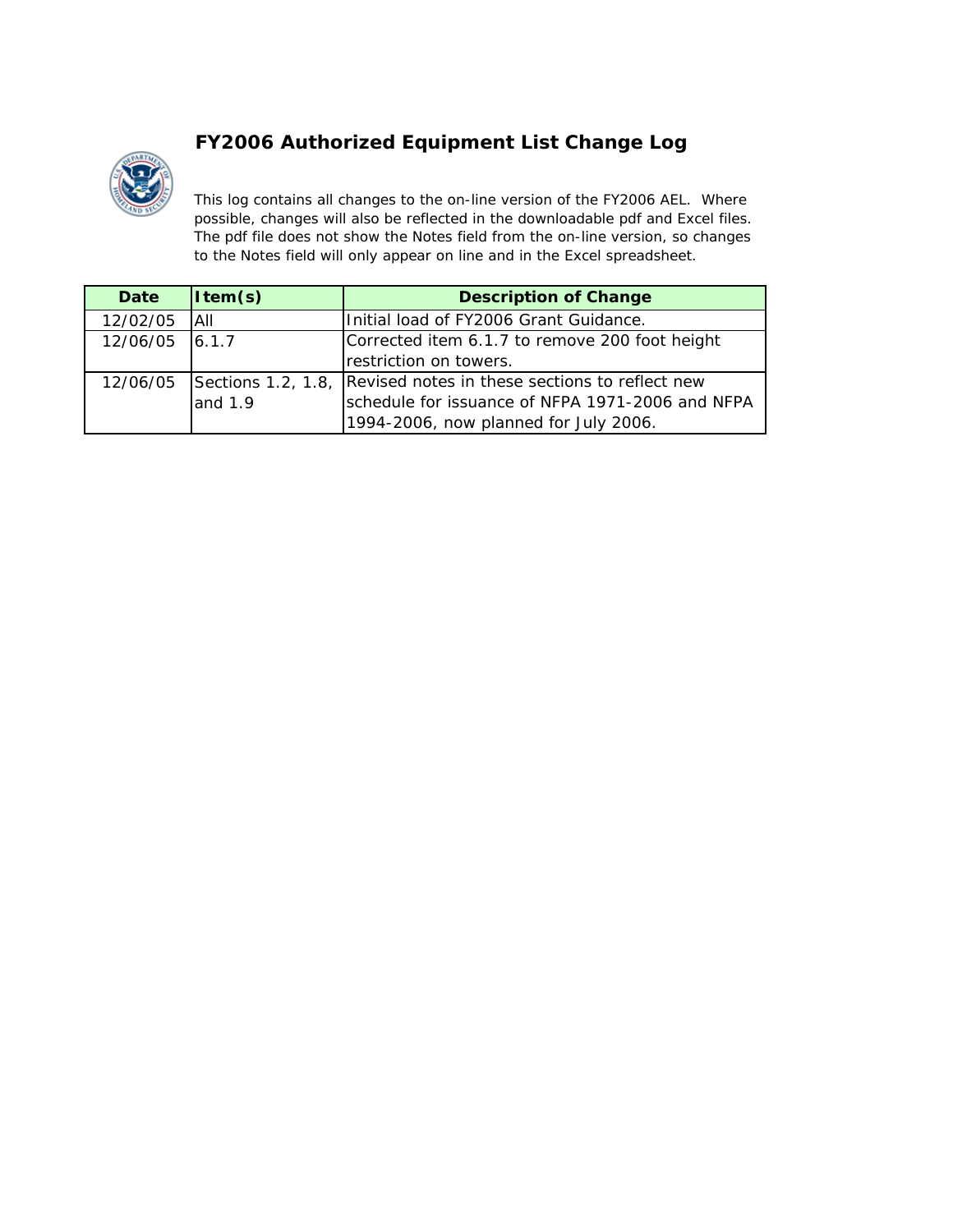# *Fiscal Year 2006 Authorized Equipment List*

#### **The FY2006 Authorized Equipment List (AEL) provides information on allowable equipment expenditures for the following grant programs:**

State Homeland Security Program (SHSP) Law Enforcement Terrorism Prevention Program (LETPP) Metropolitan Medical Response System (MMRS) Emergency Management Performance Grant (EMPG) Citizens Corps Program (CCP) Urban Area Security Initiative (UASI) Transit Security Grant Program (TSGP) Port Security Grant Program (PSGP) Intercity Bus Security Grant Program (IBSGP)

Each item in the AEL is marked for applicability to appropriate programs. Where applicable, the AEL also provides references to corresponding items in the Fall 2005 Standardized Equipment List (SEL) published by the InterAgency Board for Equipment Standardization and Interoperability. SEL items are published with additional information such as desirable features, operating considerations, and references to standards. Applicants are encouraged to consult the SEL for more detailed information whenever an SEL reference is provided.

Complete interactive versions of both the AEL and SEL are available on-line in the Responder Knowledge Base (RKB) at www.rkb.mipt.org. Hard copies of the SEL may be requested at www.iab.gov. PDF versions of the AEL and the 2006 Homeland Security Grant Program Application Kit are available for downloading from the AEL page on the RKB.

The 2006 AEL is presented in 21 sections, as follows:

- 1. Personal Protective Equipment
- 2. Explosive Device Mitigation and Remediation Equipment
- 3. CBRNE Operational and Search and Rescue Equipment
- 4. Information Technology
- 5. CyberSecurity Enhancement Equipment
- 6. Interoperable Communications Equipment
- 7. Detection Equipment
- 8. Decontamination Equipment
- 9. Medical Supplies and Limited Types of Pharmaceuticals
- 10. Power Equipment
- 11. CBRNE Reference Materials
- 12. CBRNE Incident Response Vehicles
- 13. Terrorism Incident Prevention Equipment
- 14. Physical Security Enhancement Equipment
- 15. Inspection and Screening Systems
- 16. Agricultural Terrorism Prevention, Response and Mitigation Equipment
- 17. CBRNE Prevention and Response Watercraft
- 18. CBRNE Aviation Equipment
- 19. CBRNE Logistical Support Equipment
- 20. Intervention Equipment
- 21. Other Authorized Equipment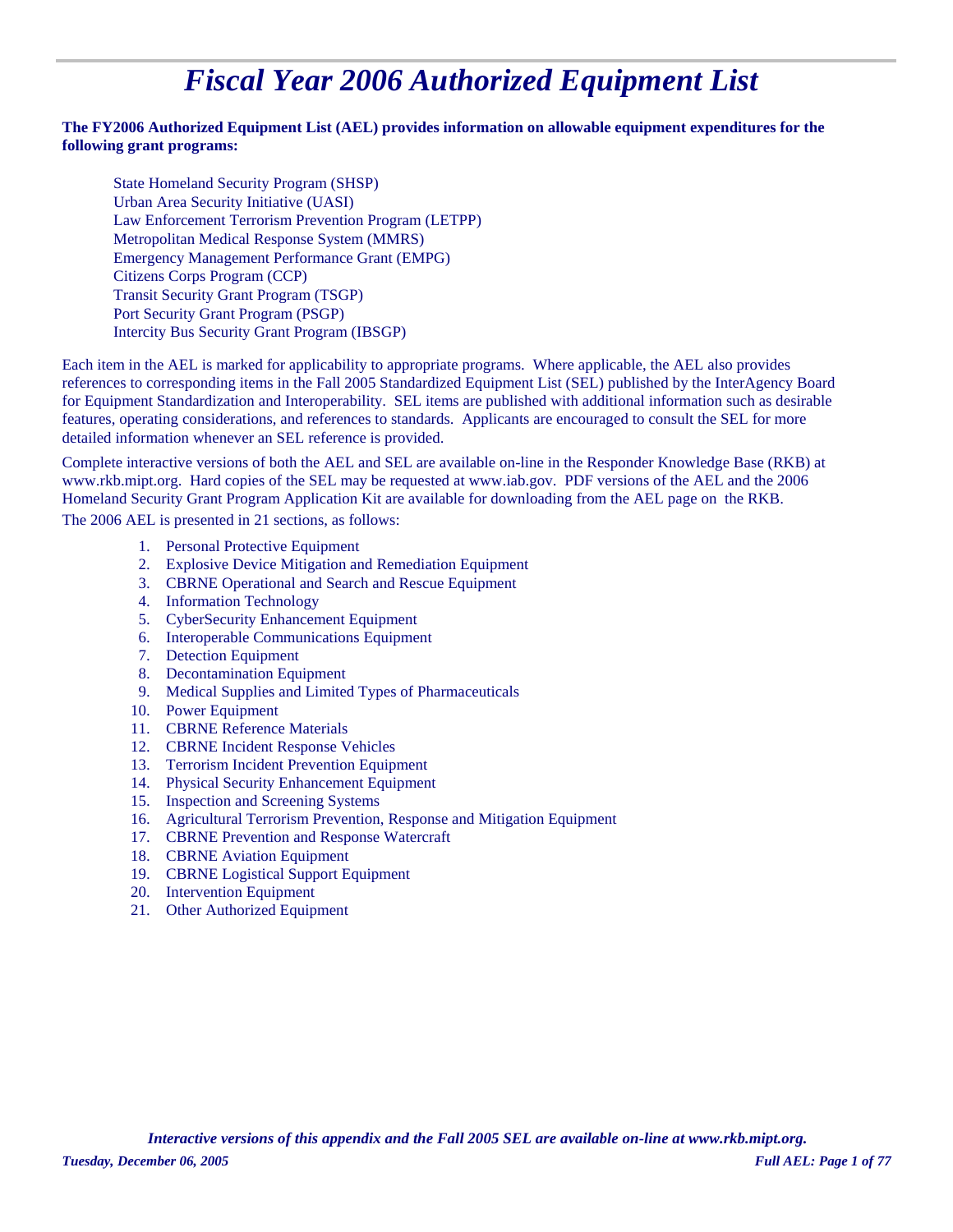## *How to Interpret the FY2006 AEL*

Each item has the following attributes in the list:

#### **AEL Ref No:**

This is a unique identifier for each item on the AEL, to facilitate referencing it.

#### **SHSP/UASI; LETPP; MMRS; CCP; EMPG; IBSGP; TSGP; PSGP:**

These check boxes indicate the grant program(s) for which this item is allowable..

#### **Title/Description:**

Each item has a title (printed in bold), and most also have additional information in the description field below the title.

#### **Fall 2005 SEL Ref Number:**

Where applicable, this field provides a reference to the corresponding item(s) on the IAB Standardized Equipment List (SEL).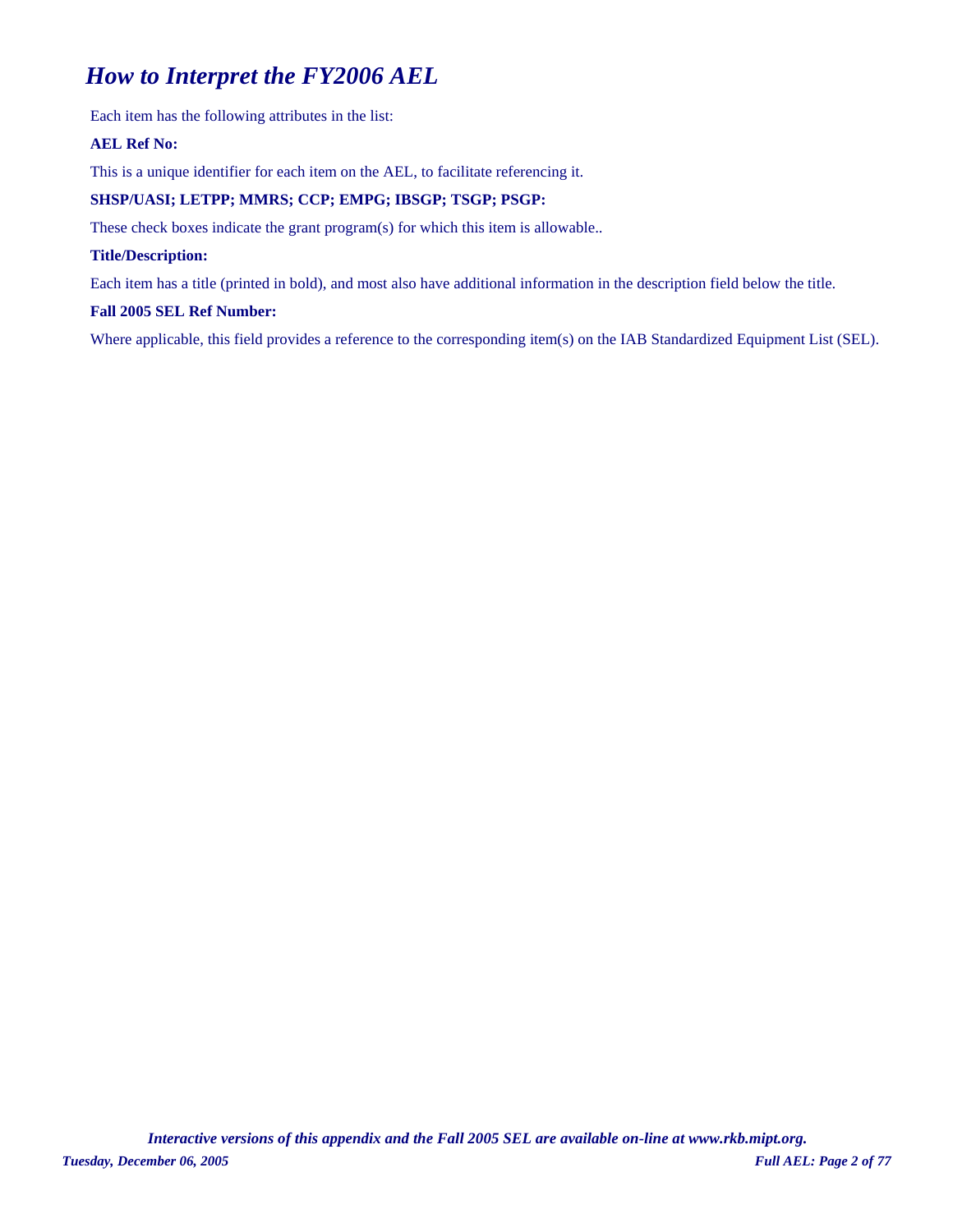*AEL Ref No*

**SHSP/ UASI LETPP PSGP CCP EMPG IBSGP TSGP** *Description*

*Title Fall 2005 SEL* **MMRS** *Reference Number* 



#### **1.0 NOTE TO APPLICANTS**

Changes to Personal Protective Equipment Section

In accordance with Homeland Security Presidential Directive (HSPD) 8, the FY2006 AEL defines eligible personal protective equipment in terms of nationally-recognized standards wherever possible. These standards require third-party certification of products; products may not claim compliance with them unless fully certified by an independent third party in accordance with the standard. The Personal Protective and Operational Equipment SubGroup of the InterAgency Board for Equipment Standardization and Interoperability has authored a short paper on the responder community's transition to standards-based specification. This paper is available on the Responder Knowledge Base (www.rkb.mipt.org) by locating any item in Section 1 of the AEL and referring to the Mission Critical Hint on the right side of the display screen.

#### **(1.1) Respiratory Protection Equipment**

#### *(1.1.1) CBRN Self-Contained Breathing Apparatus, Open-Circuit* 01AR-01-SCBA **1.1.1.1 SCBA, CBRN** CBRN SCBA - Self-Contained Breathing Apparatus certified as compliant with NFPA 1981 and certified  $\frac{1}{2}$ by NIOSH as compliant with the CBRN SCBA approval criteria. Worn with multiple ensemble configurations below. (NOTE: DHS has adopted the NIOSH Standard for Chemical, Biological, Radiological, and Nuclear (CBRN) Open-Circuit Self-Contained Breathing Apparatus (SCBA). ONLY SCBAs CERTIFIED BY NIOSH AS COMPLIANT WITH THIS STANDARD ARE ALLOWABLE.) 01AR-01-SCBC **1.1.1.2 Cylinders and Valve Assemblies, Spare, and Service/Repair Kits, SCBA** Spare SCBA Cylinders and valve assemblies, and service/repair kits for previous item.  $\mathbf{M}$ 01AR-01-SCBR **1.1.1.3 CBRN Retrofit Kit, SCBA** N N N Retrofit kit for existing Self-Contained Breathing Apparatus to bring the unit into CBRN compliance. Kit must be certified as compliant with NFPA 1981 and certified by NIOSH as compliant with the CBRN approval criteria. (NOTE: DHS has adopted the NIOSH Standard for Chemical, Biological, Radiological, and Nuclear (CBRN) Open-Circuit Self-Contained Breathing Apparatus (SCBA). ONLY RETROFIT KITS CERTIFIED BY NIOSH AS COMPLIANT WITH THIS STANDARD ARE ALLOWABLE.) *(1.1.2) CBRN Air-Purifying Respirator (APR)* 01AR-02-APR **1.1.2.1 Respirator, Air-Purifying, Full-Face, Tight-Fitting, Negative Pressure, CBRN**  $\frac{1}{2}$ CBRN Air-Purifying Respirator (APR) (certified by NIOSH as compliant with the CBRN approval criteria). Worn with multiple ensemble configurations below. (NOTE: DHS has adopted the NIOSH Standard for Chemical, Biological, Radiological, and Nuclear (CBRN) Full Facepiece Air Purifying Respirator (APR). ONLY APRs CERTIFIED BY NIOSH AS COMPLIANT WITH THIS STANDARD ARE ALLOWABLE.) 01AR-02-APRC **1.1.2.2 Canister, CBRN, APR** CBRN Canisters for previous item.

*Interactive versions of this appendix and the Fall 2005 SEL are available on-line at www.rkb.mipt.org.*

 $\blacktriangleright$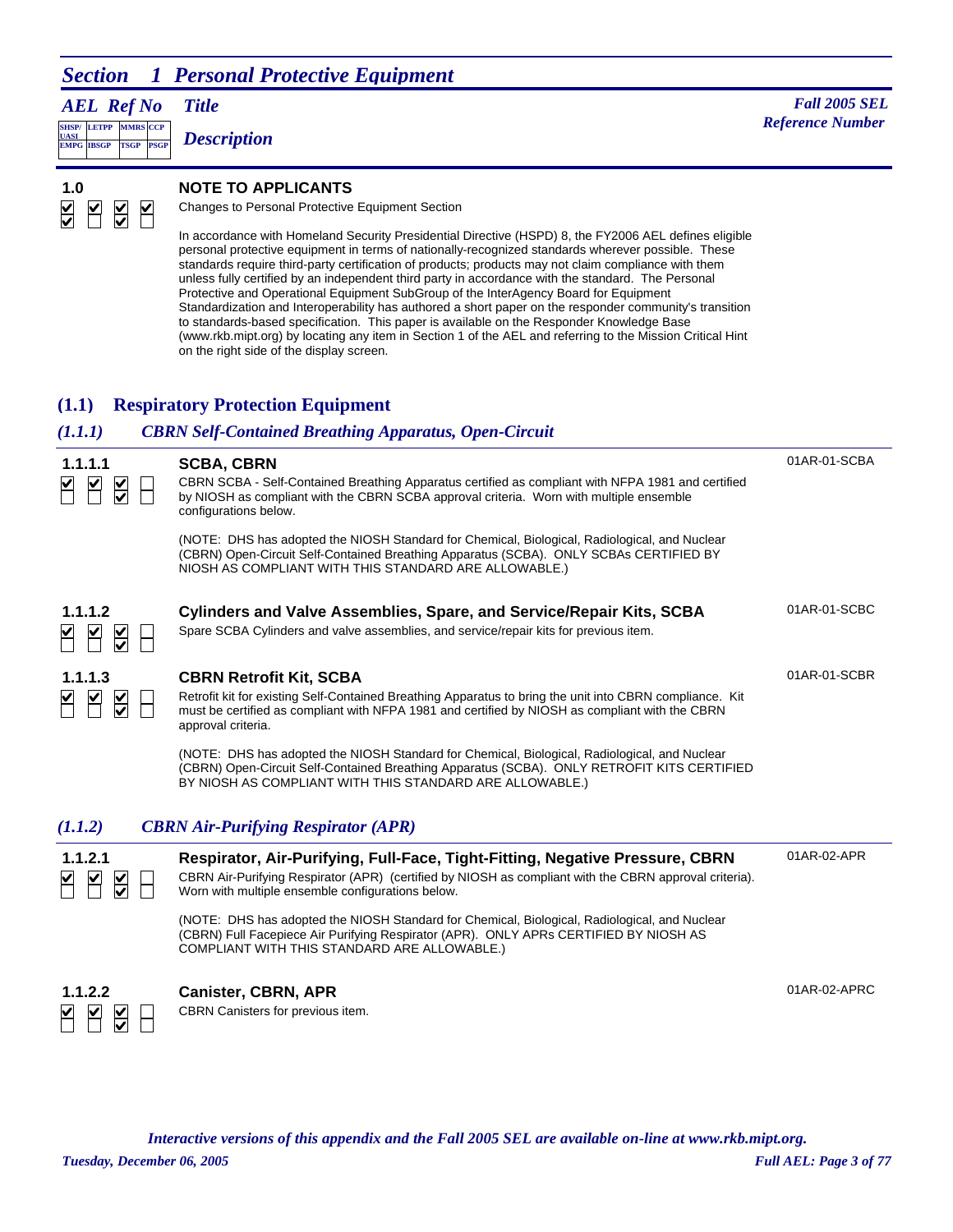| <b>Section</b>                                                                         | 1 Personal Protective Equipment                                                                                                                                                                                                                                                                                                                                                                                                                                                                                                                                                                                                                                                                                                                                                                                                                                                                                                                                                                                             |                         |
|----------------------------------------------------------------------------------------|-----------------------------------------------------------------------------------------------------------------------------------------------------------------------------------------------------------------------------------------------------------------------------------------------------------------------------------------------------------------------------------------------------------------------------------------------------------------------------------------------------------------------------------------------------------------------------------------------------------------------------------------------------------------------------------------------------------------------------------------------------------------------------------------------------------------------------------------------------------------------------------------------------------------------------------------------------------------------------------------------------------------------------|-------------------------|
| <b>AEL Ref No</b>                                                                      | <b>Title</b>                                                                                                                                                                                                                                                                                                                                                                                                                                                                                                                                                                                                                                                                                                                                                                                                                                                                                                                                                                                                                | <b>Fall 2005 SEL</b>    |
| SHSP/ LETPP MMRS CCP<br><b>UASI</b><br><b>PSGP</b><br><b>EMPG IBSGP</b><br><b>TSGP</b> | <b>Description</b>                                                                                                                                                                                                                                                                                                                                                                                                                                                                                                                                                                                                                                                                                                                                                                                                                                                                                                                                                                                                          | <b>Reference Number</b> |
| (1.1.3)                                                                                | <b>Powered Air-Purifying Respirator (PAPR)</b>                                                                                                                                                                                                                                                                                                                                                                                                                                                                                                                                                                                                                                                                                                                                                                                                                                                                                                                                                                              |                         |
| 1.1.3.1                                                                                | <b>Respirator, Powered, Air-Purifying (PAPR)</b><br>Powered Air-Purifying Respirator (PAPR) (certified by NIOSH as compliant with 42 CFR Part 84 and<br>outfitted with a canister or cartridge appropriate to the response). Worn with multiple ensemble<br>configurations below.                                                                                                                                                                                                                                                                                                                                                                                                                                                                                                                                                                                                                                                                                                                                           | 01AR-03-PAPA            |
|                                                                                        | (NOTE: The NIOSH Standard for Chemical, Biological, Radiological, and Nuclear (CBRN) Powered Air-<br>Purifying Escape Respirator is expected to be completed in CY2006. Following the finalization of this<br>standard and an appropriate amount of time for testing, G&T anticipates limiting allowable equipment<br>under this item to those products certified by NIOSH as compliant with the CBRN PAPR statement of<br>standard. Information on the progress of the proposed standard will be available at<br>http://www.cdc.gov/niosh/npptl. Grantees who choose to procure such equipment prior to publication of<br>the standard and completion of NIOSH testing should consider including provisions within their equipment<br>procurement contracts whereby vendors/manufacturers must retrofit or replace equipment that fails to<br>meet requirements of the forthcoming standard. Furthermore, grantees should be aware that no<br>additional G&T money will be forthcoming to replace non-standard equipment.) |                         |
| 1.1.3.2<br>$\overline{\mathsf{S}}$                                                     | <b>Battery Pack, PAPR</b><br>Removable battery pack for Item 1.1.3.1.                                                                                                                                                                                                                                                                                                                                                                                                                                                                                                                                                                                                                                                                                                                                                                                                                                                                                                                                                       | 01AR-03-PAPB            |
| 1.1.3.3<br>$\overline{\underline{\underline{\mathsf{X}}}}$                             | <b>Canister, PAPR</b><br>Canisters for Item 1.1.3.1.                                                                                                                                                                                                                                                                                                                                                                                                                                                                                                                                                                                                                                                                                                                                                                                                                                                                                                                                                                        | 01AR-03-PAPC            |
| (1.1.4)                                                                                | <b>CBRN</b> Escape Respirators                                                                                                                                                                                                                                                                                                                                                                                                                                                                                                                                                                                                                                                                                                                                                                                                                                                                                                                                                                                              |                         |
| 1.1.4.1                                                                                | Respirator, Escape, Air-Purifying, Single-Use, CBRN, with CO Option<br>CBRN air-purifying escape respirator (APER) designed for escape for hazardous environments, including<br>carbon monoxide (certified by NIOSH as compliant with the CBRN approval criteria).                                                                                                                                                                                                                                                                                                                                                                                                                                                                                                                                                                                                                                                                                                                                                          | 01AR-04-APEC            |
|                                                                                        | (NOTE: DHS has adopted the NIOSH Standard for Chemical, Biological, Radiological, and Nuclear<br>(CBRN) Air-Purifying Escape Respirator (APER) and CBRN Self-Contained Escape Respirator (SCER).<br>ONLY APERS CERTIFIED BY NIOSH AS COMPLIANT WITH THIS STANDARD ARE ALLOWABLE.)                                                                                                                                                                                                                                                                                                                                                                                                                                                                                                                                                                                                                                                                                                                                           |                         |
| 1.1.4.2                                                                                | Respirator, Escape, Air-Purifying, Single-Use, CBRN<br>CBRN air-purifying escape respirator (APER) designed for escape for hazardous environments (certified<br>by NIOSH as compliant with the CBRN approval criteria).                                                                                                                                                                                                                                                                                                                                                                                                                                                                                                                                                                                                                                                                                                                                                                                                     | 01AR-04-APER            |
|                                                                                        | (NOTE: DHS has adopted the NIOSH Standard for Chemical, Biological, Radiological, and Nuclear<br>(CBRN) Air-Purifying Escape Respirator (APER) and CBRN Self-Contained Escape Respirator (SCER).<br>ONLY APERS CERTIFIED BY NIOSH AS COMPLIANT WITH THIS STANDARD ARE ALLOWABLE.)                                                                                                                                                                                                                                                                                                                                                                                                                                                                                                                                                                                                                                                                                                                                           |                         |
| 1.1.4.3                                                                                | Respirator, Escape, Self-Contained, Single-Use, CBRN<br>CBRN Self-contained escape respirator (SCER) designed for escape from hazardous and oxygen-<br>deficient environments (certified by NIOSH as compliant with the CBRN approval criteria).                                                                                                                                                                                                                                                                                                                                                                                                                                                                                                                                                                                                                                                                                                                                                                            | 01AR-04-SCER            |
|                                                                                        | (NOTE: DHS has adopted the NIOSH Standard for Chemical, Biological, Radiological, and Nuclear<br>(CBRN) Air-Purifying Escape Respirator and CBRN Self-Contained Escape Respirator. Although SCER<br>manufacturers may have conducted self-testing of their products, NIOSH testing of equipment against<br>these standards is not yet complete. Following completion of these tests, G&T anticipates limiting<br>allowable equipment under this standard to items that successfully meet test requirements. As a result,<br>grantees should consider delaying procurement of SCERs covered by the above-referenced standards<br>until testing is complete and the results are published. Test results will be posted on the Responder<br>Knowledge Base as soon as they are available at http://www.rkb.mipt.org.)                                                                                                                                                                                                          |                         |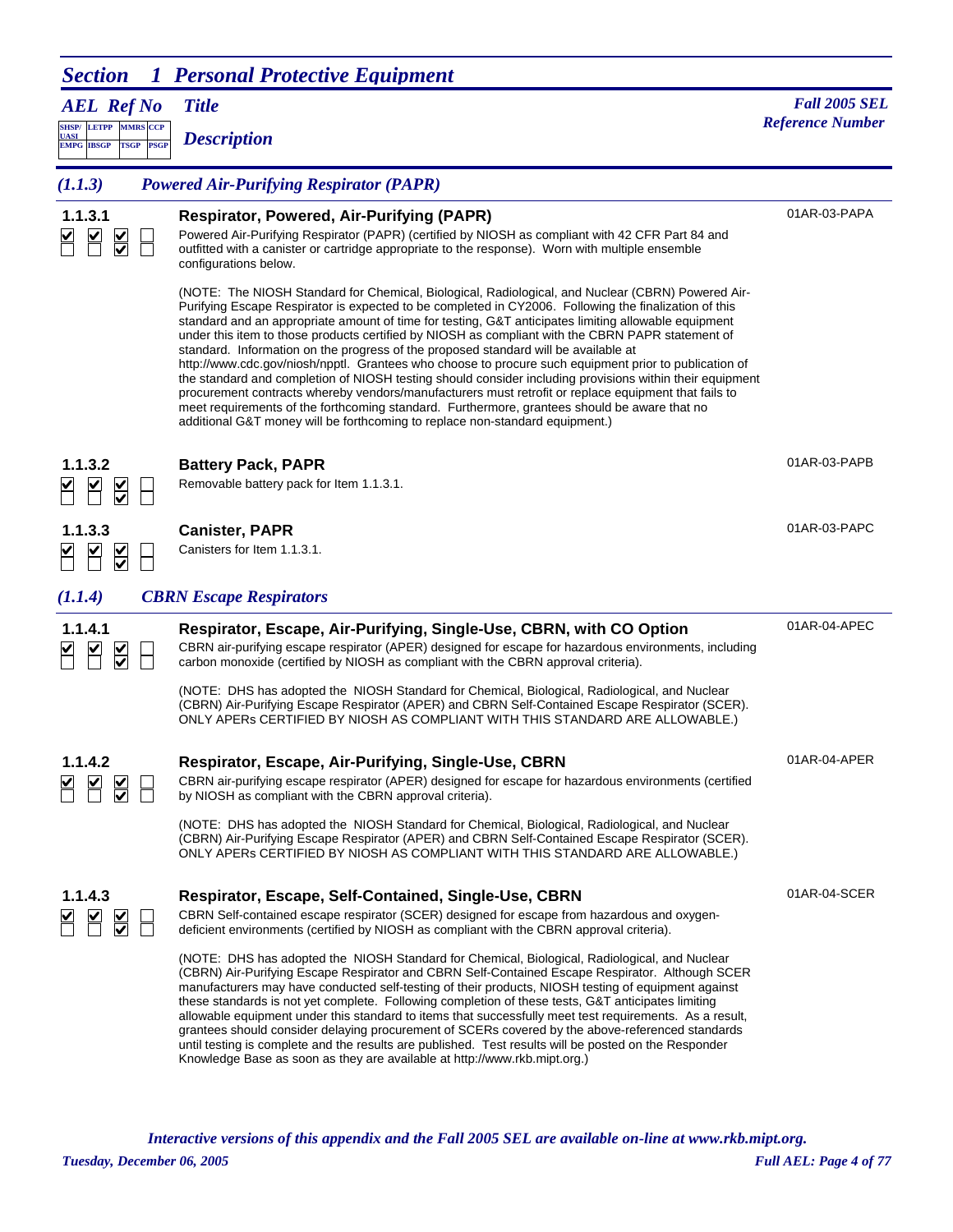*AEL Ref No*

**SHSP/ UASI LETPP PSGP CCP EMPG IBSGP TSGP** *Description*

*Title Fall 2005 SEL* **MARS** *Reference Number <b><i>Reference Number Reference Number Reference Number* 

01AR-05-FTST

*(1.1.5) Support Equipment*

#### **1.1.5.1 Tester, Mask Leak/Fit**  $\sum$  $\blacksquare$  $\sum$  $\Box$

A device used for performing fit testing of respirator facepieces to determine quality of face to mask seal.

#### **(1.2) NFPA 1994 Ensembles**

| (1.2.1)      | <b>NFPA 1994 Class 1 Ensembles</b>                                                                                                                                                                                                                                                                                                                                                                                                                                                                                                                                                                                                                                                                   |              |
|--------------|------------------------------------------------------------------------------------------------------------------------------------------------------------------------------------------------------------------------------------------------------------------------------------------------------------------------------------------------------------------------------------------------------------------------------------------------------------------------------------------------------------------------------------------------------------------------------------------------------------------------------------------------------------------------------------------------------|--------------|
| 1.2.1.1      | Ensemble, Chemical/Biological Protective, NFPA 1994 Class 1<br>NFPA 1994 Class 1 Chemical/Biological Terrorism Protective Ensemble, including totally encapsulating<br>suit with attached gloves, and footwear or booties with outer boots (certified as compliant with NFPA<br>1994). NFPA 1994 Class 1 certifications specify the suit, glove system, boots, and respiratory protection<br>components by make/model -- using any component other than those specified invalidates the<br>certification. This item should be purchased and used as a complete ensemble. However, individual<br>replacement components are allowable, provided that the certification of the ensemble is maintained. | 01CB-01-ENSM |
|              | (ONLY ENSEMBLES CERTIFIED AS COMPLIANT WITH NFPA 1994 ARE ELIGIBLE FOR PURCHASE.)<br>(NOTE: The next edition of NFPA 1994 is due to be issued in July 2006. The new edition will transfer<br>existing 1994 Class 1 ensembles to NFPA 1991, where the requirements already exist. Purchase of<br>ensembles certified as compliant with current NFPA 1994 Class 1 requirements will be discontinued six<br>months after issuance of the new edition.)                                                                                                                                                                                                                                                  |              |
| 1.2.1.2      | <b>Equipment, Inflation Testing</b><br>Inflation testing equipment specific to Item 1.2.1.1.                                                                                                                                                                                                                                                                                                                                                                                                                                                                                                                                                                                                         | 01CB-01-ITST |
| 1.2.1.3      | <b>Suit, Training</b><br>Training suit based on similar design, but different materials as Item 1.2.1.1.                                                                                                                                                                                                                                                                                                                                                                                                                                                                                                                                                                                             | 01CB-01-TRST |
| (1.2.2)      | <b>NFPA 1994 Class 2 Ensembles</b>                                                                                                                                                                                                                                                                                                                                                                                                                                                                                                                                                                                                                                                                   |              |
| 1.2.2.1      | Ensemble, Chemical/Biological Protective, NFPA 1994 Class 2<br>NFPA 1994 Class 2 Chemical/Biological Terrorism Protective Ensemble, including suit with attached<br>gloves and footwear or booties with outer boots (certified as compliant with NFPA 1994). NFPA 1994<br>Class 2 certifications specify the suit, glove system, boots, and respiratory protection components by<br>make/model -- using any component other than those specified invalidates the certification. This item<br>should be purchased and used as a complete ensemble. However, individual replacement components<br>are allowable, provided that the certification of the ensemble is maintained.                        | 01CB-02-ENSM |
|              | (ONLY ENSEMBLES CERTIFIED AS COMPLIANT WITH NFPA 1994 ARE ELIGIBLE FOR PURCHASE.)                                                                                                                                                                                                                                                                                                                                                                                                                                                                                                                                                                                                                    |              |
|              | (NOTE: The next edition of NFPA 1994 is due to be issued in July 2006. The new edition will modify the<br>requirements for Class 2 ensembles. Purchase of ensembles certified as compliant with current NFPA<br>1994 Class 2 requirements will be discontinued six months after issuance of the new edition.)                                                                                                                                                                                                                                                                                                                                                                                        |              |
| 1.2.2.2<br>⊽ | <b>Suit, Training</b><br>Training suit based on similar design, but different materials as Item 1.2.2.1.                                                                                                                                                                                                                                                                                                                                                                                                                                                                                                                                                                                             | 01CB-02-TRST |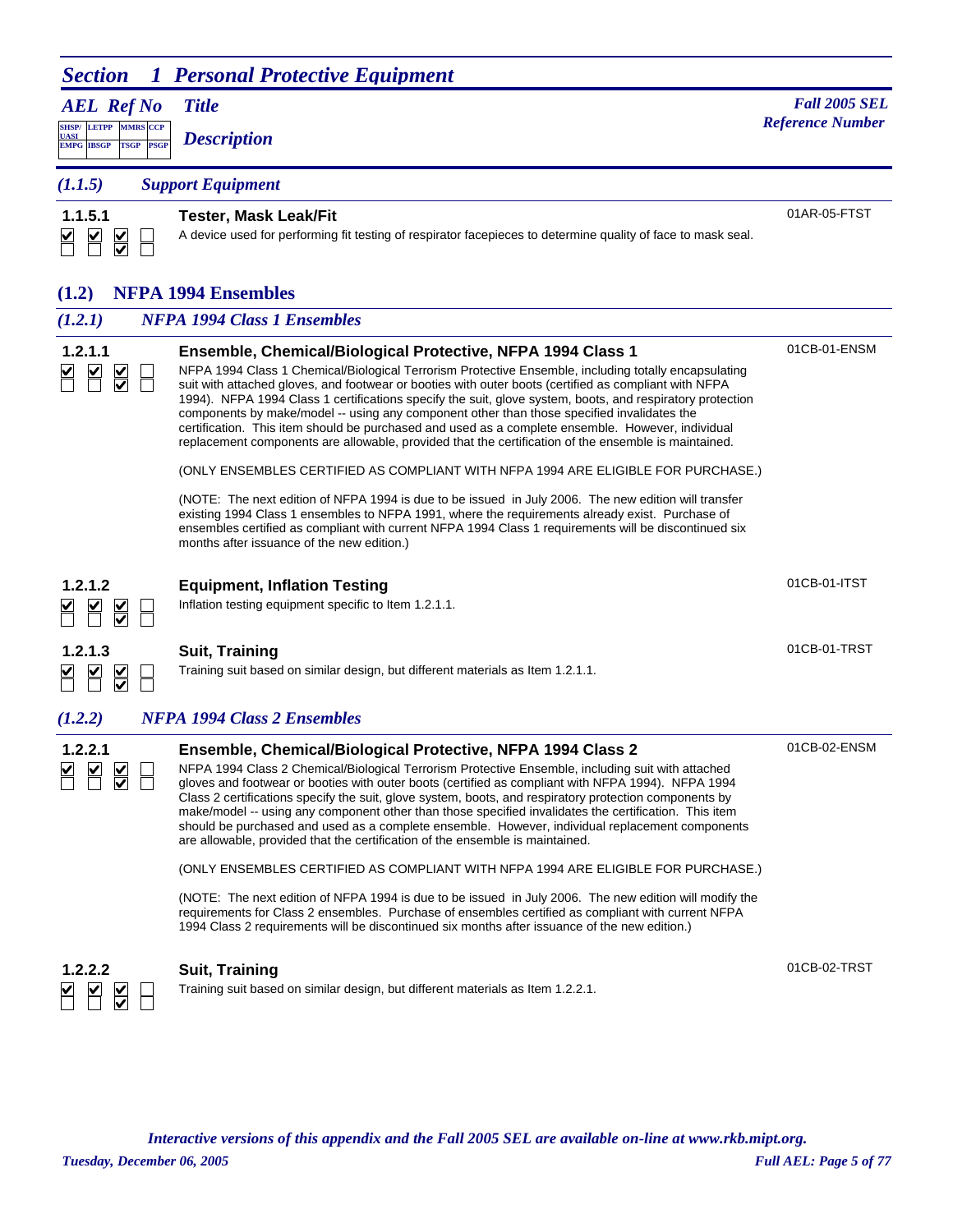*AEL Ref No*

**SHSP/ UASI LETPP PSGP MMRS** CCP **EMPG IBSGP TSGP** *Description*

#### *Title Fall 2005 SEL* **Reference Number**

#### *(1.2.3) NFPA 1994 Class 3 Ensembles*

| 1.2.3.1                     | Ensemble, Chemical/Biological Protective, NFPA 1994 Class 3<br>NFPA 1994 Class 3 Chemical/Biological Terrorism Protective Ensemble, including suit or garment with<br>attached or separate gloves and footwear or booties with outer boots (certified as compliant with NFPA<br>1994). NFPA 1994 Class 3 certifications specify the garment, glove system, boots, and respiratory<br>protection components by make/model -- using any component other than those specified invalidates the<br>certification. This item should be purchased and used as a complete ensemble. However, individual<br>replacement components are allowable, provided that the certification of the ensemble is maintained. | 01CB-03-ENSM |
|-----------------------------|---------------------------------------------------------------------------------------------------------------------------------------------------------------------------------------------------------------------------------------------------------------------------------------------------------------------------------------------------------------------------------------------------------------------------------------------------------------------------------------------------------------------------------------------------------------------------------------------------------------------------------------------------------------------------------------------------------|--------------|
|                             | (ONLY ENSEMBLES CERTIFIED AS COMPLIANT WITH NFPA 1994 ARE ELIGIBLE FOR PURCHASE.)                                                                                                                                                                                                                                                                                                                                                                                                                                                                                                                                                                                                                       |              |
|                             | (NOTE: The next edition of NFPA 1994 is due to be issued in July 2006. The new edition will modify the<br>requirements for Class 3 ensembles. Purchase of ensembles certified as compliant with current NFPA<br>1994 Class 3 requirements will be discontinued six months after issuance of the new edition.)                                                                                                                                                                                                                                                                                                                                                                                           |              |
| 1.2.3.2                     | <b>Suit, Training</b>                                                                                                                                                                                                                                                                                                                                                                                                                                                                                                                                                                                                                                                                                   | 01CB-03-TRST |
| $\frac{1}{2}$               | Training suit based on similar design, but different materials as Item 1.2.3.1.                                                                                                                                                                                                                                                                                                                                                                                                                                                                                                                                                                                                                         |              |
| (1.3)                       | <b>NFPA 1991 Ensembles</b>                                                                                                                                                                                                                                                                                                                                                                                                                                                                                                                                                                                                                                                                              |              |
| (1.3.1)                     | <b>Ensemble</b>                                                                                                                                                                                                                                                                                                                                                                                                                                                                                                                                                                                                                                                                                         |              |
|                             |                                                                                                                                                                                                                                                                                                                                                                                                                                                                                                                                                                                                                                                                                                         |              |
| 1.3.1.1<br>₩                | Ensemble, Vapor-Protective, NFPA 1991<br>NFPA 1991 vapor-protective ensemble, including totally encapsulating suit with attached or separate<br>gloves and footwear or booties with outer boots (certified as compliant with NFPA 1991). [Note: 2005<br>Edition is now current, and includes chemical-biological protection that was previously optional.<br>(ONLY ENSEMBLES CERTIFIED AS COMPLIANT WITH NFPA 1991 ARE ELIGIBLE FOR PURCHASE.)                                                                                                                                                                                                                                                          | 01VT-01-ENSM |
| (1.3.2)                     | <b>Required Ensemble Elements</b>                                                                                                                                                                                                                                                                                                                                                                                                                                                                                                                                                                                                                                                                       |              |
| 1.3.2.1<br>$\sum_{i=1}^{n}$ | Footwear, Vapor-Protective, NFPA 1991<br>NFPA 1991 vapor-protective footwear (certified as compliant with NFPA 1991). [Note: 2005 Edition is<br>now current, and includes chemical-biological protection that was previously optional.                                                                                                                                                                                                                                                                                                                                                                                                                                                                  | 01VT-02-FTWR |
| 1.3.2.2                     | (ONLY FOOTWEAR CERTIFIED AS COMPLIANT WITH NFPA 1991 IS ELIGIBLE FOR PURCHASE.)<br>Garment, Vapor-Protective, NFPA 1991<br>NFPA 1991 vapor-protective garment (certified as compliant with NFPA 1991). [Note: 2005 Edition is<br>now current, and includes chemical-biological protection that was previously optional.<br>(ONLY GARMENTS CERTIFIED AS COMPLIANT WITH NFPA 1991 ARE ELIGIBLE FOR PURCHASE.)                                                                                                                                                                                                                                                                                             | 01VT-02-GARM |

#### **1.3.2.3 Gloves, Vapor-Protective, NFPA 1991**  $\begin{array}{c} \hline \textbf{K} \\ \hline \textbf{K} \\ \hline \textbf{K} \end{array}$ H

NFPA 1991 vapor-protective gloves (certified as compliant with NFPA 1991). [Note: 2005 Edition is now current, and includes chemical-biological protection that was previously optional.]

(ONLY GLOVES CERTIFIED AS COMPLIANT WITH NFPA 1991 ARE ELIGIBLE FOR PURCHASE.)

#### *(1.3.3) Suggested Support Items*

| 1,3,3,1 | <b>Equipment, Inflation Testing</b>       |  |
|---------|-------------------------------------------|--|
| EKSE    | Inflation testing equipment specific to I |  |

sting equipment specific to Item 1.3.1.1.

01VT-03-ITST

01VT-02-GLOV

*Interactive versions of this appendix and the Fall 2005 SEL are available on-line at www.rkb.mipt.org.*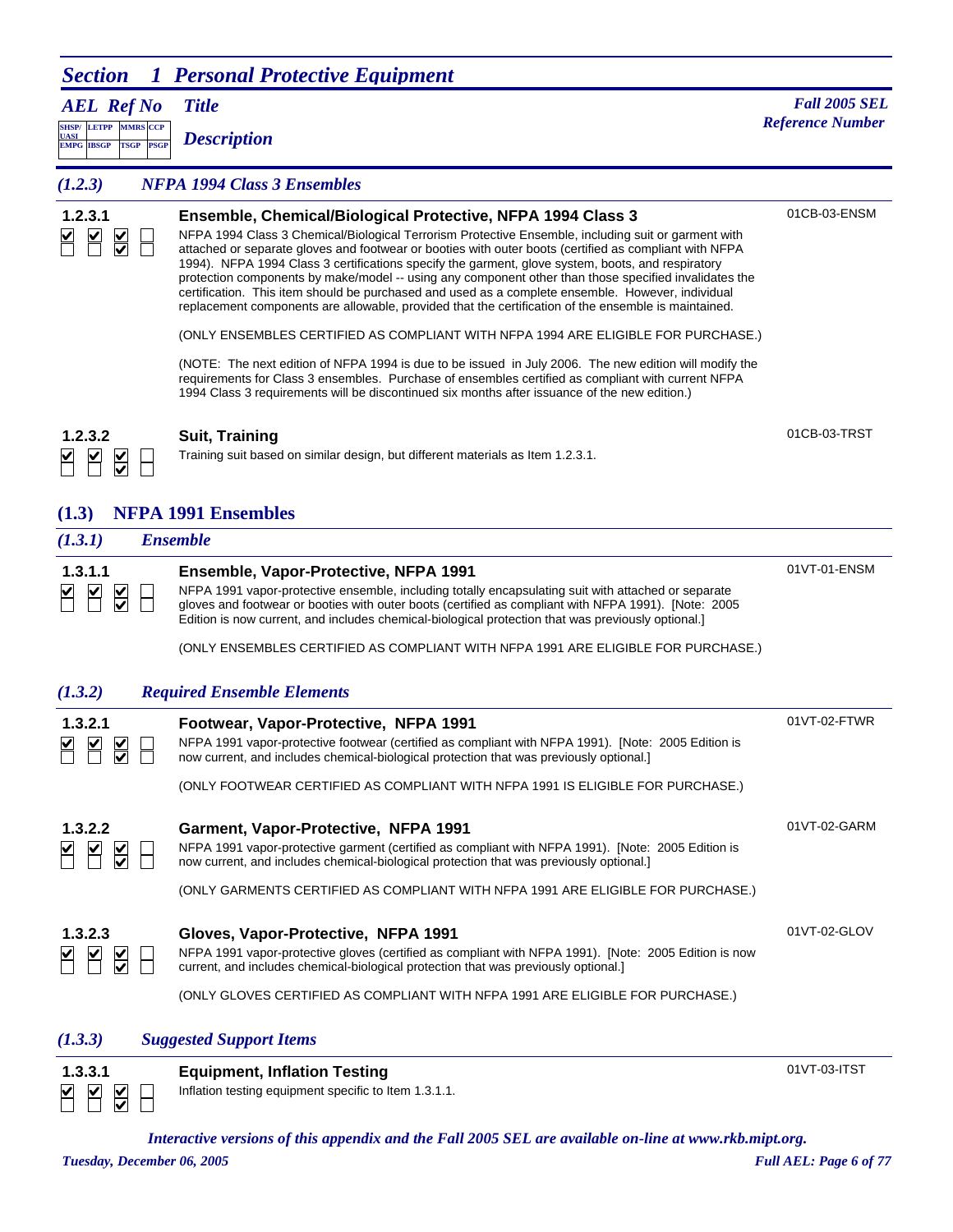|             |                      |  | <b>AEL Ref No</b> Title |
|-------------|----------------------|--|-------------------------|
| <b>UASI</b> | SHSP/LETPP MMRS CCP  |  | <b>Description</b>      |
|             | EMPG IBSGP TSGP PSGP |  |                         |

*Title Fall 2005 SEL* **Reference Number** 

01VT-03-TRST

 $\begin{array}{c|c} \hline \textbf{K} & \textbf{K} \\ \hline \textbf{K} & \textbf{K} \end{array}$  $\Box$ 

**1.3.3.2 Suit, Training**

Training suit based on similar design, but different materials as Item 1.3.1.1.

## **(1.4) NFPA 1991 Ensembles with Optional Flash Fire Protection**

| (1.4.1)                                    | <b>Ensemble</b>                                                                                                                                                                                                                                                                                                                                                                                                                                                                  |              |
|--------------------------------------------|----------------------------------------------------------------------------------------------------------------------------------------------------------------------------------------------------------------------------------------------------------------------------------------------------------------------------------------------------------------------------------------------------------------------------------------------------------------------------------|--------------|
| 1.4.1.1<br>⊻<br>$\frac{1}{\sqrt{2}}$       | <b>Ensemble, Vapor-Protective, with Optional Flash Fire Protection, NFPA 1991</b><br>NFPA 1991 vapor-protective ensemble with optional flash fire protection, including totally encapsulating<br>suit with attached or separate gloves and footwear or booties with outer boots (certified as compliant with<br>NFPA 1991 with flash fire protection option). [Note: 2005 Edition is now current, and includes chemical-<br>biological protection that was previously optional.] | 01VF-01-ENSM |
|                                            | (ONLY ENSEMBLES CERTIFIED AS COMPLIANT WITH NFPA 1991 ARE ELIGIBLE FOR PURCHASE.)                                                                                                                                                                                                                                                                                                                                                                                                |              |
| (1.4.2)                                    | <b>Required Ensemble Elements</b>                                                                                                                                                                                                                                                                                                                                                                                                                                                |              |
| 1.4.2.1<br>$\frac{1}{2}$                   | Footwear, Vapor-Protective, with Optional Flash Fire Protection, NFPA 1991<br>NFPA 1991 vapor-protective footwear with optional flash fire protection (certified as compliant with NFPA<br>1991). [Note: 2005 Edition is now current, and includes chemical-biological protection that was<br>previously optional.]                                                                                                                                                              | 01VF-02-FTWR |
|                                            | (ONLY FOOTWEAR CERTIFIED AS COMPLIANT WITH NFPA 1991 IS ELIGIBLE FOR PURCHASE.)                                                                                                                                                                                                                                                                                                                                                                                                  |              |
| 1.4.2.2<br>$\frac{\mathsf{v}}{\mathsf{v}}$ | Garment, Vapor-Protective, with Optional Flash Fire Protection, NFPA 1991<br>NFPA 1991 vapor-protective garment with optional flash fire protection (certified as compliant with NFPA<br>1991 with flash fire protection option). [Note: 2005 Edition is now current, and includes chemical-<br>biological protection that was previously optional.]                                                                                                                             | 01VF-02-GARM |
|                                            | (ONLY GARMENTS CERTIFIED AS COMPLIANT WITH NFPA 1991 ARE ELIGIBLE FOR PURCHASE.)                                                                                                                                                                                                                                                                                                                                                                                                 |              |
| 1.4.2.3<br>$\frac{1}{2}$                   | Gloves, Vapor-Protective, with Optional Flash Fire Protection, NFPA 1991<br>NFPA 1991 vapor-protective gloves with optional flash fire protection (certified as compliant with NFPA<br>1991 with flash fire protection option). [Note: 2005 Edition is now current, and includes chemical-<br>biological protection that was previously optional.]<br>(ONLY GLOVES CERTIFIED AS COMPLIANT WITH NFPA 1991 ARE ELIGIBLE FOR PURCHASE.)                                             | 01VF-02-GLOV |
|                                            |                                                                                                                                                                                                                                                                                                                                                                                                                                                                                  |              |
| (1.4.3)                                    | <b>Suggested Support Items</b>                                                                                                                                                                                                                                                                                                                                                                                                                                                   |              |

| 1.4.3.1<br>$\overline{\mathbf{S}}$<br><b>MR</b>      | <b>Equipment, Inflation Testing</b><br>Inflation testing equipment specific to Item 1.4.1.1.      | 01VF-03-ITST |
|------------------------------------------------------|---------------------------------------------------------------------------------------------------|--------------|
| 1.4.3.2<br>⊻<br>M<br>$\overline{\blacktriangledown}$ | Suit, Training<br>Training suit based on similar design, but different materials as Item 1.4.1.1. | 01VF-03-TRST |

*Interactive versions of this appendix and the Fall 2005 SEL are available on-line at www.rkb.mipt.org.*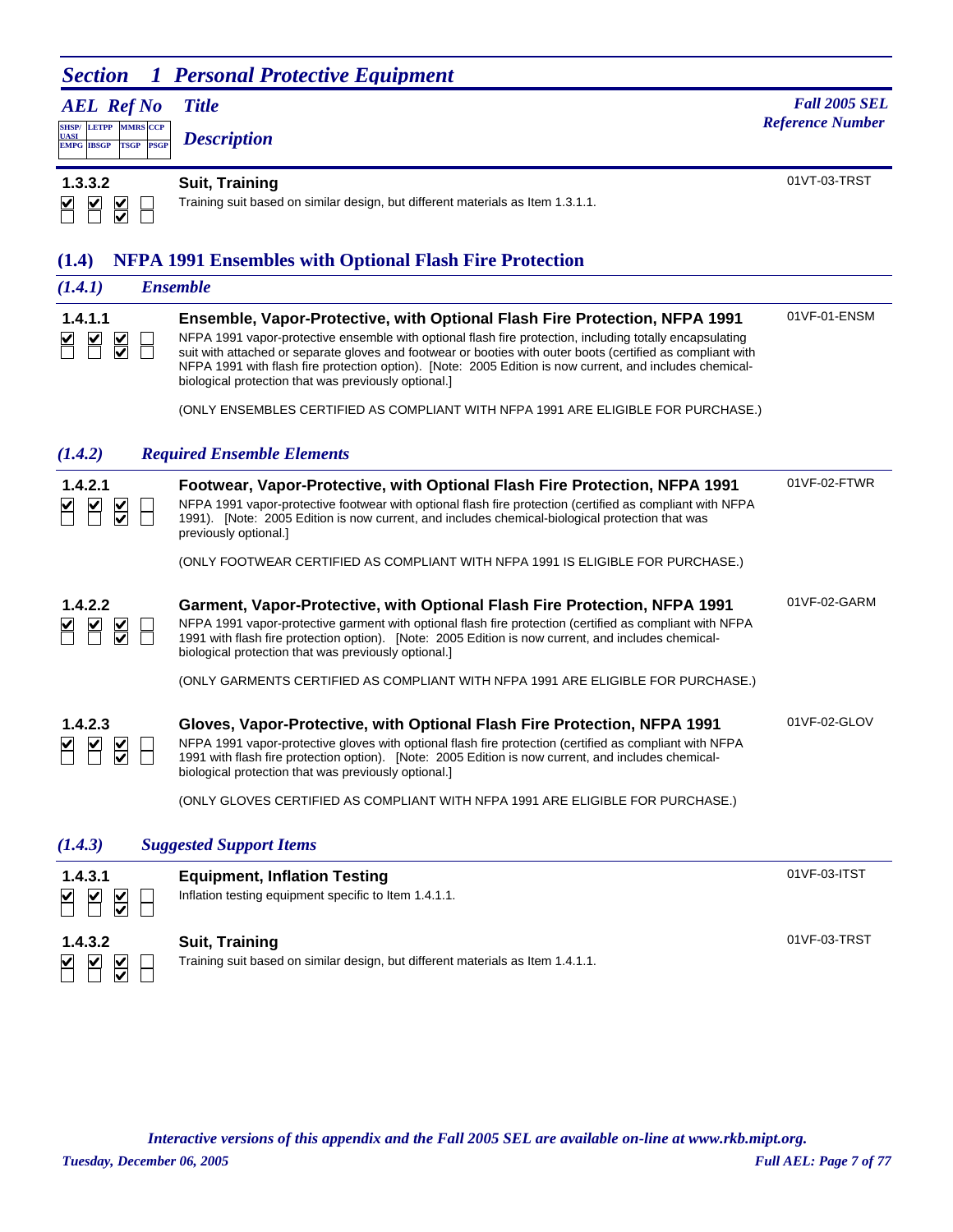| <b>Section</b>                                                                                                               | <b>1 Personal Protective Equipment</b>                                                                                                                                                                 |                                                 |
|------------------------------------------------------------------------------------------------------------------------------|--------------------------------------------------------------------------------------------------------------------------------------------------------------------------------------------------------|-------------------------------------------------|
| <b>AEL Ref No</b><br><b>MMRS CCP</b><br><b>SHSP/ LETPP</b><br><b>UASI</b><br><b>PSGP</b><br><b>EMPG IBSGP</b><br><b>TSGP</b> | <b>Title</b><br><b>Description</b>                                                                                                                                                                     | <b>Fall 2005 SEL</b><br><b>Reference Number</b> |
| (1.5)                                                                                                                        | <b>NFPA 1992 Splash-Protective Ensembles and Items</b>                                                                                                                                                 |                                                 |
| (1.5.1)                                                                                                                      | <b>Liquid Splash-Protective Ensemble</b>                                                                                                                                                               |                                                 |
| 1.5.1.1<br>$\sum_{i=1}^{n}$                                                                                                  | Ensemble, Liquid Splash-Protective, Encapsulating, NFPA 1992<br>Encapsulating liquid-splash protective ensemble (certified as compliant to NFPA 1992). [Note: 2005<br>edition is now current.]         | 01SP-01-ENSE                                    |
|                                                                                                                              | (ONLY ENSEMBLES CERTIFIED AS COMPLIANT WITH NFPA 1992 ARE ELIGIBLE FOR PURCHASE.)                                                                                                                      |                                                 |
| 1.5.1.2                                                                                                                      | Ensemble, Liquid Splash-Protective, Non-Encapsulating, NFPA 1992<br>Non-encapsulating liquid-splash protective ensemble (certified as compliant to NFPA 1992). [Note: 2005<br>edition is now current.] | 01SP-01-ENSN                                    |
|                                                                                                                              | (ONLY ENSEMBLES CERTIFIED AS COMPLIANT WITH NFPA 1992 ARE ELIGIBLE FOR PURCHASE.)                                                                                                                      |                                                 |
| (1.5.2)                                                                                                                      | <b>Liquid Splash-Protective Clothing</b>                                                                                                                                                               |                                                 |
| 1.5.2.1                                                                                                                      | Footwear, Liquid Splash-Protective, NFPA 1992<br>Liquid-splash protective footwear (certified as compliant to NFPA 1992). [Note: 2005 edition is now<br>current.]                                      | 01SP-02-FTWR                                    |
|                                                                                                                              | (ONLY FOOTWEAR CERTIFIED AS COMPLIANT WITH NFPA 1992 IS ELIGIBLE FOR PURCHASE.)                                                                                                                        |                                                 |
| 1.5.2.2<br>⊻<br>$\frac{\checkmark}{\checkmark}$                                                                              | Gloves, Liquid Splash-Protective, NFPA 1992<br>Liquid splash-protective gloves (certified as compliant to NFPA 1992). [Note: 2005 edition is now<br>current.                                           | 01SP-02-GLOV                                    |

(ONLY GLOVES CERTIFIED AS COMPLIANT WITH NFPA 1992 ARE ELIGIBLE FOR PURCHASE.)

01SP-02-GRMT

| 1.5.2.3 |  |
|---------|--|
|         |  |

**1.5.2.3 Garment, Liquid Splash-Protective, NFPA 1992**

Liquid splash-protective garment (certified as compliant to NFPA 1992). [Note: 2005 edition is now current.]

(ONLY GARMENTS CERTIFIED AS COMPLIANT WITH NFPA 1992 ARE ELIGIBLE FOR PURCHASE.)

## **(1.6) NFPA 1951 Ensembles (Search and Rescue)**

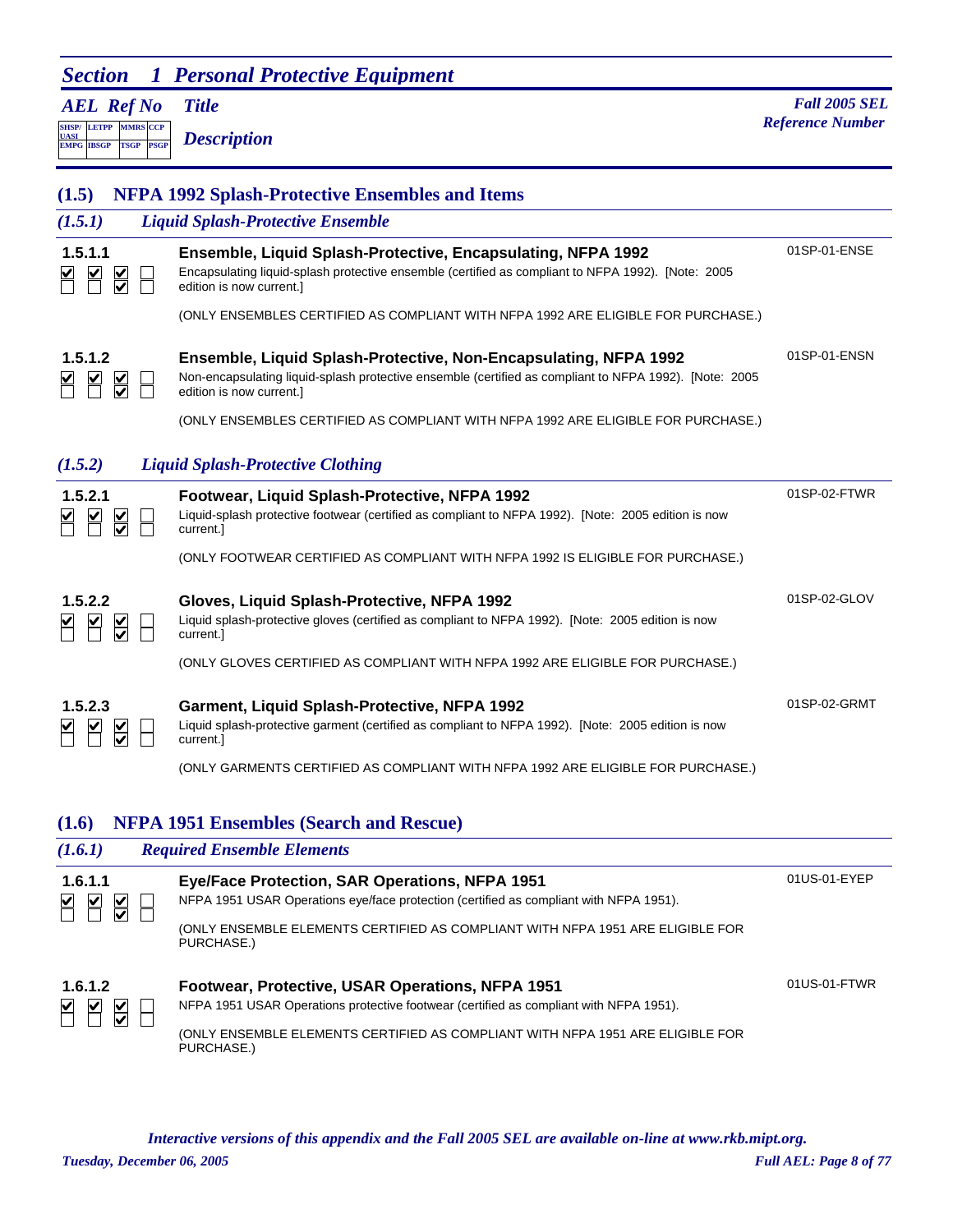|                                                                | <b>Section</b> 1 Personal Protective Equipment                                                                                           |                                                 |
|----------------------------------------------------------------|------------------------------------------------------------------------------------------------------------------------------------------|-------------------------------------------------|
| <b>AEL</b> Ref No<br><b>SHSP/ LETPP MMRS CCP</b>               | <b>Title</b>                                                                                                                             | <b>Fall 2005 SEL</b><br><b>Reference Number</b> |
| <b>UASI</b><br><b>PSGP</b><br><b>TSGP</b><br><b>EMPG IBSGP</b> | <b>Description</b>                                                                                                                       |                                                 |
| 1.6.1.3                                                        | Garment, Protective, USAR Operations, NFPA 1951<br>NFPA 1951 USAR Operations protective garment (certified as compliant with NFPA 1951). | 01US-01-GARM                                    |
| ¥<br>$\frac{\mathsf{M}}{\mathsf{M}}$                           | (ONLY ENSEMBLE ELEMENTS CERTIFIED AS COMPLIANT WITH NFPA 1951 ARE ELIGIBLE FOR<br>PURCHASE.)                                             |                                                 |
| 1.6.1.4<br>$\blacktriangleright$<br>⊻<br>$\frac{1}{2}$         | Gloves, Protective, USAR Operations, NFPA 1951<br>NFPA 1951 USAR Operations protective gloves (certified as compliant with NFPA 1951).   | 01US-01-GLOV                                    |
|                                                                | (ONLY ENSEMBLE ELEMENTS CERTIFIED AS COMPLIANT WITH NFPA 1951 ARE ELIGIBLE FOR<br>PURCHASE.)                                             |                                                 |
| 1.6.1.5                                                        | Helmet, Protective, USAR Operations, NFPA 1951                                                                                           | 01US-01-HLMT                                    |
| $\frac{\mathsf{K}}{\mathsf{S}}$                                | NFPA 1951 USAR Operations protective helmet (certified as compliant with NFPA 1951).                                                     |                                                 |
|                                                                | (ONLY ENSEMBLE ELEMENTS CERTIFIED AS COMPLIANT WITH NFPA 1951 ARE ELIGIBLE FOR<br>PURCHASE.)                                             |                                                 |

# **(1.7) NFPA 1999 Protective Clothing (Emergency Medical Services)**

| (1.7.1)                                                                    | <i><u><b>Items</b></u></i>                                                                                                                                                                                                                                                                                                                                        |              |
|----------------------------------------------------------------------------|-------------------------------------------------------------------------------------------------------------------------------------------------------------------------------------------------------------------------------------------------------------------------------------------------------------------------------------------------------------------|--------------|
| 1.7.1.1<br>$\blacktriangleright$<br>$\frac{1}{2}$<br>$\blacktriangleright$ | Eye/Face Protection Devices, Emergency Medical, NFPA 1999<br>NFPA 1999 emergency medical eye and face protection devices (certified as compliant with NFPA 1999).                                                                                                                                                                                                 | 01EM-01-EYEP |
|                                                                            | (ONLY ENSEMBLE ELEMENTS CERTIFIED AS COMPLIANT WITH NFPA 1999 ARE ELIGIBLE FOR<br>PURCHASE.)                                                                                                                                                                                                                                                                      |              |
|                                                                            | (NOTE: NFPA 1999 ELEMENTS PURCHASED UNDER THIS GRANT PROGRAM ARE INTENDED FOR<br>USE ONLY BY PERSONS PROVIDING EMERGENCY MEDICAL TREATMENT TO VICTIMS AFTER<br>DECONTAMINATION. THEY ARE ALLOWABLE ONLY TO SUPPLEMENT NORMAL STORES, IN<br>ORDER TO PROVIDE THE SURGE CAPACITY NECESSARY FOR CBRNE TERRORISM RESPONSE.<br>THEY ARE NOT INTENDED FOR ROUTINE USE.) |              |
| 1.7.1.2                                                                    | Footwear Covers, Emergency Medical, NFPA 1999                                                                                                                                                                                                                                                                                                                     | 01EM-01-FTWC |
| $\mathbb{Z} \mathbb{Z}$<br>$\sum_{i=1}^{n}$                                | NFPA 1999 emergency medical protective footwear covers (certified as compliant with NFPA 1999).                                                                                                                                                                                                                                                                   |              |
|                                                                            | (ONLY ENSEMBLE ELEMENTS CERTIFIED AS COMPLIANT WITH NFPA 1999 ARE ELIGIBLE FOR<br>PURCHASE.)                                                                                                                                                                                                                                                                      |              |
|                                                                            | (NOTE: NFPA 1999 ELEMENTS PURCHASED UNDER THIS GRANT PROGRAM ARE INTENDED FOR<br>USE ONLY BY PERSONS PROVIDING EMERGENCY MEDICAL TREATMENT TO VICTIMS AFTER<br>DECONTAMINATION. THEY ARE ALLOWABLE ONLY TO SUPPLEMENT NORMAL STORES, IN<br>ORDER TO PROVIDE THE SURGE CAPACITY NECESSARY FOR CBRNE TERRORISM RESPONSE.<br>THEY ARE NOT INTENDED FOR ROUTINE USE.) |              |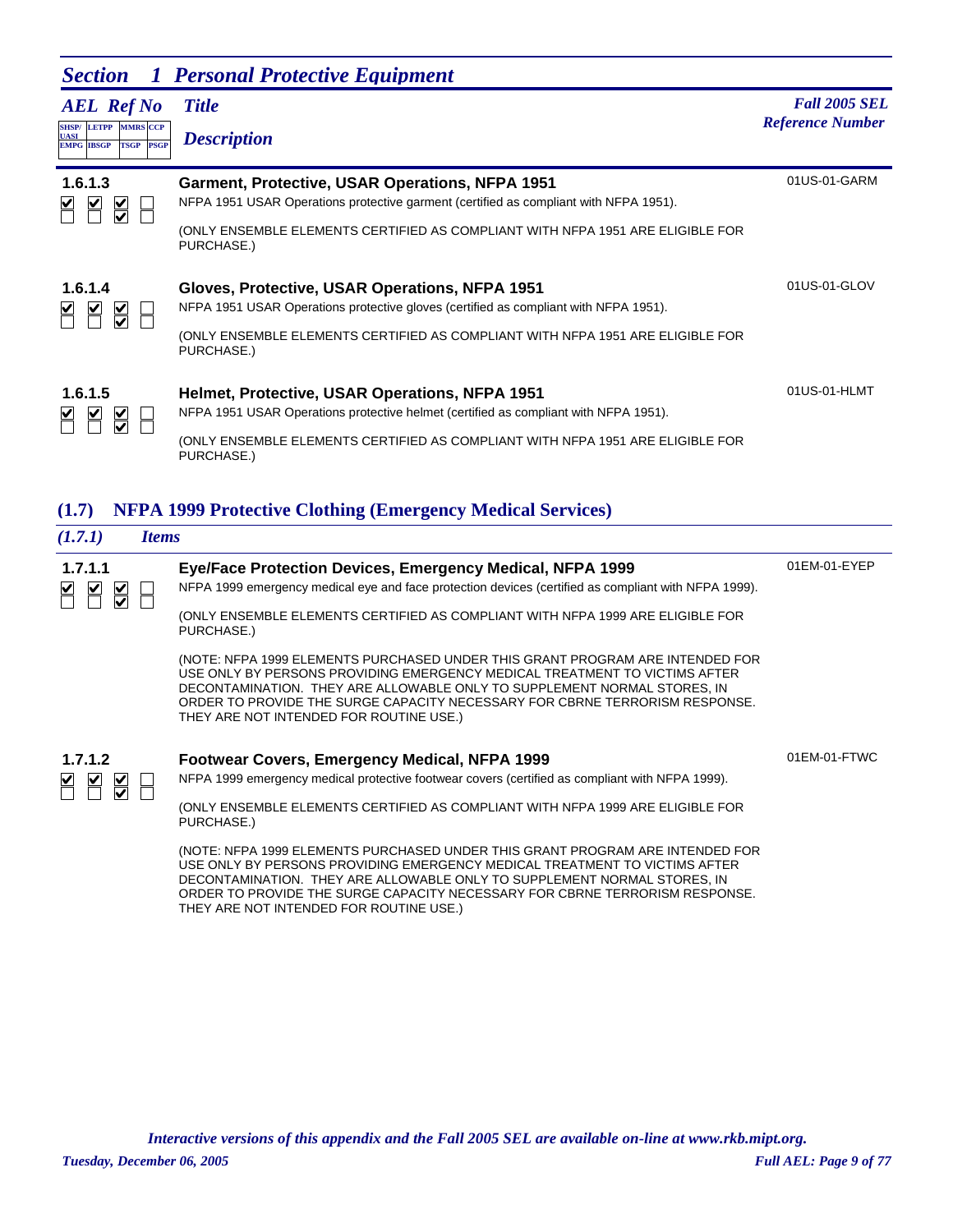| <b>Section</b>                                                                        | 1 Personal Protective Equipment                                                                                                                                                                                                                                                                                                                                   |                         |
|---------------------------------------------------------------------------------------|-------------------------------------------------------------------------------------------------------------------------------------------------------------------------------------------------------------------------------------------------------------------------------------------------------------------------------------------------------------------|-------------------------|
| <b>AEL Ref No</b>                                                                     | <b>Title</b>                                                                                                                                                                                                                                                                                                                                                      | <b>Fall 2005 SEL</b>    |
| SHSP/LETPP MMRS CCP<br><b>UASI</b><br><b>EMPG IBSGP</b><br><b>TSGP</b><br><b>PSGP</b> | <b>Description</b>                                                                                                                                                                                                                                                                                                                                                | <b>Reference Number</b> |
| 1.7.1.3<br>$\blacktriangleright$                                                      | Footwear, Emergency Medical, NFPA 1999<br>NFPA 1999 emergency medical protective footwear (certified as compliant with NFPA 1999).                                                                                                                                                                                                                                | 01EM-01-FTWR            |
| $\overline{\underline{\mathsf{S}}}$                                                   | (ONLY ENSEMBLE ELEMENTS CERTIFIED AS COMPLIANT WITH NFPA 1999 ARE ELIGIBLE FOR<br>PURCHASE.)                                                                                                                                                                                                                                                                      |                         |
|                                                                                       | (NOTE: NFPA 1999 ELEMENTS PURCHASED UNDER THIS GRANT PROGRAM ARE INTENDED FOR<br>USE ONLY BY PERSONS PROVIDING EMERGENCY MEDICAL TREATMENT TO VICTIMS AFTER<br>DECONTAMINATION. THEY ARE ALLOWABLE ONLY TO SUPPLEMENT NORMAL STORES, IN<br>ORDER TO PROVIDE THE SURGE CAPACITY NECESSARY FOR CBRNE TERRORISM RESPONSE.<br>THEY ARE NOT INTENDED FOR ROUTINE USE.) |                         |
| 1.7.1.4                                                                               | Garment, Emergency Medical, NFPA 1999                                                                                                                                                                                                                                                                                                                             | 01EM-01-GARM            |
| ⊻<br>$\frac{1}{2}$                                                                    | NFPA 1999 emergency medical protective garment (certified as compliant with NFPA 1999).                                                                                                                                                                                                                                                                           |                         |
|                                                                                       | (ONLY ENSEMBLE ELEMENTS CERTIFIED AS COMPLIANT WITH NFPA 1999 ARE ELIGIBLE FOR<br>PURCHASE.)                                                                                                                                                                                                                                                                      |                         |
|                                                                                       | (NOTE: NFPA 1999 ELEMENTS PURCHASED UNDER THIS GRANT PROGRAM ARE INTENDED FOR<br>USE ONLY BY PERSONS PROVIDING EMERGENCY MEDICAL TREATMENT TO VICTIMS AFTER<br>DECONTAMINATION. THEY ARE ALLOWABLE ONLY TO SUPPLEMENT NORMAL STORES, IN<br>ORDER TO PROVIDE THE SURGE CAPACITY NECESSARY FOR CBRNE TERRORISM RESPONSE.<br>THEY ARE NOT INTENDED FOR ROUTINE USE.) |                         |
| 1.7.1.5                                                                               | Gloves, Emergency Medical, Cleaning, NFPA 1999                                                                                                                                                                                                                                                                                                                    | 01EM-01-GLCL            |
| $\overline{\leq}$                                                                     | NFPA 1999 emergency medical cleaning gloves (certified as compliant with NFPA 1999).                                                                                                                                                                                                                                                                              |                         |
|                                                                                       | (ONLY ENSEMBLE ELEMENTS CERTIFIED AS COMPLIANT WITH NFPA 1999 ARE ELIGIBLE FOR<br>PURCHASE.)                                                                                                                                                                                                                                                                      |                         |
|                                                                                       | (NOTE: NFPA 1999 ELEMENTS PURCHASED UNDER THIS GRANT PROGRAM ARE INTENDED FOR<br>USE ONLY BY PERSONS PROVIDING EMERGENCY MEDICAL TREATMENT TO VICTIMS AFTER<br>DECONTAMINATION. THEY ARE ALLOWABLE ONLY TO SUPPLEMENT NORMAL STORES, IN<br>ORDER TO PROVIDE THE SURGE CAPACITY NECESSARY FOR CBRNE TERRORISM RESPONSE.<br>THEY ARE NOT INTENDED FOR ROUTINE USE.) |                         |
| 1.7.1.6                                                                               | Gloves, Emergency Medical, Protective, NFPA 1999                                                                                                                                                                                                                                                                                                                  | 01EM-01-GLMP            |
| $\overline{\blacktriangle}$                                                           | NFPA 1999 emergency medical protective gloves (certified as compliant with NFPA 1999).                                                                                                                                                                                                                                                                            |                         |
|                                                                                       | (ONLY ENSEMBLE ELEMENTS CERTIFIED AS COMPLIANT WITH NFPA 1999 ARE ELIGIBLE FOR<br>PURCHASE.)                                                                                                                                                                                                                                                                      |                         |
|                                                                                       | (NOTE: NEDA 1000 ELEMENTS DUDCHASED UNDER THIS CRANT RROCRAM ARE INTENDED EOR                                                                                                                                                                                                                                                                                     |                         |

(NOTE: NFPA 1999 ELEMENTS PURCHASED UNDER THIS GRANT PROGRAM ARE INTENDED FOR USE ONLY BY PERSONS PROVIDING EMERGENCY MEDICAL TREATMENT TO VICTIMS AFTER DECONTAMINATION. THEY ARE ALLOWABLE ONLY TO SUPPLEMENT NORMAL STORES, IN ORDER TO PROVIDE THE SURGE CAPACITY NECESSARY FOR CBRNE TERRORISM RESPONSE. THEY ARE NOT INTENDED FOR ROUTINE USE.)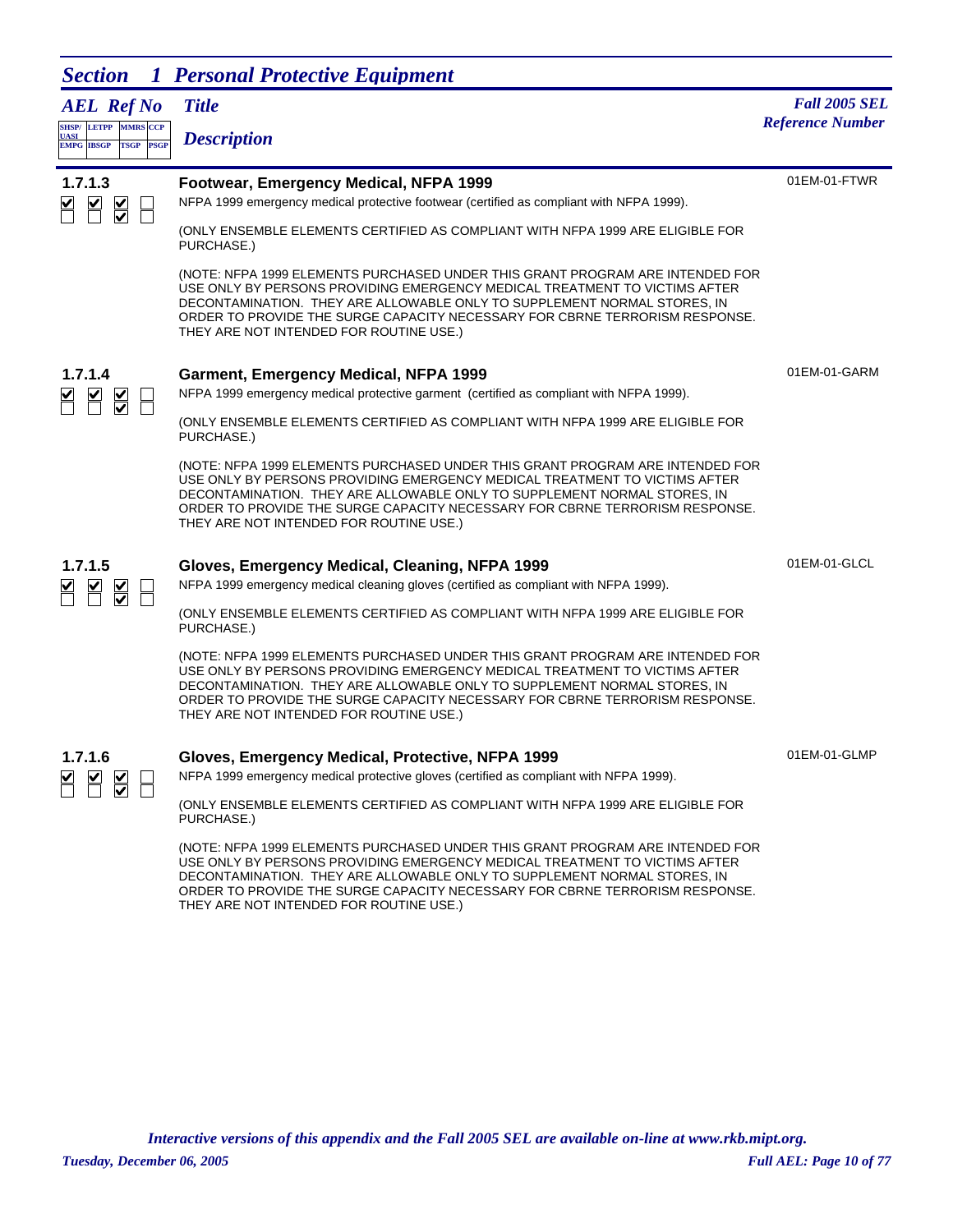*AEL Ref No*

**LETPP PSGP CCP EMPG IBSGP TSGP** *Description*

#### *Title Fall 2005 SEL* **MMRS** *Reference Number*



**SHSP/ UASI** 

#### **1.7.1.7 Gloves, Emergency Medical, Work, NFPA 1999**

01EM-01-GLMW

01SF-01-GARM

01SF-01-FTWR

(ONLY ENSEMBLE ELEMENTS CERTIFIED AS COMPLIANT WITH NFPA 1999 ARE ELIGIBLE FOR PURCHASE.)

NFPA 1999 emergency medical work gloves (certified as compliant with NFPA 1999).

(NOTE: NFPA 1999 ELEMENTS PURCHASED UNDER THIS GRANT PROGRAM ARE INTENDED FOR USE ONLY BY PERSONS PROVIDING EMERGENCY MEDICAL TREATMENT TO VICTIMS AFTER DECONTAMINATION. THEY ARE ALLOWABLE ONLY TO SUPPLEMENT NORMAL STORES, IN ORDER TO PROVIDE THE SURGE CAPACITY NECESSARY FOR CBRNE TERRORISM RESPONSE. THEY ARE NOT INTENDED FOR ROUTINE USE.)

### **(1.8) NFPA 1971 Ensembles (Structural Fire Fighting)**

#### *(1.8.1) Required Ensemble Elements*



#### **1.8.1.1 Garment, Protective, Structural Fire Fighting, NFPA 1971**

NFPA 1971 structural fire fighting protective garment (certified as compliant with NFPA 1971).

(ONLY ENSEMBLE ELEMENTS CERTIFIED AS COMPLIANT WITH NFPA 1971 ARE ELIGIBLE FOR PURCHASE.)

(NOTE: NFPA 1971 ELEMENTS PURCHASED UNDER THIS GRANT PROGRAM ARE ALLOWABLE ONLY TO SUPPLEMENT NORMAL STORES, IN ORDER TO PROVIDE THE SURGE CAPACITY NECESSARY FOR CBRNE TERRORISM RESPONSE. THEY ARE NOT INTENDED FOR ROUTINE USE.)

(NOTE: The next edition of NFPA 1971 is due to be issued in July 2006. The new edition will modify the requirements for structural fire fighting ensembles, and add an option for a CBRN protective structural fire fighting ensemble. Purchase of ensembles certified as compliant with current NFPA 1971 requirements will be discontinued six months after issuance of the new edition.)



#### **1.8.1.2 Footwear, Structural Fire Fighting Protective, NFPA 1971**

NFPA 1971 structural fire fighting protective footwear (certified as compliant with NFPA 1971).

(ONLY ENSEMBLE ELEMENTS CERTIFIED AS COMPLIANT WITH NFPA 1971 ARE ELIGIBLE FOR PURCHASE.)

(NOTE: NFPA 1971 ELEMENTS PURCHASED UNDER THIS GRANT PROGRAM ARE ALLOWABLE ONLY TO SUPPLEMENT NORMAL STORES, IN ORDER TO PROVIDE THE SURGE CAPACITY NECESSARY FOR CBRNE TERRORISM RESPONSE. THEY ARE NOT INTENDED FOR ROUTINE USE.)

(NOTE: The next edition of NFPA 1971 is due to be issued in July 2006. The new edition will modify the requirements for structural fire fighting ensembles, and add an option for a CBRN protective structural fire fighting ensemble. Purchase of ensembles certified as compliant with current NFPA 1971 requirements will be discontinued six months after issuance of the new edition.)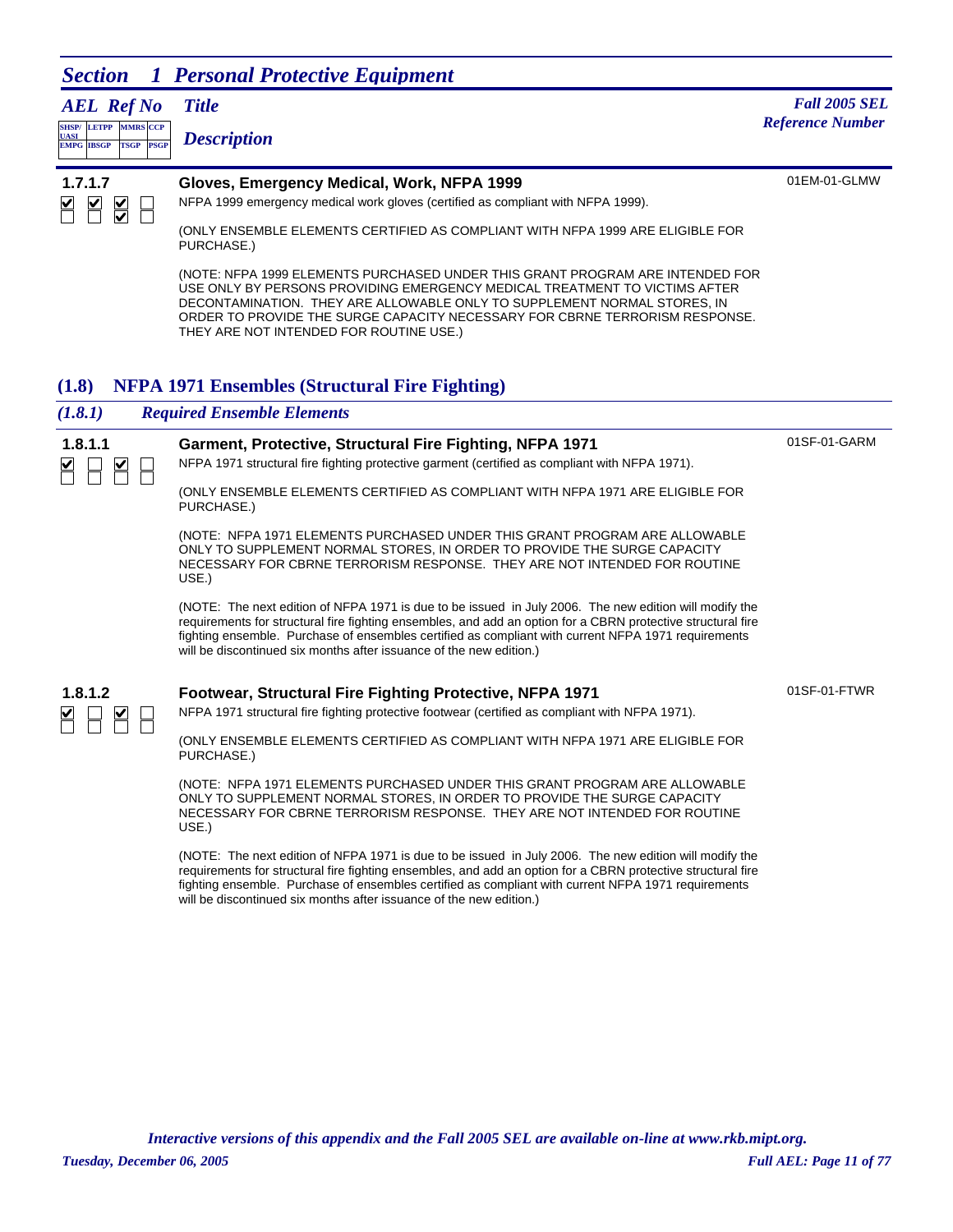*AEL Ref No*

| <b>UASI</b> | <b>SHSP/ LETPP MMRS CCP</b> |  | <b>Description</b> |
|-------------|-----------------------------|--|--------------------|
|             | <b>EMPG IBSGP TSGP PSGP</b> |  |                    |

#### *Title Fall 2005 SEL* **Reference Number**

| 1.8.1.3 |  |
|---------|--|
|         |  |

#### **1.8.1.3 Gloves, Protective, Structural Fire Fighting, NFPA 1971**

01SF-01-GLOV

(ONLY ENSEMBLE ELEMENTS CERTIFIED AS COMPLIANT WITH NFPA 1971 ARE ELIGIBLE FOR

NFPA 1971 structural fire fighting protective gloves (certified as compliant with NFPA 1971).

PURCHASE.)

(NOTE: NFPA 1971 ELEMENTS PURCHASED UNDER THIS GRANT PROGRAM ARE ALLOWABLE ONLY TO SUPPLEMENT NORMAL STORES, IN ORDER TO PROVIDE THE SURGE CAPACITY NECESSARY FOR CBRNE TERRORISM RESPONSE. THEY ARE NOT INTENDED FOR ROUTINE USE.)

(NOTE: The next edition of NFPA 1971 is due to be issued in July 2006. The new edition will modify the requirements for structural fire fighting ensembles, and add an option for a CBRN protective structural fire fighting ensemble. Purchase of ensembles certified as compliant with current NFPA 1971 requirements will be discontinued six months after issuance of the new edition.)



#### **1.8.1.4 Helmet, Protective, Structural Fire Fighting, NFPA 1971**

NFPA 1971 structural fire fighting protective helmet (certified as compliant with NFPA 1971).

(ONLY ENSEMBLE ELEMENTS CERTIFIED AS COMPLIANT WITH NFPA 1971 ARE ELIGIBLE FOR PURCHASE.)

(NOTE: NFPA 1971 ELEMENTS PURCHASED UNDER THIS GRANT PROGRAM ARE ALLOWABLE ONLY TO SUPPLEMENT NORMAL STORES, IN ORDER TO PROVIDE THE SURGE CAPACITY NECESSARY FOR CBRNE TERRORISM RESPONSE. THEY ARE NOT INTENDED FOR ROUTINE USE.)

(NOTE: The next edition of NFPA 1971 is due to be issued in July 2006. The new edition will modify the requirements for structural fire fighting ensembles, and add an option for a CBRN protective structural fire fighting ensemble. Purchase of ensembles certified as compliant with current NFPA 1971 requirements will be discontinued six months after issuance of the new edition.)

#### **1.8.1.5 Hood, Protective, Structural Fire Fighting, NFPA 1971**

NFPA 1971 structural fire fighting protective hood (certified as compliant with NFPA 1971).

(ONLY ENSEMBLE ELEMENTS CERTIFIED AS COMPLIANT WITH NFPA 1971 ARE ELIGIBLE FOR PURCHASE.)

(NOTE: NFPA 1971 ELEMENTS PURCHASED UNDER THIS GRANT PROGRAM ARE ALLOWABLE ONLY TO SUPPLEMENT NORMAL STORES, IN ORDER TO PROVIDE THE SURGE CAPACITY NECESSARY FOR CBRNE TERRORISM RESPONSE. THEY ARE NOT INTENDED FOR ROUTINE USE.)

(NOTE: The next edition of NFPA 1971 is due to be issued in July 2006. The new edition will modify the requirements for structural fire fighting ensembles, and add an option for a CBRN protective structural fire fighting ensemble. Purchase of ensembles certified as compliant with current NFPA 1971 requirements will be discontinued six months after issuance of the new edition.)

01SF-01-HOOD

01SF-01-HLMT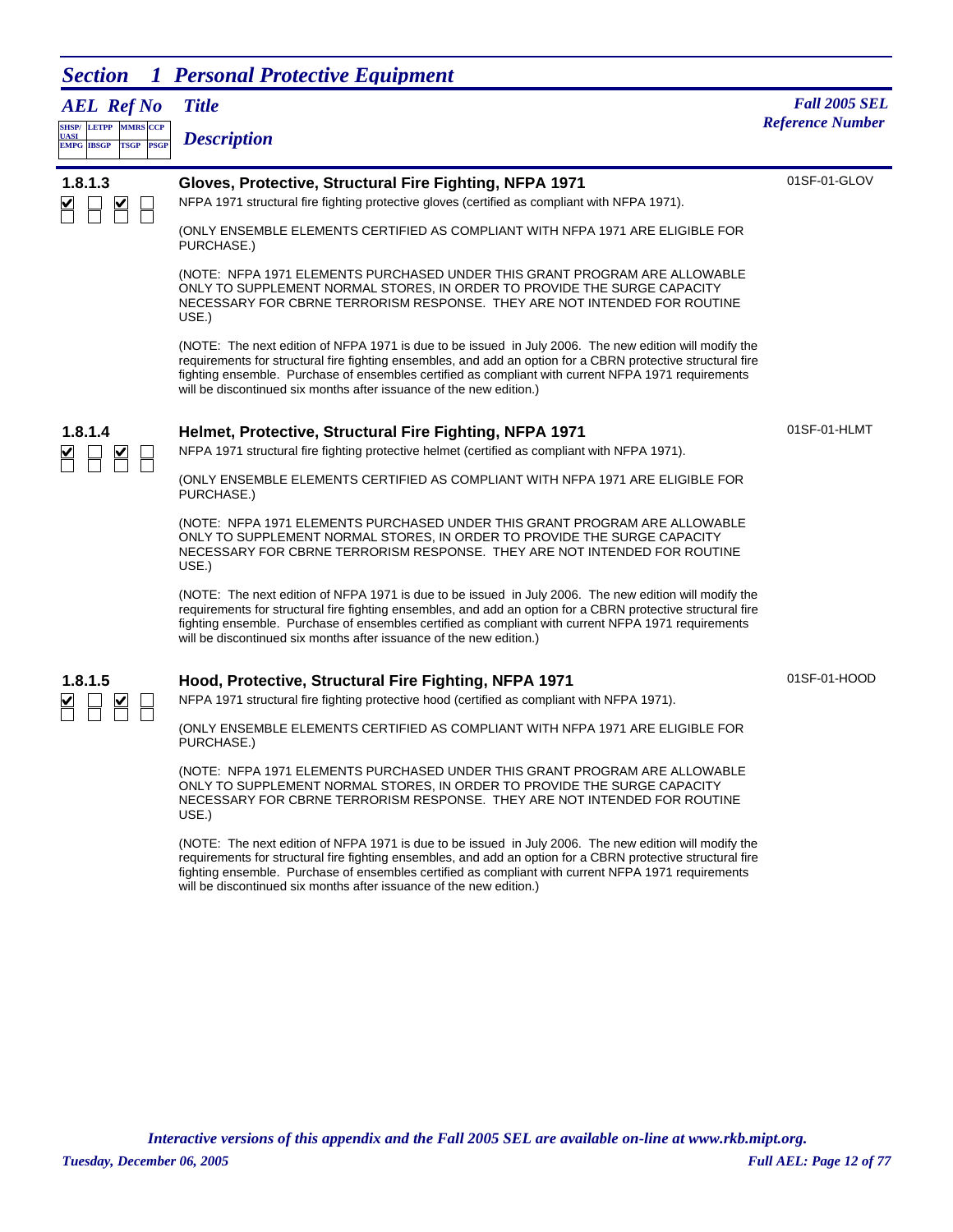*AEL Ref No*

**SHSP/ UASI LETPP PSGP CCP EMPG IBSGP TSGP** *Description*

| (1.9)   | <b>NFPA 1976 Ensembles (Proximity Fire Fighting, High Radiant Heat)</b>                                                                                                                                                                                                                                                                                                                                                                                                                                                                                                                                                                  |              |
|---------|------------------------------------------------------------------------------------------------------------------------------------------------------------------------------------------------------------------------------------------------------------------------------------------------------------------------------------------------------------------------------------------------------------------------------------------------------------------------------------------------------------------------------------------------------------------------------------------------------------------------------------------|--------------|
| (1.9.1) | <b>Required Ensemble Elements</b>                                                                                                                                                                                                                                                                                                                                                                                                                                                                                                                                                                                                        |              |
| 1.9.1.1 | Garment, Protective, Proximity Fire Fighting, NFPA 1976<br>Structural fire fighting protective garment (certified as compliant with NFPA 1976).                                                                                                                                                                                                                                                                                                                                                                                                                                                                                          | 01SH-01-GARM |
|         | (ONLY ENSEMBLE ELEMENTS CERTIFIED AS COMPLIANT WITH NFPA 1976 ARE ELIGIBLE FOR<br>PURCHASE.)                                                                                                                                                                                                                                                                                                                                                                                                                                                                                                                                             |              |
|         | (NOTE: NFPA 1976 ELEMENTS PURCHASED UNDER THIS GRANT PROGRAM ARE ALLOWABLE<br>ONLY TO SUPPLEMENT NORMAL STORES, IN ORDER TO PROVIDE THE SURGE CAPACITY<br>NECESSARY FOR CBRNE TERRORISM RESPONSE. THEY ARE NOT INTENDED FOR ROUTINE<br>USE.)                                                                                                                                                                                                                                                                                                                                                                                             |              |
|         | (NOTE: NFPA 1976 will be superseded by the next edition of NFPA 1971, which is due to be issued in<br>July 2006. The new edition will modify the requirements for structural fire fighting ensembles, and add an<br>option for a CBRN protective structural fire fighting ensemble. It will also incorporate the current NFPA<br>1976 requirements, adding both a proximity fire fighting ensemble and an option for a CBRN protective<br>proximity fire fighting ensemble. Purchase of ensembles certified as compliant with NFPA 1976<br>requirements will be discontinued six months after issuance of the new edition of NFPA 1971.) |              |
| 1.9.1.2 | Footwear, Protective, Proximity Fire Fighting, NFPA 1976                                                                                                                                                                                                                                                                                                                                                                                                                                                                                                                                                                                 | 01SH-01-FTWR |
|         | Structural fire fighting protective footwear (certified as compliant with NFPA 1976).                                                                                                                                                                                                                                                                                                                                                                                                                                                                                                                                                    |              |
|         | (ONLY ENSEMBLE ELEMENTS CERTIFIED AS COMPLIANT WITH NFPA 1976 ARE ELIGIBLE FOR<br>PURCHASE.)                                                                                                                                                                                                                                                                                                                                                                                                                                                                                                                                             |              |
|         | (NOTE: NFPA 1976 ELEMENTS PURCHASED UNDER THIS GRANT PROGRAM ARE ALLOWABLE<br>ONLY TO SUPPLEMENT NORMAL STORES, IN ORDER TO PROVIDE THE SURGE CAPACITY<br>NECESSARY FOR CBRNE TERRORISM RESPONSE. THEY ARE NOT INTENDED FOR ROUTINE<br>USE.)                                                                                                                                                                                                                                                                                                                                                                                             |              |
|         | (NOTE: NFPA 1976 will be superseded by the next edition of NFPA 1971, which is due to be issued in<br>July 2006. The new edition will modify the requirements for structural fire fighting ensembles, and add an<br>option for a CBRN protective structural fire fighting ensemble. It will also incorporate the current NFPA<br>1976 requirements, adding both a proximity fire fighting ensemble and an option for a CBRN protective<br>proximity fire fighting ensemble. Purchase of ensembles certified as compliant with NFPA 1976<br>requirements will be discontinued six months after issuance of the new edition of NFPA 1971.) |              |
| 1.9.1.3 | Gloves, Protective, Proximity Fire Fighting, NFPA 1976                                                                                                                                                                                                                                                                                                                                                                                                                                                                                                                                                                                   | 01SH-01-GLOV |
|         | Structural fire fighting protective gloves (certified as compliant with NFPA 1976).                                                                                                                                                                                                                                                                                                                                                                                                                                                                                                                                                      |              |
|         | (ONLY ENSEMBLE ELEMENTS CERTIFIED AS COMPLIANT WITH NFPA 1976 ARE ELIGIBLE FOR<br>PURCHASE.)                                                                                                                                                                                                                                                                                                                                                                                                                                                                                                                                             |              |
|         | (NOTE: NFPA 1976 ELEMENTS PURCHASED UNDER THIS GRANT PROGRAM ARE ALLOWABLE<br>ONLY TO SUPPLEMENT NORMAL STORES, IN ORDER TO PROVIDE THE SURGE CAPACITY<br>NECESSARY FOR CBRNE TERRORISM RESPONSE. THEY ARE NOT INTENDED FOR ROUTINE<br>USE.)                                                                                                                                                                                                                                                                                                                                                                                             |              |
|         | (NOTE: NFPA 1976 will be superseded by the next edition of NFPA 1971, which is due to be issued in<br>July 2006. The new edition will modify the requirements for structural fire fighting ensembles, and add an<br>option for a CBRN protective structural fire fighting ensemble. It will also incorporate the current NFPA<br>1976 requirements, adding both a proximity fire fighting ensemble and an option for a CBRN protective<br>proximity fire fighting ensemble. Purchase of ensembles certified as compliant with NFPA 1976<br>requirements will be discontinued six months after issuance of the new edition of NFPA 1971.) |              |
|         |                                                                                                                                                                                                                                                                                                                                                                                                                                                                                                                                                                                                                                          |              |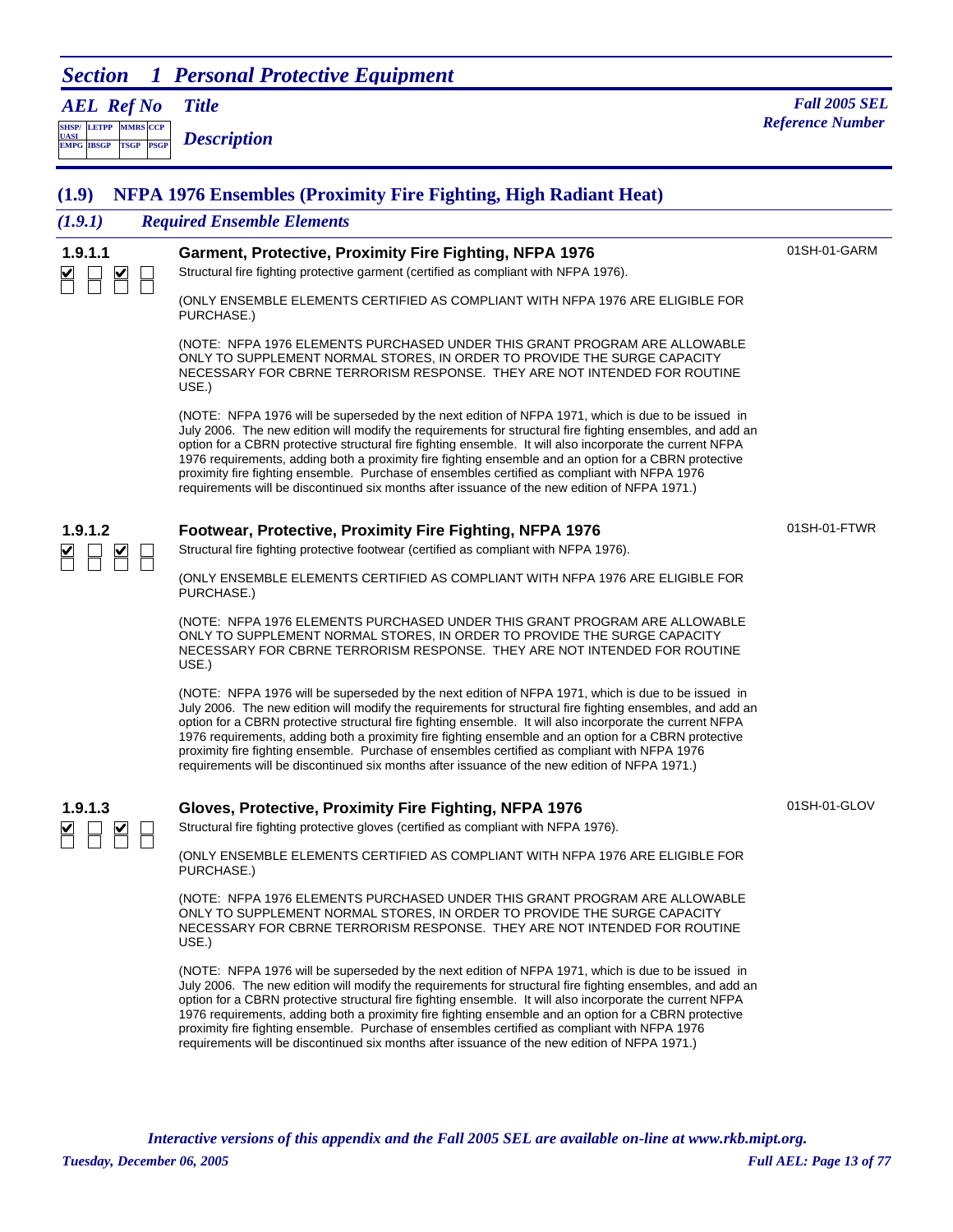*AEL Ref No*

**SHSP/ UASI LETPP PSGP CCP EMPG IBSGP TSGP** *Description*

## *Title Fall 2005 SEL* **MARS** *Reference Number <b><i>Reference Number Reference Number*

| <br>,,,,, |                                                                                                                                                                                                                                                                                                                                                                                                                                                                                                                                                                                                                                          |              |
|-----------|------------------------------------------------------------------------------------------------------------------------------------------------------------------------------------------------------------------------------------------------------------------------------------------------------------------------------------------------------------------------------------------------------------------------------------------------------------------------------------------------------------------------------------------------------------------------------------------------------------------------------------------|--------------|
| 1.9.1.4   | Helmet, Protective, Proximity Fire Fighting, NFPA 1976<br>Structural fire fighting protective helmet (certified as compliant with NFPA 1976).                                                                                                                                                                                                                                                                                                                                                                                                                                                                                            | 01SH-01-HLMT |
|           | (ONLY ENSEMBLE ELEMENTS CERTIFIED AS COMPLIANT WITH NFPA 1976 ARE ELIGIBLE FOR<br>PURCHASE.)                                                                                                                                                                                                                                                                                                                                                                                                                                                                                                                                             |              |
|           | (NOTE: NFPA 1976 ELEMENTS PURCHASED UNDER THIS GRANT PROGRAM ARE ALLOWABLE<br>ONLY TO SUPPLEMENT NORMAL STORES, IN ORDER TO PROVIDE THE SURGE CAPACITY<br>NECESSARY FOR CBRNE TERRORISM RESPONSE. THEY ARE NOT INTENDED FOR ROUTINE<br>USE.)                                                                                                                                                                                                                                                                                                                                                                                             |              |
|           | (NOTE: NFPA 1976 will be superseded by the next edition of NFPA 1971, which is due to be issued in<br>July 2006. The new edition will modify the requirements for structural fire fighting ensembles, and add an<br>option for a CBRN protective structural fire fighting ensemble. It will also incorporate the current NFPA<br>1976 requirements, adding both a proximity fire fighting ensemble and an option for a CBRN protective<br>proximity fire fighting ensemble. Purchase of ensembles certified as compliant with NFPA 1976<br>requirements will be discontinued six months after issuance of the new edition of NFPA 1971.) |              |
| 1.9.1.5   | Shroud, Protective, Proximity Fire Fighting, NFPA 1976                                                                                                                                                                                                                                                                                                                                                                                                                                                                                                                                                                                   | 01SH-01-SHRD |
|           | Structural fire fighting protective shroud (certified as compliant with NFPA 1976).                                                                                                                                                                                                                                                                                                                                                                                                                                                                                                                                                      |              |
|           | (ONLY ENSEMBLE ELEMENTS CERTIFIED AS COMPLIANT WITH NFPA 1976 ARE ELIGIBLE FOR<br>PURCHASE.)                                                                                                                                                                                                                                                                                                                                                                                                                                                                                                                                             |              |
|           | (NOTE: NFPA 1976 ELEMENTS PURCHASED UNDER THIS GRANT PROGRAM ARE ALLOWABLE<br>ONLY TO SUPPLEMENT NORMAL STORES, IN ORDER TO PROVIDE THE SURGE CAPACITY<br>NECESSARY FOR CBRNE TERRORISM RESPONSE. THEY ARE NOT INTENDED FOR ROUTINE<br>USE.)                                                                                                                                                                                                                                                                                                                                                                                             |              |
|           | (NOTE: NFPA 1976 will be superseded by the next edition of NFPA 1971, which is due to be issued in<br>July 2006. The new edition will modify the requirements for structural fire fighting ensembles, and add an<br>option for a CBRN protective structural fire fighting ensemble. It will also incorporate the current NFPA<br>1976 requirements, adding both a proximity fire fighting ensemble and an option for a CBRN protective<br>proximity fire fighting ensemble. Purchase of ensembles certified as compliant with NFPA 1976<br>requirements will be discontinued six months after issuance of the new edition of NFPA 1971.) |              |
| (1.9.2)   | <b>Optional Ensemble Elements</b>                                                                                                                                                                                                                                                                                                                                                                                                                                                                                                                                                                                                        |              |
| 1.9.2.1   | Cover, SCBA, Protective Radiant Heat                                                                                                                                                                                                                                                                                                                                                                                                                                                                                                                                                                                                     | 01SH-02-SCBH |
|           | Protective radiant heat cover for SCBA. While used in conjunction with NFPA 1976 proximity fire fighting<br>ensembles, the protective radiant heat cover cannot be certified under the NFPA standard.                                                                                                                                                                                                                                                                                                                                                                                                                                    |              |
|           | (NOTE: NFPA 1976 ELEMENTS PURCHASED UNDER THIS GRANT PROGRAM ARE ALLOWABLE<br>ONLY TO SUPPLEMENT NORMAL STORES, IN ORDER TO PROVIDE THE SURGE CAPACITY<br>NECESSARY FOR CBRNE TERRORISM RESPONSE. THEY ARE NOT INTENDED FOR ROUTINE<br>USE.)                                                                                                                                                                                                                                                                                                                                                                                             |              |

#### **(1.10) PPE Accessories**

| (1.10.1) | <b>Personal Alert Safety Systems</b>                                                |              |
|----------|-------------------------------------------------------------------------------------|--------------|
| 1.10.1.1 | System, Personal Alert Safety (PASS)                                                | 01ZA-01-PASS |
| N N N    | PASS Device - Personal Alert Safety System (certified as compliant with NFPA 1982). |              |
|          | (ONLY DEVICES CERTIFIED AS COMPLIANT WITH NFPA 1982 ARE ELIGIBLE FOR PURCHASE.)     |              |

*Tuesday, December 06, 2005 Full AEL: Page 14 of 77 Interactive versions of this appendix and the Fall 2005 SEL are available on-line at www.rkb.mipt.org.*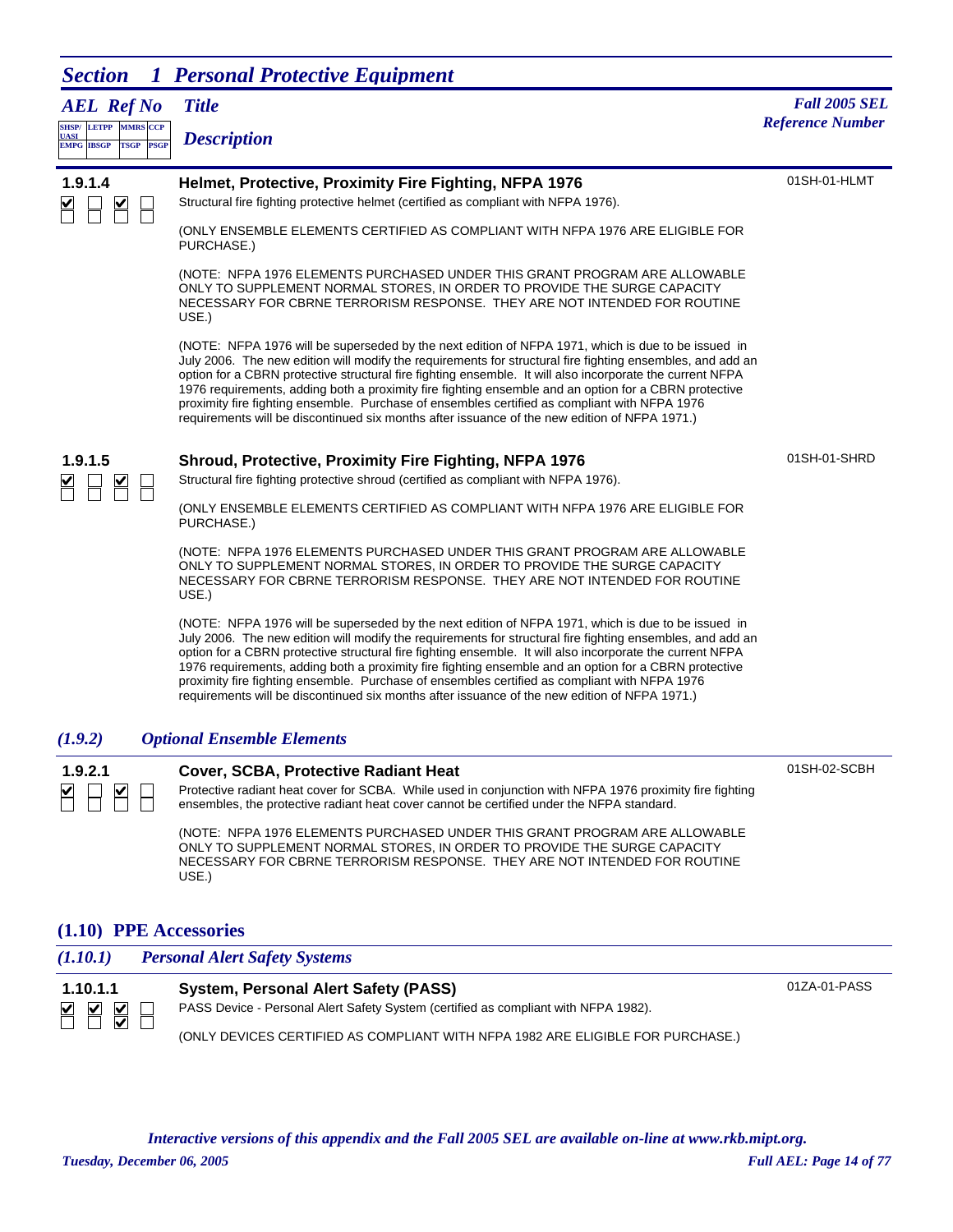| <b>Section</b> 1 Personal Protective Equipment |  |  |
|------------------------------------------------|--|--|
|------------------------------------------------|--|--|

| <b>AEL Ref No</b>                                                                 |             | <b>Title</b>                                                                                                                                                                                                                                                                                                                                          | <b>Fall 2005 SEL</b><br><b>Reference Number</b> |
|-----------------------------------------------------------------------------------|-------------|-------------------------------------------------------------------------------------------------------------------------------------------------------------------------------------------------------------------------------------------------------------------------------------------------------------------------------------------------------|-------------------------------------------------|
| <b>LETPP MMRS CCP</b><br><b>SHSP/</b><br>UASI<br><b>TSGP</b><br><b>EMPG IBSGP</b> | <b>PSGP</b> | <b>Description</b>                                                                                                                                                                                                                                                                                                                                    |                                                 |
| (1.10.2)                                                                          |             | <b>Gloves &amp; Footwear</b>                                                                                                                                                                                                                                                                                                                          |                                                 |
| 1.10.2.1                                                                          |             | <b>Covers, Outer Footwear</b><br>Disposable outer footwear covers for contamination hazard protection (no standard currently applies for<br>this item).                                                                                                                                                                                               | 01ZA-02-FTWC                                    |
|                                                                                   |             | (FOR USE ONLY WITH ALLOWABLE PERSONAL PROTECTIVE ENSEMBLES.)                                                                                                                                                                                                                                                                                          |                                                 |
| 1.10.2.2<br>$\frac{1}{2}$                                                         |             | Gloves, Inner, Cotton<br>Inner cotton gloves (no standard currently applies for this item).                                                                                                                                                                                                                                                           | 01ZA-02-GLIC                                    |
|                                                                                   |             | (FOR USE ONLY WITH ALLOWABLE PERSONAL PROTECTIVE ENSEMBLES.)                                                                                                                                                                                                                                                                                          |                                                 |
| 1.10.2.3                                                                          |             | Gloves, Outer, Disposable<br>Outer disposable gloves for contamination protection (marked in accordance with ANSI/ISEA 105).                                                                                                                                                                                                                          | 01ZA-02-GLOD                                    |
|                                                                                   |             | (FOR USE ONLY WITH ALLOWABLE PERSONAL PROTECTIVE ENSEMBLES.)                                                                                                                                                                                                                                                                                          |                                                 |
| 1.10.2.4                                                                          |             | Gloves, Outer, Work<br>Outer work gloves for physical hazard protection (marked in accordance with ANSI/ISEA 105).                                                                                                                                                                                                                                    | 01ZA-02-GLOW                                    |
|                                                                                   |             | (FOR USE ONLY WITH ALLOWABLE PERSONAL PROTECTIVE ENSEMBLES.)                                                                                                                                                                                                                                                                                          |                                                 |
| 1.10.2.5                                                                          |             | Gloves, Protective, Abrasion Resistant<br>Abrasion/puncture-resistant gloves provide protection to the fingers and hands from sharp implements,<br>needle sticks, and abrasive surfaces while providing the wearer with the necessary dexterity to fulfill<br>mission requirements.                                                                   | 01ZA-02-GLVA                                    |
| (1.10.3)                                                                          |             | <b>Undergarments</b>                                                                                                                                                                                                                                                                                                                                  |                                                 |
| 1.10.3.1                                                                          |             | <b>Undergarment, Non-Flame-Resistant</b><br>Non-flame-resistant undergarment for comfort and for contamination control during doffing (no standard<br>currently applies for this item).<br>(FOR USE ONLY WITH ALLOWABLE PERSONAL PROTECTIVE ENSEMBLES.)                                                                                               | 01ZA-05-UNDR                                    |
| 1.10.3.2                                                                          |             | <b>Undergarment, Flame-Resistant</b><br>Flame-resistant undergarment (certified as compliant with NFPA 2112 or the flame-resistant option of<br>NFPA 1975).<br>(NOTE: FOR USE ONLY WITH ALLOWABLE PERSONAL PROTECTIVE ENSEMBLES. ONLY<br>GARMENTS CERTIFIED AS COMPLIANT WITH NFPA 2112 OR THE FLAME-RESISTANT OPTION OF<br>NFPA 1975 ARE ALLOWABLE.) | 01ZA-05-UNFR                                    |
| (1.10.4)                                                                          |             | <b>Other Accessories</b>                                                                                                                                                                                                                                                                                                                              |                                                 |
| 1.10.4.1                                                                          |             | <b>Garment/Vest/Device, Cooling</b><br>Cooling garment, vest, or device (no standard currently applies for this item).                                                                                                                                                                                                                                | 01ZA-06-COOL                                    |

(NOTE: FOR USE ONLY WITH ALLOWABLE PERSONAL PROTECTIVE ENSEMBLES.)

*Tuesday, December 06, 2005 Full AEL: Page 15 of 77 Interactive versions of this appendix and the Fall 2005 SEL are available on-line at www.rkb.mipt.org.*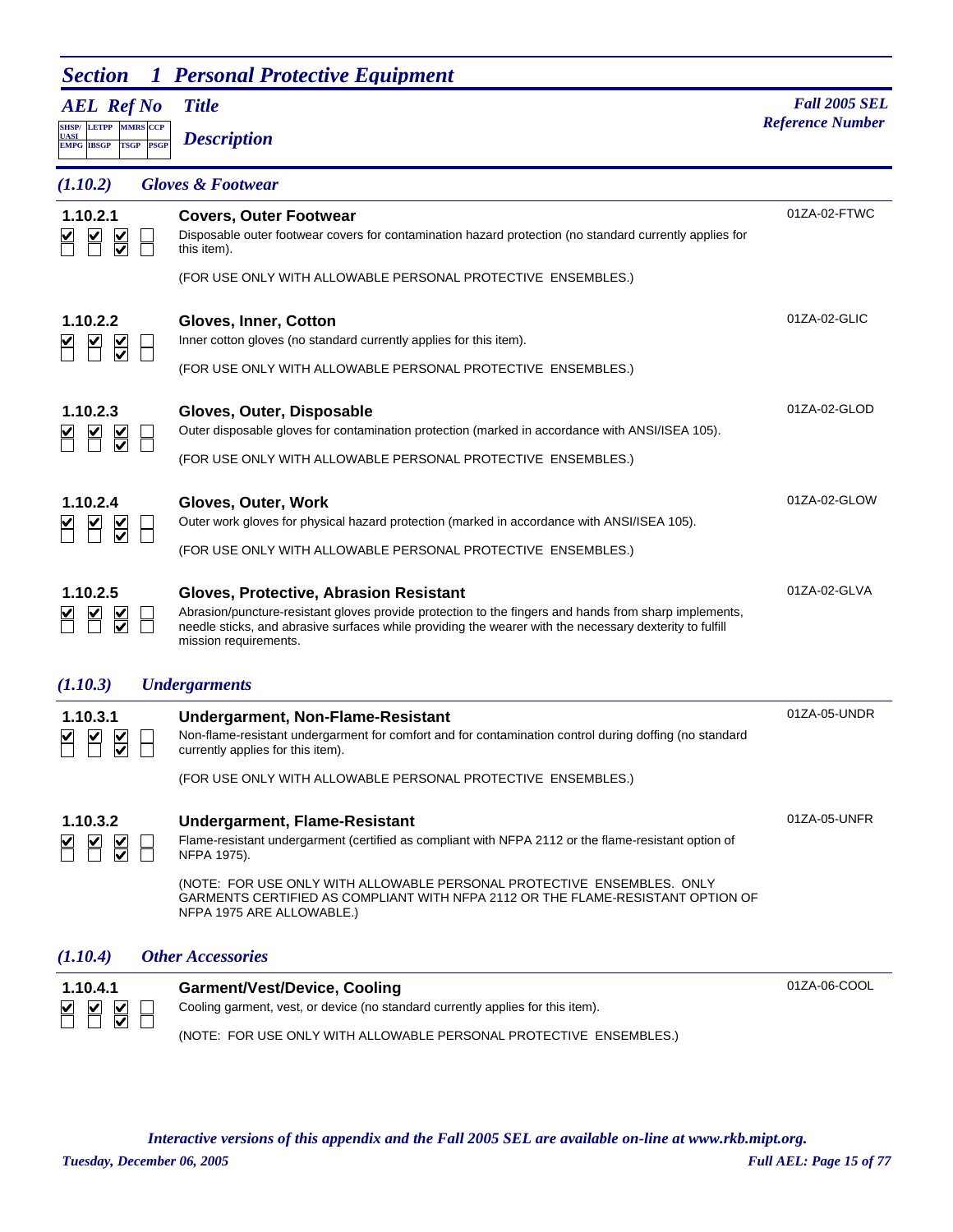|                                                                                                   | <b>Section</b> 1 Personal Protective Equipment                                                                                                                                                               |                                                 |
|---------------------------------------------------------------------------------------------------|--------------------------------------------------------------------------------------------------------------------------------------------------------------------------------------------------------------|-------------------------------------------------|
| <b>AEL</b> Ref No<br><b>SHSP/ LETPP MMRS CCP</b><br><b>UASI</b><br>TSGP PSGP<br><b>EMPG IBSGP</b> | <b>Title</b><br><b>Description</b>                                                                                                                                                                           | <b>Fall 2005 SEL</b><br><b>Reference Number</b> |
| 1.10.4.2<br>⊻<br>⊻<br>⊻                                                                           | <b>Hardhat</b><br>Hardhat (certified as compliant to ANSI 89.1).<br>(NOTE: FOR USE ONLY WITH ALLOWABLE PERSONAL PROTECTIVE ENSEMBLES. ONLY<br>HARDHATS CERTIFIED AS COMPLIANT WITH ANSI 89.1 ARE ALLOWABLE.) | $01ZA-06-HHAT$                                  |

### **(1.11) Ancillary Equipment**

| (1.11.1)           | <b>Miscellaneous</b>                                                            |              |
|--------------------|---------------------------------------------------------------------------------|--------------|
| 1.11.1.1           | Bag/Box, Ensemble Gear Storage                                                  | 01ZP-00-GBAG |
| $\frac{1}{2}$<br>⊻ | Ensemble gear storage bag or box (no standard currently applies for this item). |              |
|                    | (NOTE: FOR USE ONLY WITH ALLOWABLE EQUIPMENT.)                                  |              |
| 1 1 1 1 3          | Vest or Outer Garment, High visibility                                          | 01ZA-06-VEST |

**1.11.1.3 Vest or Outer Garment, High visibility**<br>  $\begin{array}{|c|c|c|}\n\hline\n\text{M} & \text{M} & \text{High visibility west or outer gamma, (certified as c)}\n\hline\n\end{array}$ High visibility vest or outer garment, (certified as compliant with ANSI/ISEA 107).

(ONLY GARMENTS CERTIFIED AS COMPLIANT WITH ANSI/ISEA 107 ARE ALLOWABLE).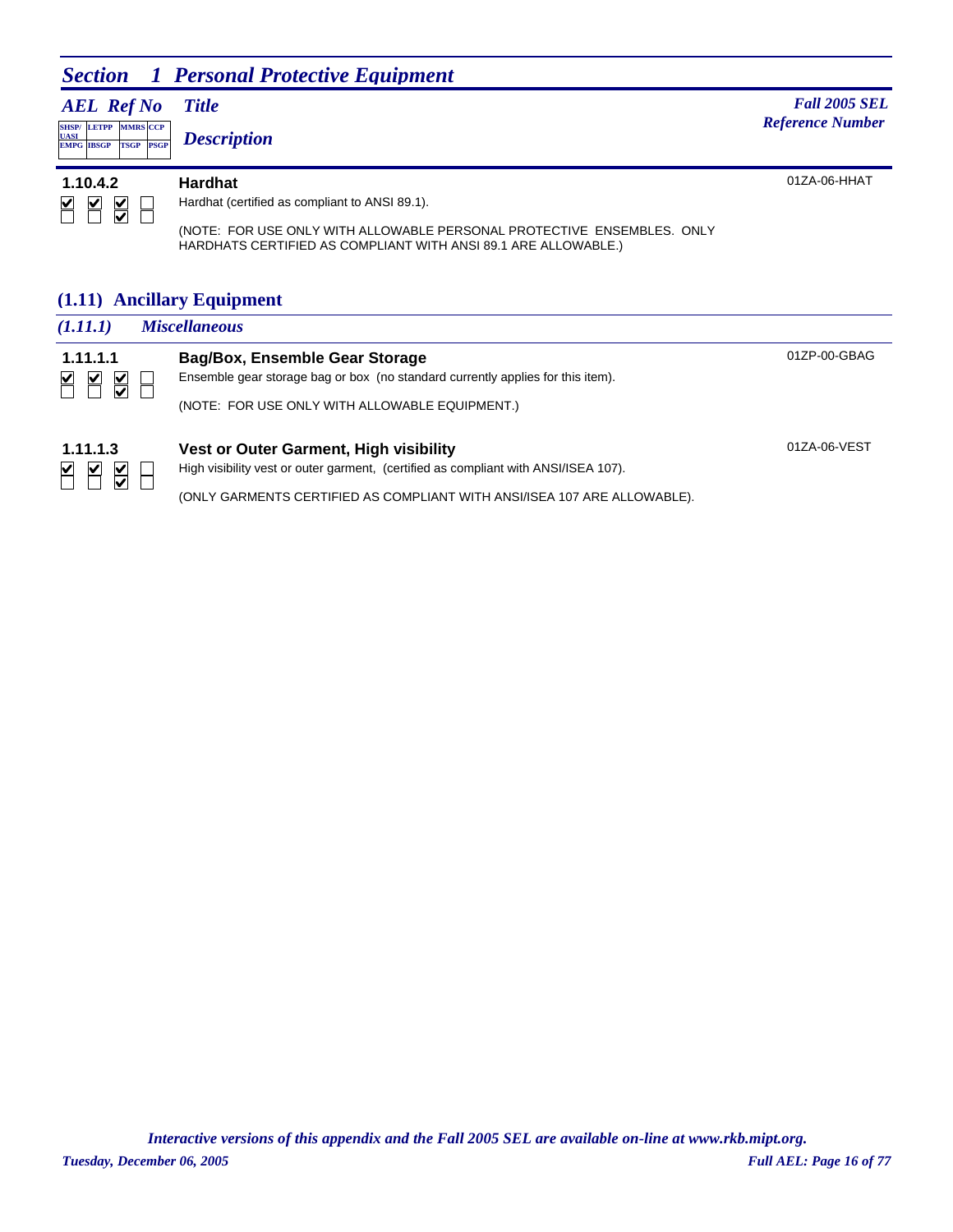## *Section 2 Explosive Device Mitigation and Remediation Equipment*

*AEL Ref No*

**SHSP/ UASI LETPP PSGP MMRS** CCP

**EMPG IBSGP TSGP** *Description*

*Title Fall 2005 SEL* **Reference Number** 

### **(2.1) Protective Equipment**

| (2.1.1) | <b>Ensembles</b>                                                                                                                                                                                                                                                                                                    |              |  |
|---------|---------------------------------------------------------------------------------------------------------------------------------------------------------------------------------------------------------------------------------------------------------------------------------------------------------------------|--------------|--|
| 2.1.1.1 | Suit, Improvised Explosive Device/Explosive Ordnance Disposal (IED/EOD)<br><b>Protective Ensemble</b>                                                                                                                                                                                                               | 01XD-01-BSUT |  |
|         | Suit to provide protection from fragmentation, blast overpressure, heat and light flash, and flame<br>generated by an Improvised Explosive Device (IED), explosives, or Unexploded Ordnance (UXO). Not for<br>riot suppression.                                                                                     |              |  |
|         | (NOTE: Should be purchased for and used by accredited bomb squads. For information on establishing<br>new bomb squad programs, agencies should contact the Special Agent Bomb Technician in the nearest<br>FBI Office or call directly to the FBI Program Manager at the Hazardous Devices School, (256) 313-1910.) |              |  |
| 2.1.1.2 | Ensemble, Reconnaissance, Improvised Explosive Device/Explosive Ordnance<br>Disposal (IED/EOD)                                                                                                                                                                                                                      | 01XD-01-RCON |  |
|         | IED/EOD protective ensemble intended to protect the head and torso from explosive fragmentation and<br>flame. Includes ballistic helmet, ballistic face shield, and ballistic vest. Not for riot suppression.                                                                                                       |              |  |
|         | (NOTE: Should be purchased for and used by accredited bomb squads. For information on establishing<br>new bomb squad programs, agencies should contact the Special Agent Bomb Technician in the nearest<br>FBI Office or call directly to the FBI Program Manager at the Hazardous Devices School, (256) 313-1910.) |              |  |
| 2.1.1.3 | Suit, "Search", Improvised Explosive Device/Explosive Ordnance Disposal<br>(IED/EOD) Protective Ensemble                                                                                                                                                                                                            | 01XD-01-SRCH |  |
|         | Suit to provide protection from fragmentation blast overpressure, heat and light flash, and flame<br>generated by an IED. Suit to be worn in an IED search and location function or with chemical / biological<br>or respiratory protection equipment. Not for riot suppression.                                    |              |  |
|         | (NOTE: Should be purchased for and used by accredited bomb squads. For information on establishing<br>new bomb squad programs, agencies should contact the Special Agent Bomb Technician in the nearest<br>FBI Office or call directly to the FBI Program Manager at the Hazardous Devices School, (256) 313-1910.) |              |  |
| (2.1.2) | <b>Elements</b>                                                                                                                                                                                                                                                                                                     |              |  |
| 2.1.2.1 | <b>Boots, IED/EOD</b><br>Heavy-duty, non-static producing footwear for use with IED/EOD ensembles.                                                                                                                                                                                                                  | 01XD-02-BOOT |  |
| 2.1.2.2 | Clothing, Operational, and Specialized/Protective Gear IED/EOD<br>IED/EOD protective outer clothing used in conjunction with recon ensemble or in lieu of full protective<br>ensemble for known minimum threat situation. Not for riot suppression.                                                                 | 01XD-02-CLTH |  |
| 2.1.2.3 | <b>Equipment, Hand Protection, IED/EOD</b><br>Hand protection component to IED/EOD protective ensemble system; protective gloves and ballistic hand<br>covers. Not for riot suppression.                                                                                                                            | 01XD-02-HAND |  |
|         | (NOTE: Should be purchased for and used by accredited bomb squads. For information on establishing<br>new bomb squad programs, agencies should contact the Special Agent Bomb Technician in the nearest                                                                                                             |              |  |

*Tuesday, December 06, 2005 Full AEL: Page 17 of 77 Interactive versions of this appendix and the Fall 2005 SEL are available on-line at www.rkb.mipt.org.*

FBI Office or call directly to the FBI Program Manager at the Hazardous Devices School, (256) 313-1910.)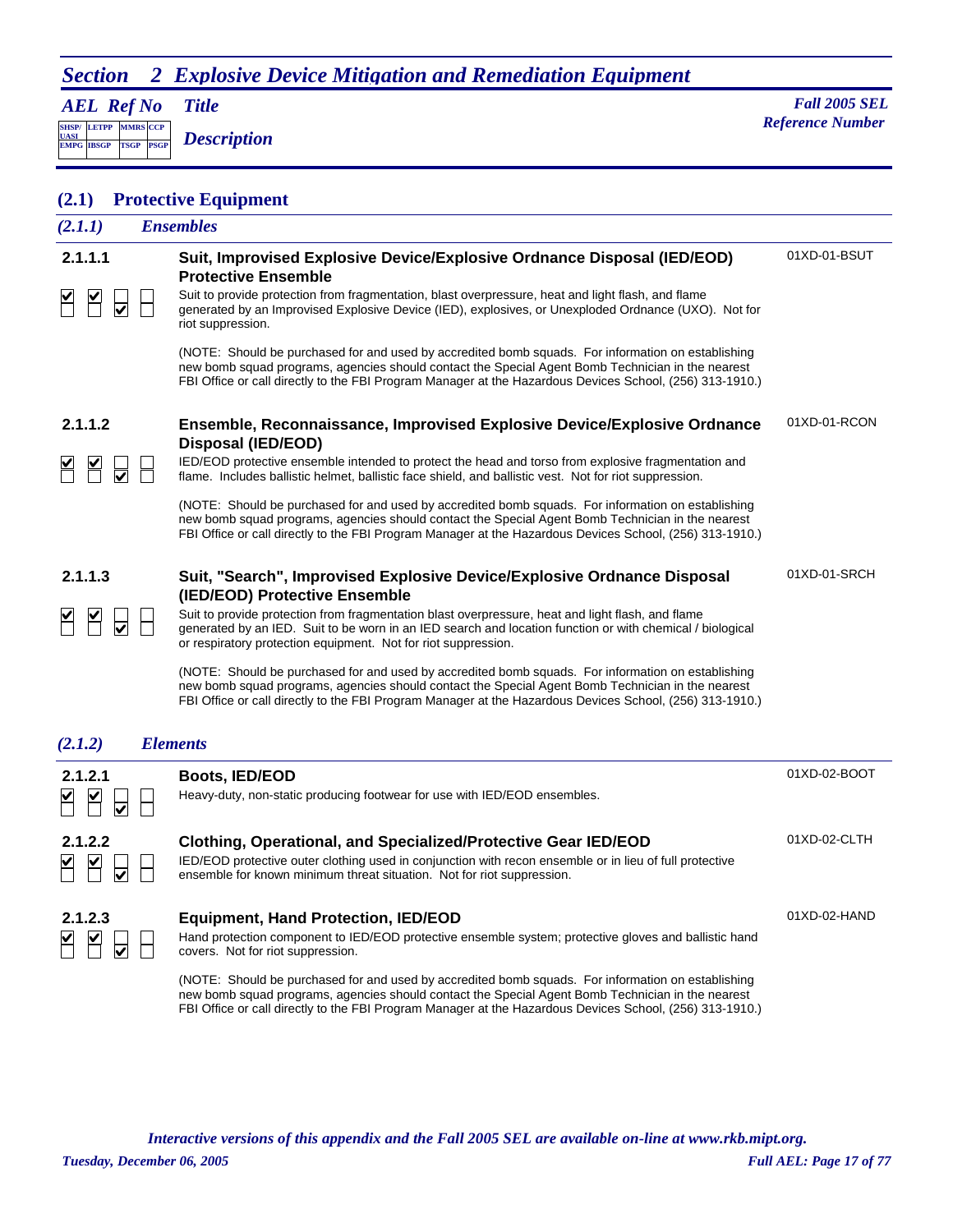| <b>Section</b><br>$\boldsymbol{Z}$                                                                          | <b>Explosive Device Mitigation and Remediation Equipment</b>                                                                                                                                                                                                                                                                                                                               |                                                 |
|-------------------------------------------------------------------------------------------------------------|--------------------------------------------------------------------------------------------------------------------------------------------------------------------------------------------------------------------------------------------------------------------------------------------------------------------------------------------------------------------------------------------|-------------------------------------------------|
| <b>AEL Ref No</b><br>SHSP/ LETPP MMRS CCP<br><b>UASI</b><br><b>EMPG IBSGP</b><br><b>TSGP</b><br><b>PSGP</b> | <b>Title</b><br><b>Description</b>                                                                                                                                                                                                                                                                                                                                                         | <b>Fall 2005 SEL</b><br><b>Reference Number</b> |
| 2.1.2.4<br>$\overline{\blacktriangledown}$                                                                  | <b>Equipment, Head and Face Protection, IED/EOD</b><br>Helmet Protective System Component to IED/EOD Protective Ensemble System, forced air system.<br>Includes ballistic helmet and face shield compatible with bomb suit or search suit above. Includes faces<br>shields with vision correction capability (either using a prescription shield or overlay). Not for riot<br>suppression. | 01XD-02-HLMT                                    |
|                                                                                                             | (NOTE: Should be purchased for and used by accredited bomb squads. For information on establishing<br>new bomb squad programs, agencies should contact the Special Agent Bomb Technician in the nearest<br>FBI Office or call directly to the FBI Program Manager at the Hazardous Devices School, (256) 313-1910.)                                                                        |                                                 |
| 2.1.2.5                                                                                                     | <b>Blast and Overpressure Threat Ear Protection</b><br>Molded ear plug or other device to be worn under the ballistic protective helmet. Not for riot suppression.                                                                                                                                                                                                                         | 01ZA-04-HEAR                                    |
| (2.2)                                                                                                       | <b>Mitigation and Remediation Equipment</b>                                                                                                                                                                                                                                                                                                                                                |                                                 |
| (2.2.1)                                                                                                     | <b>General</b>                                                                                                                                                                                                                                                                                                                                                                             |                                                 |
| 2.2.1.1                                                                                                     | <b>Equipment, Explosive Entry</b><br>Explosive entry equipment, upgrades. Does NOT include explosive materials.                                                                                                                                                                                                                                                                            | 02EX-00-EXEN                                    |
| 2.2.1.2                                                                                                     | Magazines, Portable or Transportable, Explosive<br>Portable or transportable magazines for short or long-term storage and transport of explosive materials<br>or possible IEDs to and from incident scene. Includes any movable magazines, including those requiring<br>crane lift/placement.                                                                                              | 02EX-00-EXMP                                    |
|                                                                                                             | (NOTE: Should be purchased for and used by accredited bomb squads. For information on establishing<br>new bomb squad programs, agencies should contact the Special Agent Bomb Technician in the nearest<br>FBI Office or call directly to the FBI Program Manager at the Hazardous Devices School, (256) 313-1910.)                                                                        |                                                 |
| 2.2.1.3                                                                                                     | <b>Kit, Fiber Optic</b><br>Fiber optic kit (inspection or viewing).                                                                                                                                                                                                                                                                                                                        | 02EX-00-KTFO                                    |
| 2.2.1.4                                                                                                     | <b>Equipment, Post Blast Investigation</b><br>Equipment for post-blast investigation, explosives/Improvised Explosive Device (IED) investigation tools,<br>metal detectors, evidence processing equipment, upgrades.                                                                                                                                                                       | 02EX-00-PBIE                                    |
| 2.2.1.5                                                                                                     | <b>Vessel, Containment</b><br>Containment vessels (including vented, total containment (TCV), and transport), for containment,<br>transportation, or temporary storage of explosive materials.                                                                                                                                                                                             | 02EX-00-TCVV                                    |
|                                                                                                             | (NOTE: Should be purchased for and used by accredited bomb squads. For information on establishing<br>new bomb squad programs, agencies should contact the Special Agent Bomb Technician in the nearest<br>FBI Office or call directly to the FBI Program Manager at the Hazardous Devices School, (256) 313-1910.)                                                                        |                                                 |
| 2.2.1.6                                                                                                     | <b>Upgrades, Containment Vessel</b><br>Upgrades for containment vessels. Includes items such as ramps for robot accessibility or inspection<br>cameras.                                                                                                                                                                                                                                    | 02EX-00-TCVW                                    |
|                                                                                                             | (NOTE: Should be purchased for and used by accredited bomb squads. For information on establishing<br>new bomb squad programs, agencies should contact the Special Agent Bomb Technician in the nearest<br>FBI Office or call directly to the FBI Program Manager at the Hazardous Devices School, (256) 313-1910.)                                                                        |                                                 |

*Tuesday, December 06, 2005 Full AEL: Page 18 of 77 Interactive versions of this appendix and the Fall 2005 SEL are available on-line at www.rkb.mipt.org.*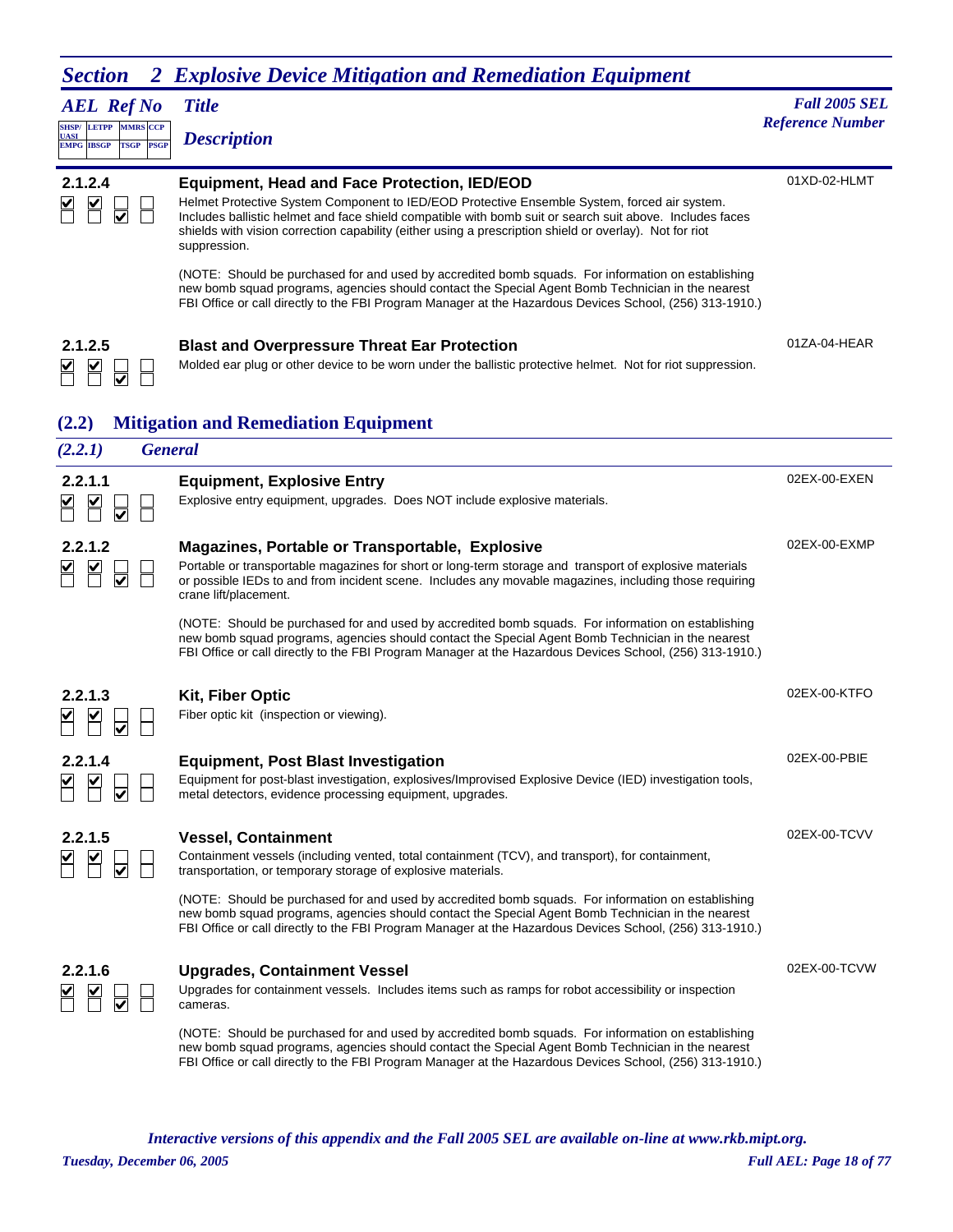## *Section 2 Explosive Device Mitigation and Remediation Equipment*

| <b>AEL Ref No</b>                                                                                       | <b>Title</b>                                                                                                                                                                                                                                                                                                                                                                                                                                                                                                                                                                                                            | <b>Fall 2005 SEL</b>    |
|---------------------------------------------------------------------------------------------------------|-------------------------------------------------------------------------------------------------------------------------------------------------------------------------------------------------------------------------------------------------------------------------------------------------------------------------------------------------------------------------------------------------------------------------------------------------------------------------------------------------------------------------------------------------------------------------------------------------------------------------|-------------------------|
| <b>SHSP/ LETPP</b><br><b>MMRS CCP</b><br><b>UASI</b><br><b>PSGP</b><br><b>EMPG IBSGP</b><br><b>TSGP</b> | <b>Description</b>                                                                                                                                                                                                                                                                                                                                                                                                                                                                                                                                                                                                      | <b>Reference Number</b> |
| (2.2.2)                                                                                                 | <b>X-Ray Equipment</b>                                                                                                                                                                                                                                                                                                                                                                                                                                                                                                                                                                                                  |                         |
| 2.2.2.1<br>$\overline{\underline{\underline{\mathsf{S}}}}$<br>☑                                         | X-Ray Unit, Portable or Transportable<br>Portable or transportable X-Ray unit, related attachments and equipment, film, image screens, computers<br>for image storing/transmission, upgrades.                                                                                                                                                                                                                                                                                                                                                                                                                           | 02EX-01-XRAP            |
|                                                                                                         | (NOTE: Should be purchased for and used by accredited bomb squads. For information on establishing<br>new bomb squad programs, agencies should contact the Special Agent Bomb Technician in the nearest<br>FBI Office or call directly to the FBI Program Manager at the Hazardous Devices School, (256) 313-1910.)                                                                                                                                                                                                                                                                                                     |                         |
| (2.2.3)<br><b>Tools</b>                                                                                 |                                                                                                                                                                                                                                                                                                                                                                                                                                                                                                                                                                                                                         |                         |
| 2.2.3.1                                                                                                 | <b>Attachments/Tools, Robot</b><br>Attachments and tools for use in the explosive mitigation and remediation mission. For use with robot<br>platform described in Operational Equipment section.                                                                                                                                                                                                                                                                                                                                                                                                                        | 02EX-02-RBTL            |
|                                                                                                         | For accreditation purposes, a robot is defined by the National Bomb Squad Commanders Advisory Board<br>as including the following features:<br>1) A remote platform guided by remote control capabilities or a tethered line;<br>2) Ability to support a camera and project a working image back to the operator's location and allow the<br>operator to manipulate the robot;<br>3) Ability to pick up and manipulate items using a claw-gripper; and<br>4) Ability to remotely fire a disrupter.                                                                                                                      |                         |
|                                                                                                         | (NOTE: Should be purchased for and used by accredited bomb squads. For information on establishing<br>new bomb squad programs, agencies should contact the Special Agent Bomb Technician in the nearest<br>FBI Office or call directly to the FBI Program Manager at the Hazardous Devices School, (256) 313-1910.)                                                                                                                                                                                                                                                                                                     |                         |
| 2.2.3.2                                                                                                 | Tools, Explosive Mitigation, Suppression, Deflection, Non-Explosive<br>Non-explosive tools for Improvised Explosive Device (IED) remediation, such as boot bangers, shape<br>charges, explosive/CBRN mitigation tents, bomb blankets, blast suppression. Does NOT include<br>explosive material.<br>(NOTE: Should be purchased for and used by accredited bomb squads. For information on establishing<br>new bomb squad programs, agencies should contact the Special Agent Bomb Technician in the nearest<br>FBI Office or call directly to the FBI Program Manager at the Hazardous Devices School, (256) 313-1910.) | 02EX-02-TLEX            |
| ર                                                                                                       | Tools, Bomb Disabling<br>Disabling tools, disrupters, attachments, and upgrades for disabling Improvised (and Vehicle-Borne<br>Improvised) Explosive Devices.<br>(NOTE: Should be purchased for and used by accredited bomb squads. For information on establishing                                                                                                                                                                                                                                                                                                                                                     | 02EX-02-TLPB            |
| 2.2.3.4                                                                                                 | new bomb squad programs, agencies should contact the Special Agent Bomb Technician in the nearest<br>FBI Office or call directly to the FBI Program Manager at the Hazardous Devices School, (256) 313-1910.)<br>Tools, Remote Opening, Examination, Handling<br>Remote opening tools such as rigging kits, pulleys, clamps, poles, probes, mirrors, hand, electric,                                                                                                                                                                                                                                                    | 02EX-02-TLRO            |

pneumatic, remote opening, stethoscope, IED handling tools, other non-sparking tools, etc.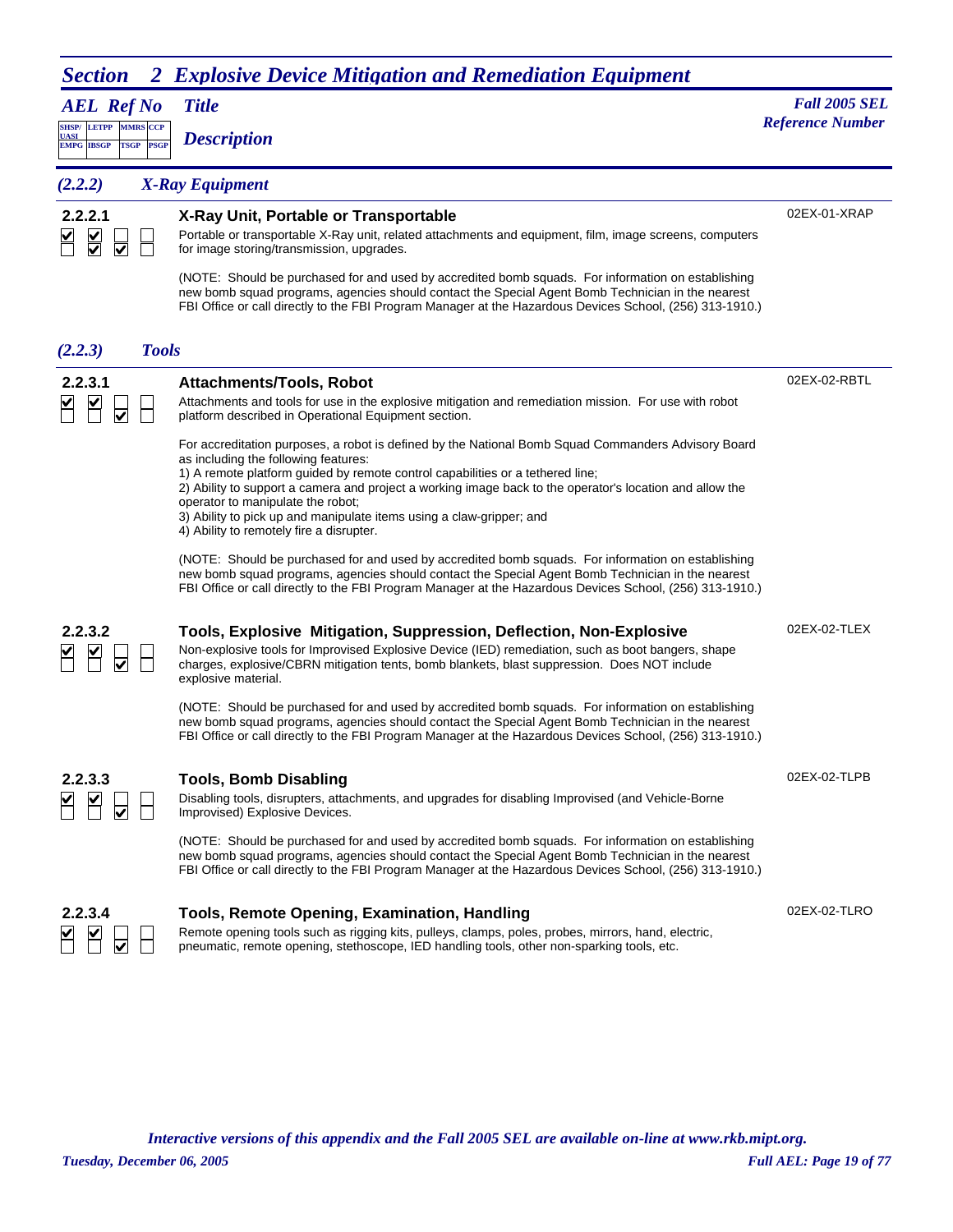## *AEL Ref No*

**SHSP/ UASI LETPP PSGP CCP EMPG IBSGP TSGP** *Description*

*Title Fall 2005 SEL* **MADE** *Reference Number Reference Number Reference Number* 

| (3.1)                  |                                                 |              | <b>Search and Rescue</b>                                                                                                                                                                                                                                               |              |
|------------------------|-------------------------------------------------|--------------|------------------------------------------------------------------------------------------------------------------------------------------------------------------------------------------------------------------------------------------------------------------------|--------------|
| (3.1.1)                |                                                 |              | <b>Pneumatic Equipment</b>                                                                                                                                                                                                                                             |              |
| 3.1.1.1                | $\overline{\underline{\underline{\mathsf{Y}}}}$ |              | Airbag, Lifting, Low or High Pressure<br>Low or high pressure airbag lifting systems, bags, regulators, hoses, controllers, accessories and<br>attachments for lifting heavy objects for extrication of trapped victims.                                               | 03SR-01-ABAG |
| 3.1.1.2                |                                                 |              | <b>Compressor, Industrial Air</b><br>Working air compressor, storage systems, accessories and attachments for powering pneumatic tools,<br>systems and equipment. NOT to be utilized for compression of breathing air or supplying breathing air<br>systems.           | 03SR-01-COMP |
| 3.1.1.3                | $\overline{\checkmark}$                         |              | <b>Equipment/System, Shoring</b><br>Expandable shoring and raker systems, regulators, controllers, hoses, accessories and attachments for<br>stabilization of unstable loads or structures.                                                                            | 03SR-01-SHOR |
| 3.1.1.4                | $\sum_{i=1}^{n}$                                |              | <b>Tools, Hand, Pneumatic</b><br>Pneumatic-powered hand tools, accessories and attachments for cutting, breaking, drilling or chiseling<br>wood, steel, concrete and other materials. Includes tools for applying or removing fasteners.                               | 03SR-01-TLPN |
| (3.1.2)                |                                                 | <b>Tools</b> |                                                                                                                                                                                                                                                                        |              |
| 3.1.2.1                | $\frac{1}{2}$                                   |              | <b>Tools, Hand</b><br>Manually operated hand tools, cutting torches, exothermic torches, accessories and attachments for<br>cutting, prying, shoring, stabilizing, moving or applying or removing fasteners where powered tools are<br>not appropriate or safe to use. | 03SR-02-TLHN |
| 3.1.2.2                |                                                 |              | <b>Tools, Structural Assessment, Marking and Monitoring</b><br>Tools, equipment, accessories and attachments for assessing, marking and monitoring damaged<br>structures and their stability.                                                                          | 03SR-02-MARK |
| 3.1.2.3                |                                                 |              | <b>Sprayers, Handheld and Backpack</b><br>Handheld and backpack spray tanks/bladders and attachments, air pressure or manual pump operated.                                                                                                                            | 03SR-02-SPRY |
| 3.1.2.4<br><b>UUVU</b> | ⊻                                               |              | <b>Tools, Power, Electric</b><br>Electrically-powered portable saws, cutters, breakers, drills, pumps, accessories and attachments.                                                                                                                                    | 03SR-02-TPEL |
| 3.1.2.5                | $\frac{\checkmark}{\checkmark}$                 |              | <b>Tools, Gasoline-Powered</b><br>Internal combustion engine, gasoline-powered portable cutting saws, accessories and attachments for<br>rescue operations.                                                                                                            | 03SR-02-TPGS |
| 3.1.2.6                |                                                 |              | <b>Tools, Power, Hydraulic</b><br>Portable hydraulically-operated tools and power units, hoses, accessories and attachments for rescue<br>operations. Internal combustion or electric power unit.                                                                      | 03SR-02-TPHY |

*Tuesday, December 06, 2005 Full AEL: Page 20 of 77 Interactive versions of this appendix and the Fall 2005 SEL are available on-line at www.rkb.mipt.org.*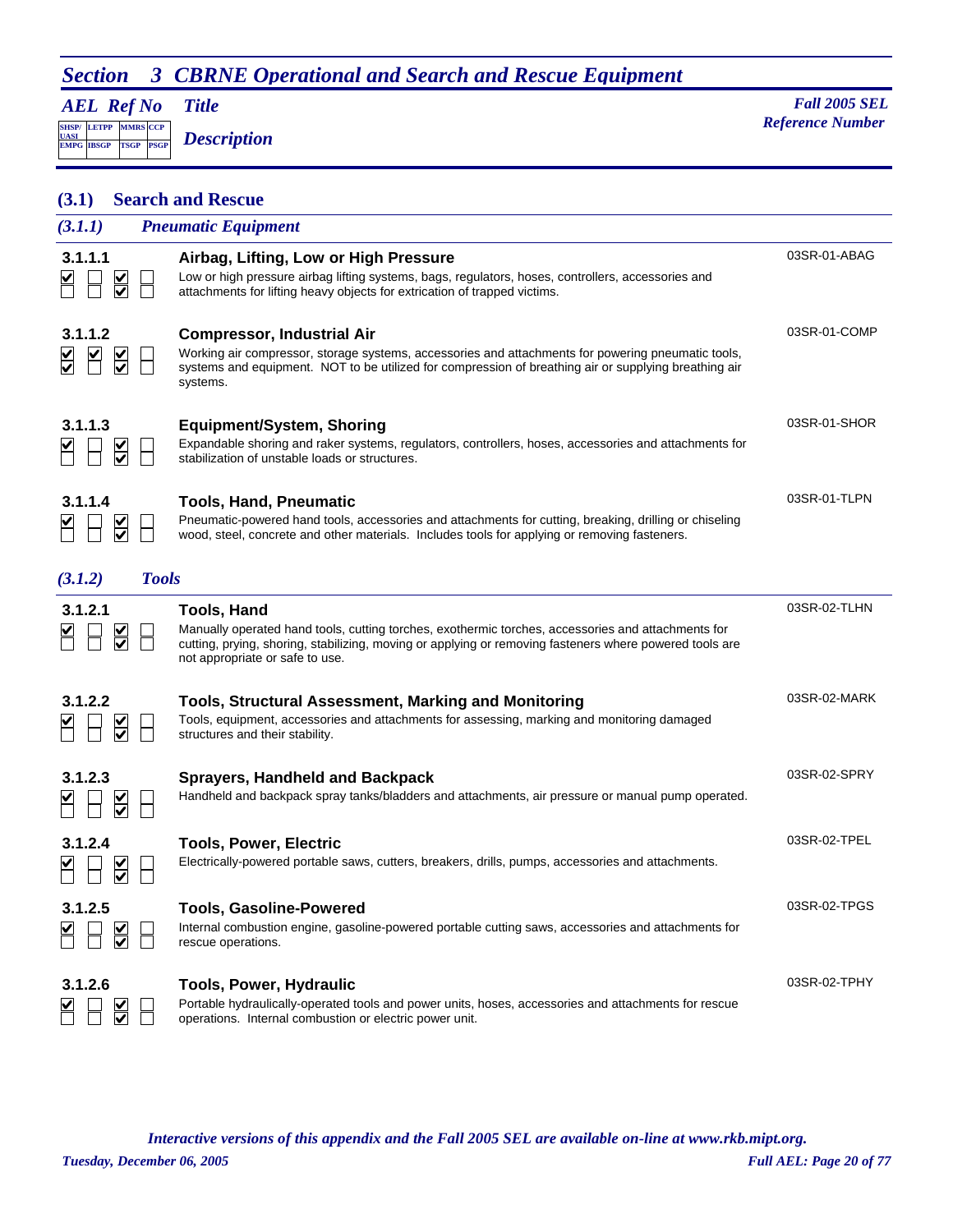| ресиоп<br><b>AEL Ref No</b>                                             | <b>CDRNE Operational and Search and Rescue Equipment</b><br><b>Title</b>                                                                                                                                                                                                                          | <b>Fall 2005 SEL</b>    |
|-------------------------------------------------------------------------|---------------------------------------------------------------------------------------------------------------------------------------------------------------------------------------------------------------------------------------------------------------------------------------------------|-------------------------|
| <b>SHSP/ LETPP MMRS CCP</b><br>UASI<br><b>EMPG IBSGP</b><br><b>TSGP</b> | <b>Description</b><br><b>PSGP</b>                                                                                                                                                                                                                                                                 | <b>Reference Number</b> |
|                                                                         |                                                                                                                                                                                                                                                                                                   |                         |
| 3.1.2.7<br>$\frac{\checkmark}{\checkmark}$                              | <b>Tools, Heavy Rigging</b><br>Slings, shackles, wire ropes, chains, swivel plates, anchors, hoists and accessories for lifting and moving<br>large objects with cranes or other heavy equipment.                                                                                                 | 03SR-02-TRIG            |
| (3.1.3)                                                                 | <b>Search Equipment</b>                                                                                                                                                                                                                                                                           |                         |
| 3.1.3.1<br>⋚                                                            | <b>System, Listening</b><br>Seismic and acoustic listening devices and accessories for locating trapped and entombed victims not<br>detectable by other means.                                                                                                                                    | 03SR-03-LSTN            |
| 3.1.3.2                                                                 | Kits, Confined Space Gas Monitoring<br>Kits that monitor the atmosphere in confined spaces to detect hazardous environments.                                                                                                                                                                      | 03SR-03-KGAS            |
| 3.1.3.3<br>$\frac{1}{2}$                                                | <b>Cameras, Search</b><br>Void area video search camera and accessories for inspecting voids and confined spaces with limited<br>physical access.                                                                                                                                                 | 03SR-03-SCAM            |
| (3.1.4)                                                                 | <b>Canines</b>                                                                                                                                                                                                                                                                                    |                         |
| 3.1.4.1<br>$\overline{\mathsf{v}}$                                      | <b>Canines, Search and Rescue</b><br>Search & rescue canines, related CBRNE training, protective equipment/garments, and handling<br>accessories.                                                                                                                                                 | 03SR-04-DOGS            |
| (3.1.5)                                                                 | <b>Robotic Equipment</b>                                                                                                                                                                                                                                                                          |                         |
| 3.1.5.1<br>$\frac{\mathsf{v}}{\mathsf{v}}$                              | Attachments/Tools, Search & Rescue Robot or Remotely Piloted Vehicle<br>Attachments/tools for specialized search & rescue capability such as mountable cameras (including<br>infrared), remote manipulators, listening devices, etc. Includes repeater devices for extended remote<br>operations. | 03SR-05-RBTL            |
| (3.1.6)                                                                 | <b>Marine Search &amp; Rescue</b>                                                                                                                                                                                                                                                                 |                         |
| 3.1.6.1                                                                 | <b>Equipment, Underwater</b><br>Includes lights, metal detectors, communication and video units, lift bags, water rescue helmets, ice<br>hooks, buoyancy compensator, and underwater scooter/DPV.                                                                                                 |                         |
| 3.1.6.2<br>$\frac{\mathsf{v}}{\mathsf{v}}$                              | <b>Equipment, SCUBA</b><br>Includes exposure and pressurized suits, face masks, regulators, air tanks, and pony bottles.                                                                                                                                                                          |                         |
| (3.1.7)                                                                 | <b>Victim Movement</b>                                                                                                                                                                                                                                                                            |                         |
| 3.1.7.1<br>✓                                                            | <b>Equipment, Victim Evacuation</b><br>Stretchers, baskets, and chairs for evacuation of disabled victims.                                                                                                                                                                                        | 08D1-03-LITR            |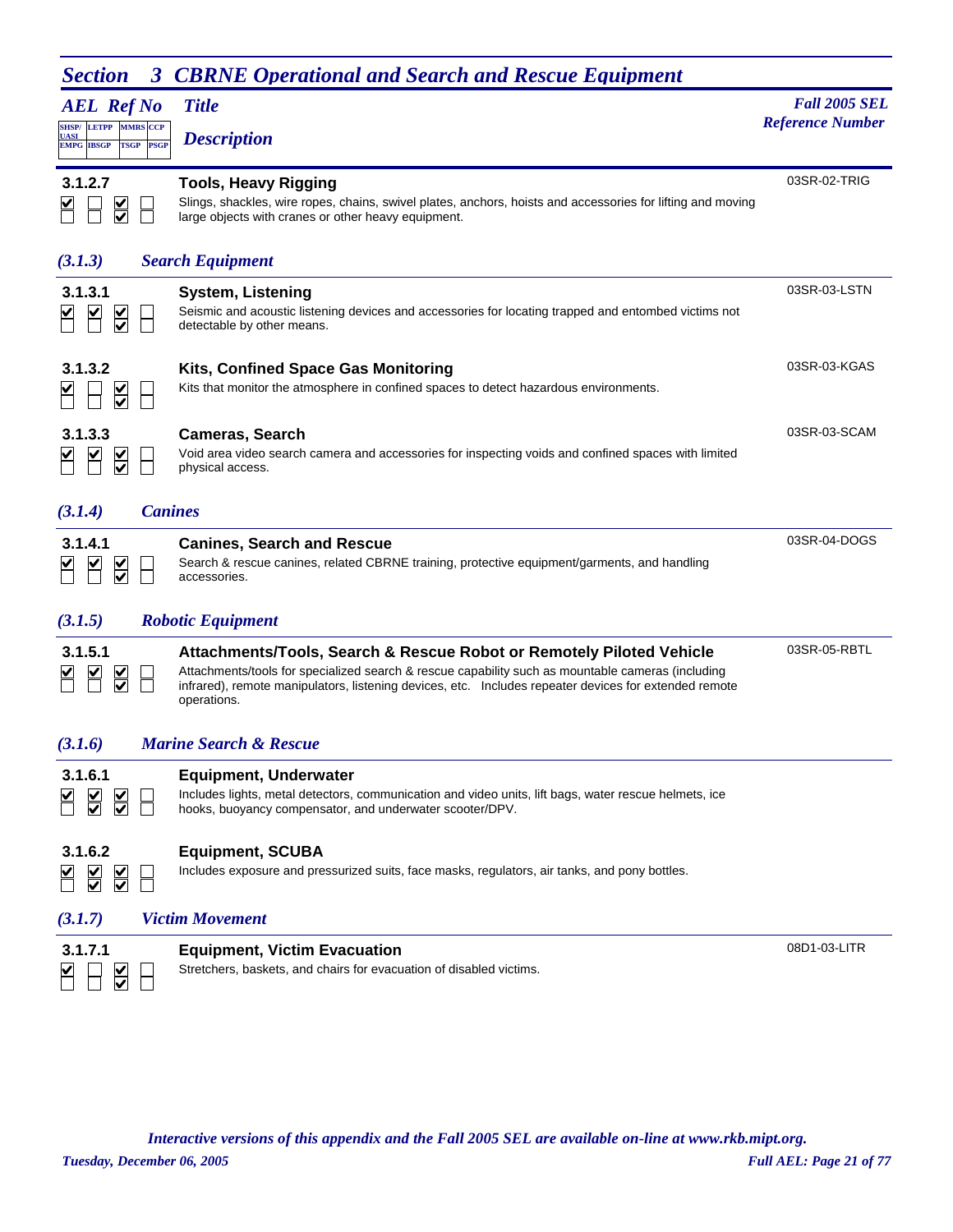| 3<br><b>Section</b>                                                                           | <b>CBRNE Operational and Search and Rescue Equipment</b>                                                                                                                                                                             |                         |
|-----------------------------------------------------------------------------------------------|--------------------------------------------------------------------------------------------------------------------------------------------------------------------------------------------------------------------------------------|-------------------------|
| <b>AEL Ref No</b>                                                                             | <b>Title</b>                                                                                                                                                                                                                         | <b>Fall 2005 SEL</b>    |
| <b>SHSP/ LETPP MMRS CCP</b><br><u>UASI</u><br><b>PSGP</b><br><b>EMPG IBSGP</b><br><b>TSGP</b> | <b>Description</b>                                                                                                                                                                                                                   | <b>Reference Number</b> |
| (3.2)                                                                                         | <b>Operational Equipment</b>                                                                                                                                                                                                         |                         |
| (3.2.1)                                                                                       | <b>Law Enforcement</b>                                                                                                                                                                                                               |                         |
| 3.2.1.1<br>$\frac{1}{2}$                                                                      | <b>Bags, Evidence and/or canisters</b><br>Bags, Evidence and/or canisters.                                                                                                                                                           | 03OE-01-BGEV            |
| 3.2.1.2<br>$\overline{\underline{\underline{\mathsf{Y}}}}$                                    | <b>Vests, Operational</b><br>Operational vests; duty gear and modular load bearing systems.                                                                                                                                          | 030E-01-VSTO            |
| (3.2.2)<br><b>Optics</b>                                                                      |                                                                                                                                                                                                                                      |                         |
| 3.2.2.1<br>$\overline{\leq}$                                                                  | <b>Binoculars/Scopes</b><br>Optical systems that permit remote observation during field operations.                                                                                                                                  | 03OE-02-BNOC            |
| 3.2.2.2<br>$\overline{\le}$                                                                   | <b>Systems, Fiber Optic</b><br>Fiber optic systems that permit remote observation during field operations.                                                                                                                           | 030E-02-FIBR            |
| 3.2.2.3<br>$\frac{\mathsf{K}}{\mathsf{S}}$                                                    | Range Finder, Laser<br>A distance-measuring device capable of instantaneously measuring distance to target with accuracy of<br>$+/-$ one yard/meter.                                                                                 | 030E-02-LASR            |
| 3.2.2.4<br>$\frac{1}{2}$                                                                      | <b>Spotting Scopes/Surveillance Telescopes</b><br>Optics capable of use in long range, sometimes long term, observation of tactical, structural stability, or<br>rescue operations.                                                  | 030E-02-SCOP            |
| 3.2.2.5<br>⊻<br>$\frac{\checkmark}{\checkmark}$<br>$\overline{\mathbf{v}}$                    | <b>Optics, Thermal Imaging and/or Light Amplification</b><br>Thermal imaging and/or light amplification optics (including night vision equipment) for search operations<br>involving trapped or lost victims or tactical operations. | 030E-02-TILA            |
| (3.2.3)                                                                                       | <b>Scene Control</b>                                                                                                                                                                                                                 |                         |
| 3.2.3.1                                                                                       | <b>System, Capture and Containment</b><br>Capture and containment system for hazardous material spills.                                                                                                                              | 030E-03-CACS            |
| 3.2.3.2<br>$\frac{1}{2}$                                                                      | System, Marking, Green Line/Red Line<br>Marking system, Green Line/Red Line, battery activated or appropriate substitute.                                                                                                            | 03OE-03-GLRL            |
| 3.2.3.3<br>$\frac{1}{2}$                                                                      | <b>Kit, Chemical Leak Control</b><br>Chemical leak control kit.                                                                                                                                                                      | 030E-03-KTCL            |
| 3.2.3.4                                                                                       | Kit, First Aid, Trauma Type<br>Trauma type first aid kit, including bulk dressings and bandages, splints, occlusive dressings and<br>associated supplies for treating trauma patients in a field environment.                        | 03OE-03-KTFA            |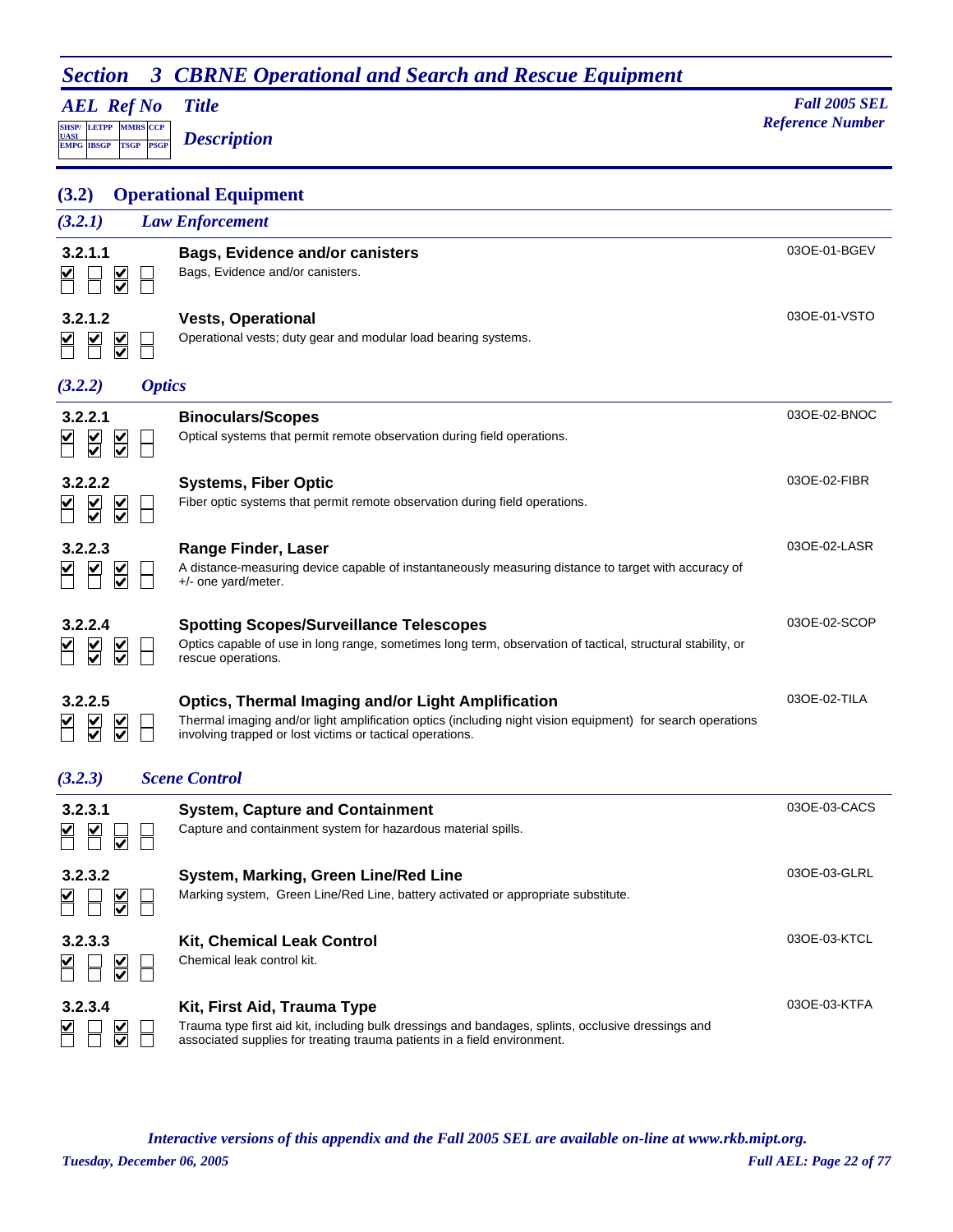| <b>AEL Ref No</b><br><b>LETPP MMRS CCP</b><br>SHSP/<br>UASI<br><b>EMPG IBSGP</b><br><b>TSGP</b><br><b>PSGP</b> | <b>Title</b><br><b>Description</b>                                                                                                                                                                  | <b>Fall 2005 SEL</b><br><b>Reference Number</b> |
|----------------------------------------------------------------------------------------------------------------|-----------------------------------------------------------------------------------------------------------------------------------------------------------------------------------------------------|-------------------------------------------------|
| 3.2.3.5                                                                                                        | <b>System, Lock Out/Tag Out</b><br>Lock Out/Tag Out system to secure, control, or block mechanical, electrical, hydraulic, or pneumatic<br>systems or components to ensure protection of personnel. | 030E-03-LOTO                                    |
| 3.2.3.6<br>$\overline{\underline{\mathsf{S}}}$<br>$\overline{\leq}$                                            | <b>Lighting, Portable Area Illumination</b><br>Portable area illumination for work areas, rescue sites, and staging areas during night operations or in<br>areas with insufficient ambient light.   | 030E-03-LTPA                                    |
| 3.2.3.8<br>$\frac{1}{\sqrt{2}}$                                                                                | <b>Signs</b><br>Restricted access and caution warning signs, preprinted or field printable, various colors, sizes, and<br>shapes.                                                                   | 03OE-03-SIGN                                    |
| 3.2.3.9                                                                                                        | <b>Timer</b><br>Timer or stopwatch, used for timing rescuer time on cylinder, entry time/duration, or any other operation<br>requiring accurate time documentation.                                 | 030E-03-TIMR                                    |
| 3.2.3.10                                                                                                       | <b>Tape, Boundary Marking</b><br>Boundary marking tape: YELLOW Caution/RED Danger/ Incident specific (i.e., radiological, biological,<br>chemical).                                                 | 03SR-03-TPBM                                    |
| (3.2.4)                                                                                                        | <b>Safety Equipment</b>                                                                                                                                                                             |                                                 |
| 3.2.4                                                                                                          | <b>Detectors, Current</b><br>Equipment for detecting and/or measuring AC or DC current. Includes non-contact detectors for use in<br>finding "live wiring" in walls or collapsed structures.        | 030E-04-CRNT                                    |
| 3.2.4.1                                                                                                        | <b>Cables, Grounding</b><br>Grounding cables, point-type clamps on both ends; 1/8" stainless steel (uninsulated) 50' minimum.                                                                       | 030E-04-GRCA                                    |
| 3.2.4.2<br>$\frac{\checkmark}{\checkmark}$                                                                     | <b>Rod, Copper Grounding</b><br>Copper grounding rod, 3/4" x 6' (minimum length) with slide hammer.                                                                                                 | 03OE-04-GRRD                                    |
| 3.2.4.3<br>$\frac{1}{2}$                                                                                       | <b>Tester, Ground Resistance</b><br>Ground resistance tester.                                                                                                                                       | 03OE-04-GRRT                                    |
| 3.2.4.4                                                                                                        | <b>Monitor, Heat Stress</b><br>Heat stress monitor (ambient and personal).                                                                                                                          | 03OE-04-HSMN                                    |
| 3.2.4.5<br>$\sum_{i=1}^{n}$                                                                                    | Kit, Tool, Miscellaneous, Non-sparking<br>Non-sparking tool kit, to include bung and spanner wrenches and tool box.                                                                                 | 030E-04-KTTL                                    |
| 3.2.4.6                                                                                                        | <b>Lights, Personal, Inherently Safe</b><br>Hand-held lights or lights mounted on helmets or otherwise worn by the user for use in potentially<br>flammable atmospheres.                            | 03OE-04-LTHE                                    |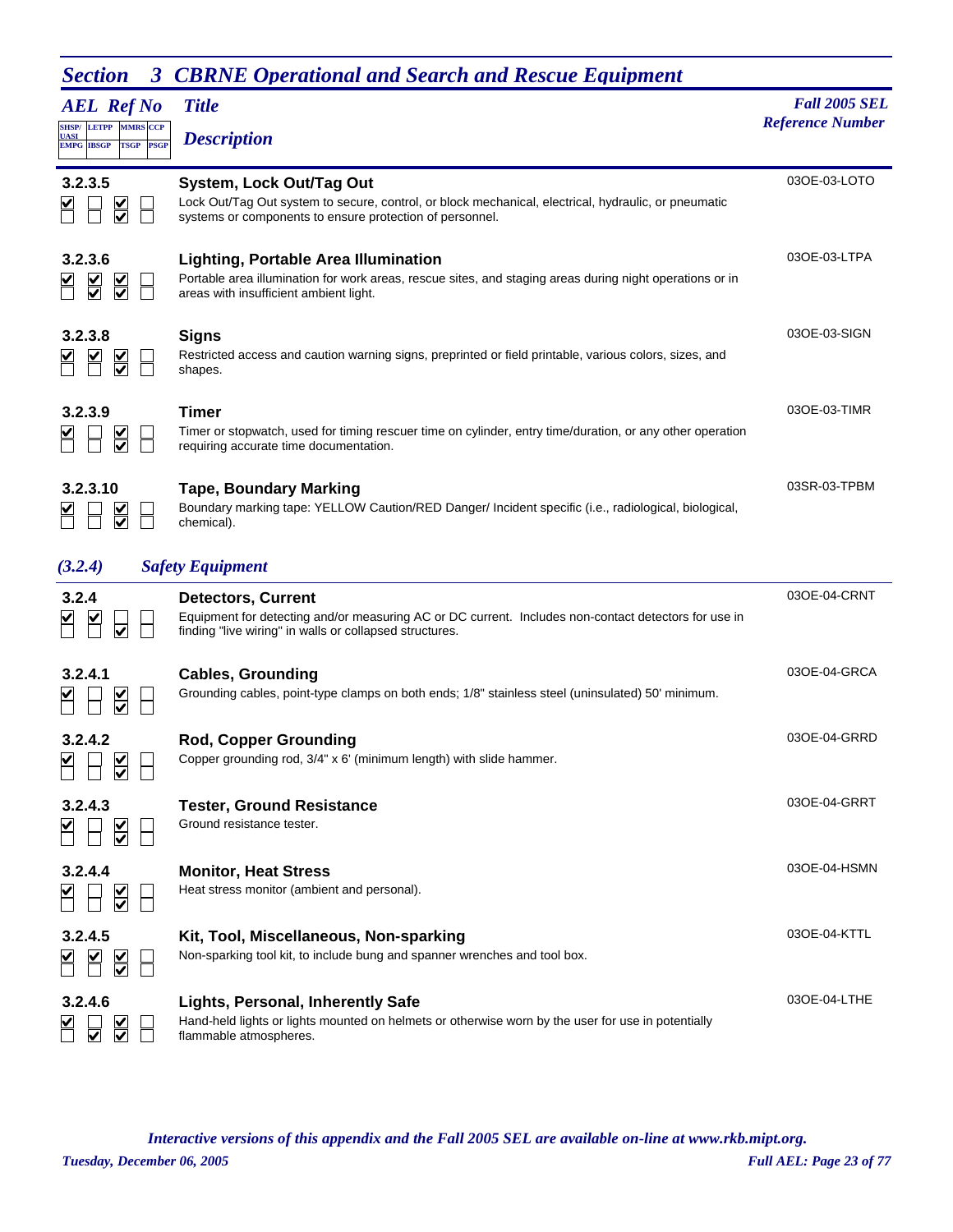| <b>AEL Ref No</b>                                                                                   | <b>Title</b>                                                                                                                                                                                                                                                                                                                                                                                      | <b>Fall 2005 SEL</b>    |
|-----------------------------------------------------------------------------------------------------|---------------------------------------------------------------------------------------------------------------------------------------------------------------------------------------------------------------------------------------------------------------------------------------------------------------------------------------------------------------------------------------------------|-------------------------|
| <b>MMRS</b> CCP<br><b>LETPP</b><br><b>SHSP/</b><br>UASI<br><b>PSGP</b><br><b>EMPG IBSGP</b><br>TSGP | <b>Description</b>                                                                                                                                                                                                                                                                                                                                                                                | <b>Reference Number</b> |
| 3.2.4.7                                                                                             | Light, Hand-Held or Helmet-Mounted Illumination<br>Hand-held lights or lights mounted on helmets or otherwise worn by the user for use in non-flammable or<br>non-explosive atmospheres.                                                                                                                                                                                                          | 03OE-04-LTHH            |
| 3.2.4.8                                                                                             | <b>Multi-Meter, Electrical</b><br>Intrinsically safe electrical multi-meter, or VOM (Volt Ohm Meter).                                                                                                                                                                                                                                                                                             | 03OE-04-MMTR            |
| 3.2.4.9                                                                                             | <b>Protection, Hearing</b><br>Hearing protection for operations in potentially high noise environments.                                                                                                                                                                                                                                                                                           | 01ZA-04-HEAR            |
| 3.2.4.10                                                                                            | <b>Hydration System, Personal</b><br>Personal hydration system.                                                                                                                                                                                                                                                                                                                                   | 01ZA-06-HYDR            |
| (3.2.5)                                                                                             | <b>Rope Safety Equipment</b>                                                                                                                                                                                                                                                                                                                                                                      |                         |
| 3.2.5.1                                                                                             | Harnesses, Life Safety/Rappelling<br>Body harnesses used to support a person during rappelling or rope rescue operations                                                                                                                                                                                                                                                                          | 03OE-05-HARN            |
| 3.2.5.2                                                                                             | <b>Hardware, Rappelling or Rescue Operations</b><br>Rappelling/rescue hardware, including ascenders, handrope grabs, carabiners, plates, racks, etc.                                                                                                                                                                                                                                              | 030E-05-ROHA            |
| 3.2.5.3                                                                                             | <b>Rope, Life Safety</b><br>Rope of various diameters and ratings                                                                                                                                                                                                                                                                                                                                 | 030E-05-ROPE            |
| 3.2.5.4                                                                                             | <b>Rope Software</b><br>Includes items such as: Prusik cords, softrope grabs, bags, webbing, protection.                                                                                                                                                                                                                                                                                          | 030E-05-ROSO            |
| (3.2.6)                                                                                             | <b>Robots and Remotely Operated Vehicles</b>                                                                                                                                                                                                                                                                                                                                                      |                         |
| 3.2.6.1                                                                                             | <b>Robots</b><br>Robotic platforms to support various mission areas such as explosive device remediation, hazardous<br>materials operations, tactical law enforcement operations, search & rescue, and surveillance/detection.                                                                                                                                                                    | 030E-07-ROBT            |
| 3.2.6.2                                                                                             | <b>Vehicles, Remotely Piloted</b><br>Remotely piloted vehicles to support various mission areas such as explosive device remediation,<br>hazardous materials operations, tactical law enforcement operations, search & rescue, and<br>surveillance/detection. Examples include unmanned aerial vehicles (fixed or rotary-wing), submersible<br>vehicles, and remotely-controlled ground vehicles. | 030E-07-RPVS            |
| 3.2.6.3                                                                                             | <b>Upgrades, Robots or Remotely Piloted Vehicles</b><br>Upgrades or accessories to basic Robot or RPV platforms, including software upgrades, battery/engine<br>upgrades, range extenders, trailers, etc. Mission specific upgrades such as detectors and disrupters are<br>detailed in other sections such as Explosive Tools, Search & Rescue, and Detection.                                   | 03OE-07-UPGD            |

*Tuesday, December 06, 2005 Full AEL: Page 24 of 77 Interactive versions of this appendix and the Fall 2005 SEL are available on-line at www.rkb.mipt.org.*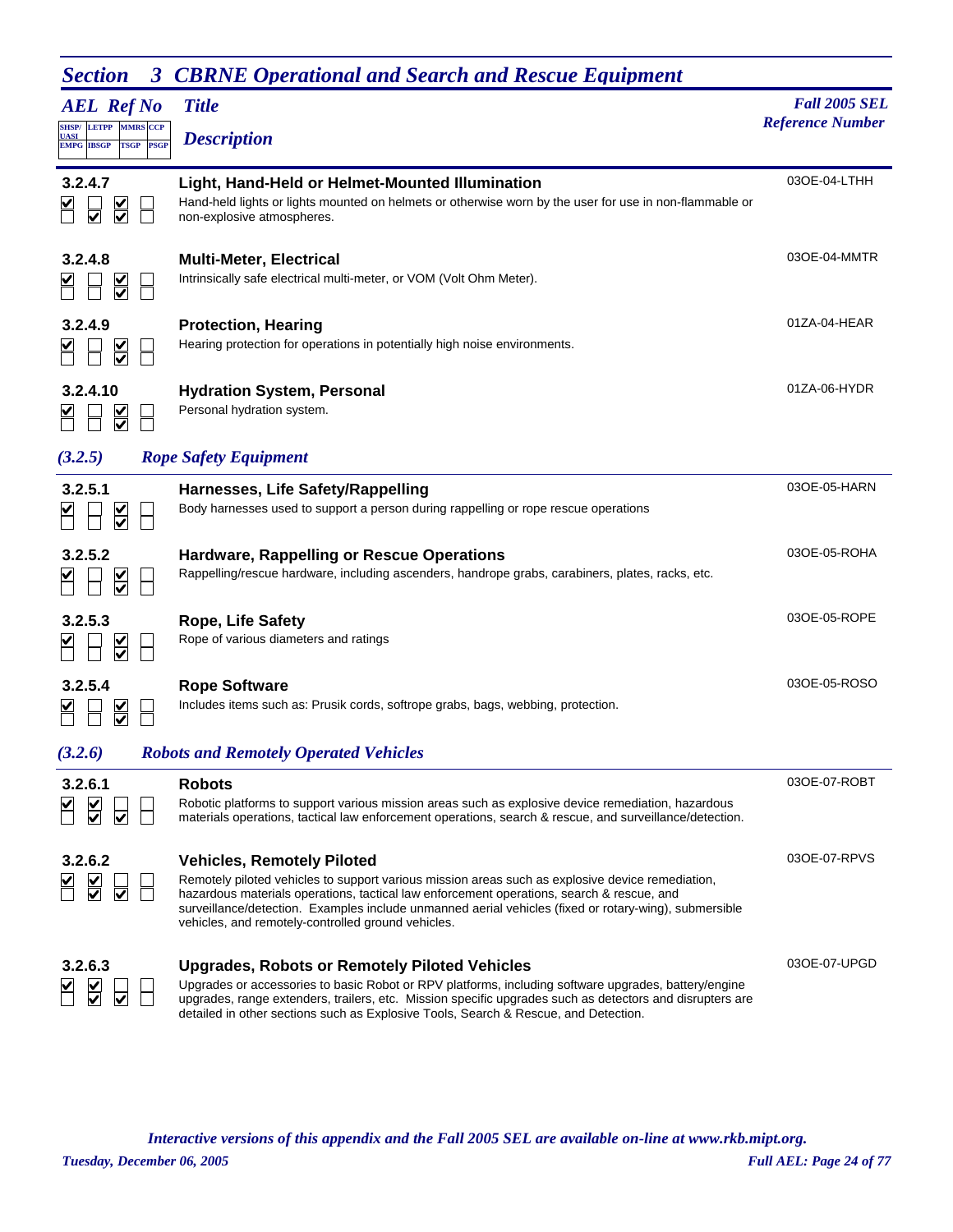| <b>AEL Ref No</b>                                                                     | <b>Title</b>                                                                                                                                                                                        | <b>Fall 2005 SEL</b><br><b>Reference Number</b> |
|---------------------------------------------------------------------------------------|-----------------------------------------------------------------------------------------------------------------------------------------------------------------------------------------------------|-------------------------------------------------|
| SHSP/LETPP MMRS CCP<br><b>UASI</b><br><b>EMPG IBSGP</b><br><b>TSGP</b><br><b>PSGP</b> | <b>Description</b>                                                                                                                                                                                  |                                                 |
| (3.2.7)                                                                               | <b>Material Handling Equipment</b>                                                                                                                                                                  |                                                 |
| 3.2.7.1                                                                               | <b>Equipment, Bulk Material Handling</b><br>Equipment for movement of bulk material, including pallets, pallet lifting and movement devices, dollies,<br>rigging, cargo netting, and loading ramps. | 03OE-08-BULK                                    |
|                                                                                       | (NOTE: For use in support of allowable programmatic activities such as the handling of bulk supplies in<br>response to a CBRNE terrorism incident.)                                                 |                                                 |
| 3.2.7.2<br>$\overline{\underline{\mathsf{S}}}$                                        | Cart, Field<br>Field cart for transporting tools, equipment, or personnel.                                                                                                                          | 03OE-08-CART                                    |
| 3.2.7.3<br>$\overline{\underline{\mathsf{S}}}$                                        | <b>Containers, Hazardous Material Shipping</b><br>Hazardous material shipping containers.                                                                                                           | 03OE-08-CHMS                                    |
| 3.2.7.4<br>$\overline{\leq}$                                                          | <b>Carts, Portable Compressed Gas Cylinder</b><br>Portable carts for transporting gas cylinders (not breathing air) to forward locations.                                                           | 03OE-08-CPGC                                    |
| 3.2.7.5<br>$\frac{1}{2}$                                                              | <b>Carts, Portable Air Cylinder</b><br>Portable air cylinder carts for carrying spare breathing air cylinders to forward locations.                                                                 | 03OE-08-CPAC                                    |
| (3.2.8)                                                                               | <b>Logistics and Administration</b>                                                                                                                                                                 |                                                 |
| 3.2.8.1                                                                               | <b>Bags, Equipment</b><br>Bags, Equipment.                                                                                                                                                          | 03OE-09-BGEQ                                    |
| 3.2.8.2<br>$\overline{\leq}$                                                          | Fan, Explosive-proof Exhaust<br>Explosive-proof exhaust fan for ventilation of confined spaces or enclosed areas with contaminated<br>atmospheres.                                                  | 03OE-09-FANE                                    |
| 3.2.8.3                                                                               | Overpack<br>Overpack container, used to consolidate a load or facilitate handling of packages or cargo.                                                                                             | 03OE-09-PCKO                                    |
| 3.2.8.4<br>$\overline{\leq}$                                                          | <b>Station, Portable Meteorological</b><br>Portable meteorological station that monitors (at a minimum) temperature, wind speed, wind direction,<br>precipitation, and barometric pressure.         | 04SN-01-PTMS                                    |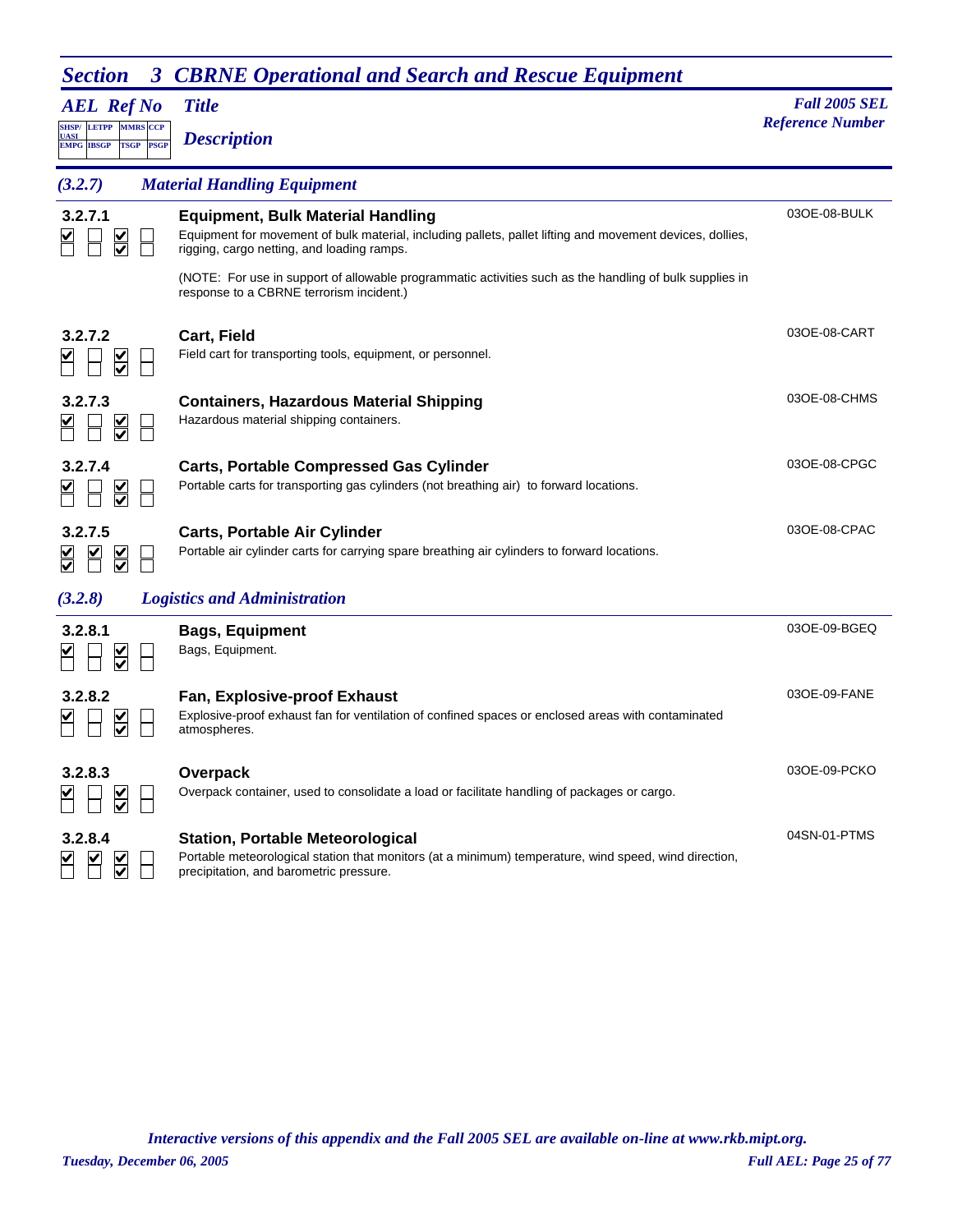## *Section 4 Information Technology*

## *AEL Ref No*

**SHSP/ UASI LETPP PSGP CCP EMPG IBSGP TSGP** *Description*

*Title Fall 2005 SEL Meterion* **Reference Number** *Reference Number Reference Number* 

| (4.1)                                                                                                | <b>Application Software and Systems</b>                                                                                                                                                                                                                                                                                                                                                                                                                                                                                                                                                                                                                                                                                                                                                                                                                                                                                                                                                                                                                                                                                                                                                                                                                                                                                                                                                                                                                                                                                                                         |              |
|------------------------------------------------------------------------------------------------------|-----------------------------------------------------------------------------------------------------------------------------------------------------------------------------------------------------------------------------------------------------------------------------------------------------------------------------------------------------------------------------------------------------------------------------------------------------------------------------------------------------------------------------------------------------------------------------------------------------------------------------------------------------------------------------------------------------------------------------------------------------------------------------------------------------------------------------------------------------------------------------------------------------------------------------------------------------------------------------------------------------------------------------------------------------------------------------------------------------------------------------------------------------------------------------------------------------------------------------------------------------------------------------------------------------------------------------------------------------------------------------------------------------------------------------------------------------------------------------------------------------------------------------------------------------------------|--------------|
| (4.1.1)                                                                                              | <b>Position Locating and Tracking Systems</b>                                                                                                                                                                                                                                                                                                                                                                                                                                                                                                                                                                                                                                                                                                                                                                                                                                                                                                                                                                                                                                                                                                                                                                                                                                                                                                                                                                                                                                                                                                                   |              |
| 4.1.1.1<br>$\overline{\leq}$<br>$\overline{\underline{\underline{\mathsf{Y}}}}$<br>୰<br>₩            | <b>System, Automatic Vehicle Locating (AVL)</b><br>Automatic Vehicle Locating (AVL) Systems                                                                                                                                                                                                                                                                                                                                                                                                                                                                                                                                                                                                                                                                                                                                                                                                                                                                                                                                                                                                                                                                                                                                                                                                                                                                                                                                                                                                                                                                     | 04AP-03-AVLS |
| 4.1.1.2<br>$\sum$<br>$\sum_{i=1}^{n}$<br>$\overline{\mathsf{S}}$<br>इ                                | Device, Global Positioning System (GPS)<br>Device, Global Positioning System (GPS)                                                                                                                                                                                                                                                                                                                                                                                                                                                                                                                                                                                                                                                                                                                                                                                                                                                                                                                                                                                                                                                                                                                                                                                                                                                                                                                                                                                                                                                                              | 04AP-03-DGPS |
| 4.1.1.3<br>$\overline{\underline{\mathsf{KL}}}$<br>$\overline{\leq}$<br>⋚<br>$\overline{\mathbf{v}}$ | <b>System, Precision Locating Tracking (PLT)</b><br>Systems, Precision Locating Tracking (PLT), indoor capable.                                                                                                                                                                                                                                                                                                                                                                                                                                                                                                                                                                                                                                                                                                                                                                                                                                                                                                                                                                                                                                                                                                                                                                                                                                                                                                                                                                                                                                                 | 04AP-03-PLTI |
| 4.1.1.4<br>$\sum_{i=1}^{n}$<br>$\sum_{i=1}^{n}$<br>$\overline{\blacktriangledown}$                   | System, Operations Area Personnel Tracking and Accountability<br>Operations area personnel tracking and accountability systems.                                                                                                                                                                                                                                                                                                                                                                                                                                                                                                                                                                                                                                                                                                                                                                                                                                                                                                                                                                                                                                                                                                                                                                                                                                                                                                                                                                                                                                 | 01ZA-01-OAPT |
| (4.1.2)                                                                                              | <b>Geographical/Geospatial Information Systems (GIS)</b>                                                                                                                                                                                                                                                                                                                                                                                                                                                                                                                                                                                                                                                                                                                                                                                                                                                                                                                                                                                                                                                                                                                                                                                                                                                                                                                                                                                                                                                                                                        |              |
| 4.1.2.1<br>$\overline{\le}$<br>$\overline{\underline{\mathsf{S}}}$<br>⊽                              | System, Geospatial Information (GIS)<br>Geospatial/Geographical Information Systems (GIS), including application software as well as integrated<br>hardware for implementation (see Item 4.2.1 for integrated hardware). GIS systems support the<br>acquisition, integration and dissemination of geospatial data and imagery. Geospatial software should<br>support vector, raster, CAD, and/or spatial file formats. GIS systems provide or support multiple CBRNE<br>terrorism prevention and response functions, including (but not limited to):<br>- Geospatial Analysis - allows for association of intelligence and location-based information to perform<br>complex analysis and visualization<br>- Decision Support - provides a mechanism to deliver actionable intelligence supporting strategic and<br>tactical operations<br>- Situational Awareness - supports a common operational picture with near real-time intelligence fused<br>with geospatial information fully describing the area of operations in a spatial context<br>- Navigation<br>- Monitoring (tracking, weather, traffic, assets, environment, damage assessments, disease surveillance)<br>- Modeling - combines complex spatial information and applies modeling tools to predict consequences of<br>events in support of planning, mitigation, response and recovery.<br>- Mapping - presents fused information in a standard, distributable and easily recognizable format.<br>- Reporting (activity, after action, alert-warning, location, situation, coverage portrayal) | 04AP-04-GISS |
| 4.1.2.2<br>$\Box$ $\Box$<br>$\Box$<br>⋚<br>Ě<br>☑<br>☑<br>(4.1.3)                                    | Data, Geospatial<br>Includes the purchase of data related to positions on the earth's surface in the form of databases, maps,<br>satellite and other remote sensing imagery. For use with Geospatial Information Systems (Item 4.1.2.1).<br><b>Incident Management</b>                                                                                                                                                                                                                                                                                                                                                                                                                                                                                                                                                                                                                                                                                                                                                                                                                                                                                                                                                                                                                                                                                                                                                                                                                                                                                          | 04AP-04-GISS |
| 4.1.3.1<br>$\frac{\mathsf{v}}{\mathsf{v}}$<br>⊽                                                      | Software, ICS<br>Incident Command System (ICS) software including command/plans & decision-support tools.                                                                                                                                                                                                                                                                                                                                                                                                                                                                                                                                                                                                                                                                                                                                                                                                                                                                                                                                                                                                                                                                                                                                                                                                                                                                                                                                                                                                                                                       | 04AP-07-CDSS |
| 4.1.3.2<br>$\overline{\underline{\underline{\mathsf{S}}}}$<br>$\frac{\mathsf{v}}{\mathsf{v}}$        | <b>System, Credentialing</b><br>Software application and associated hardware for creating site/event credential badges and controlling<br>scene access. Should be compliant with FIPS Publication 201.                                                                                                                                                                                                                                                                                                                                                                                                                                                                                                                                                                                                                                                                                                                                                                                                                                                                                                                                                                                                                                                                                                                                                                                                                                                                                                                                                          | 04AP-07-CRED |

*Interactive versions of this appendix and the Fall 2005 SEL are available on-line at www.rkb.mipt.org.*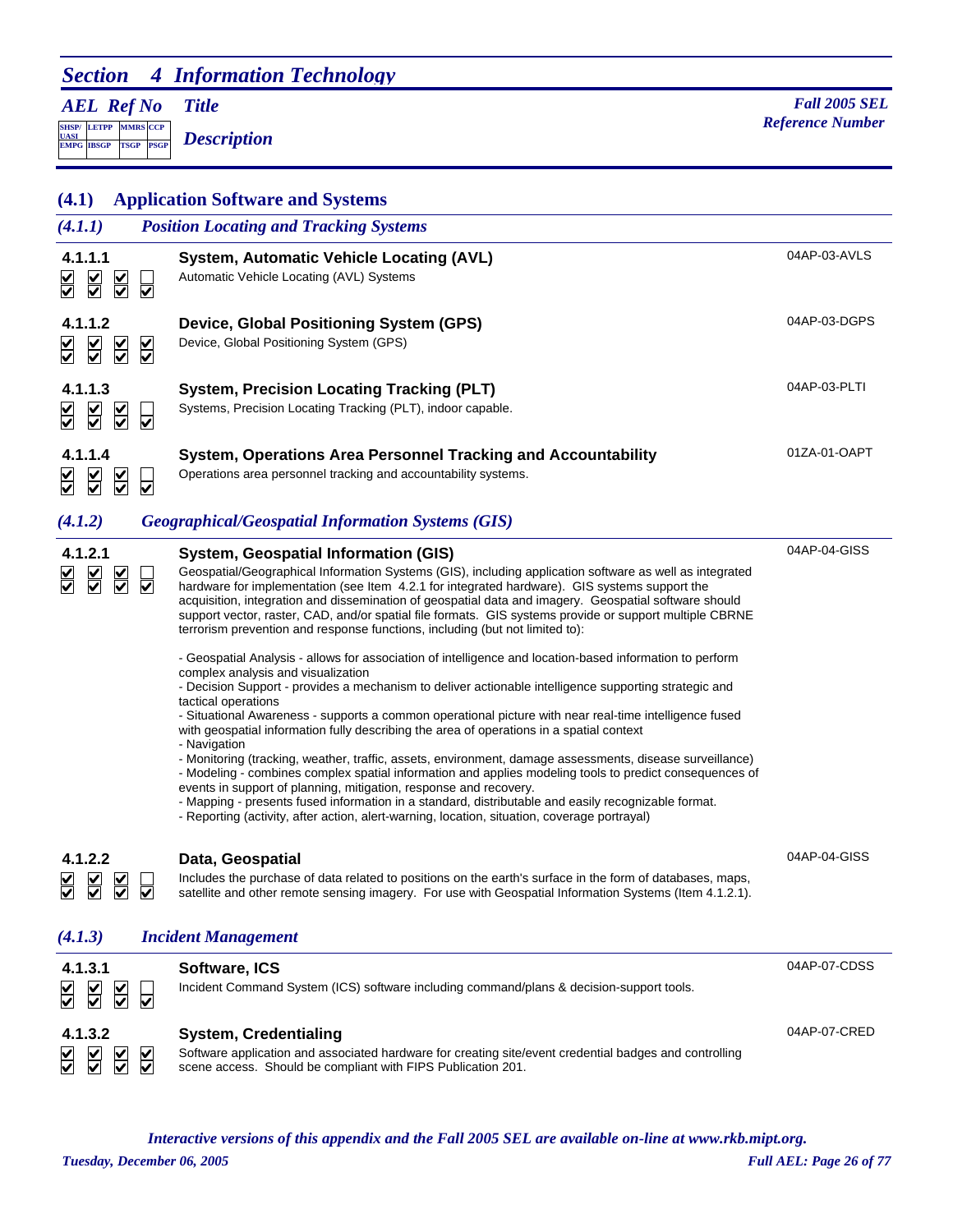| <b>Section</b>                                                                  | <b>4 Information Technology</b>                                                                                                                                                                                                                                                                                                                                                                                                                                                                                                                                                                                                |                         |
|---------------------------------------------------------------------------------|--------------------------------------------------------------------------------------------------------------------------------------------------------------------------------------------------------------------------------------------------------------------------------------------------------------------------------------------------------------------------------------------------------------------------------------------------------------------------------------------------------------------------------------------------------------------------------------------------------------------------------|-------------------------|
| <b>AEL Ref No</b>                                                               | <b>Title</b>                                                                                                                                                                                                                                                                                                                                                                                                                                                                                                                                                                                                                   | <b>Fall 2005 SEL</b>    |
| SHSP/ LETPP MMRS CCP<br>UASI<br><b>PSGP</b><br><b>EMPG IBSGP</b><br><b>TSGP</b> | <b>Description</b>                                                                                                                                                                                                                                                                                                                                                                                                                                                                                                                                                                                                             | <b>Reference Number</b> |
| (4.1.4)                                                                         | <b>Analytical Tools</b>                                                                                                                                                                                                                                                                                                                                                                                                                                                                                                                                                                                                        |                         |
| 4.1.4.1<br>$\overline{\underline{\mathsf{S}}}$                                  | <b>Software, Plume Modeling</b><br>Plume Modeling Software (fate and transport)/databases capable of real time linkage to sensors and<br>meteorological monitoring and detection.                                                                                                                                                                                                                                                                                                                                                                                                                                              | 04AP-08-PMOD            |
| 4.1.4.2<br>$\overline{\leq}$                                                    | Software, Operational Space Visualization<br><b>Operational Space Visualization Tools</b>                                                                                                                                                                                                                                                                                                                                                                                                                                                                                                                                      | 04AP-08-SVIS            |
| 4.1.4.3<br>$\frac{\mathsf{K}}{\mathsf{S}}$                                      | <b>Software, Traffic Modeling</b><br>Software designed to depict traffic flow, identify congestion points, and predict impact of accidents or<br>deliberate alterations of traffic patterns such as alterations of signal times, detours, closures, etc.                                                                                                                                                                                                                                                                                                                                                                       | 04AP-08-TRAF            |
| 4.1.4.4<br>$\frac{1}{2}$                                                        | Software, CBRNE/Commercial Chemical/Hazard<br>CBRNE/commercial chemical/hazard software and response system.                                                                                                                                                                                                                                                                                                                                                                                                                                                                                                                   | 04AP-08-CBRN            |
| (4.1.5)                                                                         | <i>Inventory</i>                                                                                                                                                                                                                                                                                                                                                                                                                                                                                                                                                                                                               |                         |
| 4.1.5.1<br>$\overline{\leq}$<br>$\overline{\leq}$                               | <b>Software, Equipment Tracking and Inventory</b><br>Application software for tracking of tangible equipment, including location and person(s)/organization(s)<br>responsible.                                                                                                                                                                                                                                                                                                                                                                                                                                                 | 04AP-10-INVN            |
| (4.1.6)                                                                         | <b>Simulation</b>                                                                                                                                                                                                                                                                                                                                                                                                                                                                                                                                                                                                              |                         |
| 4.1.6.1<br>$\frac{1}{2}$<br>₩<br>$\overline{\mathsf{v}}$                        | <b>Simulators</b><br>Systems that provide interactive audio-visual simulation of operational situations to support training,<br>planning, or decision making.                                                                                                                                                                                                                                                                                                                                                                                                                                                                  | 04AP-11-SIMS            |
| <b>Hardware</b><br>(4.2)                                                        |                                                                                                                                                                                                                                                                                                                                                                                                                                                                                                                                                                                                                                |                         |
| 4.2.1<br>$\frac{1}{\sqrt{2}}$<br>⊽                                              | Hardware, Computer, Integrated<br>Computer hardware and operating system software designated for use in an integrated system allowable<br>under this grant program. Such systems include detection, communication, cybersecurity, logistical<br>support and Geospatial Information Systems. This item may include networking hardware, servers,<br>workstations, notebook computers, and peripherals such as printers and plotters procured with an<br>allowable system and necessary for its implementation. (ONLY HARDWARE PROCURED AS PART OF<br>A SYSTEM ALLOWABLE UNDER THIS GRANT PROGRAM IS ALLOWABLE UNDER THIS ITEM.) |                         |
| 4.2.2<br>$\frac{1}{2}$<br>⊽                                                     | <b>Computer, Mobile Data</b><br>Mobile computer devices, usually mounted permanently in vehicle, operating from DC power supply.<br>Used for data upload and download, as well as local data entry.                                                                                                                                                                                                                                                                                                                                                                                                                            | 04HW-01-MOBL            |
| 4.2.3<br>$\sum_{i=1}^{n}$<br>$\overline{\bm{\nabla}}$                           | <b>Equipment, Bar Code Reading and Printing</b><br>Bar code readers and printers, including devices that have wireless network capabilities.                                                                                                                                                                                                                                                                                                                                                                                                                                                                                   | 04HW-02-BARC            |
| 4.2.4<br>$\frac{1}{2}$<br>☑                                                     | <b>Computing Device, Handheld</b><br>Handheld computing devices with connectivity. Includes a variety of platforms such as PDAs and<br>Windows compatible devices.                                                                                                                                                                                                                                                                                                                                                                                                                                                             | 04HW-01-HHCD            |

*Tuesday, December 06, 2005 Full AEL: Page 27 of 77 Interactive versions of this appendix and the Fall 2005 SEL are available on-line at www.rkb.mipt.org.*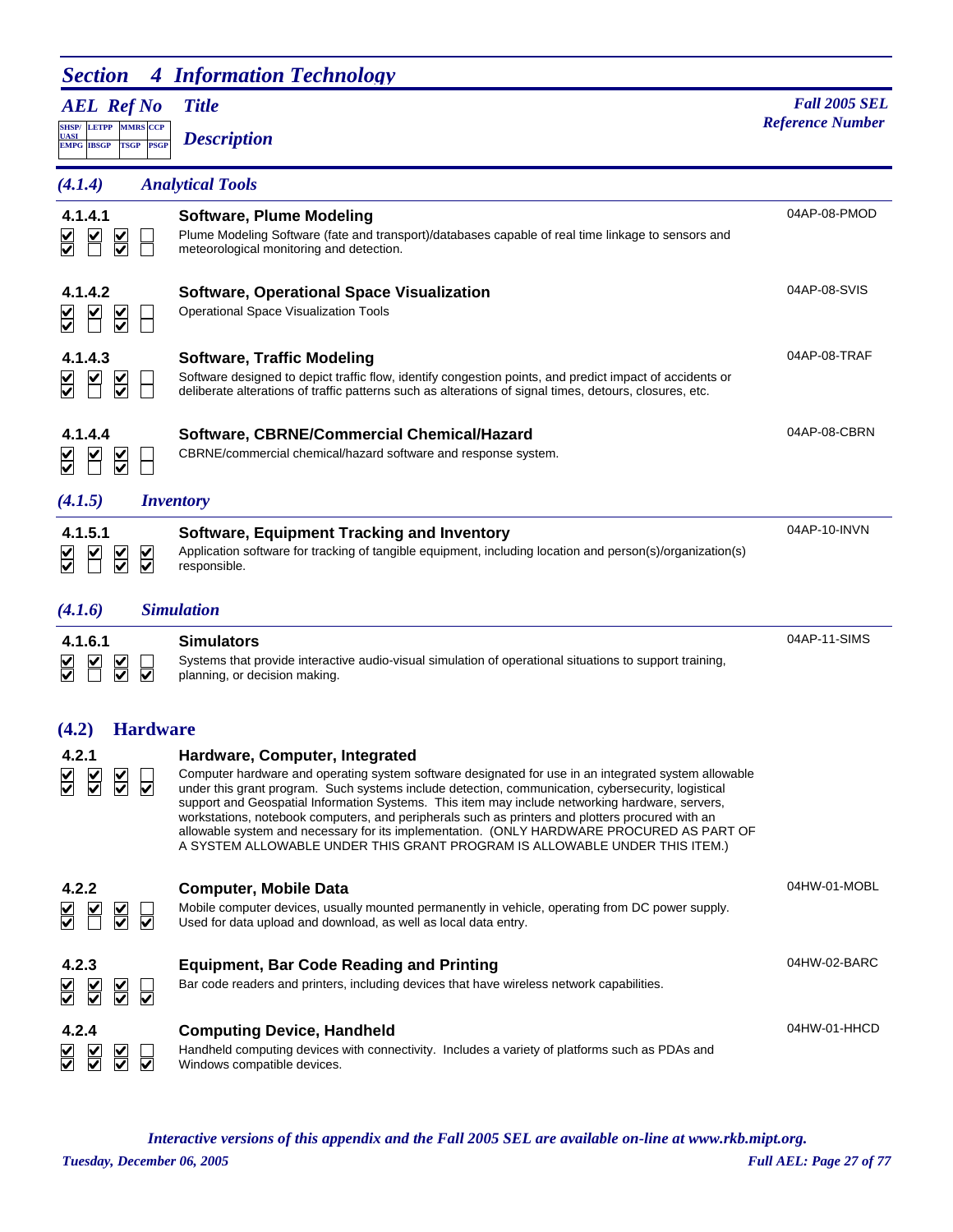## *Section 4 Information Technology*

## *AEL Ref No*

**SHSP/ UASI LETPP PSGP CCP EMPG IBSGP TSGP** *Description*

*Title Fall 2005 SEL* **MARS** *Reference Number <b><i>Reference Number Reference Number Reference Number* 

04HW-02-RFID

| 4.2.5                      |  |  |
|----------------------------|--|--|
| $\boldsymbol{\mathcal{L}}$ |  |  |

#### **4.2.5 Devices, Radio Frequency Identification**

RF Identification Devices (RFID) and associated readers.

## **(4.3) System and Networking Software**

| 4.3.1 |  |  |
|-------|--|--|
|       |  |  |

**4.3.1 Software, Network** Software for networking, monitoring network performance and/or maintaining configuration. 04SW-04-NETW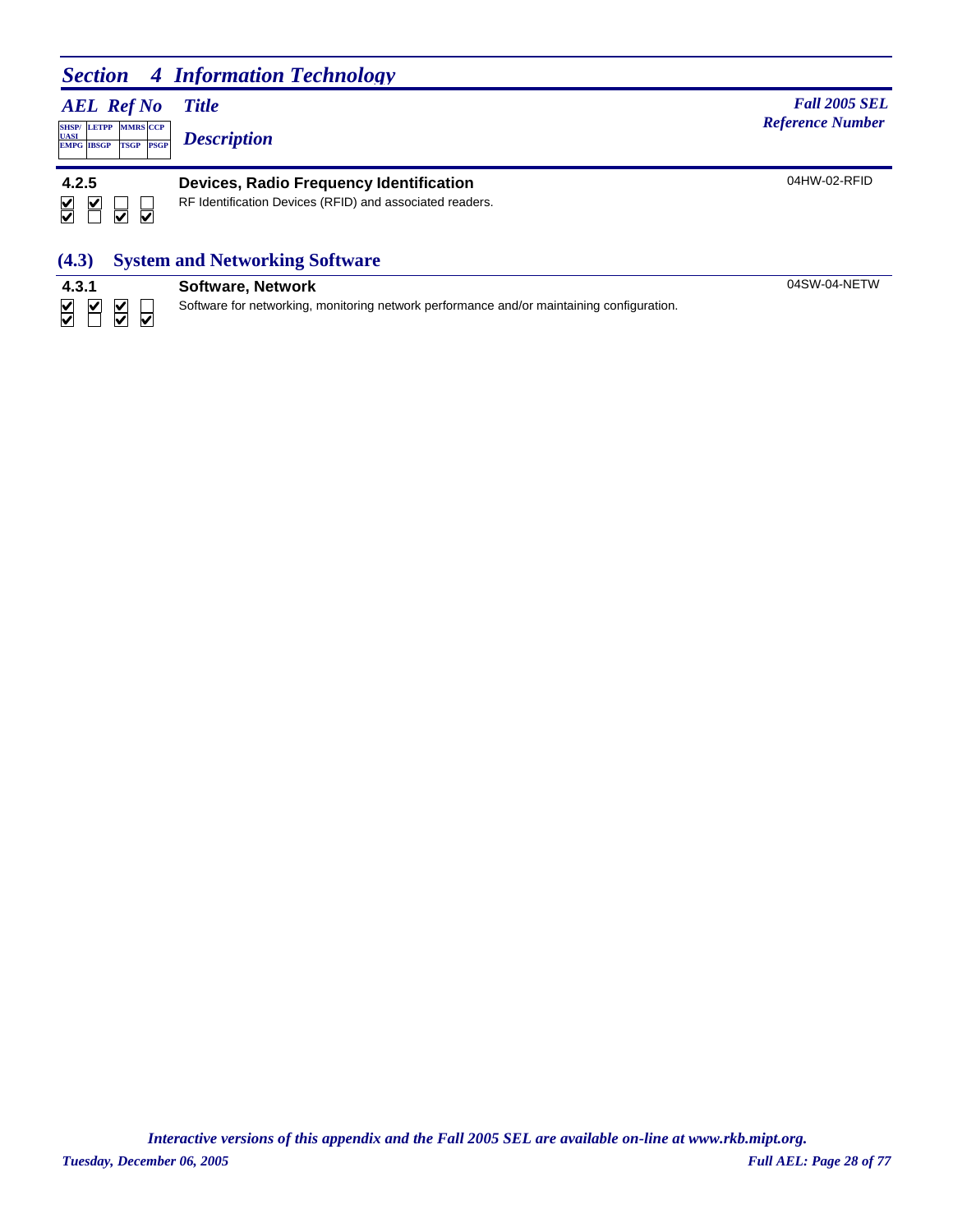## **Section 5 CyberSecurity Enhancement Equipment**

*AEL Ref No* **SHSP/ UASI LETPP PSGP CCP EMPG IBSGP TSGP** *Description*

*Title Fall 2005 SEL Meterion* **Reference Number** *Reference Number Reference Number* 

| (5.1)                                                                            |                                                 |                                                 | <b>Authentication Devices</b>                                                                                                                                                                                                                                                                                                                                                                                                                                                                                                                                                          |              |
|----------------------------------------------------------------------------------|-------------------------------------------------|-------------------------------------------------|----------------------------------------------------------------------------------------------------------------------------------------------------------------------------------------------------------------------------------------------------------------------------------------------------------------------------------------------------------------------------------------------------------------------------------------------------------------------------------------------------------------------------------------------------------------------------------------|--------------|
| 5.1.1<br>$\overline{\underline{\underline{\mathsf{Y}}}}$<br>$\frac{1}{\sqrt{2}}$ | $\overline{\leq}$                               | $\overline{\leq}$                               | <b>Device, Biometric User Authentication</b><br>Devices that utilize biometric characteristics (fingerprints, palm prints, retinal scanning, etc.) to authorize<br>access to facilities and/or systems.                                                                                                                                                                                                                                                                                                                                                                                | 05AU-00-BIOM |
| 5.1.2<br>$\overline{\leq}$<br>₩                                                  | $\overline{\textbf{M}}$                         | $\overline{\leq}$                               | <b>Device, Remote Authentication</b><br>A device, or token, used to remotely authenticate to a network.                                                                                                                                                                                                                                                                                                                                                                                                                                                                                | 05AU-00-TOKN |
| (5.2)                                                                            |                                                 | <b>Encryption</b>                               |                                                                                                                                                                                                                                                                                                                                                                                                                                                                                                                                                                                        |              |
| 5.2.1<br>$\overline{\underline{\underline{\mathsf{Y}}}}$                         | $\overline{\underline{\underline{\mathsf{S}}}}$ | $\overline{\underline{\underline{\mathsf{Y}}}}$ | <b>Software, Encryption</b><br>Encryption software for protecting stored data files or email messages.                                                                                                                                                                                                                                                                                                                                                                                                                                                                                 | 05EN-00-ECRP |
| 5.2.2<br>$\overline{\underline{\mathsf{S}}}$<br>₩                                | $\overline{\leq}$                               | $\overline{\leq}$                               | <b>Encryption, Data Transmission</b><br>A class of network access solutions, usually for remote access, that provide encrypted user access.<br>Some will utilize hardware "tokens" in addition to software clients. This includes Virtual Private Networks,<br>and encrypted transmission modes such as SSH and SSL.                                                                                                                                                                                                                                                                   | 05EN-00-ETRN |
| 5.2.3<br>$\overline{\blacktriangle}$<br>₩                                        | $\overline{\leq}$                               | $\frac{1}{2}$                                   | Safe, GSA-Rated<br>Safe for storing sensitive material such as encryption keys.<br>(ONLY PRODUCTS APPROPRIATELY RATED BY THE GENERAL SERVICES ADMINISTRATION ARE<br>ALLOWABLE.)                                                                                                                                                                                                                                                                                                                                                                                                        |              |
| 5.2.4<br>$\frac{1}{2}$<br>₩                                                      | $\overline{\le}$                                | $\overline{\underline{\underline{\mathsf{Y}}}}$ | <b>Shredder / Disintegrator</b><br>Shredding or disintegrating device for the destruction of sensitive materials such as reports or encryption<br>key material. Products evaluated by the National Security Agency can be found in (a) NSA/CSS<br>Evaluated Products List (EPL) for High-Security Disintegrators, Annex A to NSA/CSS 02-02, dated 31<br>July 2004; or (b) NSA/CSS Evaluated Products List (EPL) for High Security Crosscut Paper Shredders,<br>Annex A to NSA/CSS 02-01, dated 31 July 2004.<br>(ONLY PRODUCTS CONTAINED IN ONE OF THE TWO LISTS ABOVE ARE ALLOWABLE.) |              |
| (5.3)                                                                            |                                                 |                                                 | <b>Host Level Security</b>                                                                                                                                                                                                                                                                                                                                                                                                                                                                                                                                                             |              |
| 5.3.1<br>$\frac{\sqrt{2}}{\sqrt{2}}$<br>$\frac{1}{2}$                            | $\overline{\leq}$                               | $\frac{1}{\sqrt{2}}$                            | <b>Software, Virus Protection</b><br>Virus protection software. May be obtained for individual hosts or for entire network segments.                                                                                                                                                                                                                                                                                                                                                                                                                                                   | 05HS-00-AVIR |

| 5.3.2<br><u>a a a a</u> | Firewall, Personal<br>Personal firewall software for operation on individual workstations.                                                                                                                                       | 05HS-00-PFWL |
|-------------------------|----------------------------------------------------------------------------------------------------------------------------------------------------------------------------------------------------------------------------------|--------------|
| 5.3.3<br><u>A A A A</u> | <b>System, Patch/Configuration Management</b><br>System to manage the update and installation of patches, applications, and/or operating systems, utilized<br>by an organization in order to maintain current "version control." | 05PM-00-PTCH |

*Tuesday, December 06, 2005 Full AEL: Page 29 of 77 Interactive versions of this appendix and the Fall 2005 SEL are available on-line at www.rkb.mipt.org.*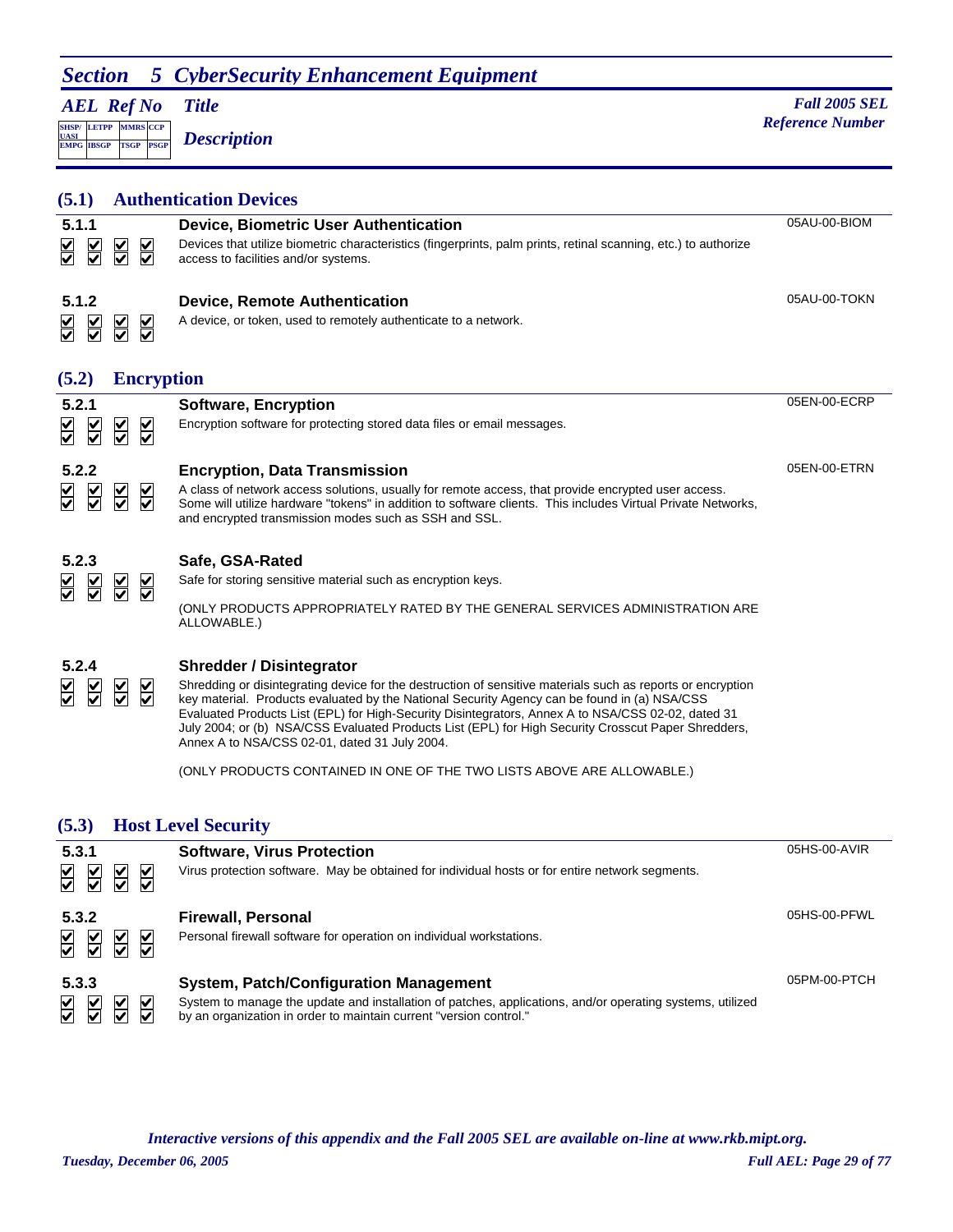## **Section 5 CyberSecurity Enhancement Equipment**

*AEL Ref No*

**SHSP/ UASI LETPP PSGP CCP EMPG IBSGP TSGP** *Description*

*Title Fall 2005 SEL* **MADE** *Reference Number Reference Number Reference Number* 

## **(5.4) Network Perimeter Security**

| 5.4.1<br>$\frac{1}{2}$<br>$\frac{\mathsf{V}}{\mathsf{V}}$<br>$\overline{\leq}$<br>⊻              | <b>Firewalls and Authentication Technologies, Network</b><br>Firewall (software or standalone appliance) for use in protecting networks.                                                                                                   | 05NP-00-FWAL |
|--------------------------------------------------------------------------------------------------|--------------------------------------------------------------------------------------------------------------------------------------------------------------------------------------------------------------------------------------------|--------------|
| 5.4.2<br>$\overline{\leq}$<br>$\frac{1}{2}$<br>$\sum$                                            | <b>System, Intrusion Detection</b><br>Intrusion detection devices and systems, deployed at either host or network level to detect unauthorized<br>or aberrant behaviors on the network. Software and hardware (appliance) solutions exist. | 05NP-00-IDS  |
| 5.4.3<br>$\overline{\underline{\underline{\mathsf{S}}}}$<br>$\frac{\mathsf{V}}{\mathsf{V}}$<br>V | <b>Scanning and Penetration Tools</b><br>Port scanners and other tools designed to identify security vulnerabilities on networks or individual hosts<br>on target networks.                                                                | 05NP-00-SCAN |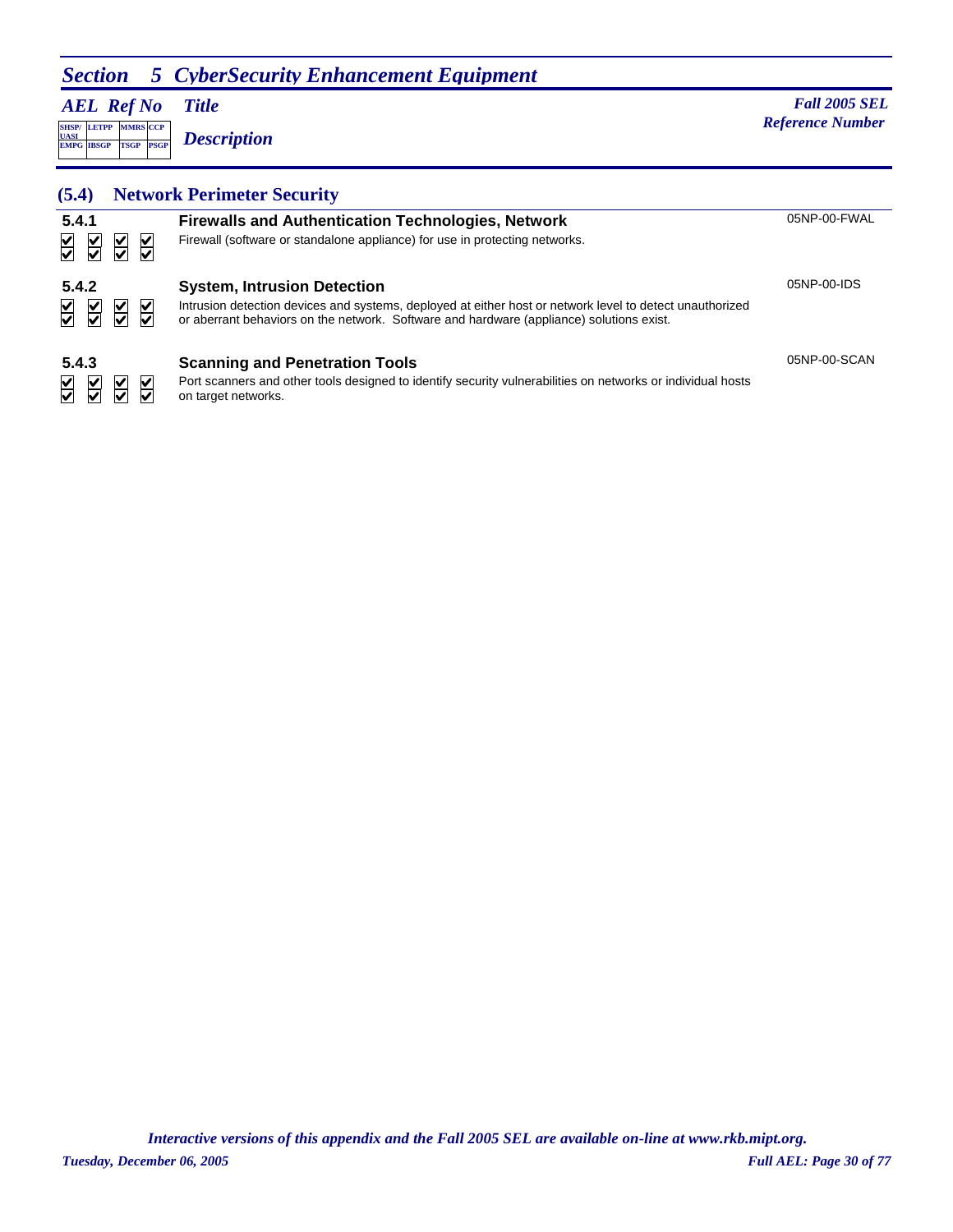## *Section 6 Interoperable Communications Equipment*

| <b>AEL Ref No</b> | <b>Title</b> |
|-------------------|--------------|
|                   |              |

**SHSP/ LETPP EMPG PSGP CCP EMPG IBSGP TSGP** *Description*

*Title Fall 2005 SEL* **MMRS** *Reference Number* 

#### $\overline{\leq}$  $\overline{\underline{\mathsf{S}}}$  $\overline{\mathsf{S}}$  $\sum$

**A A A A** 

#### **6.0 NOTES TO APPLICANTS**

This section includes equipment and systems that provide connectivity and electrical interoperability between local and interagency organizations to coordinate CBRNE response operations. When procuring equipment for communication system development and expansion, a standards-based approach should be used to begin migration to multi-jurisdictional and multi-disciplinary interoperability. Specifically, all new voice systems should be compatible with the ANSI/TIA/EIAA-102 Phase 1 (Project 25 or P25) suite of standards. This recommendation is intended for government owned or leased land mobile public safety radio equipment and its purpose is to make sure that such equipment or systems are capable of interoperating with other public safety land mobile equipment or systems. It is not intended to apply to commercial services that offer other types of interoperability solutions and does not exclude any application if it demonstrates that the system or equipment being proposed will lead to enhanced interoperability.

The first priority of Federal funding for improving public safety communications is to provide basic, operable communications within a department, with safety as the overriding consideration. Funding requests by agencies to replace or add radio equipment to an existing non-P25 system will be considered if there is an explanation as to how their radio selection will allow for improving interoperability or eventual migration to interoperable systems. SAFECOM guidance does not preclude funding of non-Project 25 equipment when there are compelling reasons for using other solutions. Absent these compelling reasons, SAFECOM intends that Project 25 equipment will be preferred for digital systems to which the standard applies.

| (6.1)                                                                                                       |                                                                                    | <b>Radios and Bases</b>                                                                                            |              |
|-------------------------------------------------------------------------------------------------------------|------------------------------------------------------------------------------------|--------------------------------------------------------------------------------------------------------------------|--------------|
| 6.1.1<br>$\overline{\underline{\underline{\mathsf{Y}}}}$<br>$\overline{\underline{\underline{\mathsf{Y}}}}$ | $\sum_{i=1}^{n}$<br>$\overline{\blacktriangledown}$                                | Radio, Base<br>Base radio system.                                                                                  | 06CP-01-BASE |
| 6.1.2<br>$\overline{\le}$<br>$\overline{\underline{\underline{\mathsf{Y}}}}$                                | $\frac{1}{2}$<br>$\overline{\blacktriangledown}$                                   | Radio, High Frequency (HF) Single Sideband<br>High Frequency (HF) Single Sideband communications equipment.        | 06CP-01-HFRQ |
| 6.1.3<br>$\frac{\mathsf{v}}{\mathsf{v}}$<br>$\sum_{i=1}^{n}$                                                | $\overline{\underline{\underline{\mathsf{Y}}}}$<br>⊽                               | Radio, Mobile<br>Mobile radio equipment, deployed on vehicles, or can also be deployed as temporary base stations. | 06CP-01-MOBL |
| 6.1.4<br>$\overline{\leq}$<br>$\leq$                                                                        | $\overline{\underline{\underline{\mathsf{X}}}}$<br>⊽                               | Radio, Portable<br>Individual/portable radios, including software radios.                                          | 06CP-01-PORT |
| 6.1.5<br>$\overline{\underline{\underline{\mathsf{Y}}}}$<br>$\overline{\underline{\underline{\mathsf{Y}}}}$ | $\overline{\underline{\underline{\mathsf{Y}}}}$<br>$\overline{\blacktriangledown}$ | Aviation and Maritime Security Voice and Data Transmission Equipment                                               |              |
| 6.1.6<br>M<br>V                                                                                             | M                                                                                  | <b>Repeaters</b><br>Repeaters                                                                                      | 06CP-01-REPT |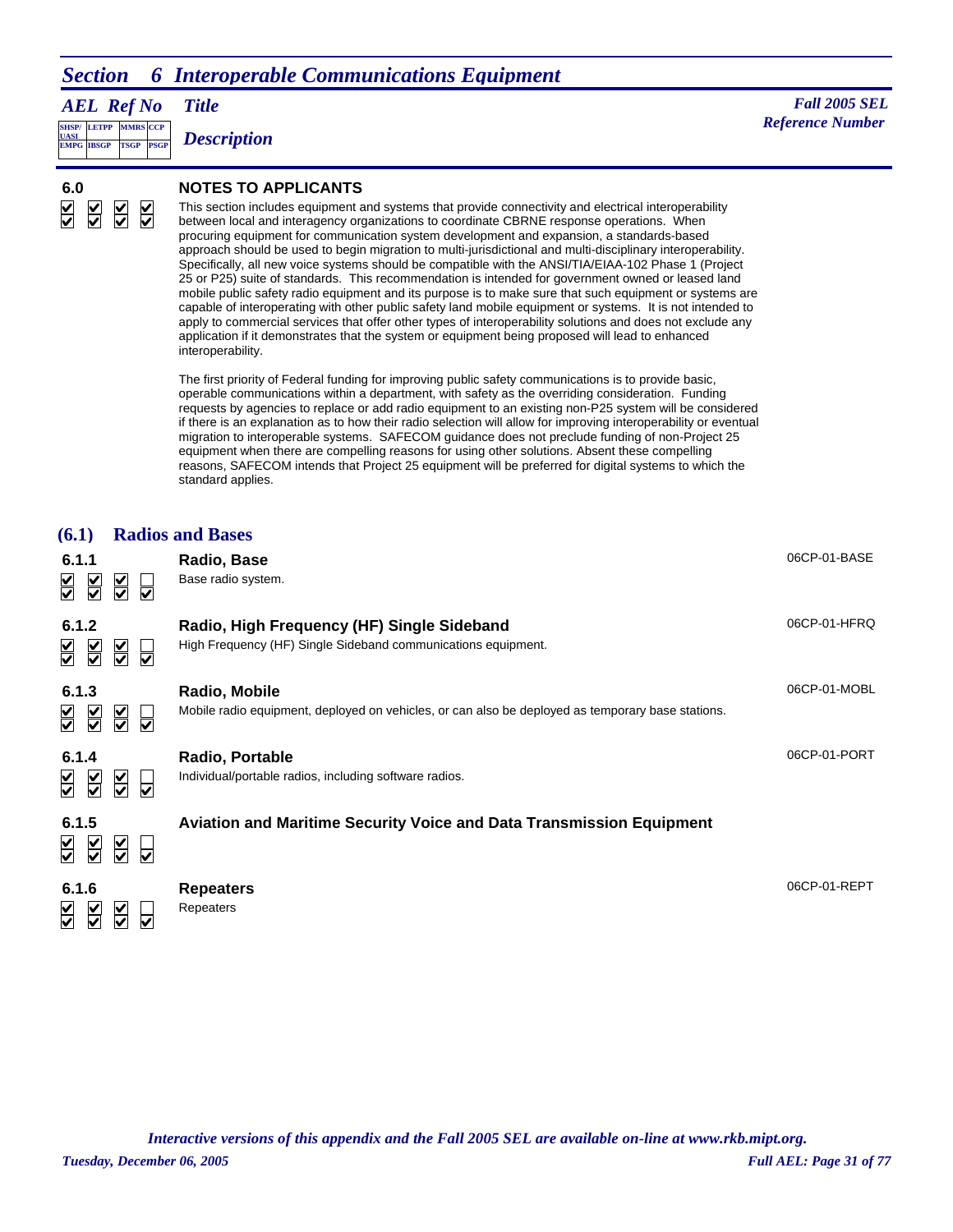#### *Section 6 Interoperable Communications Equipment AEL Ref No Title Fall 2005 SEL* **MMRS** *Reference Number*  **LETPP SHSP/ CCP EMPG IBSGP TSGP** *Description* **UASI PSGP** 06CP-01-TOWR **6.1.7 Systems, Antenna and Tower** Includes purchase, leasing, and rental of towers. All public safety towers must meet current EIA  $\overline{\mathbf{S}}$  $\overline{\blacktriangle}$  $\overline{\textbf{S}}$  $\overline{\overline{\smash{1}}}$

standards for the climates in which they operate. Towers should have engineering inspections to ensure that the tower has not been overloaded with too much equipment for the wind loading expected. Engineering inspections will be considered eligible expenses.

(NOTE: GRANT FUNDS MAY BE USED TO COVER ONLY THOSE SERVICES PROVIDED DURING THE GRANT PROJECT PERIOD. GRANTEES ARE REMINDED THAT SUPPLANTING OF PREVIOUSLY PLANNED OR BUDGETED ACTIVITIES IS STRICTLY PROHIBITED. GRANTEES SHOULD COORDINATE WITH THEIR ASSIGNED G&T PREPAREDNESS OFFICER TO DETERMINE THE APPROPRIATE ALLOWABLE COST CATEGORY FOR THESE PURCHASES.)

## **(6.2) Bridging/Patching/Gateway Equipment**



### **(6.3) Other Land-Mobile Radio Equipment**

| 6.3.1<br>$\overline{\underline{\underline{\underline{\mathsf{Y}}}}}$<br>$\frac{1}{2}$                   | $\overline{\underline{\underline{\mathsf{Y}}}}$<br>⊽                       | <b>Amplifiers, Bi-directional</b><br>Bi-directional Amplifiers, application defined.                                                                                                                                                                                            | 06CP-03-BAMP |
|---------------------------------------------------------------------------------------------------------|----------------------------------------------------------------------------|---------------------------------------------------------------------------------------------------------------------------------------------------------------------------------------------------------------------------------------------------------------------------------|--------------|
| 6.3.2<br>$\overline{\leq}$<br>$\frac{1}{\sqrt{2}}$                                                      | $\overline{\underline{\underline{\mathsf{X}}}}$<br>⊽                       | Radio, Microwave Link<br>Microwave Link for remote control of radio base stations or for temporary links at event sites.                                                                                                                                                        | 06CP-03-MWAV |
| 6.3.3<br>$\overline{\blacktriangledown}$<br>$\breve{\breve{\bm \triangledown}}$                         | $\overline{\underline{\underline{\mathsf{Y}}}}$<br>$\overline{\mathbf{v}}$ | <b>Cable, Non-radiation Shielded Transmission</b><br>Non-radiation shielded transmission cable between base/repeater and antenna.                                                                                                                                               | 06CP-03-NRSC |
| 6.3.4<br>$\overline{\underline{\mathsf{v}}}$<br>₩                                                       | $\overline{\underline{\underline{\mathsf{X}}}}$<br>⊽                       | Accessories, Portable Radio<br>Speaker/microphone extensions to portable radios. Sometimes used within encapsulated/partially<br>encapsulated suits, where restricted access to radio equipment impedes normal portable radio operations.                                       | 06CP-03-PRAC |
| 6.3.5<br>$\frac{1}{\sqrt{2}}$<br>$\sum$                                                                 | $\overline{\underline{\underline{\mathsf{Y}}}}$<br>⊽                       | Intercom<br>System for hands-free (wired or wireless) communication for limited numbers of personnel in close<br>proximity, such as vehicle crew members.                                                                                                                       | 06CP-03-ICOM |
| 6.3.6<br>$\frac{\mathsf{K}}{\mathsf{S}}$<br>$\overline{\underline{\underline{\underline{\mathsf{Y}}}}}$ | $\overline{\underline{\underline{\underline{\mathsf{X}}}}}$<br>⊽           | <b>Transmission Device, Wireless, Remote Sensor</b><br>A device which, when attached to a remote sensor such as a video camera or chemical detector, allows<br>wireless transmission of data to a distant base. May use radio frequency (RF), or infrared (IR)<br>transmission. | 04SN-01-XMIT |
| (6.4)                                                                                                   | <b>Networks</b>                                                            |                                                                                                                                                                                                                                                                                 |              |
| 6.4.1                                                                                                   |                                                                            | Network, Wide Area Digital                                                                                                                                                                                                                                                      | 06CP-04-WADN |

**AN 25**  $\overline{\mathbf{v}}$ 

**6.4.1 Network, Wide Area Digital** Wide area digital network, voice/data capable.

*Tuesday, December 06, 2005 Full AEL: Page 32 of 77 Interactive versions of this appendix and the Fall 2005 SEL are available on-line at www.rkb.mipt.org.*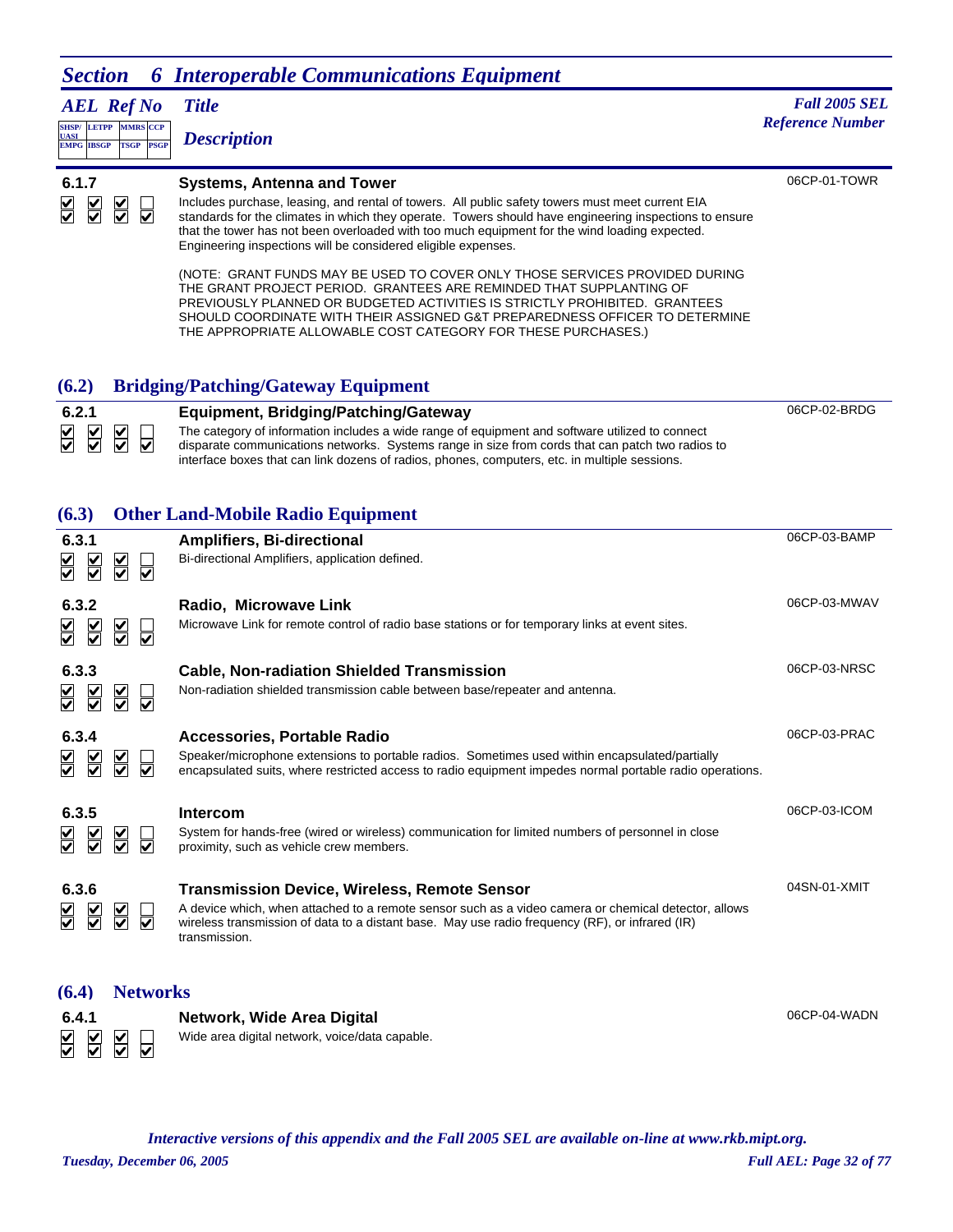## *Section 6 Interoperable Communications Equipment*

*AEL Ref No*

**SHSP/ UASI LETPP PSGP CCP EMPG IBSGP TSGP** *Description*

*Title Fall 2005 SEL* **MARS** *Reference Number <b><i>Reference Number Reference Number* 

# **(6.5) Wire-Line Communication**

| 6.5.1<br>$\overline{\leq}$<br>$\frac{\mathsf{v}}{\mathsf{v}}$<br>⊻<br>V                                                        | <b>Bridge, Audio Teleconferencing</b><br>Device to connect more than 2 parties (up to many dozens) into a single audio conference. | 06CP-05-BRAC |
|--------------------------------------------------------------------------------------------------------------------------------|------------------------------------------------------------------------------------------------------------------------------------|--------------|
| 6.5.2<br>$\frac{\mathsf{v}}{\mathsf{v}}$<br>$\overline{\mathsf{S}}$<br>$\frac{1}{\sqrt{2}}$<br>$\overline{\blacktriangledown}$ | <b>Exchange, Private Branch, Portable</b><br>Portable Private Branch Exchange (PBX)                                                | 06CP-05-LPBX |
| 6.5.3<br>$\frac{1}{2}$<br>$\frac{\checkmark}{\checkmark}$<br>⊻<br>$\overline{\blacktriangledown}$                              | <b>Bridge, Video Teleconferencing</b><br>Device to connect more than 4 parties (up to many dozens) into a single video conference. | 06CP-05-VCNB |
| 6.5.4<br>$\frac{1}{2}$<br>$\frac{V}{\sqrt{2}}$<br>⊻<br>$\overline{\mathbf{v}}$                                                 | <b>Teleconferencing, Video</b><br>Video teleconferencing over ISDN telephone lines or broadband facilities.                        | 06CP-05-VCON |

#### **(6.6) Cellular**

| 6.6.1         | <b>Phone, Cellular</b>                                                                                                                                                                                                                                                                                                                                                           | 06CC-01-CELL |
|---------------|----------------------------------------------------------------------------------------------------------------------------------------------------------------------------------------------------------------------------------------------------------------------------------------------------------------------------------------------------------------------------------|--------------|
| $\frac{2}{3}$ | Digital cellular phone, including recurring charges for cellular service.                                                                                                                                                                                                                                                                                                        |              |
|               | (NOTE: GRANT FUNDS MAY BE USED TO COVER ONLY THOSE SERVICES PROVIDED DURING<br>THE GRANT PROJECT PERIOD. GRANTEES ARE REMINDED THAT SUPPLANTING OF<br>PREVIOUSLY PLANNED OR BUDGETED ACTIVITIES IS STRICTLY PROHIBITED. GRANTEES<br>SHOULD COORDINATE WITH THEIR ASSIGNED G&T PREPAREDNESS OFFICER TO DETERMINE<br>THE APPROPRIATE ALLOWABLE COST CATEGORY FOR THESE PURCHASES.) |              |

### **(6.7) Data & Messaging**

| 6.7.1                                                                                       | Device, Messaging, 2-Way Text                                                                                                                                                                                                                                                                                                                                                    | 06CC-02-2WAY |
|---------------------------------------------------------------------------------------------|----------------------------------------------------------------------------------------------------------------------------------------------------------------------------------------------------------------------------------------------------------------------------------------------------------------------------------------------------------------------------------|--------------|
| $\overline{\underline{\mathsf{S}}}$<br>$\overline{\mathsf{S}}$<br>$\overline{\leq}$<br>⊽    | Text messaging device with 2-way capability, including recurring charges for messaging service.                                                                                                                                                                                                                                                                                  |              |
|                                                                                             | (NOTE: GRANT FUNDS MAY BE USED TO COVER ONLY THOSE SERVICES PROVIDED DURING<br>THE GRANT PROJECT PERIOD. GRANTEES ARE REMINDED THAT SUPPLANTING OF<br>PREVIOUSLY PLANNED OR BUDGETED ACTIVITIES IS STRICTLY PROHIBITED. GRANTEES<br>SHOULD COORDINATE WITH THEIR ASSIGNED G&T PREPAREDNESS OFFICER TO DETERMINE<br>THE APPROPRIATE ALLOWABLE COST CATEGORY FOR THESE PURCHASES.) |              |
| 6.7.2                                                                                       | <b>Device, Data Service Access</b>                                                                                                                                                                                                                                                                                                                                               | 06CC-02-DSAD |
| $\frac{1}{\sqrt{2}}$<br>$\overline{\blacktriangle}$<br>$\frac{\checkmark}{\checkmark}$<br>⊽ | PCMCIA card, serial device, or USB device for access to on-line data services                                                                                                                                                                                                                                                                                                    |              |
| 6.7.3                                                                                       | Paging                                                                                                                                                                                                                                                                                                                                                                           | 06CC-02-PAGE |
| $\frac{1}{2}$<br>$\overline{\leq}$<br>$\frac{1}{2}$<br>⊽                                    | Paging services, 1-way text messaging, including recurring charges for paging service.                                                                                                                                                                                                                                                                                           |              |
|                                                                                             | (NOTE: GRANT FUNDS MAY BE USED TO COVER ONLY THOSE SERVICES PROVIDED DURING                                                                                                                                                                                                                                                                                                      |              |
|                                                                                             | THE GRANT PROJECT PERIOD. GRANTEES ARE REMINDED THAT SUPPLANTING OF<br>PREVIOUSLY PLANNED OR BUDGETED ACTIVITIES IS STRICTLY PROHIBITED. GRANTEES                                                                                                                                                                                                                                |              |
|                                                                                             | SHOULD COORDINATE WITH THEIR ASSIGNED G&T PREPAREDNESS OFFICER TO DETERMINE                                                                                                                                                                                                                                                                                                      |              |
|                                                                                             | THE APPROPRIATE ALLOWABLE COST CATEGORY FOR THESE PURCHASES.)                                                                                                                                                                                                                                                                                                                    |              |

*Tuesday, December 06, 2005 Full AEL: Page 33 of 77 Interactive versions of this appendix and the Fall 2005 SEL are available on-line at www.rkb.mipt.org.*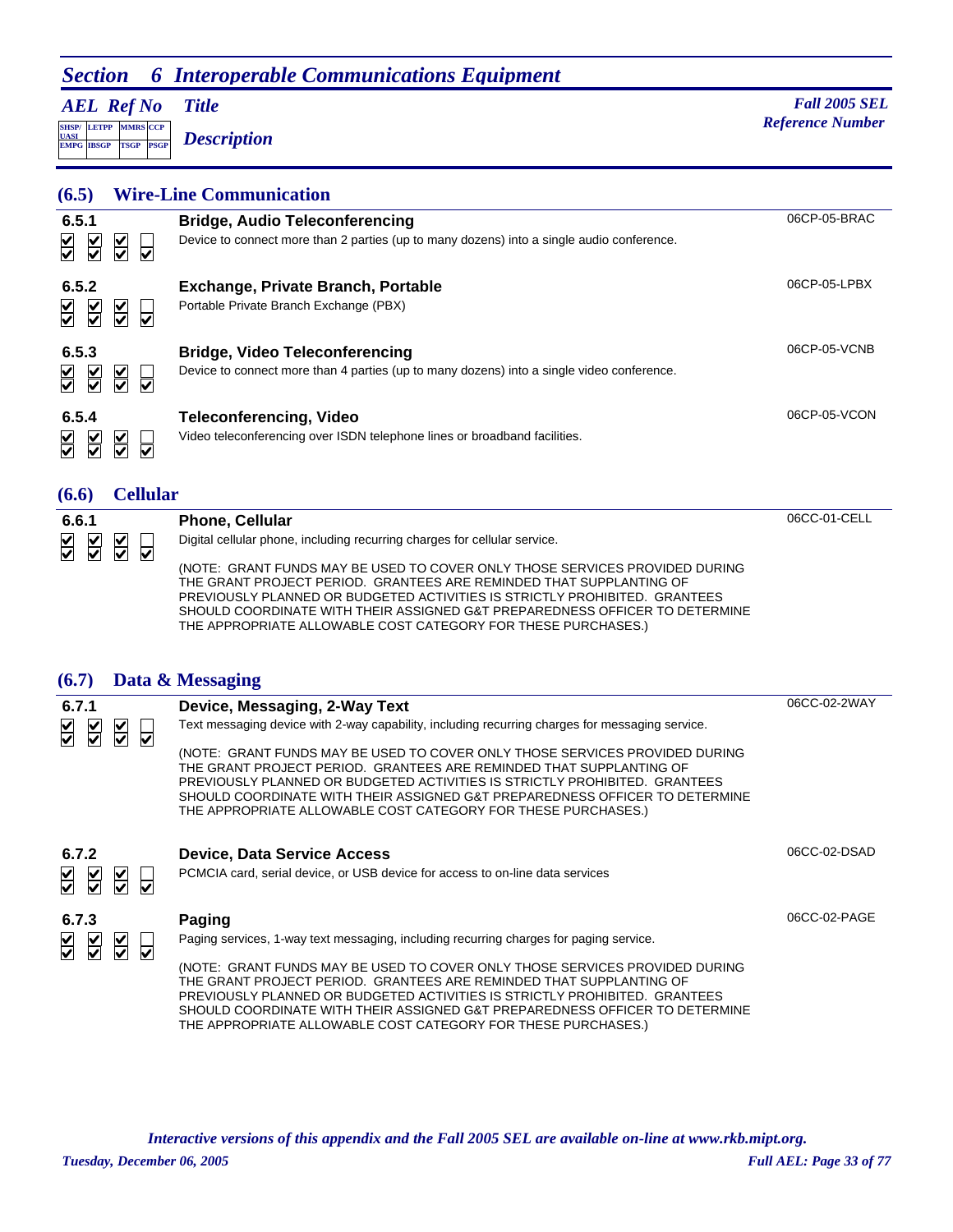## *Section 6 Interoperable Communications Equipment*

*AEL Ref No*

**SHSP/ UASI LETPP PSGP MMRS** CCP **EMPG IBSGP TSGP** *Description*

*Title Fall 2005 SEL* **Reference Number** 

| (6.8)                                                                | <b>Satellite Phone</b>                                         |                                                                                                                                                                                                                                                                                                                                                                                  |              |
|----------------------------------------------------------------------|----------------------------------------------------------------|----------------------------------------------------------------------------------------------------------------------------------------------------------------------------------------------------------------------------------------------------------------------------------------------------------------------------------------------------------------------------------|--------------|
| 6.8.1                                                                |                                                                | <b>Phone, Satellite Base</b>                                                                                                                                                                                                                                                                                                                                                     | 06CC-03-SATB |
| $\frac{\blacktriangledown}{\blacktriangledown}$<br>$\overline{\leq}$ | $\overline{\mathsf{S}}$<br>$\overline{\mathbf{v}}$             | Satellite communication device, fixed location, including recurring charges for satellite service.                                                                                                                                                                                                                                                                               |              |
|                                                                      |                                                                | (NOTE: GRANT FUNDS MAY BE USED TO COVER ONLY THOSE SERVICES PROVIDED DURING<br>THE GRANT PROJECT PERIOD. GRANTEES ARE REMINDED THAT SUPPLANTING OF<br>PREVIOUSLY PLANNED OR BUDGETED ACTIVITIES IS STRICTLY PROHIBITED. GRANTEES<br>SHOULD COORDINATE WITH THEIR ASSIGNED G&T PREPAREDNESS OFFICER TO DETERMINE<br>THE APPROPRIATE ALLOWABLE COST CATEGORY FOR THESE PURCHASES.) |              |
| 6.8.2                                                                |                                                                | <b>Phone, Satellite Mobile</b>                                                                                                                                                                                                                                                                                                                                                   | 06CC-03-SATM |
| $\overline{\leq}$<br>⋚                                               | $\overline{\underline{\mathsf{S}}}$<br>$\overline{\mathbf{v}}$ | Satellite communication device, mobile, including recurring charges for satellite service.                                                                                                                                                                                                                                                                                       |              |
|                                                                      |                                                                | (NOTE: GRANT FUNDS MAY BE USED TO COVER ONLY THOSE SERVICES PROVIDED DURING<br>THE GRANT PROJECT PERIOD. GRANTEES ARE REMINDED THAT SUPPLANTING OF<br>PREVIOUSLY PLANNED OR BUDGETED ACTIVITIES IS STRICTLY PROHIBITED. GRANTEES<br>SHOULD COORDINATE WITH THEIR ASSIGNED G&T PREPAREDNESS OFFICER TO DETERMINE<br>THE APPROPRIATE ALLOWABLE COST CATEGORY FOR THESE PURCHASES.) |              |
| 6.8.3                                                                |                                                                | <b>Phone, Satellite Portable</b>                                                                                                                                                                                                                                                                                                                                                 | 06CC-03-SATP |
| ४<br>$\frac{1}{2}$                                                   | $\overline{\underline{\mathsf{S}}}$<br>ы                       | Satellite service with handheld device, including recurring charges for satellite service.                                                                                                                                                                                                                                                                                       |              |
|                                                                      |                                                                | (NOTE: GRANT FUNDS MAY BE USED TO COVER ONLY THOSE SERVICES PROVIDED DURING<br>THE GRANT PROJECT PERIOD. GRANTEES ARE REMINDED THAT SUPPLANTING OF<br>PREVIOUSLY PLANNED OR BUDGETED ACTIVITIES IS STRICTLY PROHIBITED. GRANTEES<br>SHOULD COORDINATE WITH THEIR ASSIGNED G&T PREPAREDNESS OFFICER TO DETERMINE<br>THE APPROPRIATE ALLOWABLE COST CATEGORY FOR THESE PURCHASES.) |              |
| (6.9)                                                                |                                                                | <b>Satellite Data Services</b>                                                                                                                                                                                                                                                                                                                                                   |              |
| 6.9.1                                                                |                                                                | <b>Equipment, Satellite Data</b>                                                                                                                                                                                                                                                                                                                                                 | 06CC-04-EQSD |
| $\blacktriangleright$<br>₩                                           | $\overline{\leq}$<br>∀                                         | Satellite earth station transmitter and receiver, usually KU-Band.                                                                                                                                                                                                                                                                                                               |              |
| 6.9.2                                                                |                                                                | <b>INMARSAT - B</b>                                                                                                                                                                                                                                                                                                                                                              | 06CC-04-INST |
| $\frac{1}{\sqrt{2}}$<br>$\blacktriangleright$                        | $\overline{\leq}$<br>⊽                                         | INMARSAT - B Satellite communications equipment                                                                                                                                                                                                                                                                                                                                  |              |

#### **6.9.3 Services, Satellite Data**

Satellite Data Services (internet access via a satellite connection). Commercial providers of Internet connectivity via satellite.

(NOTE: GRANT FUNDS MAY BE USED TO COVER ONLY THOSE SERVICES PROVIDED DURING THE GRANT PROJECT PERIOD. GRANTEES ARE REMINDED THAT SUPPLANTING OF PREVIOUSLY PLANNED OR BUDGETED ACTIVITIES IS STRICTLY PROHIBITED. GRANTEES SHOULD COORDINATE WITH THEIR ASSIGNED G&T PREPAREDNESS OFFICER TO DETERMINE THE APPROPRIATE ALLOWABLE COST CATEGORY FOR THESE PURCHASES.)

*Interactive versions of this appendix and the Fall 2005 SEL are available on-line at www.rkb.mipt.org.*

06CC-04-SADS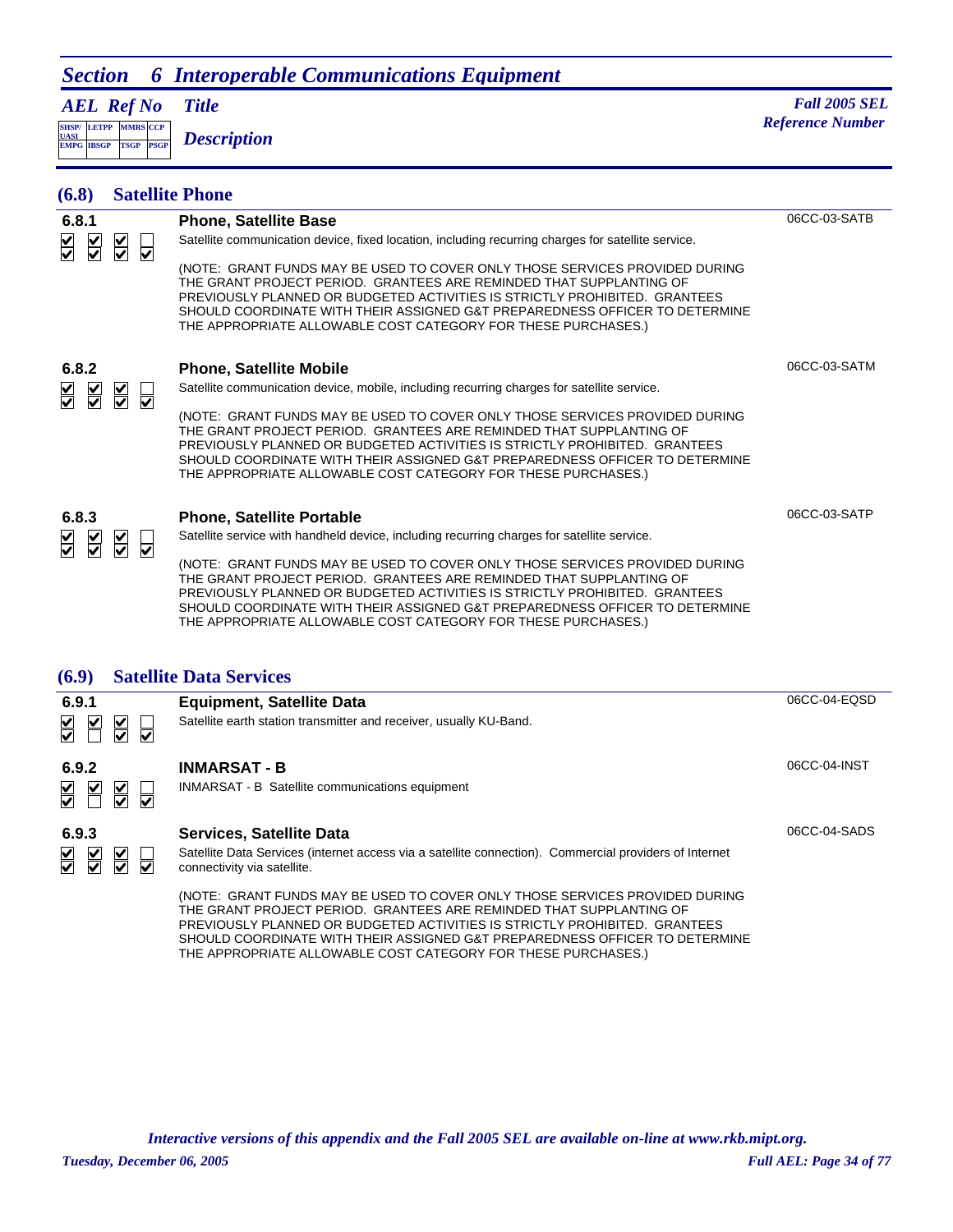| <b>Section</b>                                                                                              | <b>6</b> Interoperable Communications Equipment                                                                                                                                                                                                                                                                                                                                                                                                                                                                |                                                 |
|-------------------------------------------------------------------------------------------------------------|----------------------------------------------------------------------------------------------------------------------------------------------------------------------------------------------------------------------------------------------------------------------------------------------------------------------------------------------------------------------------------------------------------------------------------------------------------------------------------------------------------------|-------------------------------------------------|
| <b>AEL Ref No</b><br>SHSP/ LETPP MMRS CCP<br><b>UASI</b><br><b>PSGP</b><br><b>EMPG IBSGP</b><br><b>TSGP</b> | <b>Title</b><br><b>Description</b>                                                                                                                                                                                                                                                                                                                                                                                                                                                                             | <b>Fall 2005 SEL</b><br><b>Reference Number</b> |
| 6.9.4<br>$\overline{\leq}$<br>$\overline{\leq}$<br>$\overline{\underline{\mathsf{v}}}$<br>⊽                 | Services, Satellite, Brokered<br>Full service rental/lease of satellite transponder time, including truck and technicians.<br>(NOTE: GRANT FUNDS MAY BE USED TO COVER ONLY THOSE SERVICES PROVIDED DURING<br>THE GRANT PROJECT PERIOD. GRANTEES ARE REMINDED THAT SUPPLANTING OF<br>PREVIOUSLY PLANNED OR BUDGETED ACTIVITIES IS STRICTLY PROHIBITED. GRANTEES<br>SHOULD COORDINATE WITH THEIR ASSIGNED G&T PREPAREDNESS OFFICER TO DETERMINE<br>THE APPROPRIATE ALLOWABLE COST CATEGORY FOR THESE PURCHASES.) | 06CC-04-SSBR                                    |
| 6.9.5<br>$\sum$<br>$\overline{\leq}$<br>$\overline{\le}$<br>⊽                                               | <b>Space Segment, Full Time, Leased</b><br>Satellite transponder time purchased on long term contracts.<br>(NOTE: GRANT FUNDS MAY BE USED TO COVER ONLY THOSE SERVICES PROVIDED DURING<br>THE GRANT PROJECT PERIOD. GRANTEES ARE REMINDED THAT SUPPLANTING OF<br>PREVIOUSLY PLANNED OR BUDGETED ACTIVITIES IS STRICTLY PROHIBITED. GRANTEES<br>SHOULD COORDINATE WITH THEIR ASSIGNED G&T PREPAREDNESS OFFICER TO DETERMINE<br>THE APPROPRIATE ALLOWABLE COST CATEGORY FOR THESE PURCHASES.)                    | 06CC-04-SSFT                                    |
| 6.9.6<br>$\frac{1}{\sqrt{2}}$<br>$\sum_{i=1}^{n}$<br>$\frac{\mathsf{V}}{\mathsf{V}}$<br>⊽                   | <b>Space Segment, Hourly, Brokered</b><br>Satellite transponder time purchased by the hour.<br>(NOTE: GRANT FUNDS MAY BE USED TO COVER ONLY THOSE SERVICES PROVIDED DURING<br>$\mathcal{F}$ DDA IFAT BEBIAD. ADANTEEA ADE BEMINDED TUAT AUDDLANTIN                                                                                                                                                                                                                                                             | 06CC-04-SSHB                                    |

THE GRANT PROJECT PERIOD. GRANTEES ARE REMINDED THAT SUPPLANTING OF PREVIOUSLY PLANNED OR BUDGETED ACTIVITIES IS STRICTLY PROHIBITED. GRANTEES SHOULD COORDINATE WITH THEIR ASSIGNED G&T PREPAREDNESS OFFICER TO DETERMINE THE APPROPRIATE ALLOWABLE COST CATEGORY FOR THESE PURCHASES.)

#### **(6.10) Communications Priority Services**

**6.10.1 Services, Communications** Services to ensure priority communication over common carrier media, such as cellular phones or telephone land lines. Includes Government Emergency Telecommunications Service (GETS); NCS Telecommunications Service Priority (TSP) Program; and NCS Wireless Priority Services (WPS).

> (NOTE: GRANT FUNDS MAY BE USED TO COVER ONLY THOSE SERVICES PROVIDED DURING THE GRANT PROJECT PERIOD. GRANTEES ARE REMINDED THAT SUPPLANTING OF PREVIOUSLY PLANNED OR BUDGETED ACTIVITIES IS STRICTLY PROHIBITED. GRANTEES SHOULD COORDINATE WITH THEIR ASSIGNED G&T PREPAREDNESS OFFICER TO DETERMINE THE APPROPRIATE ALLOWABLE COST CATEGORY FOR THESE PURCHASES.)

06CC-05-PRTY

#### **(6.11) Dispatch and Public Notification Systems**

| 6.11.1                                                 | System, Dispatch, Computer-Aided                                                                                                                                                                                                                                                                                                                                                                                                    | 04AP-09-CADS |
|--------------------------------------------------------|-------------------------------------------------------------------------------------------------------------------------------------------------------------------------------------------------------------------------------------------------------------------------------------------------------------------------------------------------------------------------------------------------------------------------------------|--------------|
| $\frac{1}{2}$ $\frac{1}{2}$<br>$\overline{\mathsf{S}}$ | Computer software system(s) used to track and manage public safety incidents and resources.                                                                                                                                                                                                                                                                                                                                         |              |
| 6.11.2<br>$\overline{\mathsf{S}}$                      | System, Automated Dialing and Notification<br>Systems used to automate notification of and information sharing with emergency responders in the<br>event of an incident. This category includes computer and phone systems necessary to manage and<br>operate dial-down, callback, automated messaging or paging systems.<br>(NOTE: Fees related to telecommunications services to support the system are the responsibility of the | 04AP-02-ALRT |

jurisdiction and are not allowable under this item. This item is response oriented. See also Item 13.4, which includes similar technology for use in incident prevention.)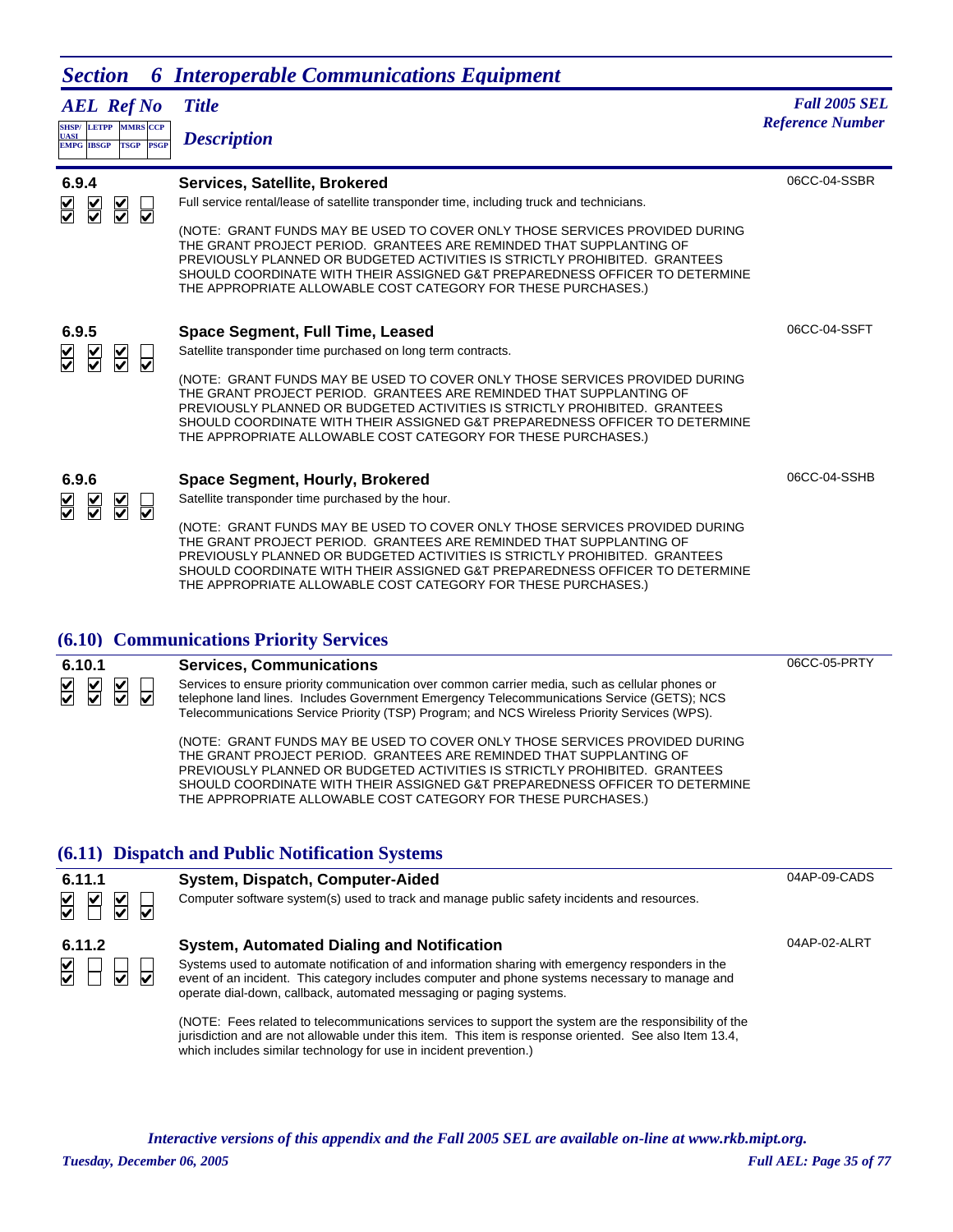### *Section 6 Interoperable Communications Equipment*

#### *AEL Ref No* **SHSP/ UASI LETPP MMRS** CCP

**PSGP EMPG IBSGP TSGP** *Description*

*Title Fall 2005 SEL* **Reference Number** 

04AP-02-ALRT **6.11.3 Systems, Public Notification and Warning**  $\overline{\blacktriangle}$  $\Box$  $\overline{\overline{\smash{6}}}$  $\overline{\leq}$ Systems used to alert the public of protective actions or to provide warning to the public in the event of an incident, such as sirens, reverse 911, and EAS.

> (NOTE: Fees related to telecommunications services to support the system are the responsibility of the jurisdiction and are not allowable under this item.)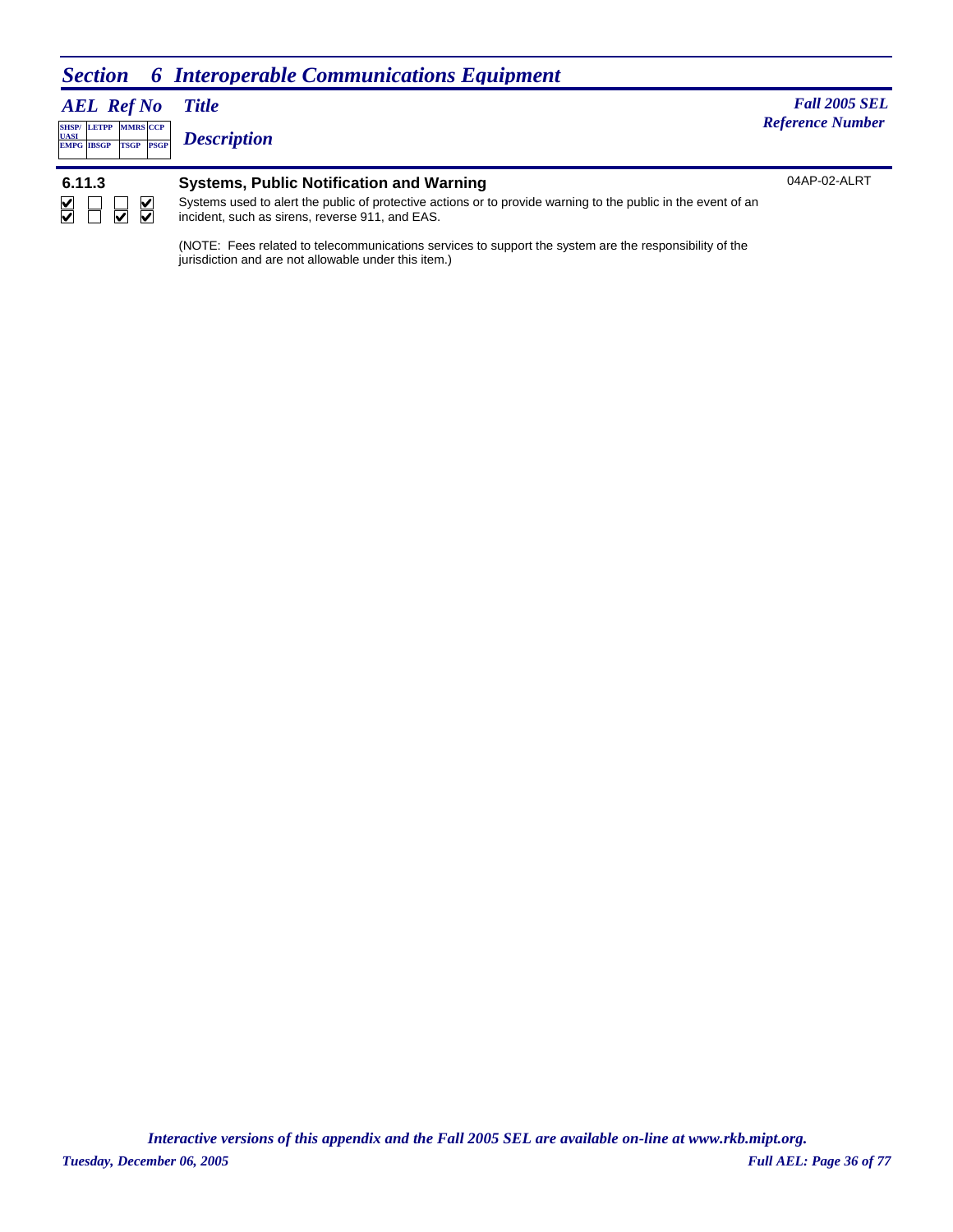# *Section 7 Detection Equipment*

### *AEL Ref No*

**SHSP/ UASI LETPP PSGP CCP EMPG IBSGP TSGP** *Description*

| <b>Biological</b><br>(7.1)                                                                 |                                                                                                                                                      |              |
|--------------------------------------------------------------------------------------------|------------------------------------------------------------------------------------------------------------------------------------------------------|--------------|
| (7.1.1)                                                                                    | <b>Biological Detection</b>                                                                                                                          |              |
| 7.1.1.1<br>$\frac{1}{2}$<br>⊽<br>$\overline{\blacktriangledown}$                           | Kit, Field Assay<br>Field assay kit. [D,I]                                                                                                           | 07BD-01-KFAS |
| 7.1.1.2<br>$\overline{\underline{\mathsf{S}}}$<br>⊽                                        | Kit, Protein Test<br>Protein test kit. [D]                                                                                                           | 07BD-01-PTST |
| 7.1.1.3<br>$\overline{\leq}$<br>$\overline{\blacktriangledown}$<br>⊽                       | <b>Analysis, DNA/RNA Detection</b><br>DNA/RNA detection analysis (example: PCR). [D,I,Q]                                                             | 07BD-02-DNRN |
| (7.1.2)                                                                                    | <b>Biological Sampling</b>                                                                                                                           |              |
| 7.1.2.1<br>$\frac{1}{2}$<br>⊽                                                              | Kit, Biological Sampling/evidence - Batch<br>Biological Sampling and Evidence Kit. Collects samples for later analysis.                              | 07BS-01-KBBA |
| 7.1.2.2<br>$\overline{\leq}$<br>⊽<br>⊽                                                     | Sampler, Biological, Portable Air<br>Portable air sampler for biological sampling/evidence.                                                          | 07BS-01-KBPA |
| 7.1.2.3<br>$\overline{\underline{\underline{\mathsf{Y}}}}$<br>$\overline{\mathbf{v}}$<br>☑ | Kit, Biological Sampling/evidence - Automated Perimeter Sampling Systems<br>Biological sampling/evidence kit - automated perimeter sampling systems. | 07BS-03-KBAP |
| <b>Chemical</b><br>(7.2)                                                                   |                                                                                                                                                      |              |
| (7.2.1)                                                                                    | <b>Chemical Detection</b>                                                                                                                            |              |
| 7.2.1.1<br>$\frac{1}{2}$<br>⊽                                                              | Strips, Classifier (pH, Waste Water, Chemical)<br>Waste water classifier strips, pH and Chemical [D]                                                 | 07CD-01-CLAS |
| 7.2.1.2<br>⊽                                                                               | Detector, Flame Ionization (FID), Point, Chemical Agent<br>Flame Ionization Detector (FID), for point chemical agent detection. [D]                  | 07CD-01-DPFI |
| 7.2.1.3<br>$\frac{1}{\sqrt{2}}$<br>$\overline{\blacktriangledown}$<br>⊽                    | Detector, Flame Photometry, Point, Chemical Agent<br>Flame photometry detector for point chemical agent detection. [D,I,Q]                           | 07CD-01-DPFP |

| 7.2.1.4<br>N N N N       | Detector, Multi-sensor Meter, Point, Chemical<br>Multi-sensor meter with minimum of O2 and LEL for point chemical detection. [D, I, Q]                                | 07CD-01-DPMG |
|--------------------------|-----------------------------------------------------------------------------------------------------------------------------------------------------------------------|--------------|
| 7.2.1.5<br><b>KU A A</b> | Detector, Photo-Ionization (PID), Point, Chemical Agent<br>Photo-Ionization Detector (PID) for point chemical agent detection.<br>Volatile Organic Chemical (VOC) [D] | 07CD-01-DPPI |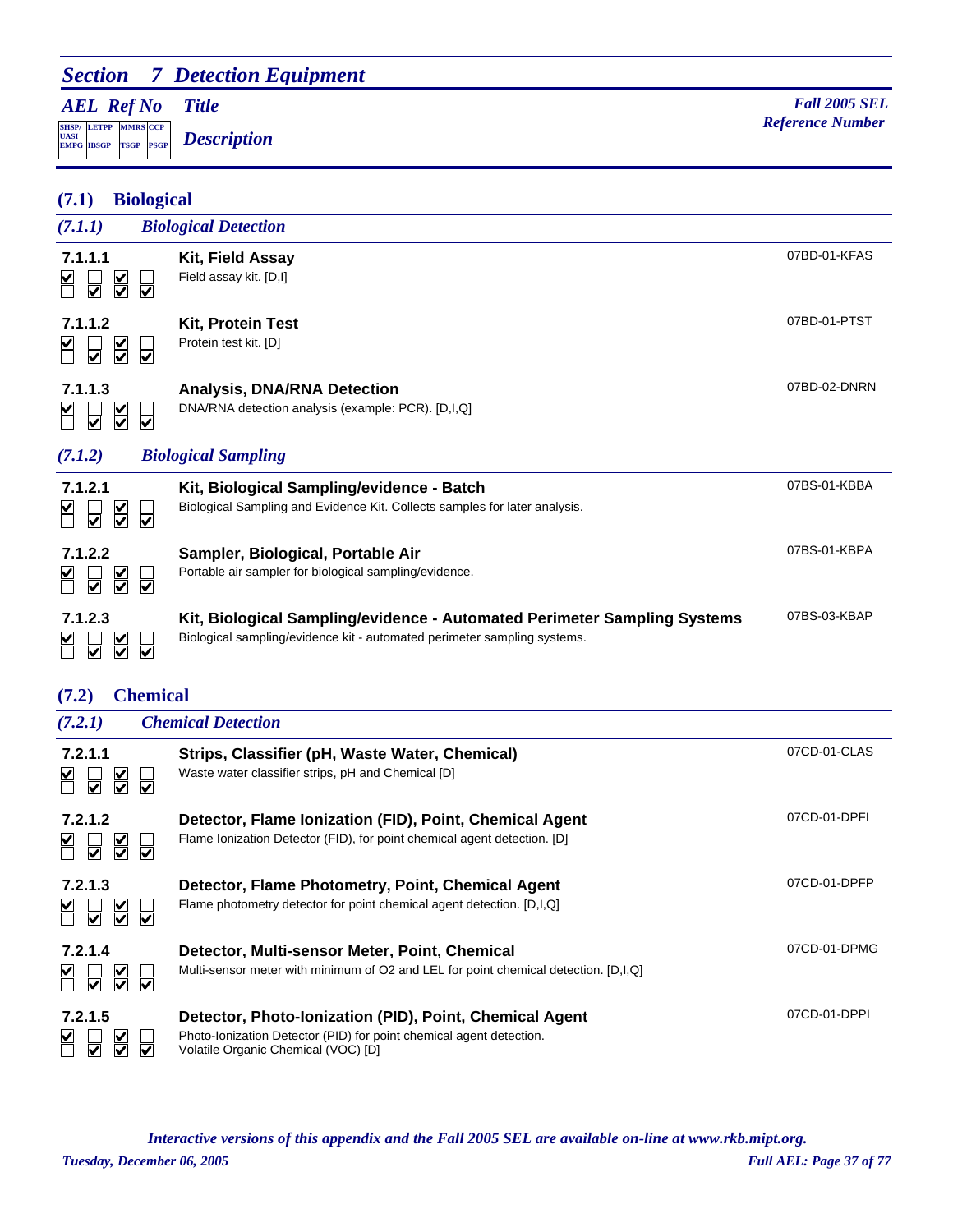| <b>Section</b>                                                              | <b>7</b> Detection Equipment                                                                                                                                 |                                                 |
|-----------------------------------------------------------------------------|--------------------------------------------------------------------------------------------------------------------------------------------------------------|-------------------------------------------------|
| <b>AEL Ref No</b><br>SHSP/ LETPP MMRS CCP<br><b>UASI</b>                    | <b>Title</b><br><b>Description</b>                                                                                                                           | <b>Fall 2005 SEL</b><br><b>Reference Number</b> |
| <b>EMPG IBSGP</b><br><b>TSGP</b><br><b>PSGP</b>                             |                                                                                                                                                              |                                                 |
| 7.2.1.6<br>$\overline{\underline{\underline{\mathsf{X}}}}$<br>☑             | Detector, Spectrometry, Ion Mobility, Point, Chemical Agent<br>Ion mobility spectrometry detector for point chemical agent detection. [D]                    | 07CD-01-DPSI                                    |
| 7.2.1.7<br>$\overline{\underline{\underline{\mathsf{Y}}}}$<br>⊽             | Detector, Surface Acoustic Wave (SAW), Point, Chemical Agent<br>Surface acoustic wave detector for point chemical agent detection. [D,I,Q]                   | 07CD-01-DPSW                                    |
| 7.2.1.8<br>$\sum_{i=1}^{n}$<br>☑                                            | Paper, Indicating (M-8)<br>Indicating paper, Chemical Warfare Agent. [D,I]                                                                                   | 07CD-01-INPA                                    |
| 7.2.1.9<br>$\overline{\underline{\underline{\underline{\mathsf{Y}}}}}$<br>⊽ | Tape, Indicating (M-9)<br>Indicating tape, Chemical Warfare Agent [D, I]                                                                                     | 07CD-01-INTP                                    |
| 7.2.1.10<br>$\overline{\underline{\underline{\mathsf{S}}}}$<br>⊽            | <b>Kit, Colorimetric Tube/Chip</b><br>Colorimetric tube/chip kit specific for TICs and WMD applications. [D,I,Q]                                             | 07CD-01-KCTC                                    |
| 7.2.1.11<br>$\frac{1}{2}$<br>$\overline{\blacktriangledown}$                | Kit, PCB Test<br>PCB test kit. [D, I, Q]                                                                                                                     | 07CD-01-KPCB                                    |
| 7.2.1.12<br>$\overline{\mathsf{S}}$<br>⊽                                    | Kit, Mercury Test / Mercury Vapor Test<br>Mercury and mercury vapor test kit. [D]                                                                            | 07CD-01-KTHG                                    |
| 7.2.1.13<br>$\overline{\blacktriangledown}$                                 | <b>Kit, Chemical Agent Water Test</b><br>Chemical agent water test kit. [D]                                                                                  | 07CD-01-KWTR                                    |
| 7.2.1.14<br>⊽                                                               | Kit, M-256(A1)<br>M-256(A1) Detection Kit for chemical agent (military grade: blister: CX/HD/L, blood: AC/CK and nerve:<br>GB/VX) detection. [D, I]          | 07CD-01-M256                                    |
| 7.2.1.15                                                                    | Detector, Single Chemical Sensors [D,I,Q]<br>Single gas meter with point chemical detection.                                                                 | 07CD-01-MONO                                    |
| 7.2.1.16<br>$\sum$<br>⊽                                                     | <b>Detector, Reactive Polymer</b><br>Reactive polymer point chemical agent detector. [D,I,Q]                                                                 | 07CD-01-POLY                                    |
| 7.2.1.17<br>$\overline{\underline{\mathsf{S}}}$<br>☑                        | Detector, Gas Chromatograph/Mass Spectrometer, Chemical Agent<br>Gas chromatograph/mass spectrometer detector for chemical agent detection. (GC/MS). [D,I,Q] | 07CD-02-DPGC                                    |
| 7.2.1.18<br>⊽                                                               | Detector, Fourier/Raman Infrared, Point, Chemical Agent<br>Fourier/Raman Infrared (IR) detector for point chemical agent detection. [D,I,Q]                  | 07CD-02-DPIR                                    |
| 7.2.1.19                                                                    | <b>Kit, Chemical Classifying</b><br>Chemical classifying kit for unknown liquids, solids and vapors. [D,I]                                                   | 07CD-02-KLSV                                    |

*Tuesday, December 06, 2005 Full AEL: Page 38 of 77 Interactive versions of this appendix and the Fall 2005 SEL are available on-line at www.rkb.mipt.org.*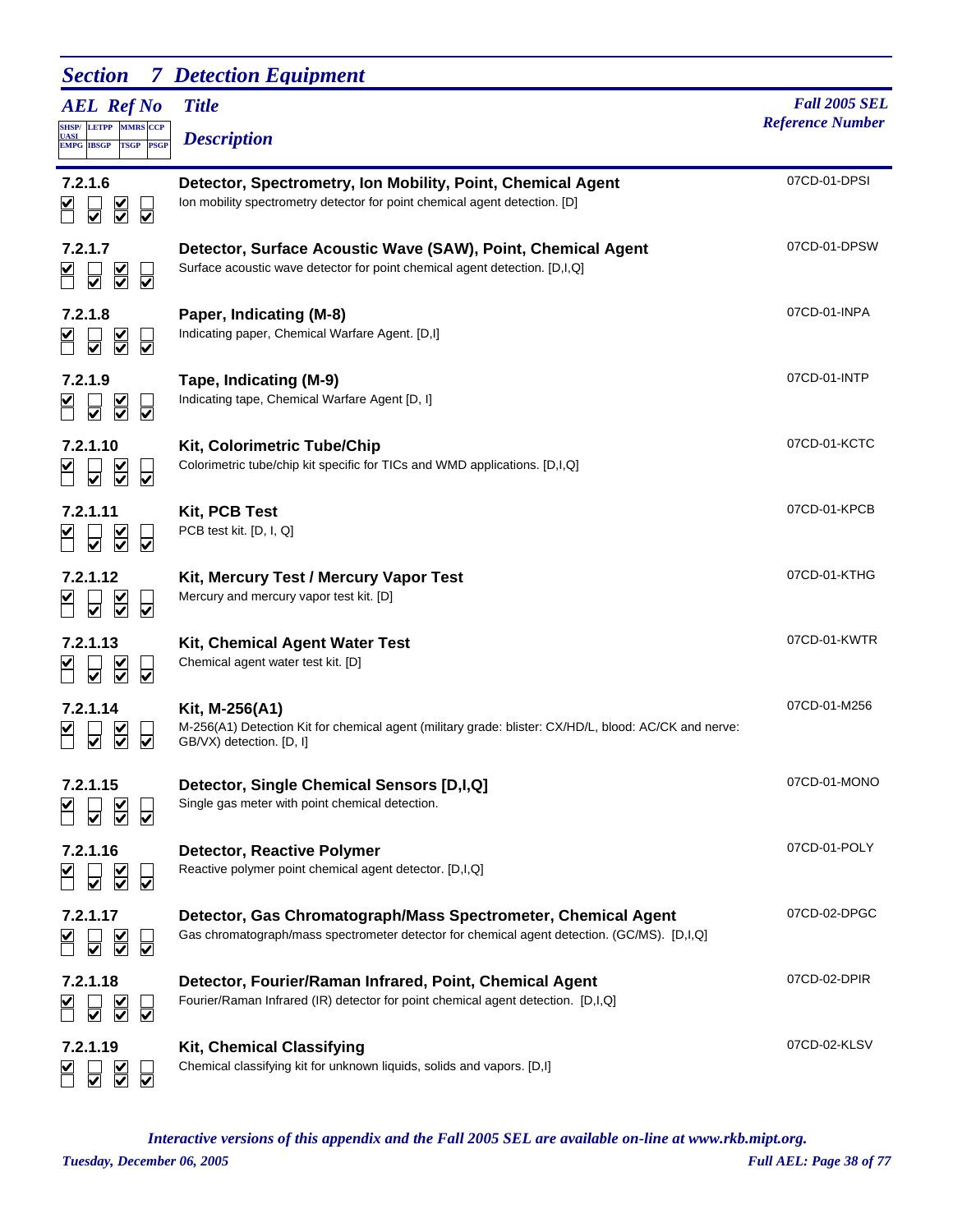| <b>Section</b>                                                                                                                         | <b>7</b> Detection Equipment                                                                                 |                                                 |
|----------------------------------------------------------------------------------------------------------------------------------------|--------------------------------------------------------------------------------------------------------------|-------------------------------------------------|
| <b>AEL Ref No</b><br><b>LETPP</b><br><b>MMRS</b> CCP<br><b>SHSP/</b><br><u>UASI</u><br><b>PSGP</b><br><b>EMPG IBSGP</b><br><b>TSGP</b> | <b>Title</b><br><b>Description</b>                                                                           | <b>Fall 2005 SEL</b><br><b>Reference Number</b> |
| 7.2.1.20<br>$\overline{\underline{\underline{\mathsf{N}}}}$<br>$\overline{\bm{\triangledown}}$<br>$\overline{\blacktriangledown}$      | Detector, Stand-Off, Chemical<br>Stand-off chemical detector. [D, I]                                         | 07CD-04-DCSO                                    |
| (7.2.2)                                                                                                                                | <b>Chemical Sampling</b>                                                                                     |                                                 |
| 7.2.2.1<br>$\frac{\blacktriangledown}{\blacktriangledown}$<br>$\overline{\blacktriangledown}$                                          | Kit, Air/Vapor Chemical Sampling<br>Air/vapor chemical sampling/evidence kit.                                | 07CS-01-KAVC                                    |
| 7.2.2.2<br>$\frac{1}{2}$<br>⊽                                                                                                          | <b>Kit, Liquid Chemical Sampling</b><br>Liquid chemical sampling/evidence kit.                               | 07CS-01-KLCS                                    |
| 7.2.2.3<br>$\overline{\underline{\underline{\underline{\mathsf{Y}}}}}$<br>$\overline{\mathsf{v}}$                                      | <b>Kit, Solid Chemical Sampling</b><br>Solid chemical sampling/evidence kit.                                 | 07CS-01-KSCS                                    |
| 7.2.2.4<br>$\overline{\underline{\underline{\mathsf{Y}}}}$<br>⊽                                                                        | Kit, Chemical Sampling/Evidence, Containment Vessels<br>Chemical sampling/evidence kit, containment vessels. | 07CS-01-KVES                                    |
| 7.2.2.5<br>$\leq$<br>$\overline{\blacktriangledown}$<br>$\overline{\mathbf{v}}$                                                        | Detectors, Leak<br>Leak detectors (e.g., soap solution, ammonium hydroxide, ultrasonic, etc.)                | 07CS-01-LEAK                                    |
| (7.3)                                                                                                                                  | <b>Radiological/Nuclear</b>                                                                                  |                                                 |
| (7.3.1)                                                                                                                                | <b>Radiological Detection</b>                                                                                |                                                 |
| 7.3.1.1<br>$\overline{\underline{\underline{\mathsf{X}}}}$<br>☑                                                                        | <b>Detector, High-Purity Germanium</b><br>High-purity germanium detector. [D,I,Q]                            | 07RD-01-DHPG                                    |
| 7.3.1.2<br>$\overline{\underline{\underline{\mathsf{Y}}}}$                                                                             | <b>Dosimeters, Electronic</b><br>Electronic dosimeters. (ED) [D,Q]                                           | 07RD-01-DOSE                                    |
|                                                                                                                                        | (SEE ODP BULLETIN 133 FOR SPECIAL GUIDANCE ON THESE ITEMS).                                                  |                                                 |
| 7.3.1.3<br>$\overline{\underline{\mathsf{S}}}$<br>⊽<br>⊽                                                                               | <b>Dosimeters, Personal</b><br>Personal dosimeters, film or Thermoluminescence Dosimetry (TLD). [D,Q]        | 07RD-01-DOSP                                    |
|                                                                                                                                        | (SEE ODP BULLETIN 133 FOR SPECIAL GUIDANCE ON THESE ITEMS).                                                  |                                                 |
| 7.3.1.4<br>$\sum$<br>$\overline{\mathbf{v}}$<br>$\overline{\bm{\vee}}$                                                                 | <b>Dosimeters, Self-Reading</b><br>Self-Reading Dosimeters (SRD) or Pocket Ionization Chambers (PIC). [D,Q]  | 07RD-01-DOSS                                    |
|                                                                                                                                        | (SEE ODP BULLETIN 133 FOR SPECIAL GUIDANCE ON THESE ITEMS).                                                  |                                                 |
| 7.3.1.5                                                                                                                                | <b>Meters, Contamination, Handheld</b><br>Handheld contamination meters alpha/beta, beta/gamma). [D,I,Q]     | 07RD-01-HHCM                                    |

*Tuesday, December 06, 2005 Full AEL: Page 39 of 77 Interactive versions of this appendix and the Fall 2005 SEL are available on-line at www.rkb.mipt.org.*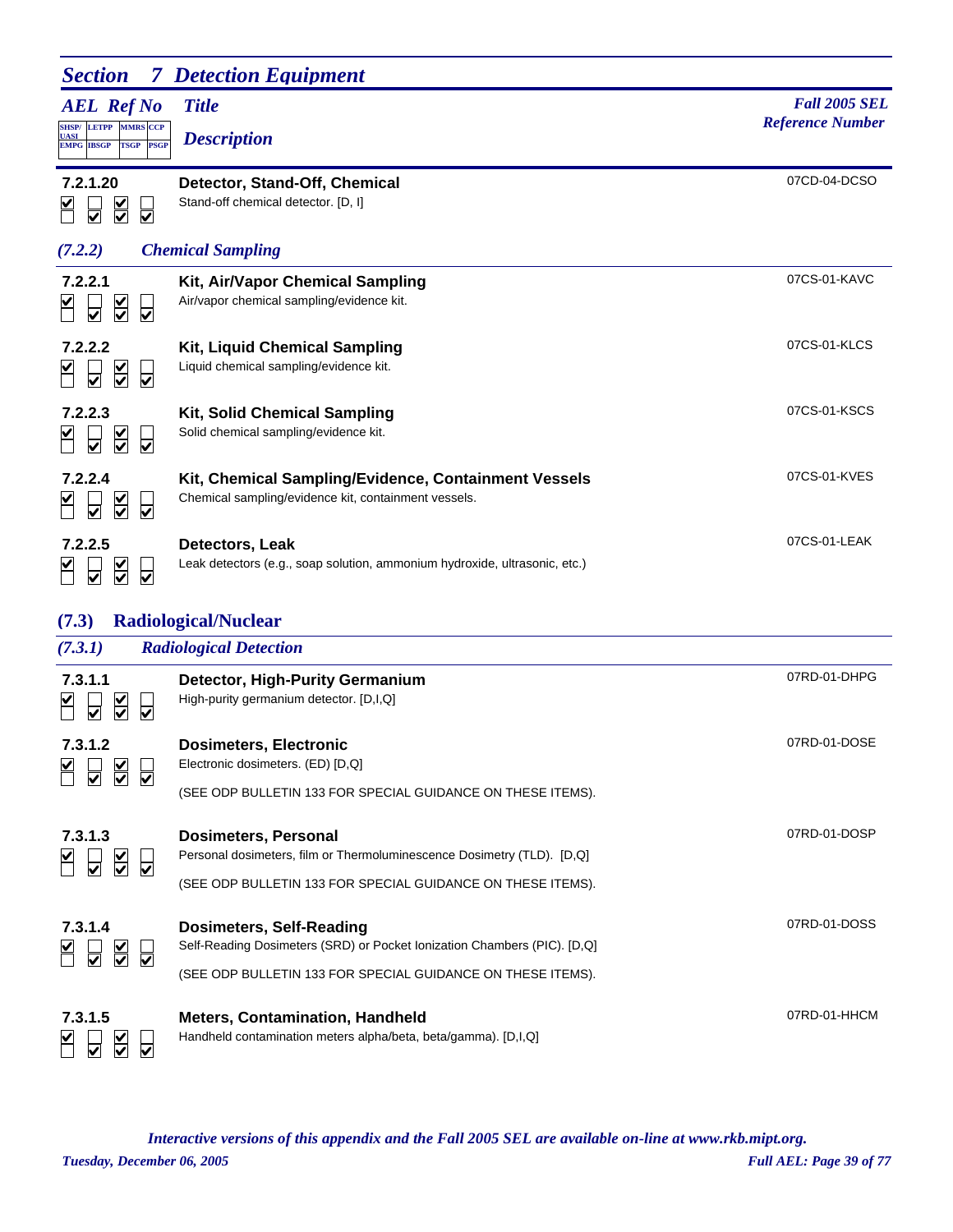| <b>Section</b>                                                                         | <b>7</b> Detection Equipment                                                                                                                                     |                         |
|----------------------------------------------------------------------------------------|------------------------------------------------------------------------------------------------------------------------------------------------------------------|-------------------------|
| <b>AEL Ref No</b>                                                                      | <b>Title</b>                                                                                                                                                     | <b>Fall 2005 SEL</b>    |
| SHSP/ LETPP MMRS CCP<br><b>UASI</b><br><b>PSGP</b><br><b>EMPG IBSGP</b><br><b>TSGP</b> | <b>Description</b>                                                                                                                                               | <b>Reference Number</b> |
| 7.3.1.6<br>$\overline{\underline{\underline{\mathsf{X}}}}$<br>⊽                        | Detector, Personal Radiation (Gamma & Neutron)<br>Personal radiation "detector" (gamma & neutron). [D]                                                           | 07RD-01-PDGA            |
| ☑                                                                                      | (SEE ODP BULLETIN 133 FOR SPECIAL GUIDANCE ON THESE ITEMS).                                                                                                      |                         |
| 7.3.1.7<br>$\overline{\mathsf{v}}$                                                     | Spectrometer, Handheld (Nal or CZT) with Nuclide Identification<br>Handheld spectrometer, (Nal or CZT) with nuclide identification. [I,Q]                        | 07RD-02-HHSP            |
| (7.3.2)                                                                                | <b>Radiological Sampling</b>                                                                                                                                     |                         |
| 7.3.2.1<br>$\overline{\underline{\mathsf{S}}}$<br>⊽<br>⊽                               | <b>Equipment, Air Sampling</b><br>Air flow calibrators for samplers.<br>Personal air sampler.<br>Area air sampler (high volume).                                 | 07RS-01-AFCB            |
| (7.4)                                                                                  | <b>Explosive Detection</b>                                                                                                                                       |                         |
| 7.4.1<br>$\sum_{i=1}^{n}$<br>$\overline{\mathbf{v}}$<br>$\overline{\mathsf{v}}$        | <b>Canines, Explosive Detecting</b><br>Explosive detecting canines, related CBRNE training, protective equipment/garments, handling and<br>training accessories. | 07ED-01-DOGS            |
| 7.4.2<br>$\sum_{i=1}^{n}$<br>⊽<br>⊽                                                    | Air-Sampler, Explosive Detecting, Handheld<br>Handheld air-sampling explosive detectors.                                                                         | 07ED-01-SNIF            |
| 7.4.3<br>$\overline{\leq}$<br>⊽<br>⊽                                                   | <b>Portal, Explosive Detecting</b><br>Ion Mobility Spectrometry (IMS) explosives screening equipment. Two types: Walk-Through, and Drive-<br>Through (vehicle).  | 07ED-03-PORT            |
| 7.4.4                                                                                  | <b>Swipe Test, Explosive Detecting</b><br>A cloth item used to wipe the surface and place in a machine that analyzes vapor for identifying the<br>explosive.     | 07ED-03-SWPE            |
| 7.4.5<br>$\sum$<br>⊽                                                                   | X-Ray, Explosive Detecting<br>X-Ray systems for explosive detection.                                                                                             | 07ED-04-XRAY            |
| (7.5)                                                                                  | <b>Other Detection / Sensor Equipment</b>                                                                                                                        |                         |
| 7.5.1<br>$\overline{\underline{\underline{\mathsf{Y}}}}$                               | Sensor, Heat, Infrared<br>Heat sensing device.                                                                                                                   | 07SE-01-IHTS            |
| 7.5.2<br>$\frac{\mathsf{K}}{\mathsf{S}}$<br>⊽                                          | <b>Thermometer, Surface</b><br>Surface thermometer.                                                                                                              | 07SE-01-THMS            |
| 7.5.3                                                                                  | <b>Equipment, Environmental (Weather) Surveillance</b><br>Environmental (weather) surveillance equipment to support CBRNE detectors.                             | 07SE-03-ENVS            |

*Tuesday, December 06, 2005 Full AEL: Page 40 of 77 Interactive versions of this appendix and the Fall 2005 SEL are available on-line at www.rkb.mipt.org.*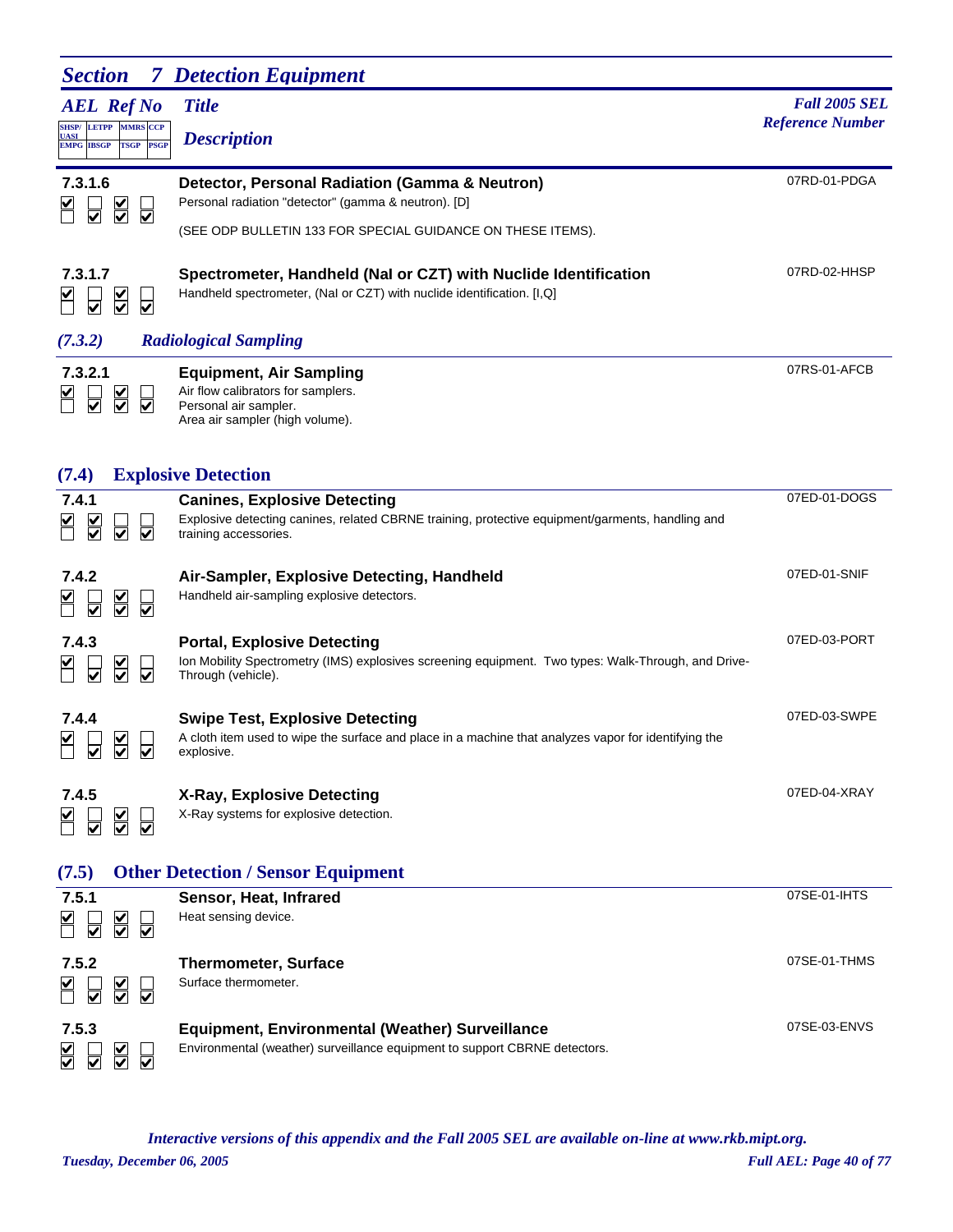### *Section 7 Detection Equipment*

*AEL Ref No*

**PSGP CCP EMPG IBSGP TSGP** *Description*

*Title Fall 2005 SEL* **MARS** *Reference Number <b><i>Reference Number Reference Number Reference Number* 

#### **7.5.4 Cases, Protective**



**SHSP/ UASI LETPP**

#### Protective cases for sensitive detection equipment - storage and transport.

# $\begin{array}{c} \hline \rule{0pt}{2.5pt} \rule{0pt}{2.5pt} \rule{0pt}{2.5pt} \rule{0pt}{2.5pt} \rule{0pt}{2.5pt} \rule{0pt}{2.5pt} \rule{0pt}{2.5pt} \rule{0pt}{2.5pt} \rule{0pt}{2.5pt} \rule{0pt}{2.5pt} \rule{0pt}{2.5pt} \rule{0pt}{2.5pt} \rule{0pt}{2.5pt} \rule{0pt}{2.5pt} \rule{0pt}{2.5pt} \rule{0pt}{2.5pt} \rule{0pt}{2.5pt} \rule{0pt}{2.5pt} \rule{0pt}{2.5pt} \$

#### **7.5.5 Equipment, Specialized Hazard Detection, non-CBRNE**

This category includes specialized equipment not included elsewhere in Section 7 that is intended for allhazards detection missions, and that is limited to (or focuses primarily on) non-CBRNE related events (e.g., seismographs).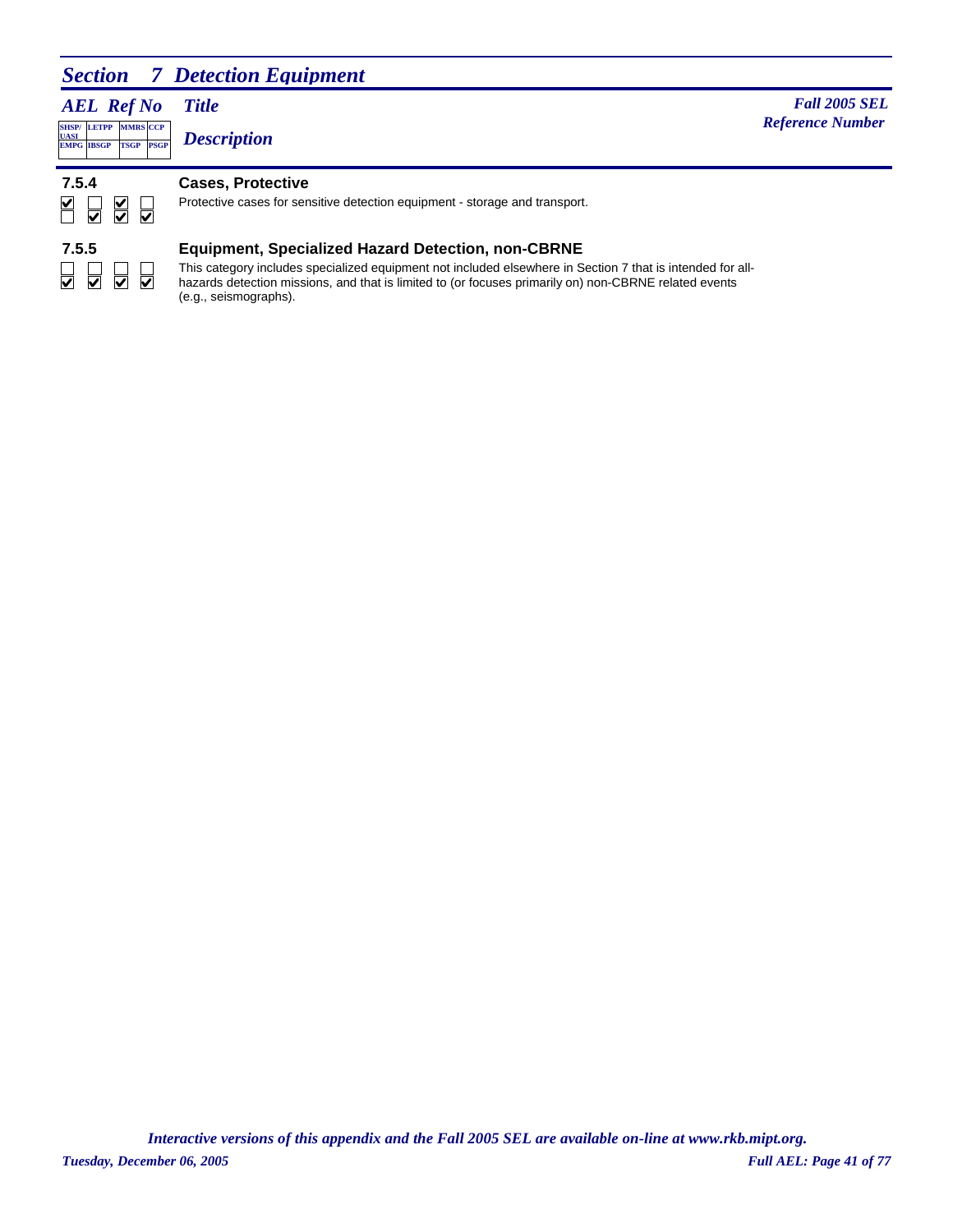# *Section 8 Decontamination Equipment*

*AEL Ref No*

**SHSP/ UASI LETPP PSGP CCP EMPG IBSGP TSGP** *Description*

*Title Fall 2005 SEL* **MADE** *Reference Number Reference Number Reference Number* 

# **(8.1) Pre-Decontamination**

| 8.1.1<br>$\overline{\le}$<br>$\overline{\blacktriangledown}$<br>⊽            | Kits or Packets, Personal Decontamination<br>Kits or packets used for emergency personal decontamination.                                                        | 08D1-01-KITD |
|------------------------------------------------------------------------------|------------------------------------------------------------------------------------------------------------------------------------------------------------------|--------------|
| 8.1.2<br>$\frac{1}{2}$<br>$\overline{\mathbf{v}}$<br>$\overline{\mathbf{v}}$ | <b>Lotion, Decontamination</b><br>Alternate solution to neutralize chemical warfare agents.                                                                      | 08D1-02-RSDL |
| 8.1.3<br>$\frac{1}{2}$<br>V<br>M                                             | <b>Litters, Extraction</b><br>Extraction litters for non-ambulatory victims.                                                                                     | 08D1-03-LITR |
| 8.1.4<br>$\frac{\checkmark}{\checkmark}$<br>V                                | <b>Support, Decontamination Corridor</b><br>Signs, signals, traffic cones, lights, hazmat tape, directional signage, strobes, glow sticks, loudspeakers,<br>etc. | 08D1-04-TDCS |

#### **(8.2) Active Decontamination**

| 8.2.1                                                | <b>Systems, Mass Casualty Decontamination</b><br>Mobile systems capable of delivering water or solutions in varying temperatures and at sufficient flow<br>rates for the purpose of washing numerous contaminated victims. Suitable systems may be tents,<br>trailers, or vehicle mounted. (NOTE: No fixed construction is allowable; systems must be mobile or<br>portable.) | 08D2-01-MCDS |
|------------------------------------------------------|-------------------------------------------------------------------------------------------------------------------------------------------------------------------------------------------------------------------------------------------------------------------------------------------------------------------------------------------------------------------------------|--------------|
| 8.2.2<br>$\frac{\blacktriangle}{\blacktriangledown}$ | <b>Equipment, Emergency Decontamination Application</b><br>Equipment or system with the capability to immediately reduce contamination of individuals with<br>potentially life threatening exposure, with or without the formal establishment of a decontamination<br>corridor.                                                                                               | 08D2-02-EDCS |
| 8.2.3<br>$\frac{1}{2}$                               | <b>Lighting, Decontamination Area</b><br>Decontamination area lighting.                                                                                                                                                                                                                                                                                                       | 08D2-03-LITE |
| 8.2.4<br>$\frac{\checkmark}{\checkmark}$             | <b>System, Personal Property Tracking</b><br>Personal property tracking system to identify personal effects of decontaminated victims.                                                                                                                                                                                                                                        | 08D2-04-PPTS |
| 8.2.5<br>$\frac{\mathsf{v}}{\mathsf{v}}$             | <b>Equipment, Technical Decontamination - Dry</b><br>Equipment used to decontaminate or remove dry materials.                                                                                                                                                                                                                                                                 | 08D2-05-TDED |
| 8.2.6<br>$\frac{1}{2}$                               | Equipment, Technical Decontamination - Wet<br>Equipment used in the physical or chemical process of deliberate decontamination for responders and<br>their equipment using liquids/solutions.                                                                                                                                                                                 | 08D2-06-TDEW |
| 8.2.7<br>$\frac{\checkmark}{\checkmark}$             | Solution, Decontamination, Site (Not For Personnel)<br>Equipment and site decontamination solutions (not approved for humans).                                                                                                                                                                                                                                                | 08D2-06-SOLN |
| 8.2.8<br>$\overline{\mathsf{S}}$                     | <b>Shower, Portable Decontamination</b><br>Framework designed to deliver water/decontamination solution at low pressure, low volume.                                                                                                                                                                                                                                          | 08D2-07-SHWR |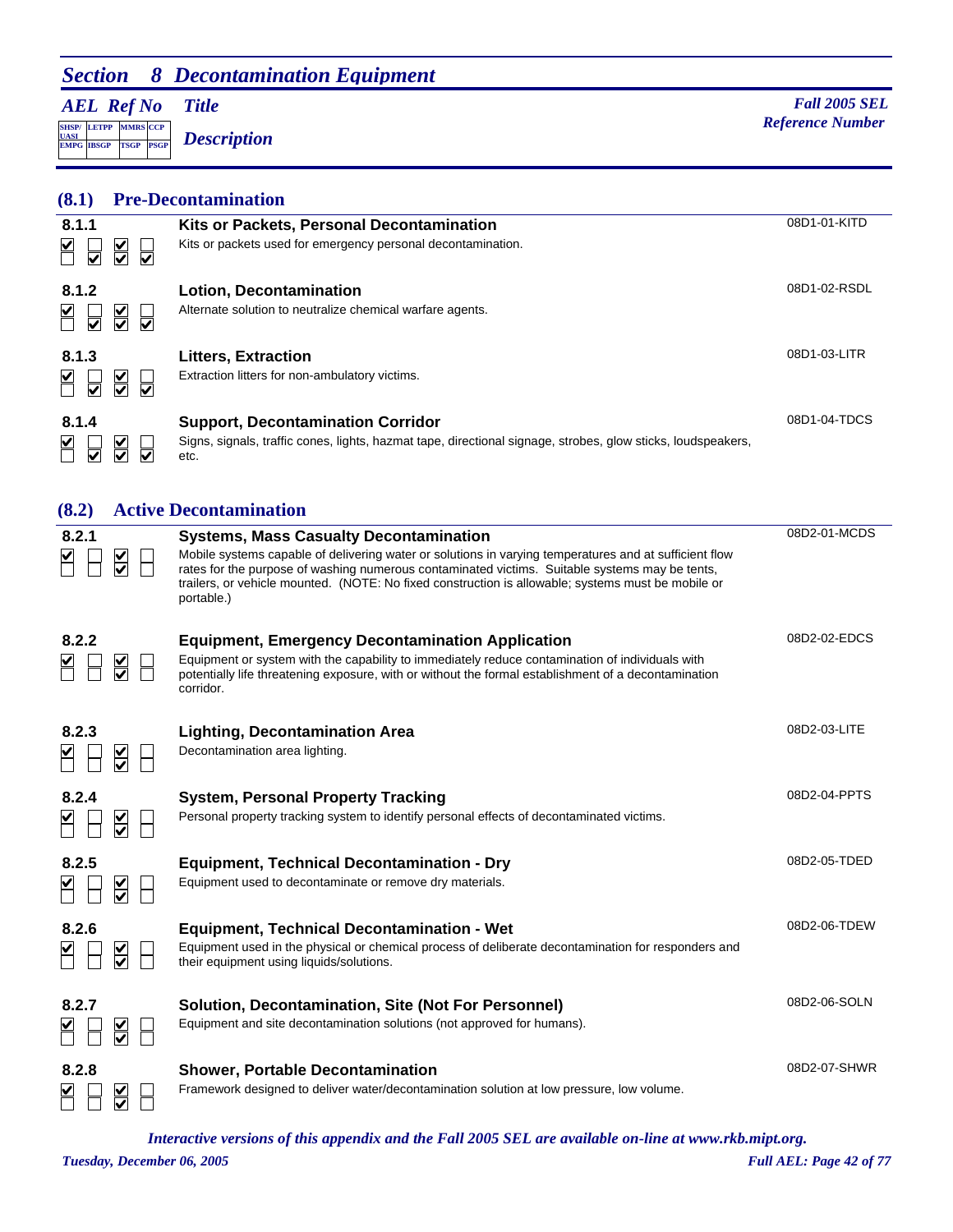|                                                                                                   | <b>Section</b> 8 Decontamination Equipment                                                         |                                                 |
|---------------------------------------------------------------------------------------------------|----------------------------------------------------------------------------------------------------|-------------------------------------------------|
| <b>AEL</b> Ref No<br>SHSP/ LETPP MMRS CCP<br><b>UASI</b><br><b>TSGP PSGP</b><br><b>EMPG IBSGP</b> | <b>Title</b><br><b>Description</b>                                                                 | <b>Fall 2005 SEL</b><br><b>Reference Number</b> |
| 8.2.9<br>$\blacktriangleright$<br>⊻                                                               | Heaters, Water, Transportable<br>Used to heat water for decontamination applications in the field. | 08D2-08-HTRW                                    |

08D2-09-HTRB

08D2-10-LDCD

08D2-11-WWCD

#### **8.2.10 Heater, Portable Air Blower**  $\begin{array}{c} \hline \textbf{K} \\ \hline \textbf{K} \end{array}$  $\Box$ Provides climate control for victims during necessary decontamination operations during inclement conditions.

| 8.2.11 |  |
|--------|--|
|        |  |

#### **8.2.11 Device, Liquid Decontamination Containment** Containment devices intended for use in the decontamination corridor for decontamination of equipment, people, and vehicles.

 $\begin{array}{c} \n\blacksquare \\
\blacksquare \\
\blacksquare \\
\blacksquare\n\end{array}$  $\mathbb H$ 

**8.2.12 Drum, Waste Water Containment** Drums or bladders, for waste water containment and decontamination shower waste collection. To be used in conjunction with Item 8.2.11.

### **(8.3) Post-Decontamination**

| 8.3.1<br>⊻<br>M<br>V                       | <b>Blankets, Disposable</b><br>Disposable blankets                                                        | 08D3-01-BLKT |
|--------------------------------------------|-----------------------------------------------------------------------------------------------------------|--------------|
| 8.3.2<br>V<br>$\overline{\mathbf{X}}$      | <b>Clothing, Disposable Modesty</b><br>Disposable modesty clothing, with footwear; adult and child sizes. | 08D3-02-CLOM |
| 8.3.3<br>⊻<br>⊻<br>$\overline{\mathbf{v}}$ | Bags, Cadaver, Non-transparent<br>Non-transparent cadaver bags.                                           | 08D3-03-BCNT |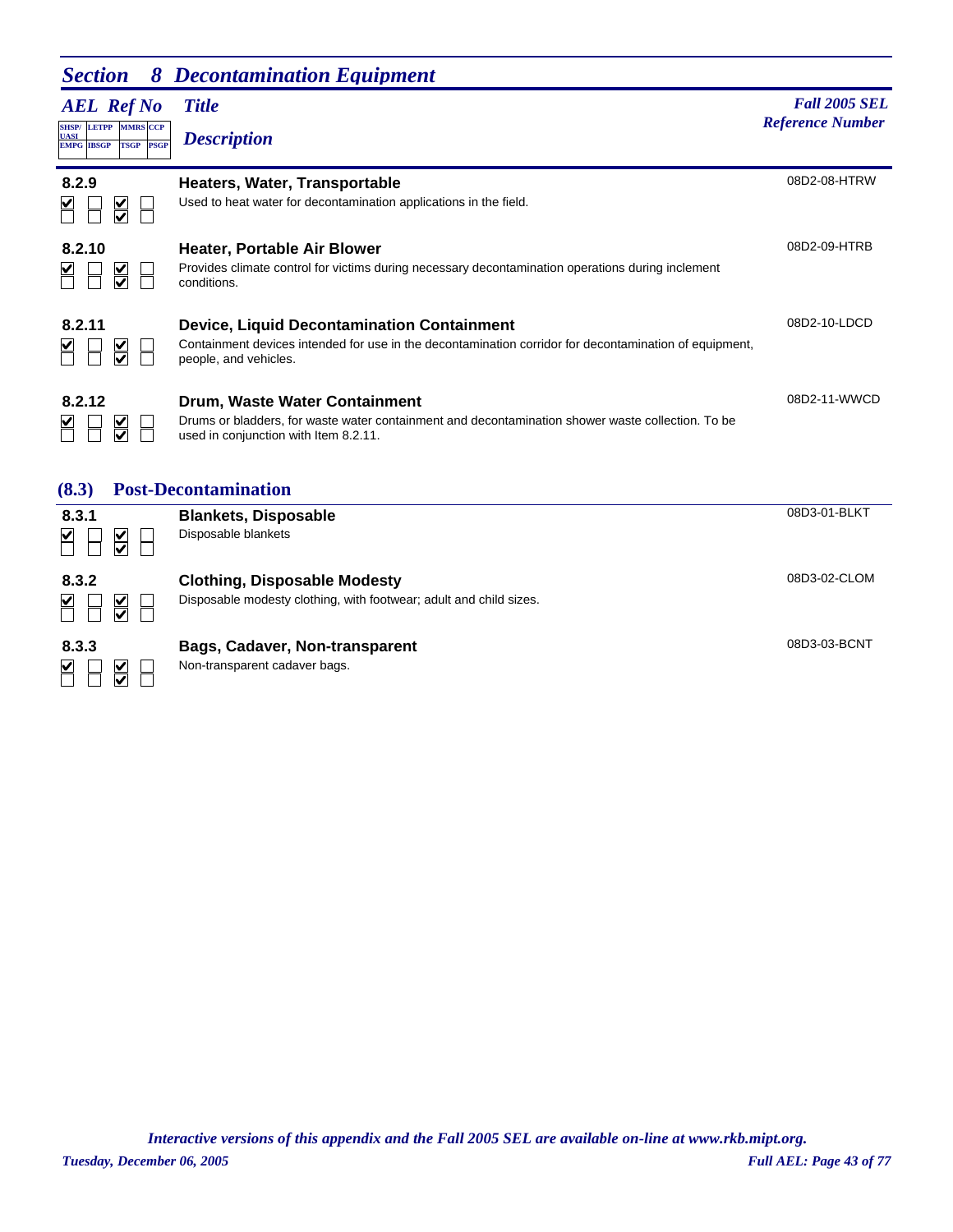*AEL Ref No* **SHSP/ UASI LETPP PSGP MMRS** CCP **EMPG IBSGP TSGP** *Description*

*Title Fall 2005 SEL* **Reference Number** 

 $\sum$  $\overline{\textbf{S}}$ H  $\overline{\mathbf{v}}$ 

#### **9.0 NOTE TO APPLICANTS**

Medical equipment, supplies, and pharmaceuticals purchased under this grant program are allowable only to supplement normal stores, in order to provide the surge capacity necessary for CBRNE terrorism response. They are NOT intended for routine use.

### **(9.1) Medical Equipment**

| (9.1.1)                                                    | <b>General</b>                                                                                                                                                                                                                                                                                                                                                                                                                     |              |
|------------------------------------------------------------|------------------------------------------------------------------------------------------------------------------------------------------------------------------------------------------------------------------------------------------------------------------------------------------------------------------------------------------------------------------------------------------------------------------------------------|--------------|
| 9.1.1.1<br>$\overline{\underline{\underline{\mathsf{Y}}}}$ | <b>Bag/Kit/Pack, Medical</b><br>Portable vessel that contains various medical supplies and equipment.<br>$\frac{1}{\sqrt{2}}$                                                                                                                                                                                                                                                                                                      | 09ME-01-BAGM |
| 9.1.1.2                                                    | Cots<br>Portable, lightweight structures that are easily assembled to accommodate patients in supine position.<br>Typically used in shelter operations.                                                                                                                                                                                                                                                                            | 09ME-01-COTS |
| 9.1.1.3                                                    | <b>Equipment/Kits, Multi-Casualty Incident (MCI)</b><br>Fully equipped kits that contain all equipment and materials to coordinate multicasualty incidents,<br>including (but not limited to) triage tags/supplies, clip boards and related forms, color coded marking tape<br>and tarps for treatment areas, medical branch position vests; field operation guide (FOG) for medical<br>branch/MCI operations and local protocols. | 09ME-01-MCIK |
| 9.1.1.4                                                    | <b>Tool, Pediatric Patient Assessment and Management</b><br>These tools allow for the rapid assessment of pediatric patients using length based assessment to<br>determine equipment size and medication dosages.                                                                                                                                                                                                                  | 09ME-01-PEDT |
| 9.1.1.5                                                    | Refrigerator<br>Device for maintaining temperature control (cooling) for pharmaceutical and other medical equipment.                                                                                                                                                                                                                                                                                                               | 09ME-01-RFGR |
| 9.1.1.6                                                    | <b>Shelter, Medical</b><br>Easy to assemble structure to provide temporary shelter for patients and medical practitioners.<br>Constructed of lightweight frame and/or inflatable.                                                                                                                                                                                                                                                  | 09ME-01-SHEL |
| (9.1.2)                                                    | <b>Airway Management</b>                                                                                                                                                                                                                                                                                                                                                                                                           |              |
| 9.1.2.1<br>$\overline{\underline{\underline{\mathsf{Y}}}}$ | <b>Equipment, Airway Management</b><br>Durable airway management equipment, basic and advanced. Enables basic and advanced access to,<br>and protection of, patient respiratory system.                                                                                                                                                                                                                                            | 09ME-02-AWMG |
| 9.1.2.2<br>$\overline{\underline{\mathsf{KL}}}$            | Monitor, End Tidal CO2, Quantitative/Qualitative<br>Monitor that allows for the quantitative and qualitative assessment of end tidal CO2 for patients that are<br>breathing and/or being ventilated.                                                                                                                                                                                                                               | 09ME-02-ETCO |
| 9.1.2.3                                                    | Equipment, Oxygen<br>Durable oxygen equipment (e.g., cylinders, regulators, manifolds, etc.) to facilitate the storage and<br>delivery of medical oxygen.                                                                                                                                                                                                                                                                          | 09ME-02-OXYE |
|                                                            |                                                                                                                                                                                                                                                                                                                                                                                                                                    |              |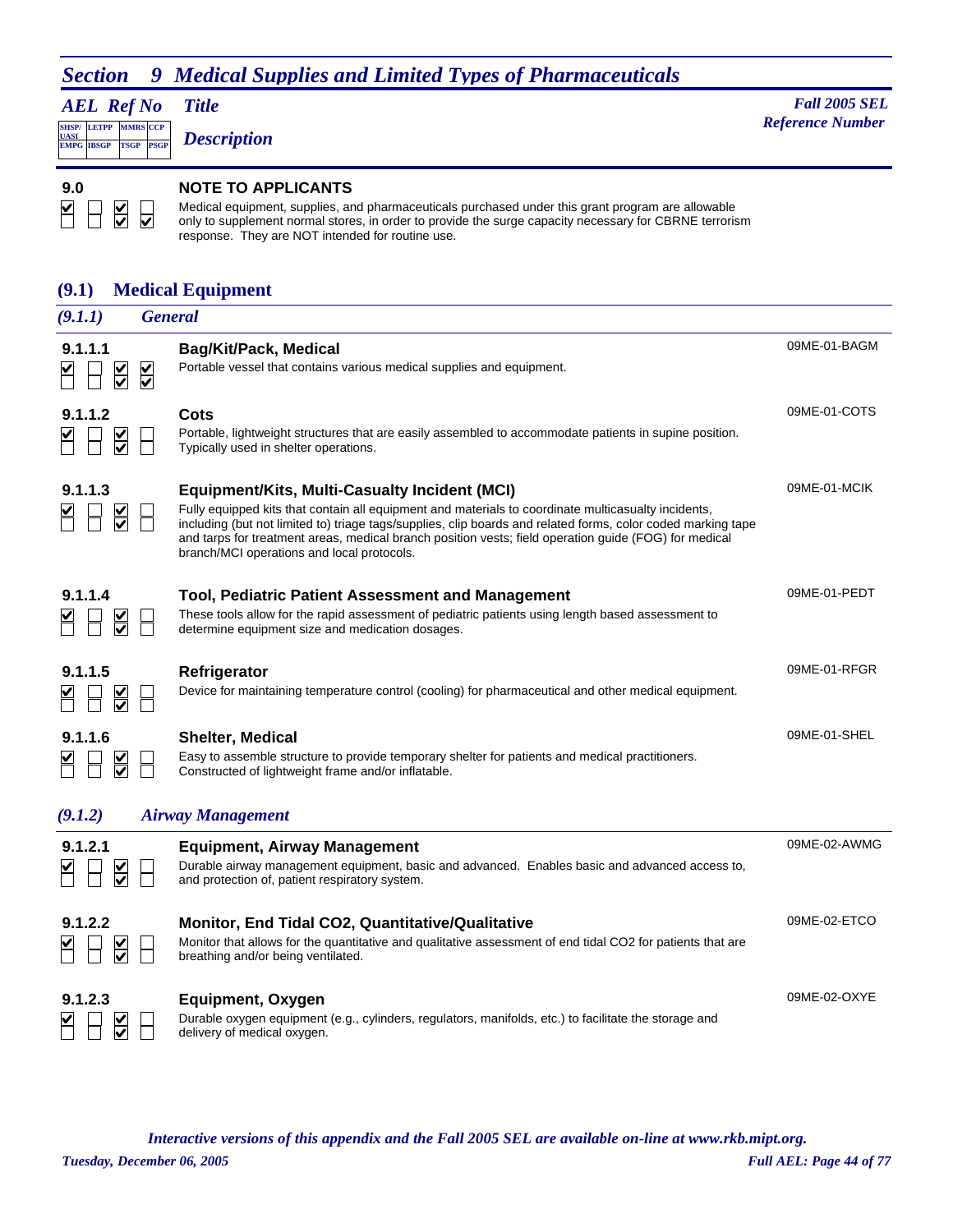| <b>AEL Ref No</b><br>SHSP/ LETPP MMRS CCP<br><b>UASI</b><br><b>EMPG IBSGP</b><br><b>TSGP</b><br><b>PSGP</b> | <b>Title</b><br><b>Description</b>                                                                                                                                                                                                                                               | <b>Fall 2005 SEL</b><br><b>Reference Number</b> |
|-------------------------------------------------------------------------------------------------------------|----------------------------------------------------------------------------------------------------------------------------------------------------------------------------------------------------------------------------------------------------------------------------------|-------------------------------------------------|
| 9.1.2.4<br>$\frac{\mathsf{K}}{\mathsf{S}}$                                                                  | <b>Equipment, Suction Units</b><br>Negative pressure devices that enable suctioning of patient airway. Airway maintenance device. Various<br>models, both powered and manually operated.                                                                                         | 09ME-02-SUCT                                    |
| 9.1.2.5<br>$\frac{1}{2}$                                                                                    | <b>Ventilators</b><br>Positive pressure ventilators that deliver regulated volumes of oxygen to patients requiring invasive<br>respiratory support. Adult and pediatric applications.                                                                                            | 09ME-02-VENT                                    |
| (9.1.3)                                                                                                     | Diagnostic/Monitoring/Defibrillation                                                                                                                                                                                                                                             |                                                 |
| 9.1.3.1                                                                                                     | <b>Equipment, Blood Pressure</b><br>Manual and automated blood pressure equipment/products.                                                                                                                                                                                      | 09ME-03-BPSL                                    |
| 9.1.3.2                                                                                                     | <b>Defibrillator, Automated External</b><br>Simple device that enables rapid application, automated assessment, and (when necessary) delivery of<br>corrective electrical impulse for lethal cardiac dysrythmias. Use of device by practitioners with minimum<br>or no training. | 09ME-03-DEAE                                    |
| 9.1.3.3                                                                                                     | <b>Defibrillator/Cardiac Monitors/Pacing</b><br>Advanced cardiac monitoring/defibrillation/pacing devices for use by practitioners with advanced medical<br>training.                                                                                                            | 09ME-03-DEMP                                    |
| 9.1.3.4                                                                                                     | <b>Meters, Glucose</b><br>Simple device that rapidly analyzes blood glucose levels from capillary blood sample.                                                                                                                                                                  | 09ME-03-GLUM                                    |
| 9.1.3.5                                                                                                     | Otoscope/Ophthalmoscope<br>Devices used during patient assessment to facilitate the examination of the eyes and ears.                                                                                                                                                            | 09ME-03-OTOP                                    |
| 9.1.3.6                                                                                                     | <b>Oximeter, Pulse</b><br>Non-invasive device that monitors oxygen saturation levels in blood.                                                                                                                                                                                   | 09ME-03-POXI                                    |
| 9.1.3.7                                                                                                     | <b>Stethoscope</b><br>Durable stethoscope to assist in patient care through audible assessments (auscultation). Durable and<br>disposal models available.                                                                                                                        | 09ME-03-STET                                    |
| 9.1.3.8<br>$\frac{\mathsf{v}}{\mathsf{v}}$                                                                  | <b>Thermometer</b><br>Devices that enable assessment of patient temperature.                                                                                                                                                                                                     | 09ME-03-THER                                    |
| (9.1.4)                                                                                                     | <b>Immobilization</b>                                                                                                                                                                                                                                                            |                                                 |
| 9.1.4.1                                                                                                     | <b>Equipment, Spinal Immobilization</b><br>Adjuncts that enable spinal immobilization of patients encountered in a variety of positions and situations.                                                                                                                          | 09ME-04-SPIN                                    |
| 9.1.4.2<br>⊻                                                                                                | Splints, durable<br>Splints that enable all types of limb immobilization. All types and sizes.                                                                                                                                                                                   | 09ME-04-SPLT                                    |

*Tuesday, December 06, 2005 Full AEL: Page 45 of 77 Interactive versions of this appendix and the Fall 2005 SEL are available on-line at www.rkb.mipt.org.*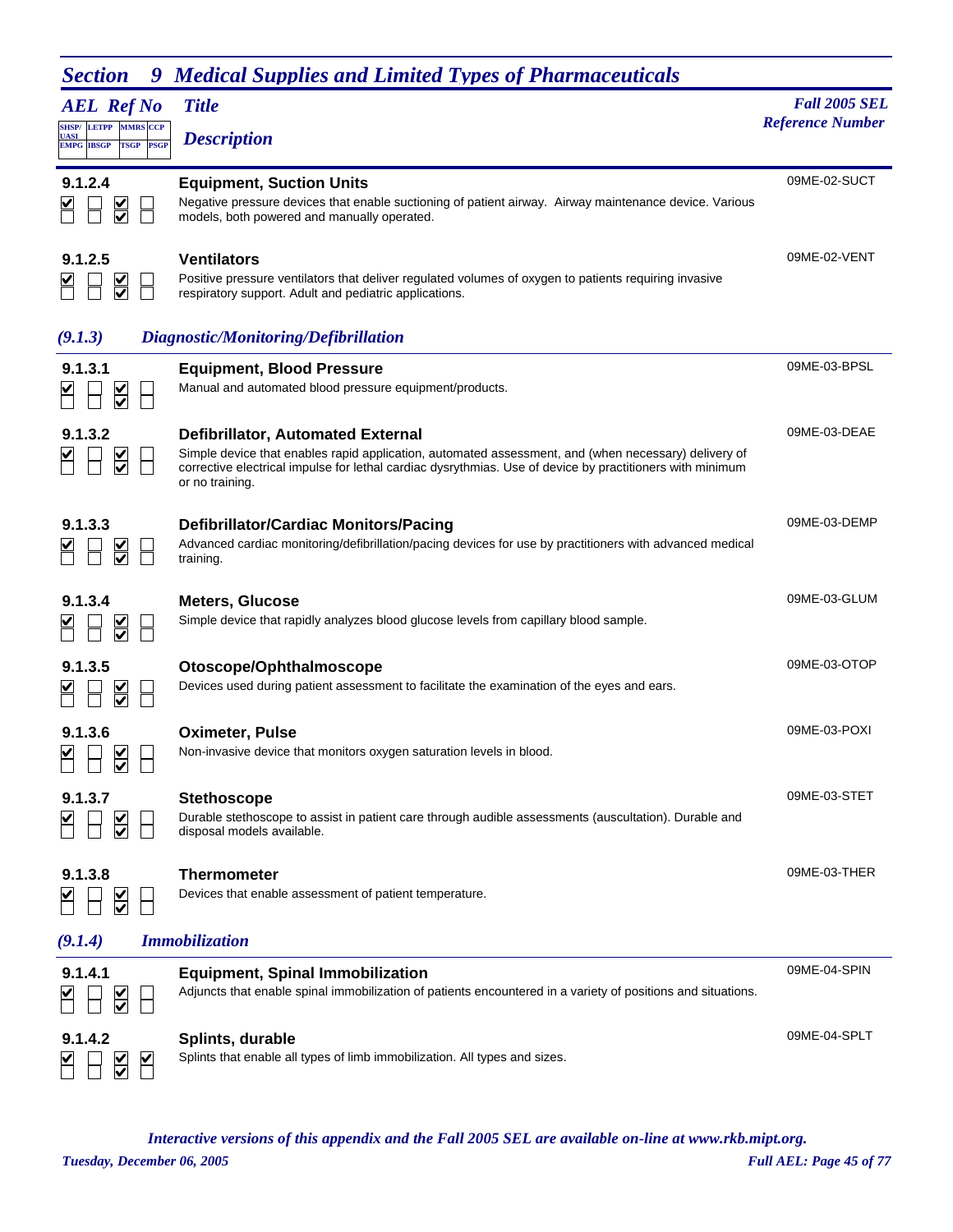| <b>AEL Ref No</b><br><b>LETPP</b><br><b>SHSP/</b><br><b>MMRS CCP</b><br>UASI<br><b>TSGP</b><br><b>PSGP</b><br><b>EMPG IBSGP</b> | <b>Title</b><br><b>Description</b>                                                                                                                                                                                        | <b>Fall 2005 SEL</b><br><b>Reference Number</b> |
|---------------------------------------------------------------------------------------------------------------------------------|---------------------------------------------------------------------------------------------------------------------------------------------------------------------------------------------------------------------------|-------------------------------------------------|
| (9.1.5)                                                                                                                         | <b>Patient Movement/Transfer</b>                                                                                                                                                                                          |                                                 |
| 9.1.5.1<br>$\frac{1}{2}$                                                                                                        | <b>Gurneys</b><br>Portable patient movement devices. Adjustable positions both vertical and horizontal. Durable medical<br>equipment.                                                                                     | 09ME-05-GURN                                    |
| 9.1.5.2<br>$\sum_{i=1}^{n}$                                                                                                     | <b>Litters/Stretchers</b><br>Hand-carried patient transport devices.                                                                                                                                                      | 09ME-05-LITR                                    |
| (9.1.6)                                                                                                                         | <b>Intravenous Equipment</b>                                                                                                                                                                                              |                                                 |
| 9.1.6.1                                                                                                                         | <b>Pump, Intravenous</b><br>A device to deliver accurate rates of IV fluids for both medication administration and volume infusion.                                                                                       | 09ME-06-PUMP                                    |
| (9.1.7)                                                                                                                         | <b>Public Health</b>                                                                                                                                                                                                      |                                                 |
| 9.1.7.1<br>⋚                                                                                                                    | <b>Equipment, Negative Pressure Patient Isolation</b><br>Equipment designed to maintain a continuous monitored, negative pressure environment for isolation of<br>patients requiring airborne precautions.                | 09ME-07-ISOL                                    |
| 9.1.7.2<br>$\frac{1}{2}$                                                                                                        | <b>Equipment, Pharmaceutical Counting</b><br>Equipment used to count and separate capsule or tablet forms of pharmaceuticals.                                                                                             | 09ME-07-PCNT                                    |
| 9.1.7.3                                                                                                                         | <b>Equipment, Pharmaceutical Labeling</b><br>Equipment used to prepare and print labels for pharmaceuticals dispensed during emergency situations.                                                                        | 09ME-07-PLBL                                    |
| 9.1.7.4                                                                                                                         | <b>Equipment, Translation</b><br>Equipment used to communicate emergency medical information between non-English speaking patient<br>or patient representative and emergency medical, hospital or public health provider. | 09ME-07-TRAN                                    |

### **(9.2) Medical Supplies**

| (9.2.1)                                         | <b>General</b>                                                                                                |              |
|-------------------------------------------------|---------------------------------------------------------------------------------------------------------------|--------------|
| 9.2.1.1<br>$\frac{\checkmark}{\checkmark}$      | Pads, Alcohol Prep<br>Single-use alcohol prep pad to cleanse patient skin surface.<br>V                       | 09MS-01-ALPP |
| 9.2.1.2<br>$\frac{\checkmark}{\checkmark}$      | Bag, Body, Heavy-Duty<br>Single-use body bag to contain deceased patients.                                    | 09MS-01-BAGB |
| 9.2.1.3<br>$\frac{\checkmark}{\checkmark}$      | Kit, Debridement, and Supplies<br>Single-use, disposable kit to clean soft tissue injuries and surfaces.<br>⊻ | 09MS-01-KDEB |
| 9.2.1.4<br>V<br>$\frac{\checkmark}{\checkmark}$ | Linens<br>Disposable and non-disposable linen products.                                                       | 09MS-01-LNEN |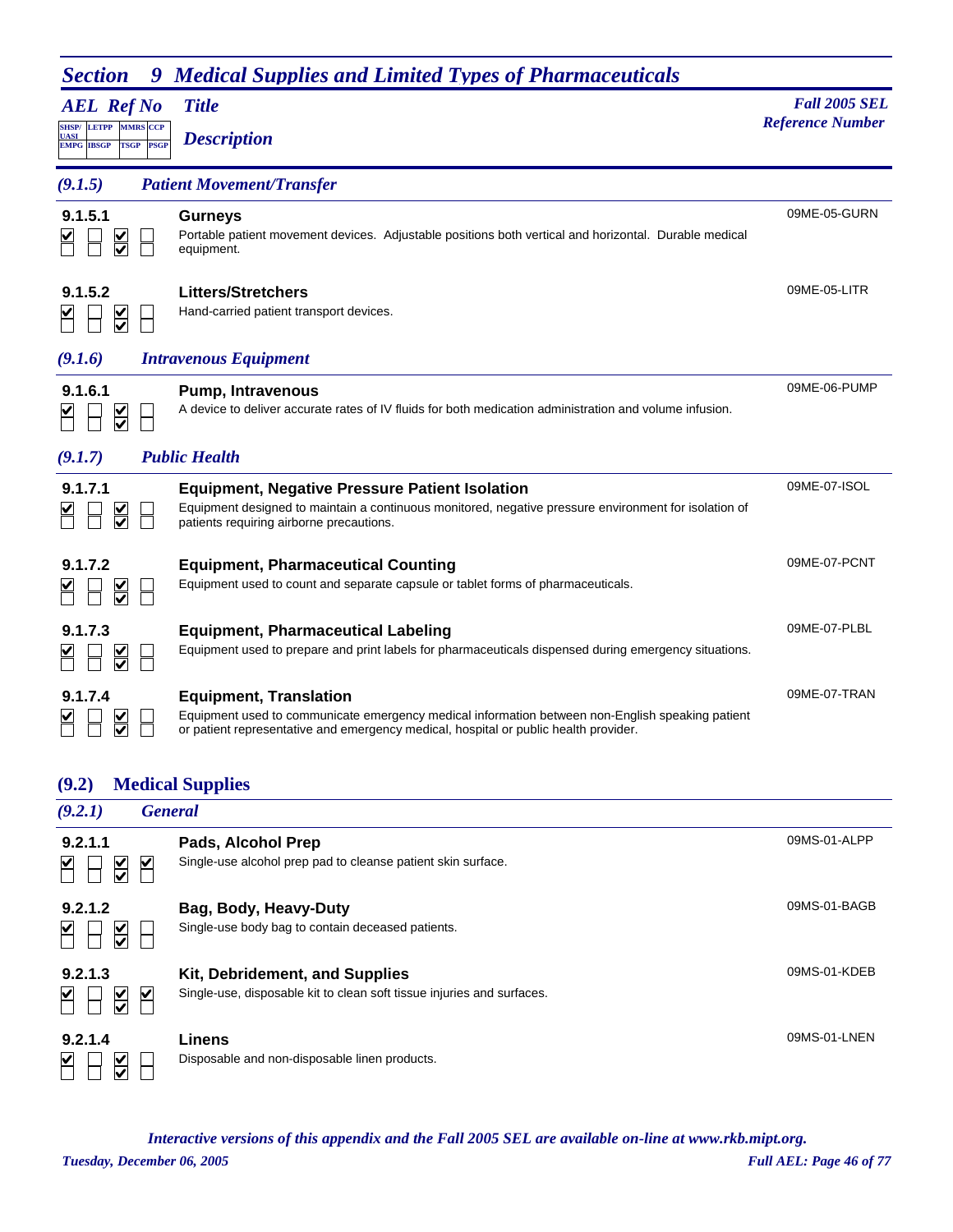| <b>AEL Ref No</b>                                                            | <b>Title</b>                                                                                                                                                                                      | <b>Fall 2005 SEL</b>    |
|------------------------------------------------------------------------------|---------------------------------------------------------------------------------------------------------------------------------------------------------------------------------------------------|-------------------------|
| <b>SHSP/ LETPP MMRS CCP</b><br>UASI<br><b>TSGP PSGP</b><br><b>EMPG IBSGP</b> | <b>Description</b>                                                                                                                                                                                | <b>Reference Number</b> |
| 9.2.1.5<br>$\overline{\underline{\mathsf{S}}}$                               | <b>Supplies, Medication Administration</b><br>Various disposable and non-disposable supplies to facilitate the administration of medications.                                                     | 09MS-01-MEDS            |
| 9.2.1.6<br>$\sum_{i=1}^{n}$                                                  | <b>Needles, Assorted</b><br>Various size/gauge needles to draw fluids and/or administer medications.                                                                                              | 09MS-01-NEAG            |
| 9.2.1.7<br>$\overline{\underline{\underline{\mathsf{Y}}}}$                   | <b>Solutions and Applicators, Povodine lodine</b><br>Various brushes and swabs saturated with Povodine to cleanse skin surface area.                                                              | 09MS-01-POVO            |
| 9.2.1.8<br>$\overline{\mathsf{S}}$                                           | Screen, Privacy<br>Portable screen to provide privacy and visual screening during patient examination, triage, treatment, or<br>stabilization.                                                    | 09MS-01-SCRN            |
| 9.2.1.9<br>$\sum_{i=1}^{n}$                                                  | <b>Shears/Scissors, Medical</b><br>Standard medical shears to enable cutting of various materials.                                                                                                | 09MS-01-SHER            |
| 9.2.1.10<br>$\overline{\mathsf{S}}$                                          | <b>Shield, Eye Irrigation Lens</b><br>Single-use, disposable eye lens with catheter to facilitate irrigation.                                                                                     | 09MS-01-SHEY            |
| 9.2.1.11<br>$\sum_{i=1}^{n}$                                                 | <b>Suture, Various Sizes</b><br>Various size absorbable and non-absorbable sutures.                                                                                                               | 09MS-01-SUTR            |
| 9.2.1.12                                                                     | <b>Supplies and materials, Suture</b><br>Single-use, disposable supplies to support suturing procedures.                                                                                          | 09MS-01-SUTS            |
| 9.2.1.13                                                                     | <b>Depressor, Tongue</b><br>Single-use, disposable device used for oral assessment.                                                                                                               | 09MS-01-TNDP            |
| 9.2.1.14<br>$\frac{\mathsf{V}}{\mathsf{V}}$                                  | <b>Tags and Supplies, Triage</b><br>Single-use, disposable patient marking devices for use during multi-casualty triage management.                                                               | 09MS-01-TTAG            |
| (9.2.2)                                                                      | <b>Airway Management/Ventilation</b>                                                                                                                                                              |                         |
| 9.2.2.1<br>$\frac{\checkmark}{\checkmark}$                                   | <b>Supplies, Airway Management</b><br>Airway management supplies, basic & advanced. Enables basic and advanced access to, and protection<br>of, patient respiratory system. Non-durable supplies. | 09MS-02-AWMG            |
| 9.2.2.2<br>$\sum_{i=1}^{n}$                                                  | <b>Block, Bite</b><br>Disposable device designed for insertion between patient's teeth. Respiratory maintenance device.                                                                           | 09MS-02-BITE            |
| 9.2.2.3                                                                      | <b>Tubes, Nasogastric</b><br>Single-use, disposable gastric tube.                                                                                                                                 | 09MS-02-NATU            |

*Tuesday, December 06, 2005 Full AEL: Page 47 of 77 Interactive versions of this appendix and the Fall 2005 SEL are available on-line at www.rkb.mipt.org.*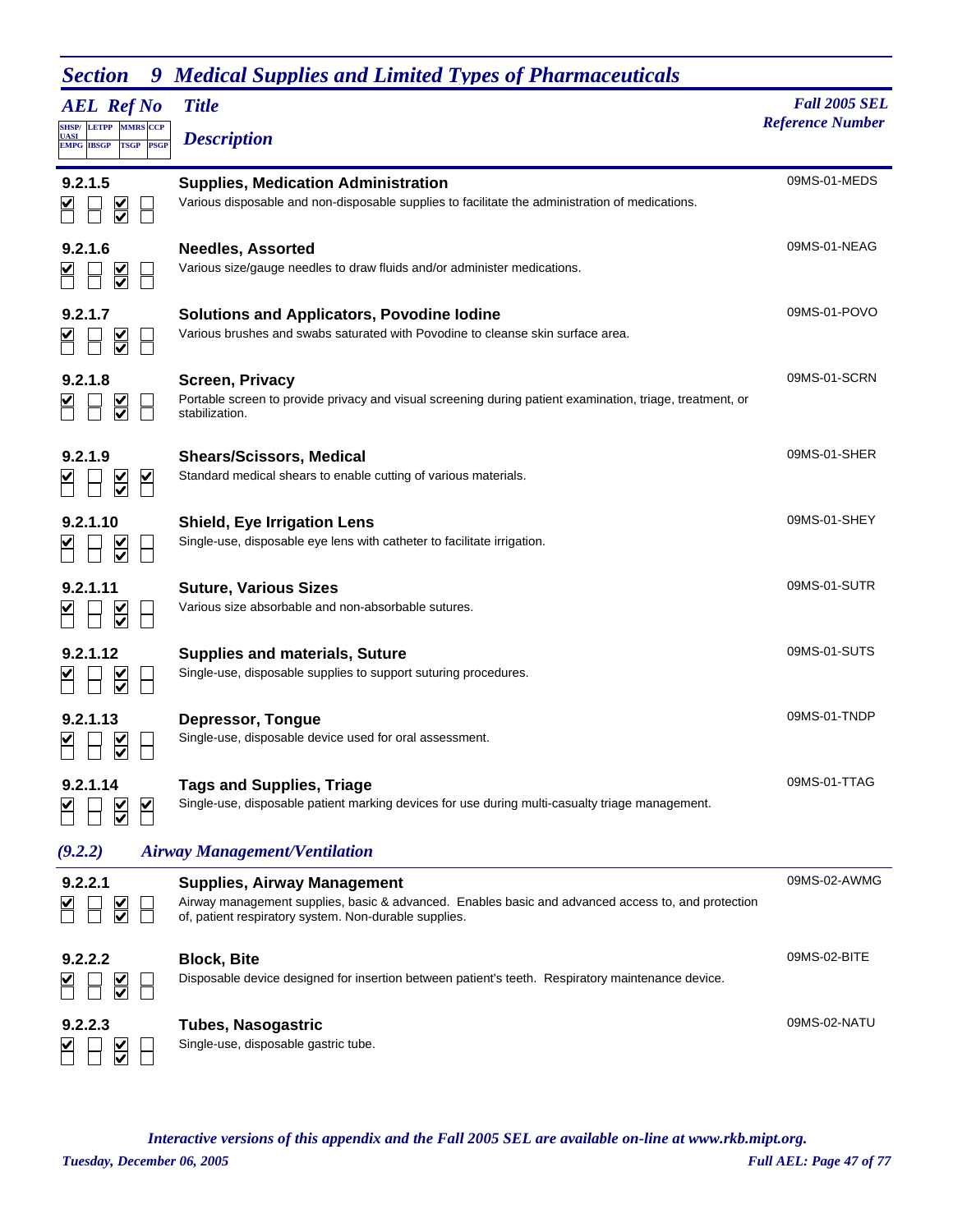| <b>AEL Ref No</b>                                                                                       | <b>Title</b>                                                                                                                                                                                                     | <b>Fall 2005 SEL</b>    |
|---------------------------------------------------------------------------------------------------------|------------------------------------------------------------------------------------------------------------------------------------------------------------------------------------------------------------------|-------------------------|
| <b>SHSP/ LETPP</b><br><b>MMRS CCP</b><br><b>UASI</b><br><b>EMPG IBSGP</b><br><b>TSGP</b><br><b>PSGP</b> | <b>Description</b>                                                                                                                                                                                               | <b>Reference Number</b> |
| 9.2.2.4<br>$\frac{1}{2}$                                                                                | <b>Nebulizer</b><br>Nebulizer assembly to facilitate the administration of aerosolized medications and solutions.                                                                                                | 09MS-02-NEBU            |
| 9.2.2.5<br>$\frac{1}{2}$                                                                                | <b>Supplies, Oxygen Administration</b><br>Oxygen administration supplies, basic and advanced. Enables basic and advanced access to, and<br>protection of, patient respiratory system.                            | 09MS-02-OXYA            |
| 9.2.2.6                                                                                                 | <b>Supplies and Adjuncts, Suction</b><br>Catheters, tubing, wands and miscellaneous connection devices for use with suction devices.                                                                             | 09MS-02-SUCT            |
| 9.2.2.7                                                                                                 | <b>Kit, Thoracostomy and Supplies</b><br>Self contained kit to perform and support chest decompression.                                                                                                          | 09MS-02-THOR            |
| 9.2.2.8<br>$\frac{\mathsf{N}}{\mathsf{N}}$                                                              | <b>Ventilator, Disposable</b><br>Positive pressure ventilators that deliver regulated volumes of oxygen to patients requiring invasive<br>respiratory support. Adult and pediatric applications.                 | 09MS-02-VENT            |
| (9.2.3)                                                                                                 | <b>Infection Control</b>                                                                                                                                                                                         |                         |
| 9.2.3.1<br>$\frac{1}{2}$                                                                                | Bag, Biohazard<br>Variable size, disposable bags to contain materials soiled with infectious fluids/products.                                                                                                    | 09MS-03-BAGH            |
| 9.2.3.2<br>$\overline{\leq}$                                                                            | <b>Supplies, Biohazard Disposal</b><br>Various non-durable vessels to contain and manage materials soiled with biohazards.                                                                                       | 09MS-03-BIOD            |
| 9.2.3.3<br>$\frac{\textcolor{blue}{\blacktriangleleft}}{\textcolor{blue}{\blacktriangledown}}$          | <b>Supplies, Disinfectant</b><br>Commercial disinfectant products to clean skin and other surfaces.                                                                                                              | 09MS-03-DSIN            |
| 9.2.3.4<br>V<br>M<br>⊻                                                                                  | Gloves, Biomedical, Non-Sterile<br>Variable size, single-use examination gloves. Disposable, non-latex. Non-sterile.                                                                                             | 09MS-03-GLVN            |
| 9.2.3.5<br>$\overline{\le}$<br>$\blacktriangleright$                                                    | Gloves, Biomedical, Sterile<br>Variable size, sterile biomedical gloves.                                                                                                                                         | 09MS-03-GLVS            |
| 9.2.3.6                                                                                                 | <b>Supplies, Personal Hygiene</b><br>Various skin disinfectant and hygiene supplies.                                                                                                                             | 09MS-03-HYGP            |
| 9.2.3.7                                                                                                 | <b>Supplies, Body Substance Isolation</b><br>Body substance isolation supplies (masks, gowns, eye protection).<br>Various isolation barriers to protect<br>practitioners from exposure to infectious substances. | 09MS-03-ISOS            |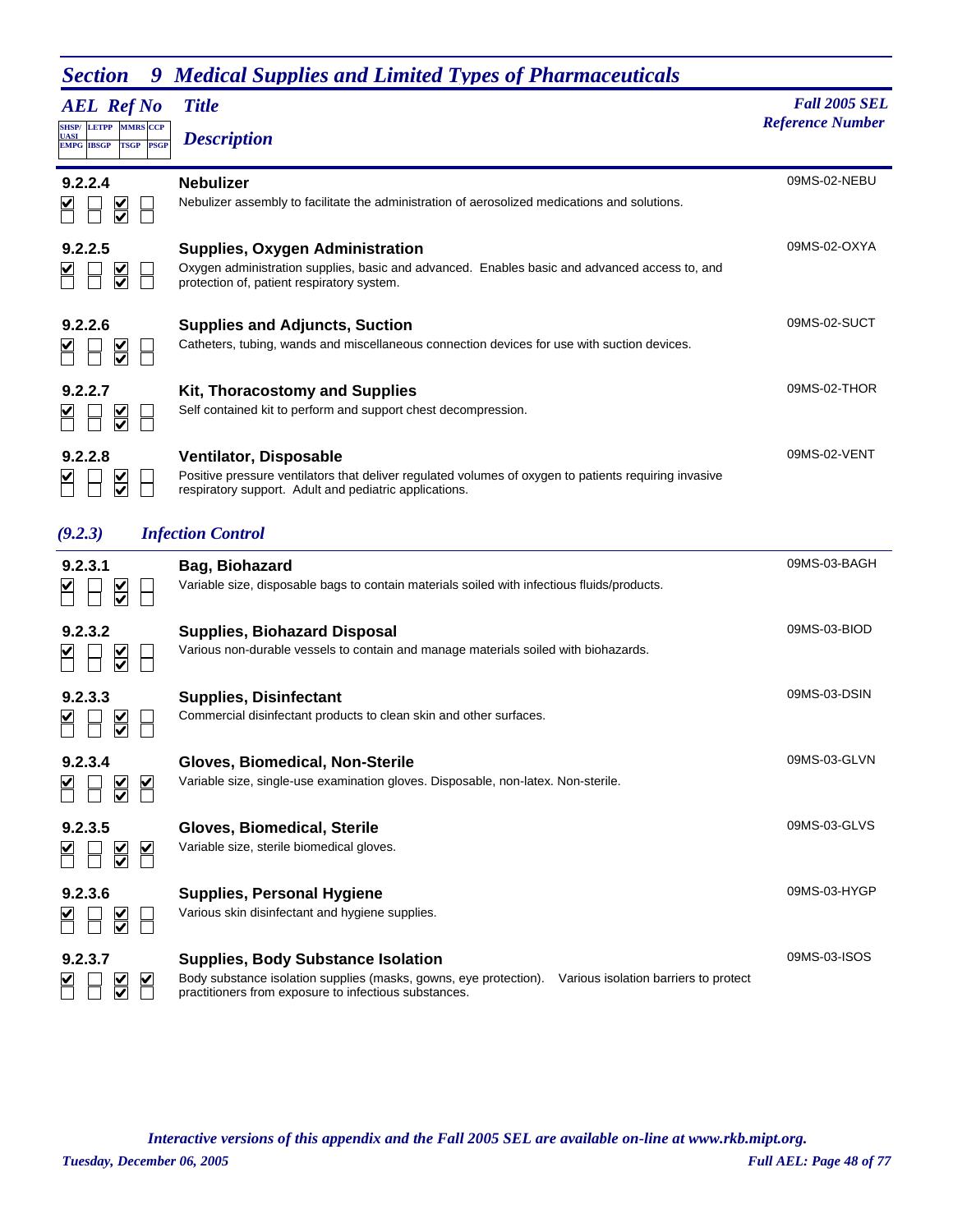| <b>AEL Ref No</b>                                                                                      | <b>Title</b>                                                                                                                                                                                                          | <b>Fall 2005 SEL</b>    |
|--------------------------------------------------------------------------------------------------------|-----------------------------------------------------------------------------------------------------------------------------------------------------------------------------------------------------------------------|-------------------------|
| <b>SHSP/LETPP</b><br><b>MMRS CCP</b><br><b>UASI</b><br><b>TSGP</b><br><b>PSGP</b><br><b>EMPG IBSGP</b> | <b>Description</b>                                                                                                                                                                                                    | <b>Reference Number</b> |
| (9.2.4)                                                                                                | <b>Bandages/Dressings/Tapes</b>                                                                                                                                                                                       |                         |
| 9.2.4.1<br>$\frac{1}{2}$<br>$\blacktriangleright$                                                      | <b>Bandages and Dressings</b><br>Variable size, disposable bandages and dressing to treat all types of soft tissue wounds. Non-durable<br>absorbent products.                                                         | 09MS-04-BAND            |
| 9.2.4.2                                                                                                | <b>Bandages and Products, Hemostatic</b><br>Sterile bandages coated or impregnated with substances that enhance suppression of active bleeding, as<br>well as other materials that perform a similar function.        | 09MS-04-HSBN            |
| 9.2.4.3<br>$\frac{\blacktriangle}{\blacktriangledown}$<br>⊻                                            | <b>Tape, Adhesive</b><br>Various size adhesive medical tape.                                                                                                                                                          | 09MS-04-TAPE            |
| (9.2.5)                                                                                                | <b>Intravenous Therapy</b>                                                                                                                                                                                            |                         |
| 9.2.5.1                                                                                                | <b>Bag, Intravenous Pressure Infusion</b><br>Pressure infusion device for use with intravenous solution bags to expedite fluid delivery.                                                                              | 09MS-05-IVBG            |
| 9.2.5.2<br>$\frac{1}{2}$                                                                               | <b>Supplies, Intravenous Admin</b><br>Various intravenous solutions and needle/catheter assemblies.                                                                                                                   | 09MS-05-IVSA            |
| 9.2.5.3<br>$\frac{\mathsf{v}}{\mathsf{v}}$                                                             | Needles, Intraosseous Infusion<br>Various size/gauges to facilitate intravenous fluid access and fluid/medication administration.                                                                                     | 09MS-05-NEIO            |
| 9.2.5.4<br>$\frac{1}{\sqrt{2}}$                                                                        | <b>Cartridge Injector, Syringe</b><br>Plastic assembly that facilitates syringe use.                                                                                                                                  | 09MS-05-SYRC            |
| 9.2.5.5                                                                                                | <b>Syringe</b><br>Various size syringes, with and without built-in needles. For use in drawing and administering<br>medications and solutions. Also used in injection and aspiration of air from some airway devices. | 09MS-05-SYRG            |
| (9.2.6)                                                                                                | <b>Monitoring/Defibrillation</b>                                                                                                                                                                                      |                         |
| 9.2.6.1<br>$\frac{1}{2}$                                                                               | <b>Electrodes/Probes, Monitoring</b><br>Self-adhesive electrodes to facilitate electrical monitoring. Single-use, disposable.                                                                                         | 09MS-06-PROB            |
| (9.2.7)                                                                                                | <b>Patient Movement/Transfer</b>                                                                                                                                                                                      |                         |
| 9.2.7.1<br>$\frac{\blacktriangledown}{\blacktriangledown}$                                             | <b>Supplies/Systems, Patient Restraint</b><br>Multi-use patient restraints and systems; easy to apply with minimal training (including limb and torso<br>restraints).                                                 | 09MS-07-REST            |
| (9.2.8)                                                                                                | <b>Immobilization</b>                                                                                                                                                                                                 |                         |
| 9.2.8.1                                                                                                | <b>Supplies, Spinal Immobilization</b><br>Various devices (e.g., cervical collars, head immobilizers) to immobilize/stabilize the neck and spinal<br>region.                                                          | 09MS-08-SPIN            |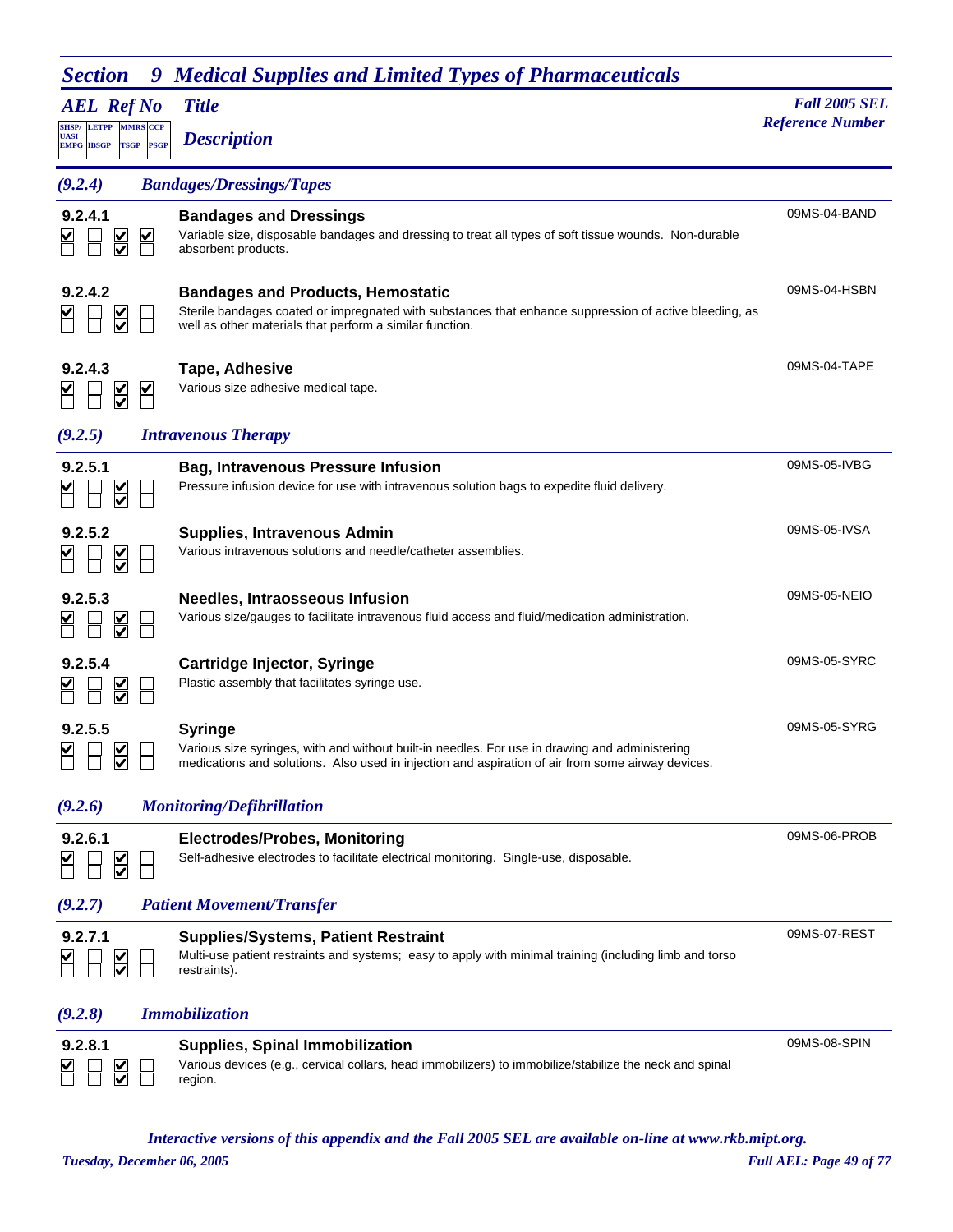| <b>Section</b><br>9                                                                                                | <b>Medical Supplies and Limited Types of Pharmaceuticals</b>                                             |                                                 |
|--------------------------------------------------------------------------------------------------------------------|----------------------------------------------------------------------------------------------------------|-------------------------------------------------|
| <b>AEL Ref No</b><br><b>SHSP/ LETPP MMRS CCP</b><br><b>UASI</b><br><b>TSGP</b><br><b>PSGP</b><br><b>EMPG IBSGP</b> | <b>Title</b><br><b>Description</b>                                                                       | <b>Fall 2005 SEL</b><br><b>Reference Number</b> |
| 9.2.8.2<br>⊻<br>$\overline{\blacktriangledown}$                                                                    | <b>Splints, Disposable</b><br>Splints that enable all types of limb immobilization. All types and sizes. | 09MS-08-SPLT                                    |
| (9.2.9)                                                                                                            | <i><b>Obstetrics</b></i>                                                                                 |                                                 |
| 9.2.9.1<br>$\frac{\checkmark}{\checkmark}$                                                                         | Kit, Obstetrical<br>Self-contained kit with supplies required to support obstetrical procedures.         | 09MS-09-KTOB                                    |
| (9.3)                                                                                                              | <b>Pharmaceuticals</b>                                                                                   |                                                 |
| (9.3.1)                                                                                                            | <b>General</b>                                                                                           |                                                 |
| 9.3.1.1<br>$\frac{\blacktriangle}{\blacktriangledown}$                                                             | <b>Adenosine</b><br>Anti-dysrhythmic                                                                     | 09PH-01-ADEN                                    |
| 9.3.1.2<br>$\frac{\checkmark}{\checkmark}$                                                                         | <b>Albuterol</b><br><b>Bronchodilator</b>                                                                | 09PH-01-ALBU                                    |
| 9.3.1.3<br>$\overline{\checkmark}$                                                                                 | Amiodarone<br>Anti-dysrhythmic                                                                           | 09PH-01-AMIO                                    |
| 9.3.1.4<br>$\frac{\checkmark}{\checkmark}$                                                                         | <b>Antacids</b><br>Antacid                                                                               | 09PH-01-ANTA                                    |

**9.3.1.5 Ipratropium**<br> **1 I V Bronchodilator** 09PH-01-ATVT Bronchodilator **9.3.1.6 Beclomethasone** 09PH-01-BCLM SHSH Steroid, oral inhalant or nasal spray for respiratory disorders. **9.3.1.7 Calcium Chloride**<br>  $\begin{array}{|c|c|c|}\n\hline\n\hline\n\end{array}$  **C** Electrolyte used in resu: 09PH-01-CACL Electrolyte used in resuscitation settings.



*Tuesday, December 06, 2005 Full AEL: Page 50 of 77 Interactive versions of this appendix and the Fall 2005 SEL are available on-line at www.rkb.mipt.org.*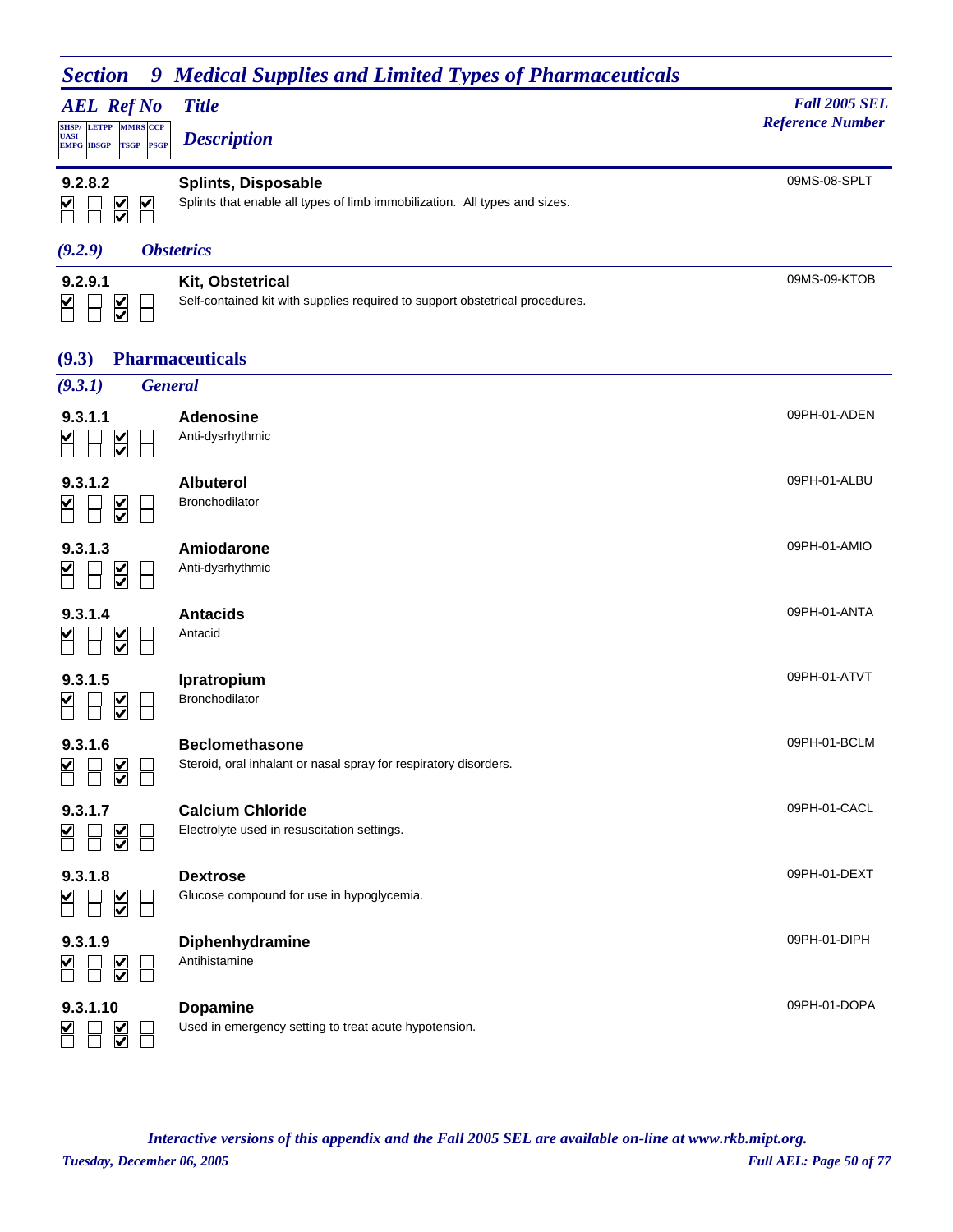| <b>AEL Ref No</b><br>SHSP/ LETPP MMRS CCP<br><b>UASI</b><br><b>EMPG IBSGP</b><br><b>TSGP PSGP</b> | <b>Title</b><br><b>Description</b>                                                                                                                                 | <b>Fall 2005 SEL</b><br><b>Reference Number</b> |
|---------------------------------------------------------------------------------------------------|--------------------------------------------------------------------------------------------------------------------------------------------------------------------|-------------------------------------------------|
| 9.3.1.11<br>$\overline{\underline{\underline{\mathsf{X}}}}$                                       | Fluid, Electrolyte Replacement, Oral<br>Crystalloid solutions for Oral Rehydration Therapy (ORT).                                                                  | 09PH-01-ELEC                                    |
| 9.3.1.12<br>$\overline{\underline{\underline{\mathsf{Y}}}}$                                       | <b>Epinephrine, Auto-Injector</b><br>Epinephrine packaged in auto-injector.                                                                                        | 09PH-01-EPIA                                    |
| 9.3.1.13<br>$\overline{\underline{\mathsf{KL}}}$                                                  | <b>Epinephrine</b><br>Catecholamine, used in cardiac arrest, as a vasoconstrictor acute hypotension, as a bronchodilator and<br>antispasmodic in bronchial asthma. | 09PH-01-EPIP                                    |
| 9.3.1.14<br>$\overline{\underline{\underline{\mathsf{Y}}}}$                                       | <b>Furosemide</b><br>Diuretic                                                                                                                                      | 09PH-01-FURO                                    |
| 9.3.1.15<br>$\frac{1}{\sqrt{2}}$                                                                  | Glucagon<br>Anti-hypoglycemia agent.                                                                                                                               | 09PH-01-GLUC                                    |
| 9.3.1.16<br>$\overline{\underline{\underline{\mathsf{Y}}}}$                                       | Lidocaine, all concentrations<br>Anti-dysrhythmic as well as analgesic properties.                                                                                 | 09PH-01-LIDO                                    |
| 9.3.1.17<br>$\sum_{i=1}^{n}$                                                                      | <b>Magnesium Sulfate</b><br>Electrolyte replacement, anticonvulsant, bronchodialator, anti-dysrhythmic.                                                            | 09PH-01-MASU                                    |
| 9.3.1.18<br>$\frac{1}{2}$                                                                         | Methylprednisolone<br>Corticosteroid; bronchodilation and anti-inflammatory characteristics.                                                                       | 09PH-01-METP                                    |
| 9.3.1.19                                                                                          | Nitroglycerin<br>Nitrate; vasodilator and smooth muscle relaxant.                                                                                                  | 09PH-01-NTRO                                    |
| 9.3.1.20                                                                                          | Oxygen<br>Oxygen                                                                                                                                                   | 09PH-01-OXYG                                    |
| 9.3.1.21<br>$\frac{1}{2}$                                                                         | <b>Polysporin Ointment</b><br>Antibiotic ointment                                                                                                                  | 09PH-01-POLY                                    |
| 9.3.1.22<br>$\frac{1}{2}$                                                                         | <b>Ringers Solution, Lactated</b><br>Crystalloid solution used for fluid replacement.                                                                              | 09PH-01-RING                                    |
| 9.3.1.23<br>$\frac{1}{2}$                                                                         | <b>Saline Solution</b><br>Crystalloid solution used for fluid replacement.                                                                                         | 09PH-01-SALI                                    |
| 9.3.1.24                                                                                          | <b>Silver Sulfadiazine Cream</b><br>Silver sulfadiazine, a sulfa drug, is used to prevent and treat infections of second- and third-degree burns.                  | 09PH-01-SISU                                    |

*Tuesday, December 06, 2005 Full AEL: Page 51 of 77 Interactive versions of this appendix and the Fall 2005 SEL are available on-line at www.rkb.mipt.org.*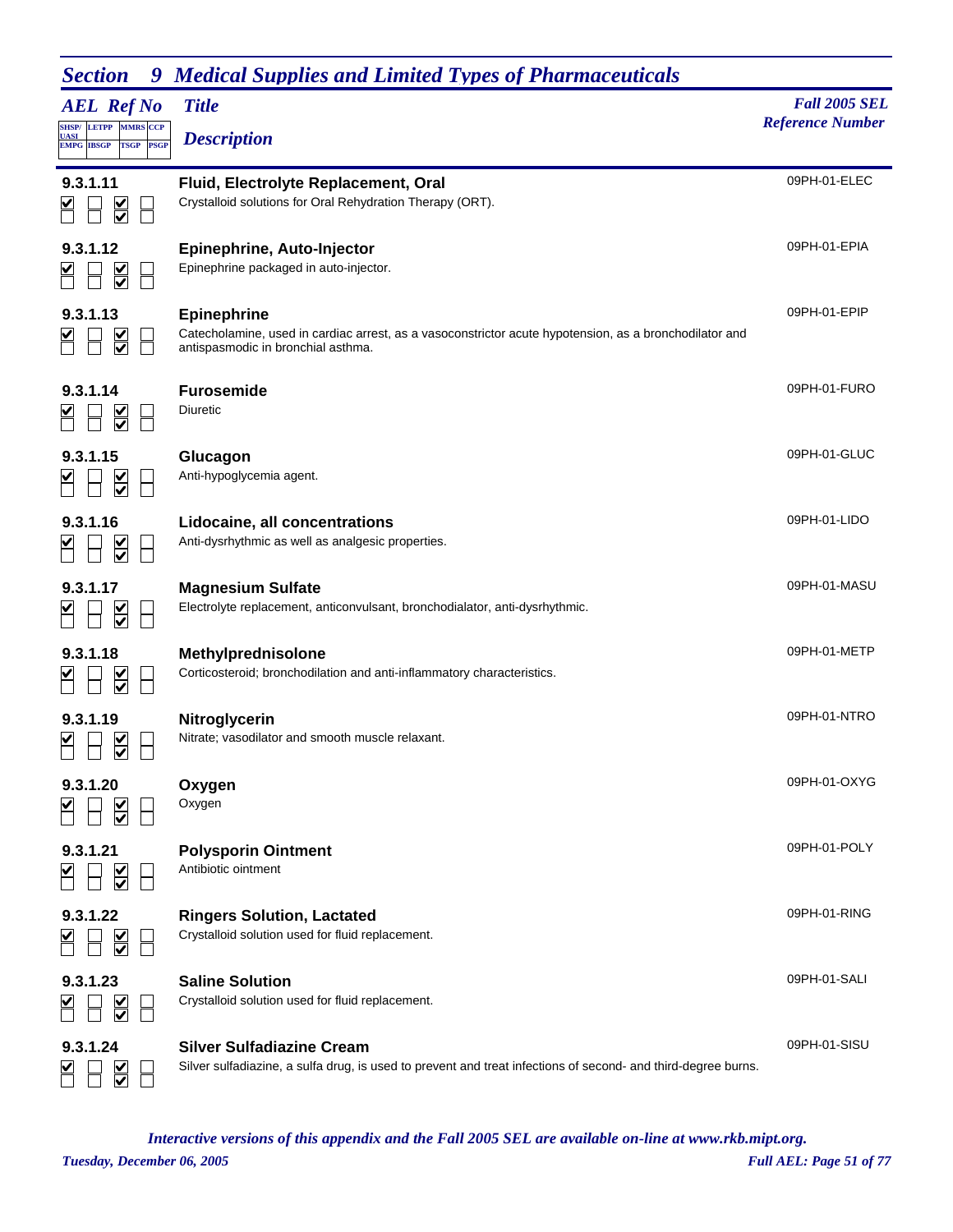| <b>AEL Ref No</b><br><b>SHSP/</b> LETPP<br><b>MMRS CCP</b><br><b>UASI</b><br>PSGP<br><b>EMPG IBSGP</b><br><b>TSGP</b> | <b>Title</b><br><b>Description</b>                                                        | <b>Fall 2005 SEL</b><br><b>Reference Number</b> |
|-----------------------------------------------------------------------------------------------------------------------|-------------------------------------------------------------------------------------------|-------------------------------------------------|
| 9.3.1.25<br>$\overline{\underline{\underline{\mathsf{X}}}}$                                                           | <b>Sodium Bicarbonate</b><br>Electrolyte. Useful in the management of crush syndrome.     | 09PH-01-SOBI                                    |
| 9.3.1.26<br>$\overline{\leq}$                                                                                         | <b>Tetracaine Ophthalmic</b><br>Ophthalmic anesthetic for use in eye injuries.            | 09PH-01-TCOP                                    |
| 9.3.1.27<br>$\overline{\underline{\underline{\mathsf{X}}}}$                                                           | <b>Theophylline</b><br>Bronchodilator                                                     | 09PH-01-THEO                                    |
| 9.3.1.28                                                                                                              | <b>Thiamine</b><br>Vitamin                                                                | 09PH-01-THIA                                    |
| 9.3.1.29<br>$\overline{\underline{\underline{\mathsf{Y}}}}$<br>$\blacktriangleright$                                  | <b>Water, Sterile</b><br>Fluid solution; topical irrigation.                              | 09PH-01-WATR                                    |
| (9.3.2)                                                                                                               | <b>Analgesics/Sedatives</b>                                                               |                                                 |
| 9.3.2.1<br>$\frac{1}{\sqrt{2}}$                                                                                       | Acetaminophen<br>Analgesic, anti-pyretic.                                                 | 09PH-02-ACET                                    |
| 9.3.2.2<br>$\overline{\underline{\underline{\underline{\mathsf{X}}}}}$                                                | <b>Acetylsalicylic Acid</b><br>Anticoagulant; analgesic, anti-inflammatory; anti-pyretic. | 09PH-02-ASA                                     |
| 9.3.2.3<br>$\overline{\le}$                                                                                           | Ibuprofen<br>Nonsteroidal anti-inflammatory agent; analgesic, anti-pyretic.               | 09PH-02-IBUP                                    |
| 9.3.2.4<br>$\overline{\leq}$                                                                                          | Ketorolac<br>Nonsteroidal anti-inflammatory agent; analgesic.                             | 09PH-02-KETO                                    |
| 9.3.2.5<br>$\overline{\leq}$                                                                                          | Midazolam<br>Sedative; anticonvulsant, benzodiazepine.                                    | 09PH-02-MZLM                                    |
| (9.3.3)                                                                                                               | <b>Antibiotics/Antiviral</b>                                                              |                                                 |
| 9.3.3.1<br>$\overline{\underline{\underline{\mathsf{X}}}}$                                                            | <b>Adamantines</b><br>Anti-viral                                                          | 09PH-03-ADAM                                    |
| 9.3.3.2<br>$\leq$                                                                                                     | <b>Amoxicillin</b><br>Antibiotic                                                          | 09PH-03-AMOX                                    |
| 9.3.3.3<br>$\overline{\underline{\mathsf{S}}}$                                                                        | <b>Cephalexin</b><br>Antibiotic                                                           | 09PH-03-CEPH                                    |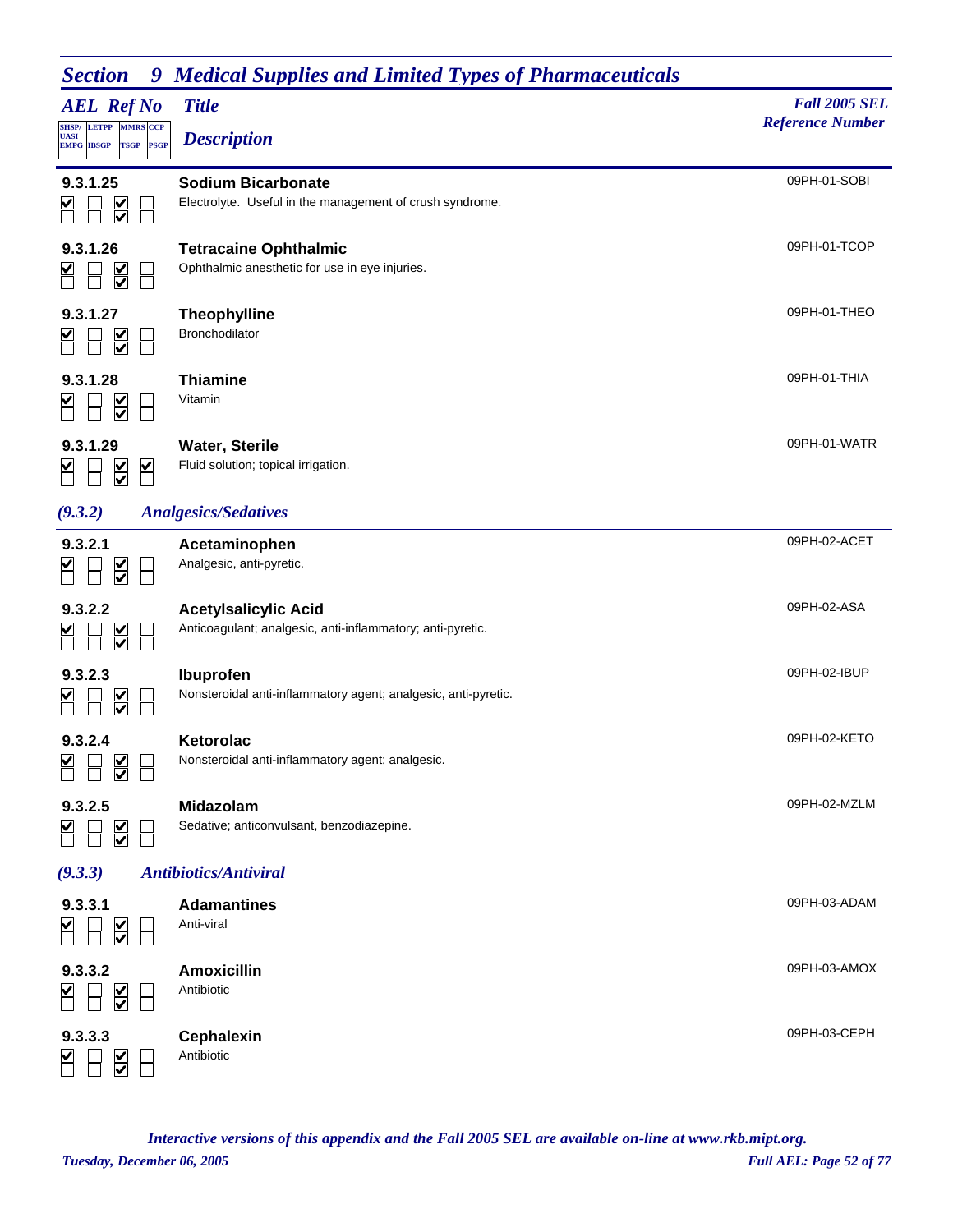| <b>Section</b> 9 Medical Supplies and Limited Types of Pharmaceuticals |
|------------------------------------------------------------------------|
|------------------------------------------------------------------------|

| <i>o</i> velvo ne<br><b>AEL Ref No</b>                                       | <b>HURROW SWPPWOS WHAT LUMBER I TPOS OF I HAM MACCHINGUIS</b><br><b>Title</b> | <b>Fall 2005 SEL</b><br><b>Reference Number</b> |
|------------------------------------------------------------------------------|-------------------------------------------------------------------------------|-------------------------------------------------|
| SHSP/ LETPP MMRS CCP<br><b>UASI</b><br><b>EMPG IBSGP TSGP</b><br><b>PSGP</b> | <b>Description</b>                                                            |                                                 |
| 9.3.3.4<br>$\overline{\underline{\underline{\mathsf{Y}}}}$                   | Chloramphenicol<br>Antibiotic                                                 | 09PH-03-CHLO                                    |
| 9.3.3.5<br>$\leq$                                                            | Ciprofloxacin<br>Antibiotic                                                   | 09PH-03-CPRO                                    |
| 9.3.3.6<br>$\overline{\underline{\underline{\mathsf{Y}}}}$                   | <b>Doxycycline</b><br>Antibiotic                                              | 09PH-03-DOXY                                    |
| 9.3.3.7<br>$\leq$                                                            | Erythromycin<br>Antibiotic                                                    | 09PH-03-ERYT                                    |
| 9.3.3.8<br>$\overline{\underline{\underline{\mathsf{Y}}}}$                   | Gentamicin<br>Antibiotic                                                      | 09PH-03-GENT                                    |
| 9.3.3.9<br>$\leq$                                                            | Methronydazole<br>Antibiotic                                                  | 09PH-03-MZOL                                    |
| 9.3.3.10<br>$\overline{\underline{\underline{\mathsf{Y}}}}$                  | <b>Neuraminidase inhibitors</b><br>Anti-viral                                 | 09PH-03-NEUR                                    |
| 9.3.3.11<br>$\leq$                                                           | Ribavirin<br>Anti-viral.                                                      | 09PH-03-RIBA                                    |
| 9.3.3.12<br>$\overline{\leq}$                                                | Streptomycin<br>Antibiotic                                                    | 09PH-03-STMY                                    |
| 9.3.3.13                                                                     | Trimethoprim/Sulfamethoxazole<br>Antibacterial agent                          | 09PH-03-TRIM                                    |
| (9.3.4)                                                                      | <b>Narcotics/Narcotic Antagonists</b>                                         |                                                 |
| 9.3.4.1<br>$\overline{\underline{\underline{\mathsf{Y}}}}$                   | <b>Butorphanol Injection</b><br>Narcotic analgesic                            | 09PH-04-BUTO                                    |
| 9.3.4.2<br>$\leq$                                                            | <b>Morphine Sulfate</b><br>Narcotic analgesic                                 | 09PH-04-MOSU                                    |
| 9.3.4.3<br>$\frac{\checkmark}{\checkmark}$                                   | <b>Naloxone</b><br>Narcotic antagonist                                        | 09PH-04-NALX                                    |

*Tuesday, December 06, 2005 Full AEL: Page 53 of 77 Interactive versions of this appendix and the Fall 2005 SEL are available on-line at www.rkb.mipt.org.*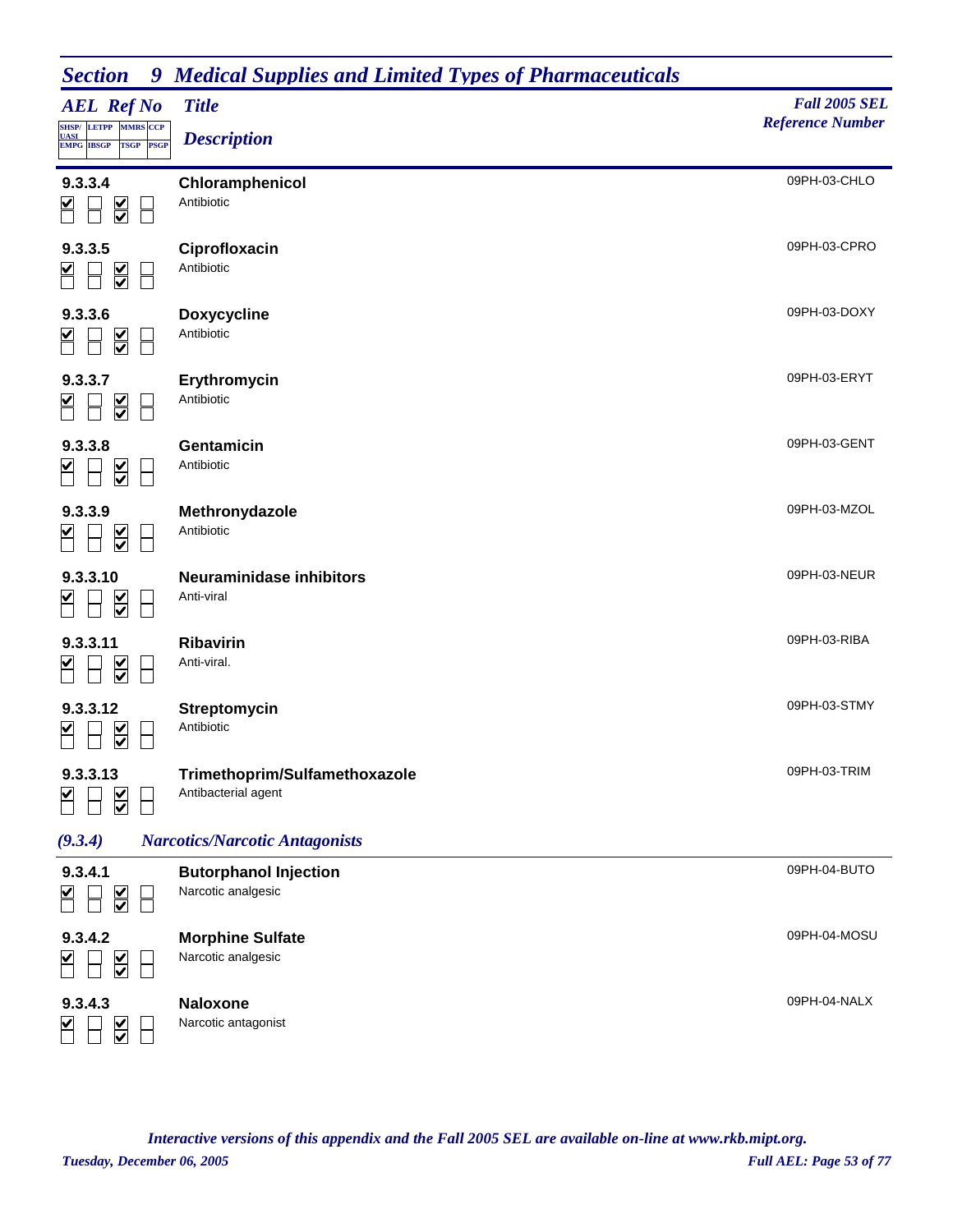| JUULUIL<br><b>AEL Ref No</b><br>SHSP/LETPP<br><b>MMRS</b> CCP<br><b>UASI</b><br><b>EMPG IBSGP</b><br><b>PSGP</b><br><b>TSGP</b> | пісання баррися ана Енниса і урся от і нагніасинсам<br><b>Title</b><br><b>Description</b>                                                                                                                               | <b>Fall 2005 SEL</b><br><b>Reference Number</b> |
|---------------------------------------------------------------------------------------------------------------------------------|-------------------------------------------------------------------------------------------------------------------------------------------------------------------------------------------------------------------------|-------------------------------------------------|
| (9.3.5)                                                                                                                         | <b>Antidote</b>                                                                                                                                                                                                         |                                                 |
| 9.3.5.1                                                                                                                         | <b>Amyl Nitrite</b><br>Vasodilator. A component of the Cyanide Antidote Kit.                                                                                                                                            | 09PH-05-AMNI                                    |
| 9.3.5.2                                                                                                                         | <b>Atropine Sulfate</b><br>Anticholenergic. Antidote for organophosphate and nerve agent exposure.                                                                                                                      | 09PH-05-ATSF                                    |
| 9.3.5.3<br>$\sum$                                                                                                               | <b>Calcium Gluconate</b><br>Electrolyte used in acute cases for hyperkalemia, hypocalcaemia, or calcium antagonist overdose. A<br>topical preparation is available for use in the treatment of hydrofluoric acis burns. | 09PH-05-CALG                                    |
| 9.3.5.4                                                                                                                         | <b>CANA Auto-Injector</b><br>Diazepam packaged in an auto-injector. For use in the management of nerve agent and<br>organophosphate exposure.                                                                           | 09PH-05-CANA                                    |
| 9.3.5.5<br>$\frac{1}{2}$                                                                                                        | <b>Charcoal, Activated</b><br>Used in emergency setting to treat oral ingestion poisoning/overdoses.                                                                                                                    | 09PH-05-CHAR                                    |
| 9.3.5.6<br>$\overline{\underline{\underline{\mathsf{Y}}}}$                                                                      | <b>Kit, Cyanide Antidote</b><br>Kit includes Sodium Nitrite, Sodium Thiosulfate and Amyl Nitrite inhalant.                                                                                                              | 09PH-05-CYKT                                    |
| 9.3.5.7                                                                                                                         | <b>Ca-DTPA, Pentetate Calcium Trisodium Injection</b><br>Radiation treatment drug for treating internal contamination from Plutonium, Americium, and Curium.                                                            | 09PH-05-DTPC                                    |
| 9.3.5.8                                                                                                                         | Zn-DTPA, Pentetate Zinc Trisodium Injection<br>Radiation treatment drug for treating internal contamination from Plutonium, Americium, and Curium.                                                                      | 09PH-05-DTPZ                                    |
| 9.3.5.9                                                                                                                         | <b>Methylene Blue</b><br>Used in emergency setting for hemoglobinopathies.                                                                                                                                              | 09PH-05-METB                                    |
| 9.3.5.10                                                                                                                        | <b>Nerve Agent Antidote Kit (NAAK)</b><br>Commonly known as Mark 1 Kit (AutoInjector) Pralidoxime chloride autoinjector - 2-PAM; Atropine<br>autoinjector.                                                              | 09PH-05-NAAK                                    |
| 9.3.5.11                                                                                                                        | <b>Potassium lodide</b><br>Used in radiation emergency - protects the thyroid in a radiation emergency.                                                                                                                 | 09PH-05-POTI                                    |
| 9.3.5.12                                                                                                                        | <b>Pralidoxime Chloride</b><br>Used in nerve agent and organophosphate exposures. Component of Nerve Agent Antidote Kit (NAAK).                                                                                         | 09PH-05-PRAL                                    |
| 9.3.5.13                                                                                                                        | <b>Prussian Blue</b><br>Used in emergency setting for radiation exposures, specifically cesium.                                                                                                                         | 09PH-05-PRUS                                    |

*Tuesday, December 06, 2005 Full AEL: Page 54 of 77 Interactive versions of this appendix and the Fall 2005 SEL are available on-line at www.rkb.mipt.org.*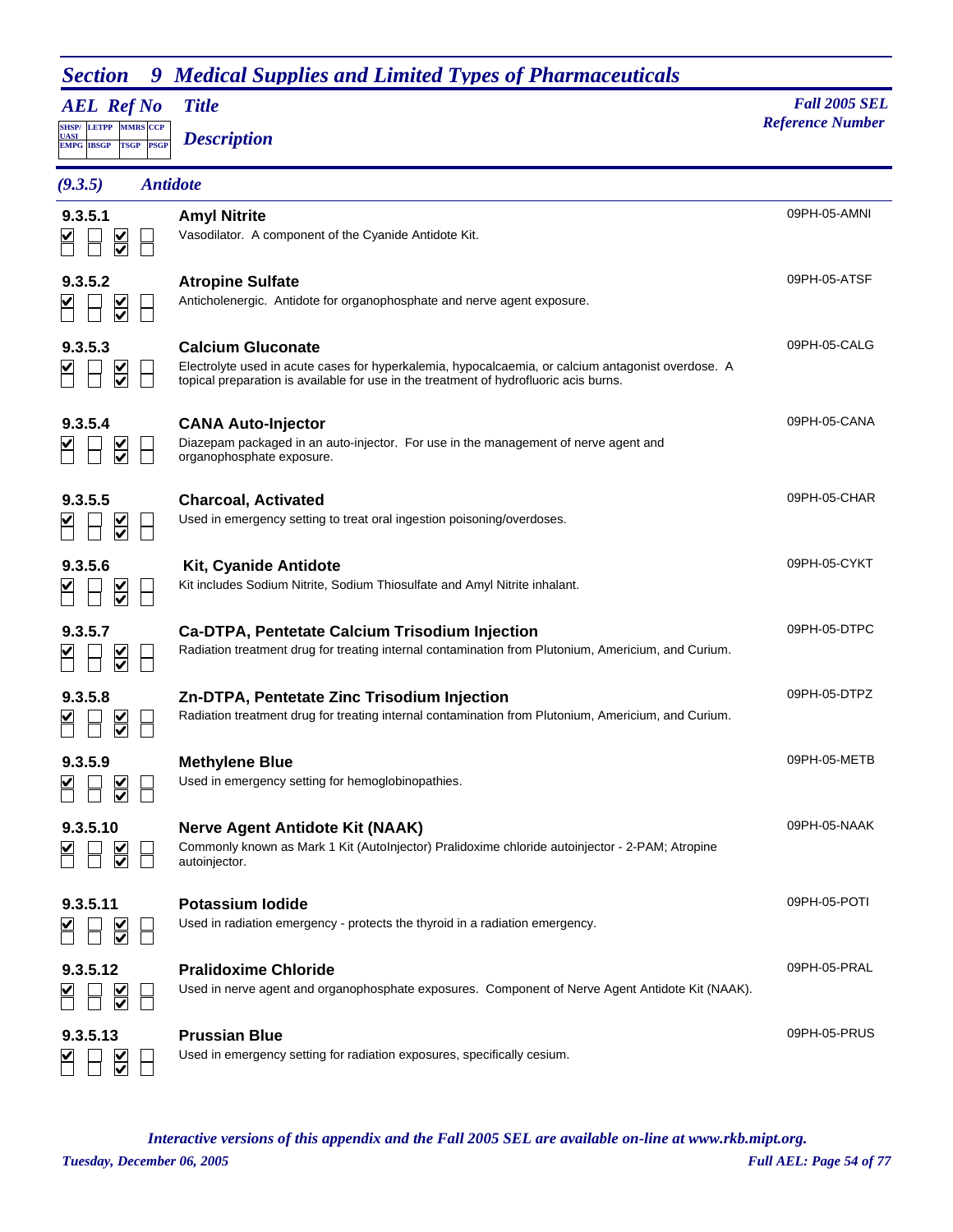| <b>Section</b><br>9                                            | <b>Medical Supplies and Limited Types of Pharmaceuticals</b>                                                    |                                                 |
|----------------------------------------------------------------|-----------------------------------------------------------------------------------------------------------------|-------------------------------------------------|
| <b>AEL Ref No</b><br>SHSP/ LETPP MMRS CCP                      | <b>Title</b>                                                                                                    | <b>Fall 2005 SEL</b><br><b>Reference Number</b> |
| <b>UASI</b><br><b>TSGP</b><br><b>PSGP</b><br><b>EMPG IBSGP</b> | <b>Description</b>                                                                                              |                                                 |
| 9.3.5.14<br>$\frac{\text{V}}{\text{V}}$                        | <b>Sodium Thiosulfate</b><br>Used in the treatment of cyanide poisoning; al component of cyanide antidote kits. | 09PH-05-SOTH                                    |
| (9.3.6)                                                        | <b>Gastrointestinal (GI)</b>                                                                                    |                                                 |
| 9.3.6.1<br>$\overline{\le}$                                    | <b>Bismuth Products</b><br>Anti-emetic                                                                          | 09PH-06-BISM                                    |
| 9.3.6.2<br>$\overline{\leq}$                                   | Gransetron<br>Antinauseant and antiemetic.                                                                      | 09PH-06-GRAN                                    |
| 9.3.6.3<br>$\overline{\leq}$                                   | Loperamide<br>Antidiarrheal agent.                                                                              | 09PH-06-LOPE                                    |
| 9.3.6.4<br>$\overline{\textbf{M}}$                             | Phenergan<br>Antiemetic                                                                                         | 09PH-06-PHNG                                    |
| (9.3.7)                                                        | <b>Anticonvulsant</b>                                                                                           |                                                 |
| 9.3.7.1<br>$\frac{\checkmark}{\checkmark}$                     | <b>Diazepam</b><br>Anticonvulsant                                                                               | 09PH-07-DIAZ                                    |
| 9.3.7.2<br>$\frac{1}{2}$                                       | Fosphenytoin<br>Anticonvulsant                                                                                  | 09PH-07-FOSP                                    |
| 9.3.7.3<br>$\frac{1}{2}$                                       | Lorazepam<br>Sedative; antianxiety agent; benzodiapine.                                                         | 09PH-07-LORA                                    |
| 9.3.7.4<br>$\frac{1}{2}$                                       | Phenytoin<br>Anti-convulsant                                                                                    | 09PH-07-PHNT                                    |
| <b>Training</b><br>(9.4)                                       |                                                                                                                 |                                                 |
| 9.4.1<br>$\overline{\le}$                                      | Simulator, CANA Auto Injector, Training<br>Training simulator for CANA auto injector.                           | 09TR-01-CAIT                                    |

| 9.4.2<br>$\leq$ $\Box$<br>$\overline{S}$      | <b>Simulator, NAAK Auto Injector, Training</b><br>Training simulator for NAAK Auto Injector.                                                     | 09TR-01-NAIT |
|-----------------------------------------------|--------------------------------------------------------------------------------------------------------------------------------------------------|--------------|
| 9.4.3<br>$\blacktriangleright$<br>$\sum$<br>₩ | <b>Equipment, Training/Casualty Simulation</b><br>Life-like human body replicas that enable medical practitioners to train in various scenarios. | 09TR-01-CSIM |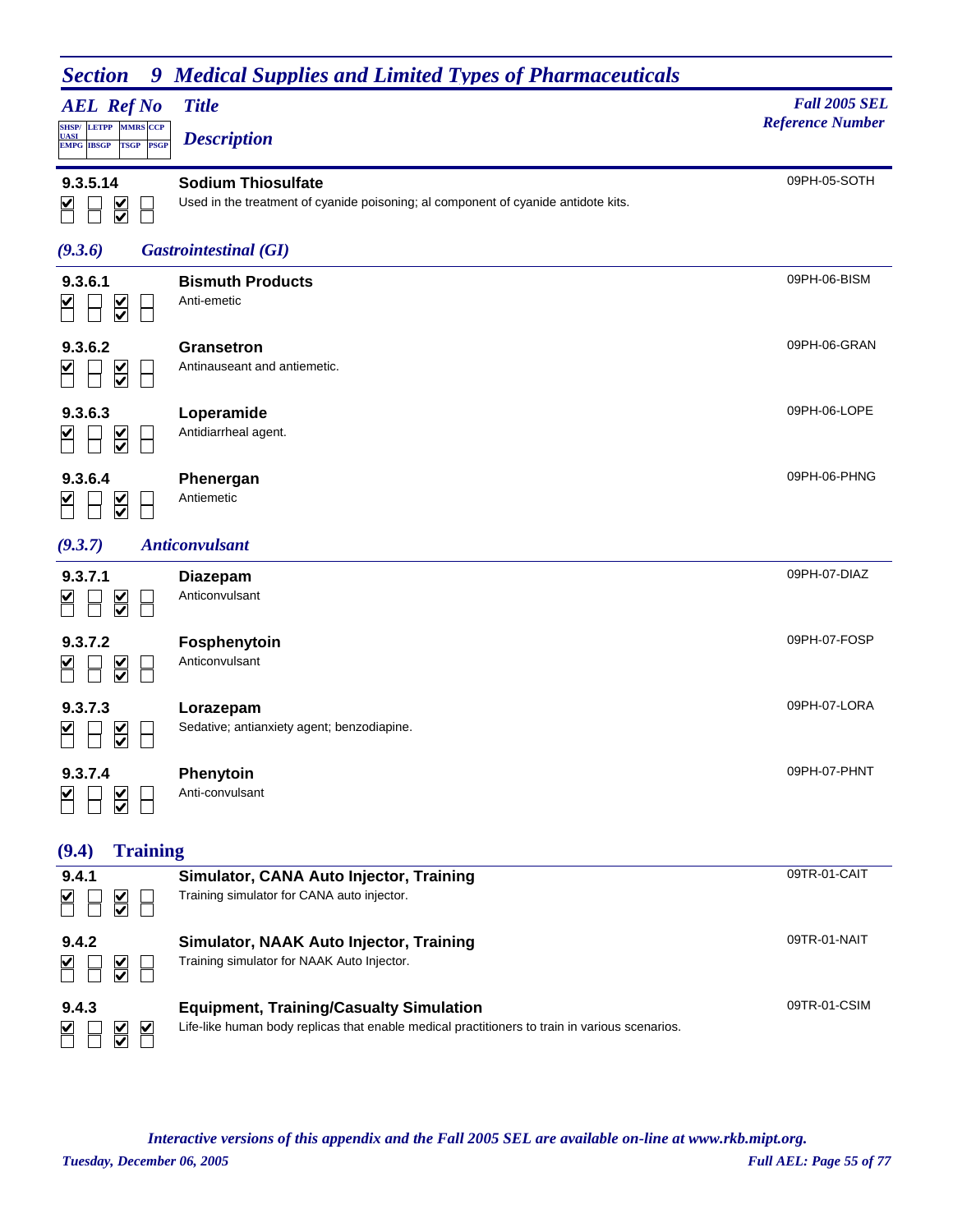### **Section 10 Power Equipment**

### *AEL Ref No*

**SHSP/ UASI LETPP PSGP CCP EMPG IBSGP TSGP** *Description*

*Title Fall 2005 SEL Meterion* **Reference Number** *Reference Number Reference Number* 

|                                          |                                                                      | (10.1) Batteries and Power Cells                                                                                                                                                                                                     |              |
|------------------------------------------|----------------------------------------------------------------------|--------------------------------------------------------------------------------------------------------------------------------------------------------------------------------------------------------------------------------------|--------------|
| 10.1.1                                   |                                                                      | <b>Batteries, All Types, Sizes</b>                                                                                                                                                                                                   | 10BC-00-BATT |
| ⊻                                        | $\overline{\leq}$<br>$\overline{\underline{\underline{\mathsf{X}}}}$ | Batteries for all allowable equipment. Types including, but not limited: to Alkaline, Nickel-Cadmium<br>(NICAD), Nickel Metal Hydride (NiMH), Lithium (Li-Ion). Form factors such as: AA, AAA, C and D cells, 9-<br>Volt, Clamshell. |              |
| 10.1.2                                   |                                                                      | Cells, Fuel                                                                                                                                                                                                                          | 10BC-00-FCEL |
|                                          | $\frac{1}{2}$<br>$\overline{\mathsf{v}}$                             | Fuel Cells for all allowable equipment.                                                                                                                                                                                              |              |
| 10.1.3                                   |                                                                      | <b>Chargers</b>                                                                                                                                                                                                                      | 10BC-00-SOLR |
| ⊻                                        | $\frac{1}{2}$<br>$\overline{\bm{\mathsf{v}}}$                        | Including but not limited to: solar, natural gas, shore power, etc.                                                                                                                                                                  |              |
|                                          | $(10.2)$ Generators                                                  |                                                                                                                                                                                                                                      |              |
| 10.2.1                                   |                                                                      | Generators                                                                                                                                                                                                                           | 10GE-00-GENR |
| $\overline{\leq}$<br>⋚                   | $\frac{1}{2}$                                                        | Generators, varying types and sizes, including gasoline, diesel, propane, natural gas, alternator, gas<br>turbine powered devices, etc.                                                                                              |              |
|                                          |                                                                      | (10.3) Other Power-Related Equipment                                                                                                                                                                                                 |              |
| 10.3.1                                   |                                                                      | <b>Conditioners, Battery</b>                                                                                                                                                                                                         | 10PE-00-BCON |
| ⊻                                        | $\overline{\underline{\underline{\mathsf{Y}}}}$                      | <b>Battery Conditioners</b>                                                                                                                                                                                                          |              |
| 10.3.2                                   |                                                                      | <b>System, Power Conditioning</b>                                                                                                                                                                                                    | 10PE-00-PCDS |
|                                          | $\overline{\mathsf{S}}$                                              | Systems that provide protection against power spikes, surges, and momentary drops so that serviced<br>equipment receives "clean" power.                                                                                              |              |
| 10.3.3                                   |                                                                      | <b>Supply, Uninterruptible Power (UPS)</b>                                                                                                                                                                                           | 10PE-00-UPS  |
| $\overline{\underline{\mathsf{S}}}$<br>₩ | $\sum$                                                               | Systems that compensate for loss of power to serviced equipment for some period of time. May include<br>short-duration battery devices, or standby generator devices for longer duration.                                            |              |
|                                          |                                                                      | (Note: UPS equipment purchased with grant funding is for use only with other allowable equipment.)                                                                                                                                   |              |
| 10.3.4                                   |                                                                      | <b>Switch, Power Transfer</b>                                                                                                                                                                                                        | 10PE-00-PTSW |
|                                          |                                                                      | Switch for power output transfer to support generator maintenance and fueling.                                                                                                                                                       |              |
| $\frac{1}{2}$<br>$\frac{1}{2}$           |                                                                      |                                                                                                                                                                                                                                      |              |
| 10.3.5                                   |                                                                      | <b>Inverters</b>                                                                                                                                                                                                                     | 10PE-00-INVT |
|                                          | $\overline{\underline{\mathsf{S}}}$                                  | Equipment for DC to AC conversion.                                                                                                                                                                                                   |              |
| 10.3.6                                   |                                                                      | <b>Rectifiers</b>                                                                                                                                                                                                                    | 10PE-00-RECT |
| $\sum$                                   |                                                                      | Equipment for AC to DC conversion.                                                                                                                                                                                                   |              |
| 10.3.7                                   |                                                                      | <b>Reels, Electric Cord</b>                                                                                                                                                                                                          | 10PE-00-REEL |
|                                          |                                                                      | Electric cord reels.                                                                                                                                                                                                                 |              |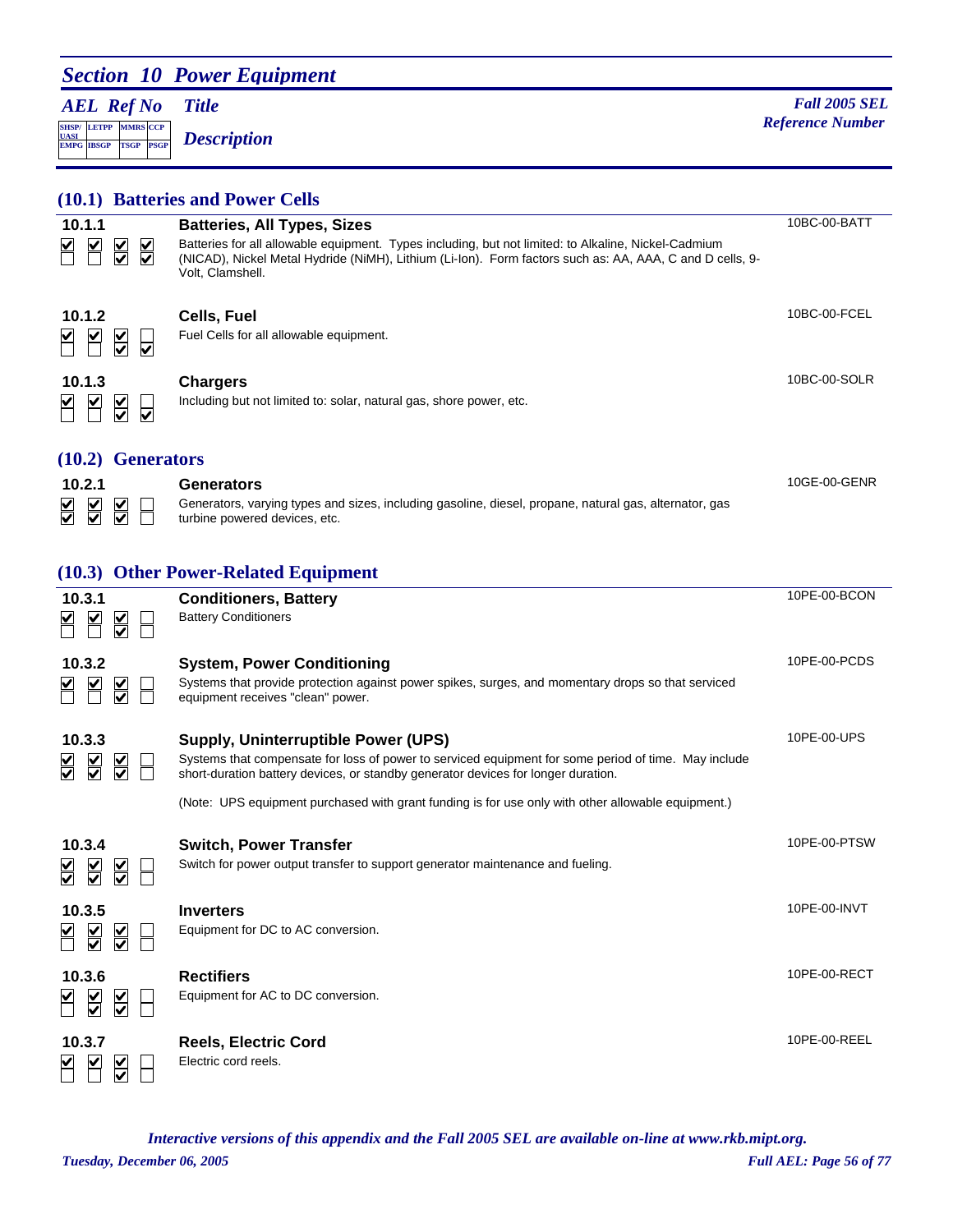### **Section 11 CBRNE Reference Materials**

*AEL Ref No*

**SHSP/ UASI LETPP PSGP CCP EMPG IBSGP TSGP** *Description*

#### **11.0 NOTE TO APPLICANTS**

Materials listed in the SEL are a representative sample of content meeting the intent of this item that are recommended by the Interagency Board for Equipment Standardization and Interoperability (IAB). Reference in the SEL to any specific publication or reference product does not necessarily constitute or imply its endorsement, recommendation, or favoring by the United States Government. The views and opinions of authors expressed in these publications and reference products do not necessarily reflect those of the United States Government. G&T neither endorses nor requires the purchase of any reference on this list. Reference materials related to CBRNE terrorism incident prevention and response are allowable under this item, regardless of whether they appear on the SEL.

#### **(11.1) References**

| 11.1.1                                                                                                                                                      | Air Monitoring Instrumentation: A Manual for Emergency Investigatory and<br><b>Remedial Responders</b>                                                             | 11RE-00-AIRM |
|-------------------------------------------------------------------------------------------------------------------------------------------------------------|--------------------------------------------------------------------------------------------------------------------------------------------------------------------|--------------|
| $\overline{\underline{\mathsf{S}}}$<br>$\overline{\mathsf{M}}$<br>୰<br>$\overline{\mathbf{v}}$                                                              | Author: Maslansky, Carol J. and Maslansky, Steven P.<br>ISBN: 0471284602                                                                                           |              |
| 11.1.2<br>$\overline{\mathbf{Y}}$<br>$\overline{\underline{\underline{\mathsf{S}}}}$<br>$\frac{1}{2}$<br>$\overline{\mathbf{v}}$                            | <b>Control of Communicable Diseases Manual</b><br>American Public Health Association                                                                               | 11RE-00-CCDM |
| 11.1.3<br>$\overline{\mathbf{S}}$<br>$\frac{1}{2}$<br>$\overline{\underline{\mathsf{S}}}$<br>₩                                                              | <b>Common Sense Approach to Hazardous Materials</b><br>Author: Fire, Frank L.                                                                                      | 11RE-00-COMM |
| 11.1.4<br>$\overline{\underline{\underline{\mathsf{Y}}}}$<br>$\sum_{i=1}^{n}$<br>$\frac{\blacktriangledown}{\blacktriangledown}$<br>$\overline{\mathbf{v}}$ | <b>Clinical Toxicology of Commercial Products</b><br>Author: Gosselin<br>ISBN: 683036327<br>Edition: 5th Edition                                                   | 11RE-00-CTCP |
| 11.1.5<br>M<br>$\sum$<br>⋚<br>⊽                                                                                                                             | <b>Emergency Medical Response to Hazardous Materials</b><br><b>Delmar Publishing</b><br>Author: Bevelacqua, Stilp<br>ISBN: 827378297<br>Edition: 1st<br>Pages: 522 | 11RE-00-ERHM |
| 11.1.6<br>$\overline{\underline{\mathsf{v}}}$<br>M<br>⋚<br>⊽                                                                                                | <b>First Responder's Guide to Agricultural Chemicals Accidents</b><br>Author: Foden-Weddell<br>ISBN: 873717996<br>Pages: 540                                       | 11RE-00-FGAC |
| 11.1.7<br>$\overline{\underline{\underline{\mathsf{S}}}}$<br>$\sum$<br>╣<br>⊽                                                                               | <b>HazMat Air Monitoring and Detection Devices</b><br>Hawley<br>ISBN: 0766807274                                                                                   | 11RE-00-HAMD |
| 11.1.8<br>$\frac{1}{2}$<br>$\overline{\mathsf{v}}$                                                                                                          | <b>Handbook of Medical Toxicology</b><br>Viccellio<br>ISBN: 0316902470                                                                                             | 11RE-00-HBMT |

*Tuesday, December 06, 2005 Full AEL: Page 57 of 77 Interactive versions of this appendix and the Fall 2005 SEL are available on-line at www.rkb.mipt.org.*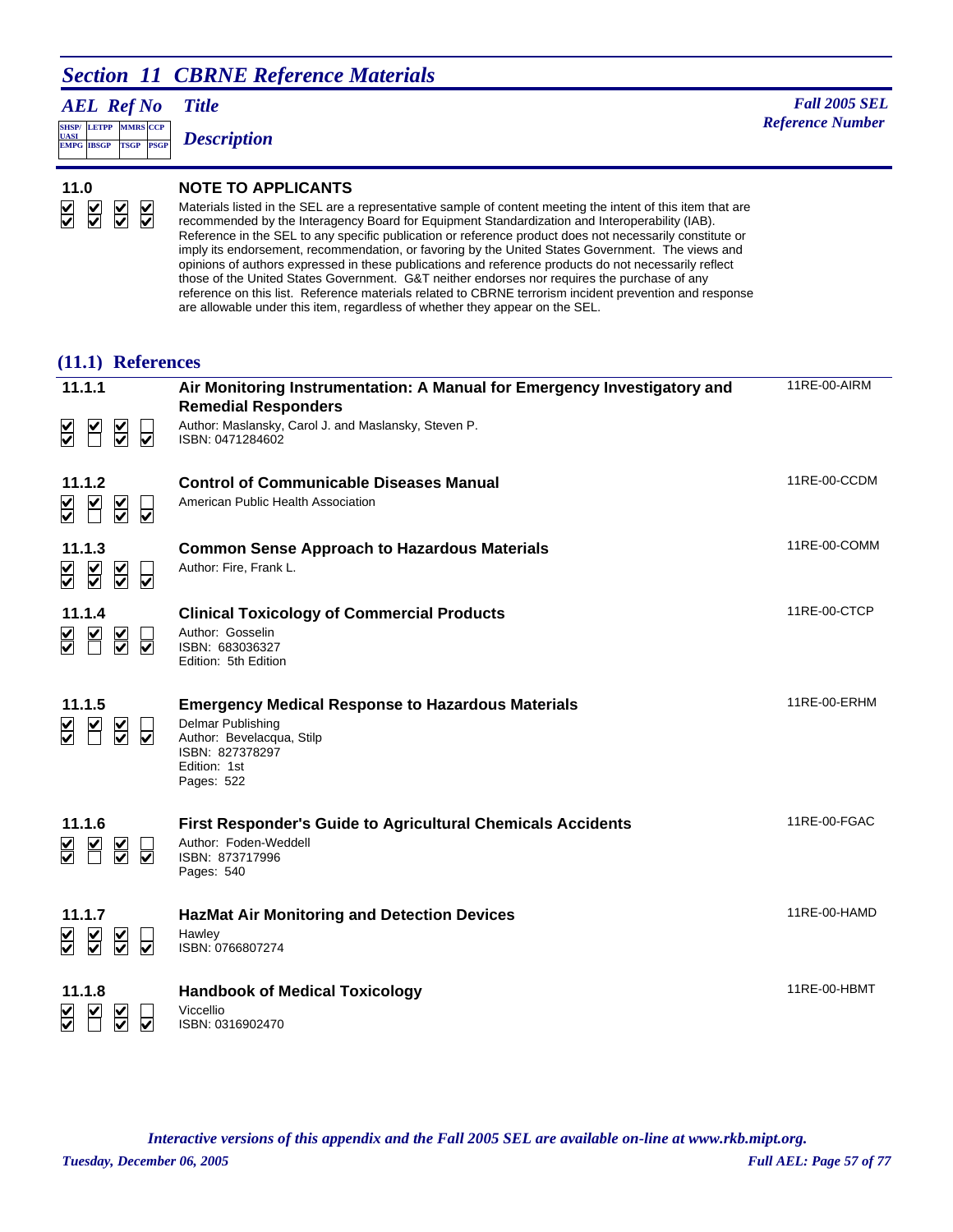|                                                                                                             | <b>Section 11 CBRNE Reference Materials</b>                                                                                                       |                                                 |
|-------------------------------------------------------------------------------------------------------------|---------------------------------------------------------------------------------------------------------------------------------------------------|-------------------------------------------------|
| <b>AEL Ref No</b><br>SHSP/ LETPP MMRS CCP<br><b>UASI</b><br><b>EMPG IBSGP</b><br><b>TSGP</b><br><b>PSGP</b> | <b>Title</b><br><b>Description</b>                                                                                                                | <b>Fall 2005 SEL</b><br><b>Reference Number</b> |
| 11.1.9<br>$\overline{\leq}$<br>$\leq$<br>$\overline{\underline{\underline{\mathsf{Y}}}}$                    | <b>Household Chemicals and Emergency First Aid</b><br>Author: Foden, Weddell<br>ISBN: 873719018<br>Pages: 448                                     | 11RE-00-HCFA                                    |
| 11.1.10<br>M<br>$\overline{\leq}$<br>₩<br>⊽                                                                 | <b>Hazardous Materials Chemistry</b><br><b>Delmar Publishing</b><br>Author: Bevelacqua<br>ISBN: 766814343<br>Edition: 1st Edition<br>Pages: 192   | 11RE-00-HMCD                                    |
| 11.1.11<br>$\overline{\underline{\underline{\mathsf{Y}}}}$<br>⊻<br>⊽                                        | <b>Hazardous Materials: Managing the Incident</b><br>Author: Noll, Hildebrand, Yvorra<br>ISBN: 0879391111                                         | 11RE-00-HMMI                                    |
| 11.1.12<br>$\overline{\underline{\underline{\mathsf{Y}}}}$<br>$\overline{\underline{\mathsf{S}}}$<br>⋚<br>⊽ | <b>Jane's Facility Security Handbook</b><br>Author: Kozlow, Sullivan<br>ISBN: 710622880<br>Pages: 320                                             | 11RE-00-JFSH                                    |
| 11.1.13<br>$\overline{\underline{\mathsf{S}}}$<br>$\overline{\underline{\mathsf{S}}}$<br>⋚<br>₩             | Joint Information Center (JIC) Manual                                                                                                             | 11RE-00-JICM                                    |
| 11.1.14<br>$\overline{\underline{\mathsf{S}}}$<br>⊽                                                         | Mass Casualty and High Impact Incidents - An Operations Guide<br>Author: Christen, Henry T. and Maniscalco, Paul M.<br>ISBN: 0-13-099222-4        | 11RE-00-MASS                                    |
| 11.1.15<br>$\frac{\mathsf{v}}{\mathsf{v}}$<br>$\overline{\mathsf{v}}$                                       | <b>Medical Response to Weapons of Mass Destruction</b><br>Description<br>Author: Phillip L. Currance, EM-P, RHSP<br>ISBN:0323023312<br>Pages: 256 | 11RE-00-MRSP                                    |
| 11.1.16<br>$\overline{\underline{\mathsf{S}}}$<br>$\sum$<br>⋚<br>$\overline{\mathbf{v}}$                    | National Incident Management System; Principles and Practice<br>Authors: Walsh, Christen, Maniscalco, Callsen, Miller                             | 11RE-00-NIMS                                    |
| 11.1.17<br>$\overline{\underline{\underline{\mathsf{X}}}}$<br>₩                                             | <b>Clinical Management of Poisoning and Drug Overdose</b><br>Author: Olson<br>ISBN: 0838502601                                                    | 11RE-00-PODO                                    |
| 11.1.18<br>$\overline{\underline{\underline{\mathsf{Y}}}}$<br>⊽                                             | <b>Special Operations of Terrorism and HazMat Crimes</b><br>Author: Hawley, Noll, Hildebrand                                                      | 11RE-00-SPOP                                    |
| 11.1.19<br>⊽                                                                                                | <b>Street Smart HazMat Response</b><br>Author: Callan                                                                                             | 11RE-00-STRT                                    |

*Tuesday, December 06, 2005 Full AEL: Page 58 of 77 Interactive versions of this appendix and the Fall 2005 SEL are available on-line at www.rkb.mipt.org.*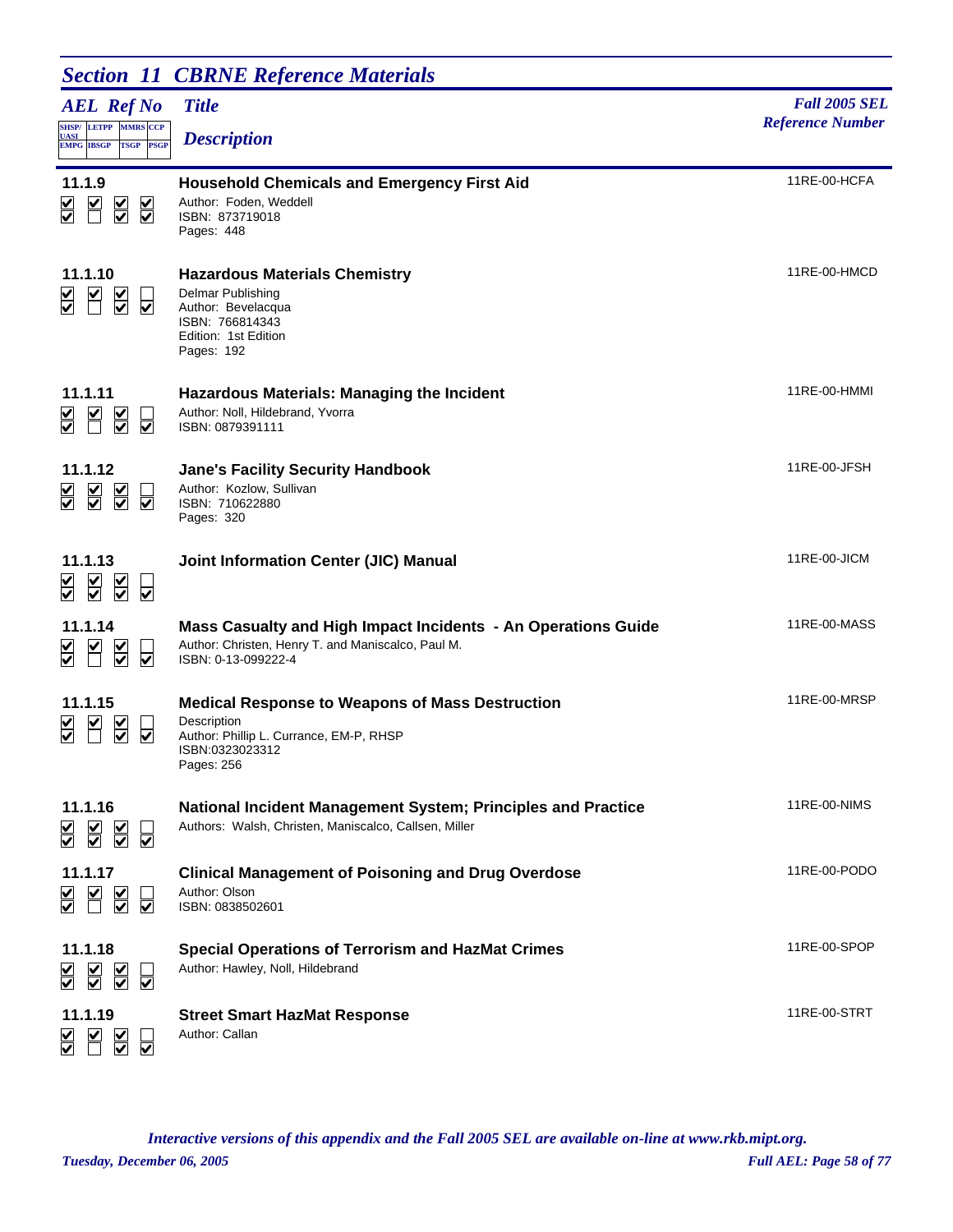|                                                                                          | <b>Section 11 CBRNE Reference Materials</b>                                                                                                                     |                         |
|------------------------------------------------------------------------------------------|-----------------------------------------------------------------------------------------------------------------------------------------------------------------|-------------------------|
| <b>AEL Ref No</b>                                                                        | <b>Title</b>                                                                                                                                                    | <b>Fall 2005 SEL</b>    |
| SHSP/ LETPP MMRS CCP<br><b>UASI</b><br><b>TSGP</b><br><b>PSGP</b><br><b>EMPG IBSGP</b>   | <b>Description</b>                                                                                                                                              | <b>Reference Number</b> |
| 11.1.20<br>$\blacktriangleright$<br>$\overline{\underline{\underline{\mathsf{Y}}}}$<br>⊽ | <b>Tempest CB FRG (Chem Bio) First Responder Guidebook</b>                                                                                                      | 11RE-00-TCBF            |
| 11.1.21<br>$\overline{\le}$<br>⊽                                                         | <b>Tempest Chem Bio Frequently Asked Questions (CB FAQ)</b><br>Author: Graves<br>ISBN: 966543718<br>Edition: 1st<br>Pages: 175                                  | 11RE-00-TCBQ            |
| 11.1.22<br>K<br>$\overline{\mathsf{S}}$<br>⊽                                             | <b>Terrorism Response: Field Guide for Fire and EMS Organizations</b><br>Author: Christen, Henry T. and Maniscalco, Paul M.<br>ISBN: 0-13-110906-5              | 11RE-00-TERF            |
| 11.1.23<br>M<br>$\frac{\mathsf{K}}{\mathsf{S}}$<br>⊽                                     | <b>Terrorism Response: Field Guide for Law Enforcement</b><br>Author: Christen, Henry T. and Maniscalco, Paul M.<br>ISBN: 0-13-110747-X                         | 11RE-00-TERL            |
| 11.1.24<br>$\overline{\leq}$<br>⊽                                                        | <b>Terrorism Handbook for Operational Responders</b><br>Delmar Publishing<br>Author: Bevelacqua, Stilp<br>ISBN: 766804755<br>Edition: 1st Edition<br>Pages: 110 | 11RE-00-THOR            |
| 11.1.25<br>$\overline{\underline{\underline{\mathsf{Y}}}}$<br>⊽                          | <b>Transport of Radiological Materials; Q&amp;A About Incident Response</b><br>Author: Berga, Byrd, et al                                                       | 11RE-00-TRMQ            |
| 11.1.26<br>⊽                                                                             | <b>Understanding Terrorism and Managing the Consequences</b><br>Author: Christen, Henry T. and Maniscalco, Paul M.<br>ISBN: 0-13-021229-6                       | 11RE-00-UNDR            |
|                                                                                          | (11.2) Field Expedient References                                                                                                                               |                         |
| 11.2.1<br>$\overline{\leq}$<br>M<br>⊽                                                    | <b>CHRIS Manual</b><br>Author: USCG                                                                                                                             | 11FR-00-CHRS            |
| 11.2.2<br>⊻<br>$\overline{\underline{\underline{\mathsf{Y}}}}$<br>⊽                      | <b>Emergency Action Guides</b><br>Author: Association of American Railroads                                                                                     | 11FR-00-EAGR            |
| 11.2.3<br>$\overline{\underline{\underline{\underline{\mathsf{Y}}}}}$<br>⊽               | <b>Emergency Care for Hazardous Materials Exposure</b><br>Author: Bronstein, Currance<br>ISBN: 801678137<br>Edition: 2nd<br>Pages: 635                          | 11FR-00-ECHE            |
| 11.2.4<br>₩<br>⊽                                                                         | <b>Effects of Exposure to Toxic Gases; First Aid and Medical Treatment</b><br>Author: Matheson<br>ISBN: 9994698605                                              | 11FR-00-EETG            |

*Tuesday, December 06, 2005 Full AEL: Page 59 of 77 Interactive versions of this appendix and the Fall 2005 SEL are available on-line at www.rkb.mipt.org.*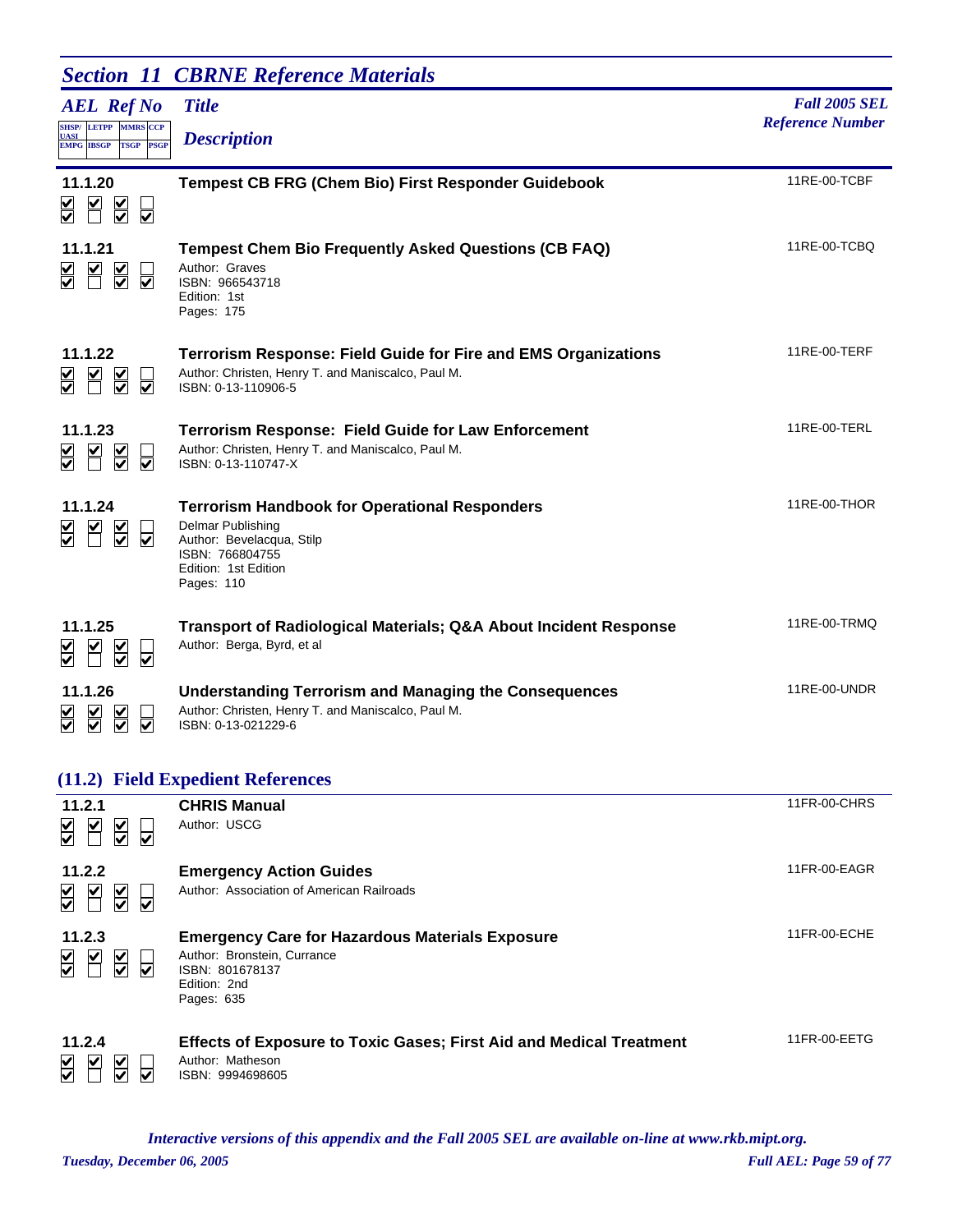|                                                                                       | <b>Section 11 CBRNE Reference Materials</b>                                                                                                                                                                                    |                                                 |
|---------------------------------------------------------------------------------------|--------------------------------------------------------------------------------------------------------------------------------------------------------------------------------------------------------------------------------|-------------------------------------------------|
| <b>AEL Ref No</b>                                                                     | <b>Title</b>                                                                                                                                                                                                                   | <b>Fall 2005 SEL</b><br><b>Reference Number</b> |
| SHSP/LETPP MMRS CCP<br><b>UASI</b><br><b>PSGP</b><br><b>EMPG IBSGP</b><br><b>TSGP</b> | <b>Description</b>                                                                                                                                                                                                             |                                                 |
| 11.2.5<br>$\overline{\underline{\underline{\mathsf{Y}}}}$<br>M<br>₩<br>☑              | <b>Emergency Handling of Hazardous Materials in Surface Transportation</b><br>Author: Association of American Railroads<br>ISBN: 9990687005                                                                                    | 11FR-00-EHMR                                    |
| 11.2.6<br>M<br>$\frac{1}{2}$<br>₩<br>$\overline{\blacktriangledown}$                  | <b>EPA Recognition and Management of Pesticide Poisoning</b><br>Author: Morgan<br>ISBN: 0912702818                                                                                                                             | 11FR-00-EPAP                                    |
| 11.2.7<br>M<br>$\frac{1}{2}$<br>⊽                                                     | <b>Farm Chemicals Handbook</b><br>Author: Meister<br>ISBN: 9990801061<br>Edition: 2002                                                                                                                                         | 11FR-00-FCHM                                    |
| 11.2.8<br>$\leq$<br>⊽                                                                 | <b>GATX Tank Car Manual</b><br>Author: GATX                                                                                                                                                                                    | 11FR-00-GATX                                    |
| 11.2.9<br>$\overline{\leq}$<br>$\preceq$<br>⋚<br>⊽                                    | <b>Gardner's Chemical Synonyms and Trade Names</b><br>Author: Milne<br>ISBN: 566082195<br>Edition: 11th                                                                                                                        | 11FR-00-GCST                                    |
| 11.2.10<br>$\frac{1}{\sqrt{2}}$<br>⊽                                                  | Genium's Handbook of Safety, Health, and Environmental Data<br>McGraw<br>ISBN: 0071341439                                                                                                                                      | 11FR-00-GENI                                    |
| 11.2.11<br>$\overline{\underline{\underline{\mathsf{Y}}}}$<br>₩<br>⊽                  | <b>NIOSH Pocket Guide to Chemical Hazards</b><br>Author: National Institute for Occupational Safety and Health<br>DHHS NIOSH Publication Number 2005-149.<br>CD-ROM Version Available, DHHS NIOSH Publication Number 2005-151. | 11FR-00-PGCH                                    |
| 11.2.12<br>M<br>$\sum_{i=1}^{n}$<br>$\overline{\mathbf{v}}$                           | <b>Hazardous Chemicals Desk Reference</b><br>Author: Lewis, Richard J.<br>ISBN: 0471441651                                                                                                                                     | 11FR-00-HAZD                                    |
| 11.2.13<br>$\overline{\underline{\underline{\mathsf{X}}}}$<br>₩<br>⊽                  | <b>Hawley's Condensed Chemical Dictionary</b><br>Author: Lewis, Hawley<br>ISBN: 471387355<br>Edition: 14th<br>Pages: 1,300                                                                                                     | 11FR-00-HCCD                                    |
| 11.2.14<br>$\frac{1}{\sqrt{2}}$<br>⊽                                                  | <b>Hazardous Materials Field Guide</b><br>Delmar Publishing<br>Author: Bevelacqua, Stilp<br>ISBN: 766801551<br>Edition: 1st<br>Pages: 96                                                                                       | 11FR-00-HMFG                                    |
| 11.2.15<br>$\frac{\mathsf{v}}{\mathsf{v}}$<br>$\overline{\blacktriangledown}$         | Hazardous Materials: Managing the Incident - FOG<br>Author: Noll, Hildebrand, Yvorra<br>Field operations guide                                                                                                                 | 11FR-00-HMMJ                                    |

*Tuesday, December 06, 2005 Full AEL: Page 60 of 77 Interactive versions of this appendix and the Fall 2005 SEL are available on-line at www.rkb.mipt.org.*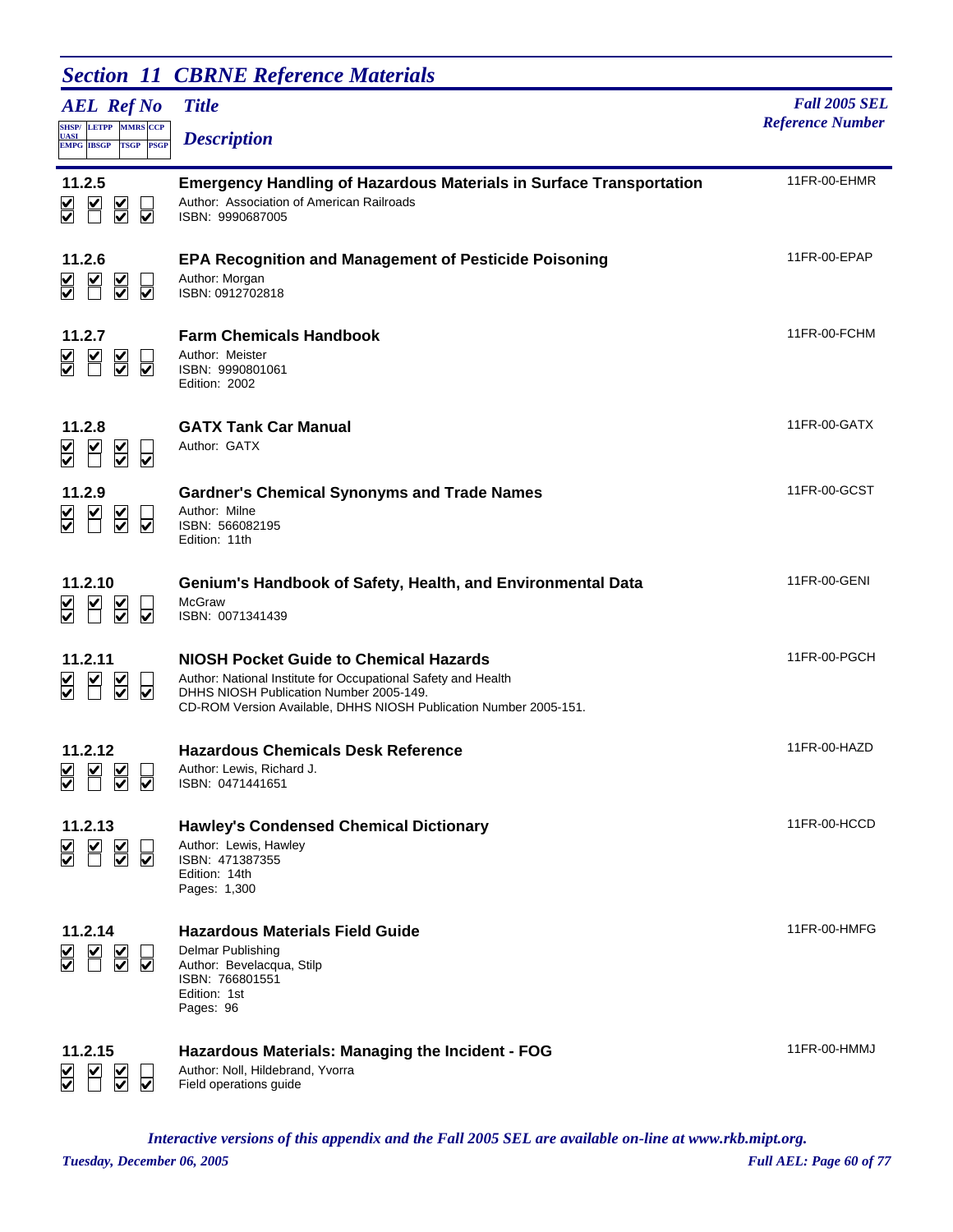|                                                                                                                    | <b>Section 11 CBRNE Reference Materials</b>                                                                                                      |                                                 |
|--------------------------------------------------------------------------------------------------------------------|--------------------------------------------------------------------------------------------------------------------------------------------------|-------------------------------------------------|
| <b>AEL Ref No</b><br><b>SHSP/ LETPP MMRS CCP</b><br><b>UASI</b><br><b>EMPG IBSGP</b><br><b>TSGP</b><br><b>PSGP</b> | <b>Title</b><br><b>Description</b>                                                                                                               | <b>Fall 2005 SEL</b><br><b>Reference Number</b> |
| 11.2.16<br>$\blacktriangleright$<br>$\overline{\underline{\underline{\mathsf{Y}}}}$<br>⊽                           | <b>Handbook of Toxic and Hazardous Chemicals and Carcinogens</b><br>Author: Sittig, Pohanish<br>ISBN: 081551459X<br>Edition: 4th<br>Pages: 2,300 | 11FR-00-HTCC                                    |
| 11.2.17<br>$\overline{\blacktriangle}$<br>⊽                                                                        | <b>Hazardous Material Injuries</b><br>Author: Stuz                                                                                               | 11FR-00-HZMI                                    |
| 11.2.18<br>⊻<br>$\overline{\leq}$<br>⊽                                                                             | Jane's Chemical/Biological Handbook<br>Author: Sidell<br>ISBN 710619235<br>Pages: 298                                                            | 11FR-00-JCBH                                    |
| 11.2.19<br>$\overline{\underline{\underline{\mathsf{Y}}}}$<br>M<br>⊽                                               | <b>Management of Chemical Warfare Casualties</b><br>Author: Sidell, DOD                                                                          | 11FR-00-MCWC                                    |
| 11.2.20<br>$\overline{\leq}$<br>⊽                                                                                  | <b>Merck Index</b><br>Author: Chapman, Hall<br>ISBN: 412128217<br>Edition: 12th                                                                  | 11FR-00-MERK                                    |
| 11.2.21<br>$\leq$ $\leq$<br>⊽                                                                                      | <b>Matheson Gas Data Book</b><br>Author: Matheson                                                                                                | 11FR-00-MGDB                                    |
| 11.2.22<br>$\overline{\leq}$<br>₩                                                                                  | <b>Medical Management of Biological Casualties Handbook</b><br>Author: DOD                                                                       | 11FR-00-MMBC                                    |
| 11.2.23<br>$\blacktriangledown$<br>$\blacktriangledown$<br>$\vert\bm{\mathsf{v}}\vert$<br>$\blacksquare$<br>⊽ ⊽    | <b>Medical Management of Chemical Casualties Handbook</b><br>Author: DOD                                                                         | 11FR-00-MMCC                                    |
| 11.2.24<br>$\overline{\leq}$<br>⊽                                                                                  | <b>Medical Management of Radiological Casualties Handbook</b><br>Author: DOD<br>ISBN: 1931828237<br>Edition: 1st Edition<br>Pages: 133           | 11FR-00-MMRC                                    |
| 11.2.25<br>$\blacktriangleright$<br>$\overline{\leq}$<br>⊽                                                         | <b>North American Emergency Response Guidebook</b><br>Author: U.S. Department of Transportation<br>ISBN: 066017992X<br><b>Edition: 2000</b>      | 11FR-00-NA00                                    |
| 11.2.26                                                                                                            | Public Health Emergency Response Guide for State, Local, and Tribal Public<br><b>Health Directors</b><br>Author: CDC                             | 11FR-00-PHRG                                    |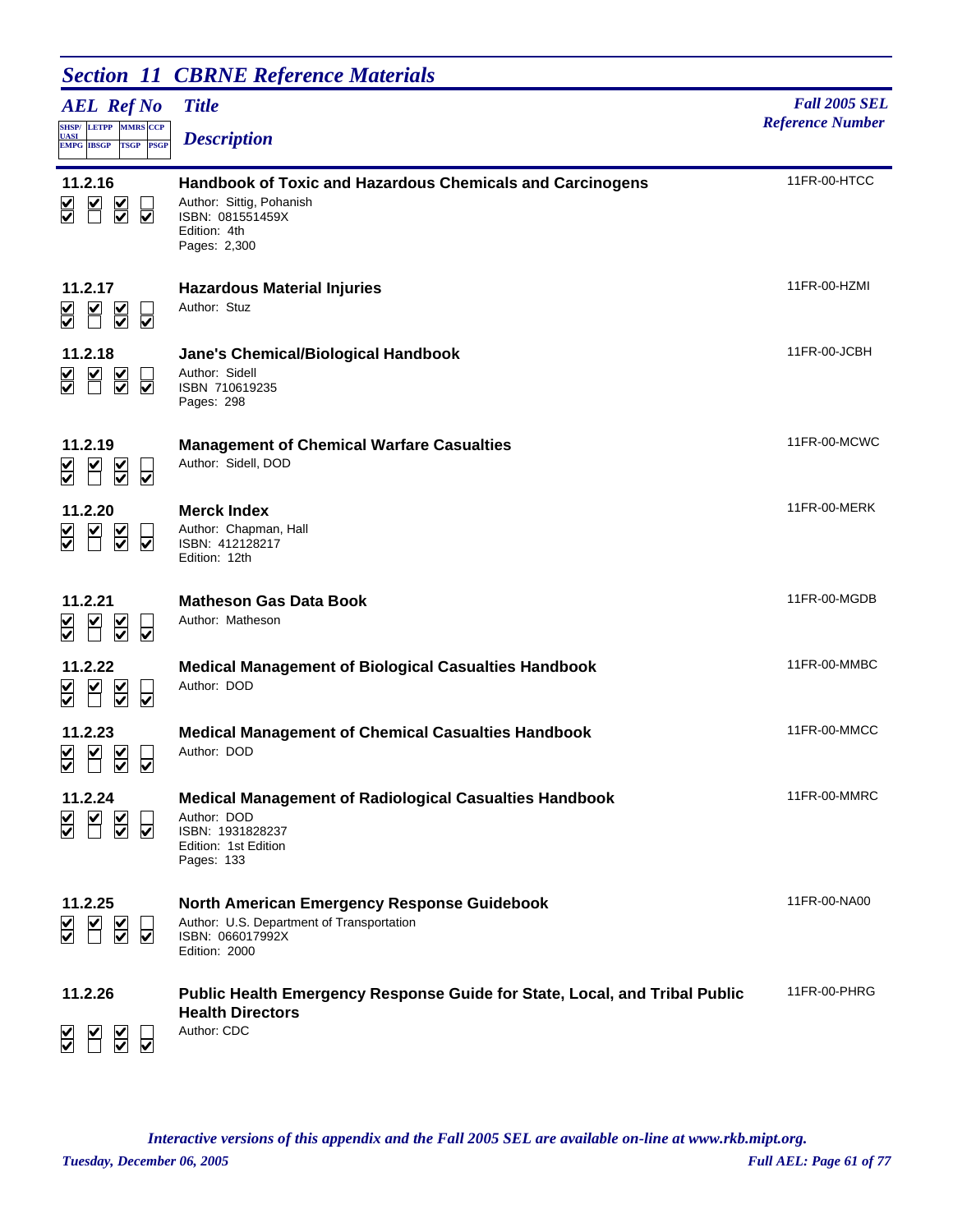# **Section 11 CBRNE Reference Materials**

| <b>AEL Ref No</b><br><b>SHSP/ LETPP MMRS CCP</b><br><b>UASI</b><br><b>PSGP</b><br><b>EMPG IBSGP</b><br><b>TSGP</b>                     | <b>Title</b><br><b>Description</b>                                                                                                          | <b>Fall 2005 SEL</b><br><b>Reference Number</b> |
|----------------------------------------------------------------------------------------------------------------------------------------|---------------------------------------------------------------------------------------------------------------------------------------------|-------------------------------------------------|
| 11.2.27<br>$\blacktriangleright$<br>$\overline{\underline{\underline{\mathsf{X}}}}$<br>$\frac{1}{\sqrt{2}}$<br>$\overline{\mathsf{v}}$ | <b>Quick Selection Guide to Chemical Protective Clothing</b><br>Author: Forsberg, Mausdorf<br>ISBN: 471287970<br>Edition: 3rd<br>Pages: 124 | 11FR-00-QGPC                                    |
| 11.2.28<br>$\blacktriangleright$<br>$\overline{\le}$<br>$\frac{1}{\sqrt{2}}$                                                           | <b>Sax's Dangerous Properties of Industrial Materials</b><br>Author: Lewis, Richard J.<br>ISBN: 0471354074                                  | 11FR-00-SAXS                                    |
| 11.2.29<br>$\sum$<br>$\overline{\underline{\underline{\mathsf{Y}}}}$<br>४<br>$\overline{\blacktriangledown}$                           | Symbol Seeker, Hazard Identification Manual, International Edition<br>Author: IFTSA<br>Edition: International Edition                       | 11FR-00-SYMS                                    |
| 11.2.30<br>$\overline{\leq}$<br>$\blacktriangle$<br>$\frac{\blacktriangle}{\blacktriangledown}$<br>$\overline{\mathsf{v}}$             | <b>TLVs and BEIs Guidebook</b><br>Author: ACGIH                                                                                             | 11FR-00-TLVS                                    |
| (11.3) Reference Databases                                                                                                             |                                                                                                                                             |                                                 |
| 11.3.1                                                                                                                                 | <b>Chemwatch Chemical Database and Management System</b>                                                                                    | 11RD-00-CWCH                                    |

| $\frac{1}{2}$<br>⊽                                                                                                        | Publisher: ChemwatchNA                                                                                                                                                                                                                                                                                                         |              |
|---------------------------------------------------------------------------------------------------------------------------|--------------------------------------------------------------------------------------------------------------------------------------------------------------------------------------------------------------------------------------------------------------------------------------------------------------------------------|--------------|
| 11.3.2<br>$\ge$<br>$\sum_{i=1}^{n}$<br>$\frac{\blacktriangledown}{\blacktriangledown}$                                    | <b>Gloves Plus</b><br>Author: Keith, Lawrence<br>ISBN: 873717104<br>Pages: 26                                                                                                                                                                                                                                                  | 11RD-00-GPPS |
| 11.3.3<br>$\overline{\underline{\check{\ }}}$<br>$\sum_{i=1}^{n}$<br>$\frac{\blacktriangledown}{\blacktriangledown}$<br>⊽ | NIOSH Guide to Chemical Hazards (Electronic)<br>Author: National Institute for Occupational Safety and Health<br>Electronic version of the pocket guide.                                                                                                                                                                       | 11RD-00-PGCH |
| 11.3.4<br>$\frac{1}{2}$<br>$\leq$                                                                                         | Tomes Plus / Chemical Knowledge Database<br>Author: Micro Medix<br>Pages: CD-ROM                                                                                                                                                                                                                                               | 11RD-00-TPLS |
| 11.3.5<br>$\sum$<br>⊽                                                                                                     | ToxFAQs(TM) Series, Agency for Toxic Substances and Disease Registry<br>(ATSDR)<br>The ATSDR ToxFAQs(tm) is a series of summaries about hazardous substances developed by the<br>ATSDR Division of Toxicology. Information for this series is excerpted from the ATSDR Toxicological<br>Profiles and Public Health Statements. | 11RD-00-TXFQ |

#### **(11.4) Non-CBRNE References**



**11.4.1 Reference Materials, non-CBRNE**

Reference materials necessary to manage an effective all-hazards program (including non-CBRNE hazards) that are not covered elsewhere in Section 11.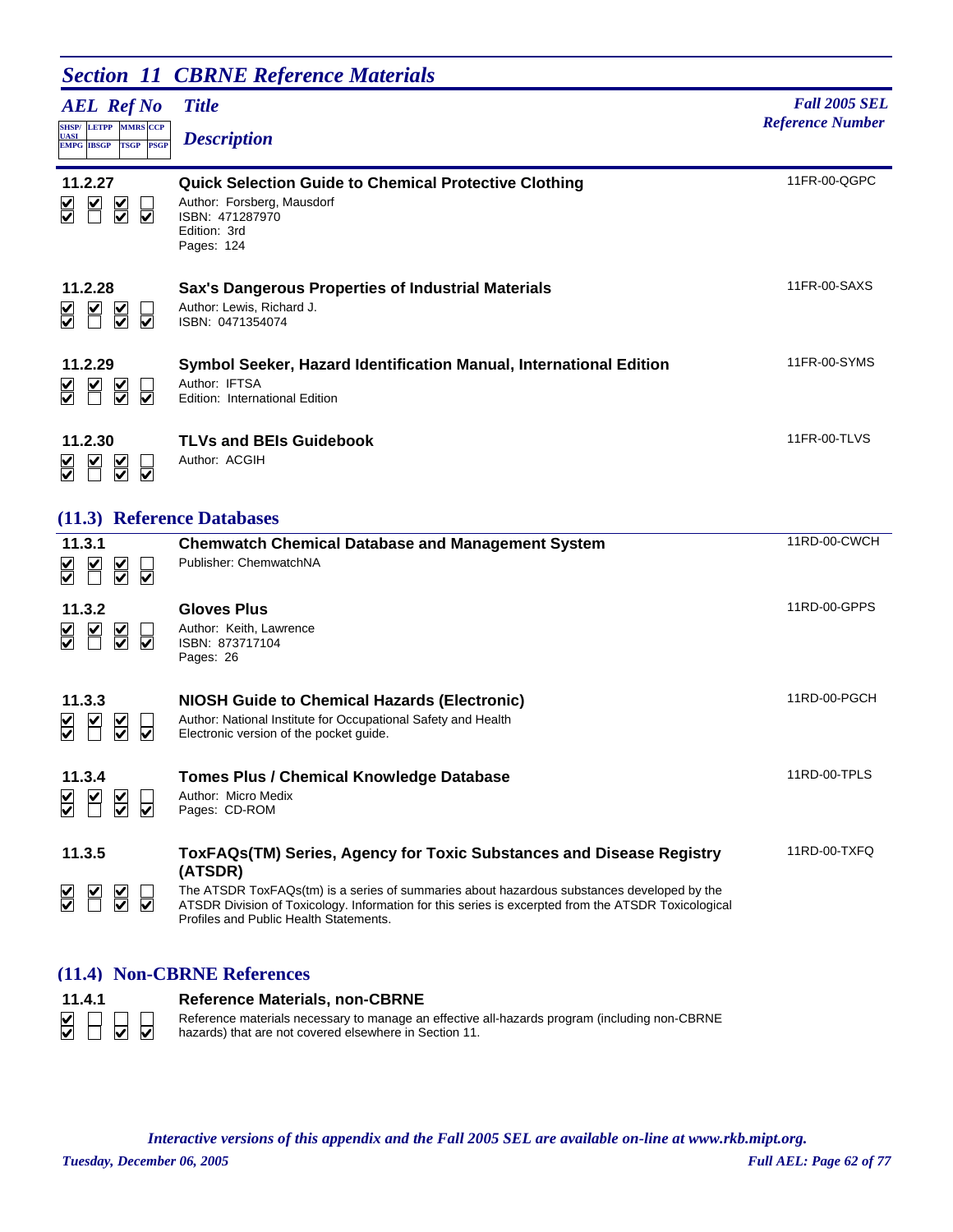# **Section 12 CBRNE Incident Response Vehicles**

*AEL Ref No* **SHSP/ UASI LETPP PSGP CCP EMPG IBSGP TSGP** *Description*

# *Title Fall 2005 SEL Meterion* **Reference Number** *Reference Number Reference Number*

| 12.1<br>$\overline{\blacktriangle}$<br>$\overline{\leq}$ | $\frac{1}{2}$                   | <b>Vehicles, Command, Mobile</b><br>Mobile command vehicles for use at incident scene.                                                                                                                                                                                                                                                                                                                                                                                     | 03OE-06-CMDV |
|----------------------------------------------------------|---------------------------------|----------------------------------------------------------------------------------------------------------------------------------------------------------------------------------------------------------------------------------------------------------------------------------------------------------------------------------------------------------------------------------------------------------------------------------------------------------------------------|--------------|
|                                                          |                                 | (NOTE: This category includes special-purpose vehicles for the transport of CBRNE terrorism response<br>equipment and personnel to the incident site. Licensing and registration fees are the responsibility of the<br>jurisdiction and are not allowable under this grant. In addition, general-purpose vehicles (squad cars,<br>executive transportation, etc.), fire apparatus, and non-CBRNE tactical/armored assault vehicles are not<br>allowable.)                  |              |
| 12.2                                                     |                                 | <b>Vehicles, Specialized Mission, CBRNE</b>                                                                                                                                                                                                                                                                                                                                                                                                                                | 030E-06-MISS |
| $\overline{\underline{\underline{\mathsf{Y}}}}$          | $\overline{\le}$                | Specialized vehicles designed to support specific CBRNE mission area requirements. Examples include<br>deployment vehicles, tactical intervention vehicles, hazmat units, communications units, bomb response<br>units, mobile morgue units, and special transport units such as all-terrain vehicles (ATVs), 2-wheeled<br>personal transports for fully-suited bomb technicians, and robot trailers designed to accommodate special<br>mission equipment and accessories. |              |
|                                                          |                                 | (NOTE: This category includes special-purpose vehicles for the transport of CBRNE terrorism response<br>equipment and personnel to the incident site. Licensing and registration fees are the responsibility of the<br>jurisdiction and are not allowable under this grant. In addition, general-purpose vehicles (squad cars,<br>executive transportation, etc.), fire apparatus, and non-CBRNE tactical/armored assault vehicles are not<br>allowable.)                  |              |
| 12.3                                                     |                                 | <b>Vehicles, Specialized Emergency Management</b>                                                                                                                                                                                                                                                                                                                                                                                                                          | 030E-06-MISS |
| $\overline{\blacktriangledown}$                          | $\overline{\blacktriangledown}$ | Specialized vehicles for emergency management operations. This category includes special-purpose<br>vehicles for the transport of response equipment and personnel to incident sites which may have limited<br>or restricted access as a result of an emergency or disaster.                                                                                                                                                                                               |              |
|                                                          |                                 | (NOTE: Licensing and registration fees are the responsibility of the jurisdiction and are not allowable<br>under this grant. In addition, general-purpose vehicles (squad cars, executive transportation, etc.), fire<br>apparatus, and non-CBRNE tactical/armored assault vehicles are not allowable.)                                                                                                                                                                    |              |
| 12.4                                                     |                                 | <b>Vehicles, Mass Casualty Transport</b>                                                                                                                                                                                                                                                                                                                                                                                                                                   | 03OE-06-ABUS |
|                                                          | $\frac{\checkmark}{\checkmark}$ | Specialized vehicles such as "Ambulance Buses" to transport stretcher-borne patients during a mass-<br>casualty event. Includes retrofit kits to convert existing vehicles into mass casualty transports.                                                                                                                                                                                                                                                                  |              |
|                                                          |                                 | (NOTE: This category includes special-purpose vehicles for the transport of CBRNE terrorism response<br>equipment and personnel to the incident site. Licensing and registration fees are the responsibility of the<br>jurisdiction and are not allowable under this grant. In addition, general-purpose vehicles (squad cars,<br>executive transportation, etc.), fire apparatus, and non-CBRNE tactical/armored assault vehicles are not<br>allowable.)                  |              |
| 12.5                                                     |                                 | <b>Movers, Prime, for Equipment Trailers</b>                                                                                                                                                                                                                                                                                                                                                                                                                               | 03OE-06-VHCL |
|                                                          |                                 | A vehicle used to tow equipment trailers, such as a semi-trailer tractor. This item is only allowable if<br>purchased for use with other allowable items such as the trailers in Items 12.6 and 12.7.                                                                                                                                                                                                                                                                      |              |
|                                                          |                                 | (NOTE: This category includes special-purpose vehicles for the transport of CBRNE terrorism response<br>equipment and personnel to the incident site. Licensing and registration fees are the responsibility of the<br>jurisdiction and are not allowable under this grant. In addition, general-purpose vehicles (squad cars,<br>executive transportation, etc.), fire apparatus, and non-CBRNE tactical/armored assault vehicles are not<br>allowable.)                  |              |
|                                                          |                                 |                                                                                                                                                                                                                                                                                                                                                                                                                                                                            |              |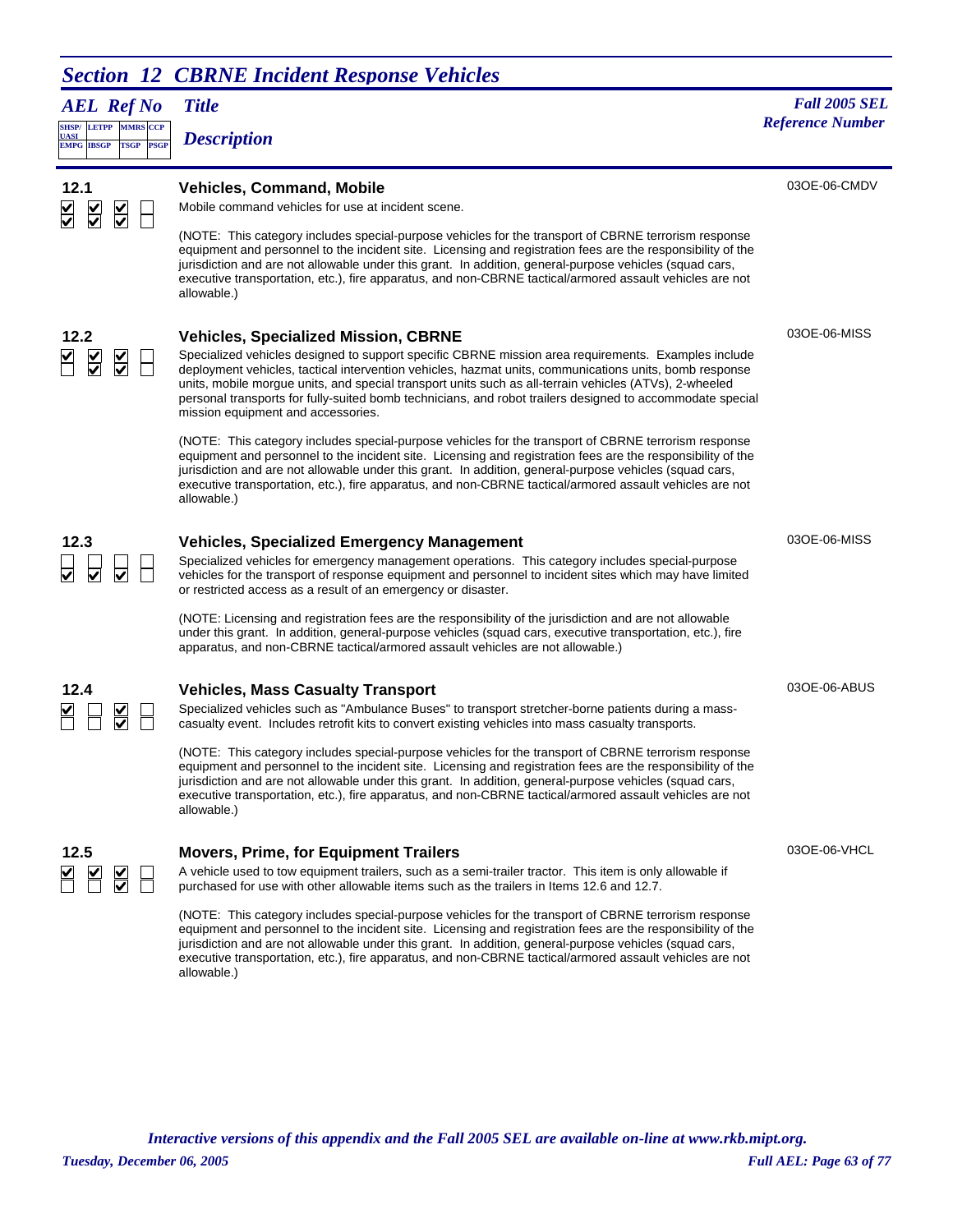# **Section 12 CBRNE Incident Response Vehicles**

*AEL Ref No*

**SHSP/ UASI LETPP PSGP CCP EMPG IBSGP TSGP** *Description*

#### *Title Fall 2005 SEL Reference Number Reference Number*

03OE-06-VHCL

 $\frac{1}{2}$  $\overline{\blacktriangle}$ Н

#### **12.6 Trailers, Equipment**

Trailers for transport of equipment to the incident site.

(NOTE: This category includes special-purpose vehicles for the transport of CBRNE terrorism response equipment and personnel to the incident site. Licensing and registration fees are the responsibility of the jurisdiction and are not allowable under this grant. In addition, general-purpose vehicles (squad cars, executive transportation, etc.), fire apparatus, and non-CBRNE tactical/armored assault vehicles are not allowable.)



#### **12.7 Trailers, Water/Source**

Water trailers (potable and non-potable) with distribution system and pump.

(NOTE: This category includes special-purpose vehicles for the transport of CBRNE terrorism response equipment and personnel to the incident site. Licensing and registration fees are the responsibility of the jurisdiction and are not allowable under this grant. In addition, general-purpose vehicles (squad cars, executive transportation, etc.), fire apparatus, and non-CBRNE tactical/armored assault vehicles are not allowable.)

03OE-06-H2OT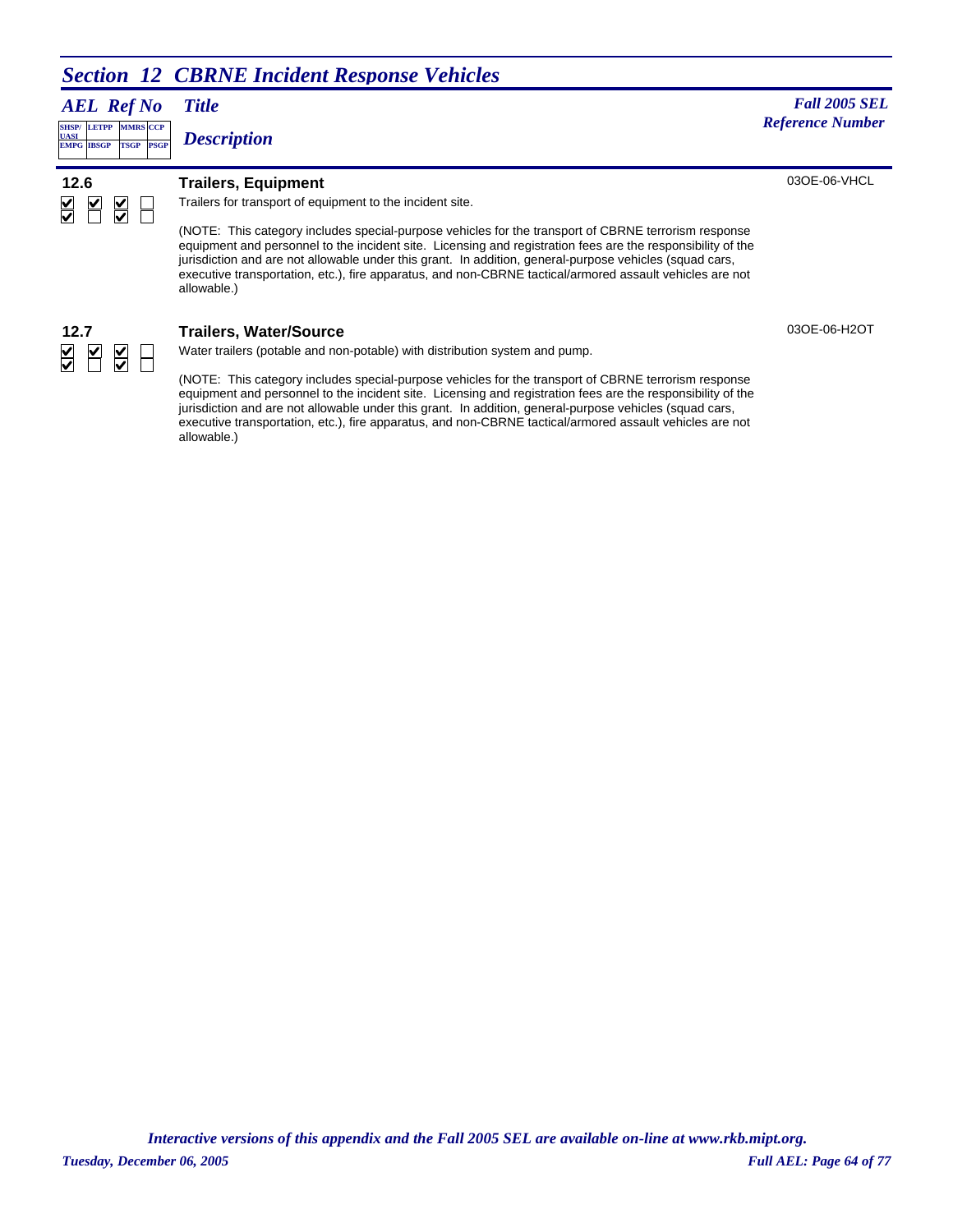### **Section 13 Terrorism Incident Prevention Equipment**

*AEL Ref No* **SHSP/ UASI LETPP PSGP MMRS** CCP

**EMPG IBSGP TSGP** *Description*

*Title Fall 2005 SEL* **Reference Number** 

|                            |                                      | (13.1) Information Technology                                                                                                                                                                                                                                                                                                                                                                                                                                                                                                                                                     |              |
|----------------------------|--------------------------------------|-----------------------------------------------------------------------------------------------------------------------------------------------------------------------------------------------------------------------------------------------------------------------------------------------------------------------------------------------------------------------------------------------------------------------------------------------------------------------------------------------------------------------------------------------------------------------------------|--------------|
| 13.1.1<br>$\overline{\le}$ | $\overline{\blacktriangledown}$<br>⊽ | <b>Data Acquisition</b><br>Software for data collection and information gathering, including data mining and search tools.                                                                                                                                                                                                                                                                                                                                                                                                                                                        | 04AP-01-DACQ |
| 13.1.2<br>₩                | ⊽<br>⊽                               | <b>Data Fusion/Synthesis</b><br>Software or system for accepting disparate inputs and producing organized information. May use<br>multiple sensor inputs to develop a situational picture, and/or multiple inputs from different intelligence<br>sources to create a correlated set of accessible data.                                                                                                                                                                                                                                                                           | 04AP-06-FUSN |
| 13.1.3                     |                                      | <b>Systems, Intelligence Sharing</b><br>Implementation of and connectivity to network-based systems to enhance intelligence and information<br>sharing capabilities.<br>(Note: States and Urban Areas may use FY2006 HSGP funding for intelligence and information sharing<br>enhancement. However, grantees using FY2006 HSGP funding in support of these functions are<br>required to use the Homeland Security Information Network (HSIN) as the backbone for communication<br>and collaboration with their peer agencies and the Homeland Security Operations Center (HSOC).) |              |
| 13.1.4                     |                                      | <b>System, Alert/Notification</b><br>Alert and notification equipment that allows for real-time dissemination of information & intelligence.<br>Examples of this equipment include cellular phones, pagers, text messaging, etc.                                                                                                                                                                                                                                                                                                                                                  | 04AP-02-ALRT |
| 13.1.6                     |                                      | <b>Software, Facial Recognition</b><br>Facial recognition software for access control, identification of criminal actors (IFF), etc.<br>(NOTE: DHS has adopted INCITS 385-2004, Information technology - Face Recognition Format for Data<br>Interchange. ONLY SOFTWARE COMPLIANT WITH THIS STANDARD WILL BE ALLOWABLE.)                                                                                                                                                                                                                                                          | 04AP-08-FACR |
| 13.1.7                     | ⊽<br>⊽                               | Fees, Usage, for databases containing terrorist threat information<br>One-time or recurring fees for the use of commercial databases containing terrorist threat information.<br>(NOTE: GRANTEES SHOULD COORDINATE WITH THEIR ASSIGNED G&T PREPAREDNESS<br>OFFICER TO DETERMINE THE APPROPRIATE ALLOWABLE COST CATEGORY FOR THESE<br>PURCHASES.)                                                                                                                                                                                                                                  |              |
| 13.1.8                     |                                      | Software, Investigative, Signals Intelligence<br>Investigative software for collating and analyzing data from signals intelligence such as PEN Registers<br>and wiretap management tools.                                                                                                                                                                                                                                                                                                                                                                                         | 04AP-08-SIGI |

#### **(13.2) Law Enforcement Equipment**



#### **13.2.1 Equipment, Law Enforcement Surveillance**

Surveillance equipment, including electronic equipment such as PEN registers (equipment capable of capturing incoming and outgoing phone numbers, along with the duration of calls, without listening to the actual conversations).

Use is subject to the prohibitions contained in Title III of the Omnibus Crime and Control and Safe Streets Act of 1968 (the "Wiretap Act"), 18 U.S.C. §§ 2510-2521.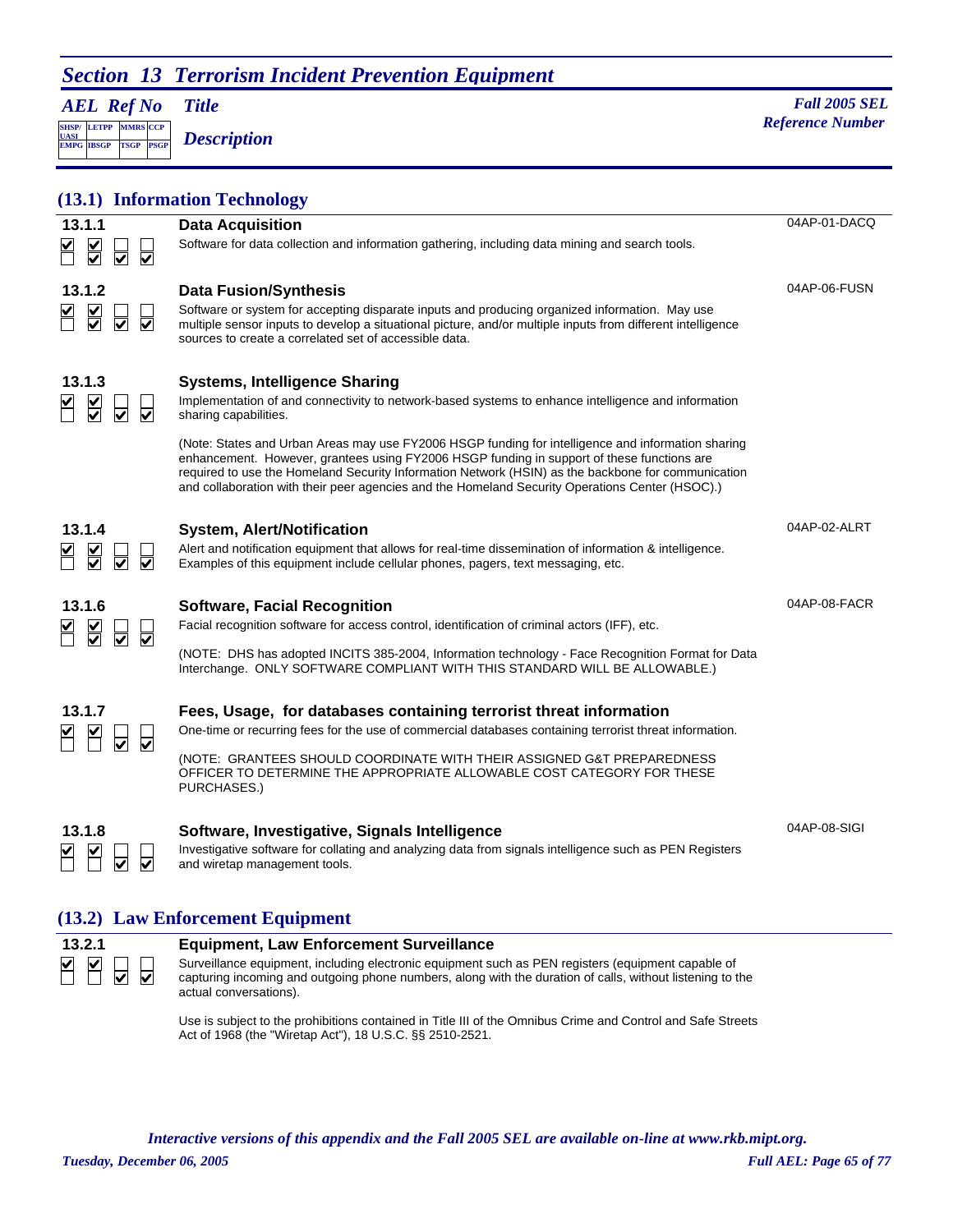# **Section 14 Physical Security Enhancement Equipment**

*AEL Ref No*

**SHSP/ UASI LETPP PSGP CCP EMPG IBSGP TSGP** *Description*

*Title Fall 2005 SEL Meterion* **Reference Number** *Reference Number Reference Number* 

|                                                                                                                                | (14.1) Surveillance, Warning, Access/Intrusion Control                                                                                                                                                                                                          |              |
|--------------------------------------------------------------------------------------------------------------------------------|-----------------------------------------------------------------------------------------------------------------------------------------------------------------------------------------------------------------------------------------------------------------|--------------|
| (14.1.1)                                                                                                                       | <b>General</b>                                                                                                                                                                                                                                                  |              |
| 14.1.1.1<br>$\frac{1}{2}$<br>$\overline{\bm{\mathsf{v}}}$<br>☑                                                                 | <b>Systems, Motion Detection</b><br>Acoustic; Infrared; Seismic; Magnetometers                                                                                                                                                                                  |              |
| 14.1.1.2<br>$\frac{1}{2}$<br>$\overline{\blacktriangledown}$<br>$\overline{\mathbf{v}}$                                        | <b>Barriers: Fences; Jersey Walls</b>                                                                                                                                                                                                                           |              |
| 14.1.1.3<br>$\frac{1}{2}$<br>$\overline{\mathbf{v}}$<br>$\overline{\mathbf{v}}$                                                | <b>Doors and Gates, Impact Resistant</b>                                                                                                                                                                                                                        |              |
| 14.1.1.4<br>$\overline{\underline{\underline{\mathsf{Y}}}}$<br>$\overline{\blacktriangledown}$<br>$\overline{\bm{\mathsf{v}}}$ | <b>System, Physical Access Control</b><br>Locking devices and entry systems for control of physical access to facilities.                                                                                                                                       |              |
| 14.1.1.5<br>$\overline{\bm{\mathsf{v}}}$<br>$\overline{\blacktriangledown}$                                                    | <b>Systems, Alarm</b>                                                                                                                                                                                                                                           |              |
| 14.1.1.6<br>$\frac{\mathsf{V}}{\mathsf{V}}$<br>$\overline{\blacktriangledown}$<br>⊽                                            | Lighting, Area, Fixed<br>Fixed high-intensity lighting systems for improved visibility in areas such as building perimeters and<br>surveillance zones.                                                                                                          |              |
| 14.1.1.7<br>$\frac{\mathsf{V}}{\mathsf{V}}$<br>$\overline{\bm{\mathsf{v}}}$<br>$\overline{\blacktriangledown}$                 | <b>Systems, Video Assessment</b><br>Video Assessment System/Cameras: Standard, Low Light, IR, Automated Detection                                                                                                                                               | 04MD-01-VCAM |
| 14.1.1.8<br>$\frac{1}{2}$<br>☑<br>☑                                                                                            | <b>Systems, Personnel Identification</b><br>Systems for identification of personnel, including photo comparison, voiceprint, fingerprint, handprint,<br>retinal scan, and interactive personal identification number (PIN) and cipher/code recognition systems. |              |
| 14.1.1.9<br>$\frac{1}{2}$<br>$\overline{\blacktriangledown}$<br>☑                                                              | <b>Systems, Vehicle Identification</b><br>Systems for identification of vehicles, ranging from decals to radio frequency identification (RFIC) or other<br>transponder devices.                                                                                 |              |
| ⊽                                                                                                                              | Systems, Personnel/Package Screening<br>Fixed systems such as walk-through magnetometers and conveyor-belt x-ray systems used to screen<br>personnel and packages for hazardous materials/devices.                                                              |              |
| 14.1.1.11<br>$\overline{\blacktriangledown}$<br>✓                                                                              | <b>System, Fire Extinguisher Monitoring</b><br>System for monitoring the presence and inflation pressure of fixed-location fire extinguishers to ensure<br>that they are usable and are not stolen for possible use as IEDs.                                    |              |
| (14.1.2)                                                                                                                       | Waterfront                                                                                                                                                                                                                                                      |              |
| 14.1.2.1                                                                                                                       | <b>Systems, Radar</b>                                                                                                                                                                                                                                           |              |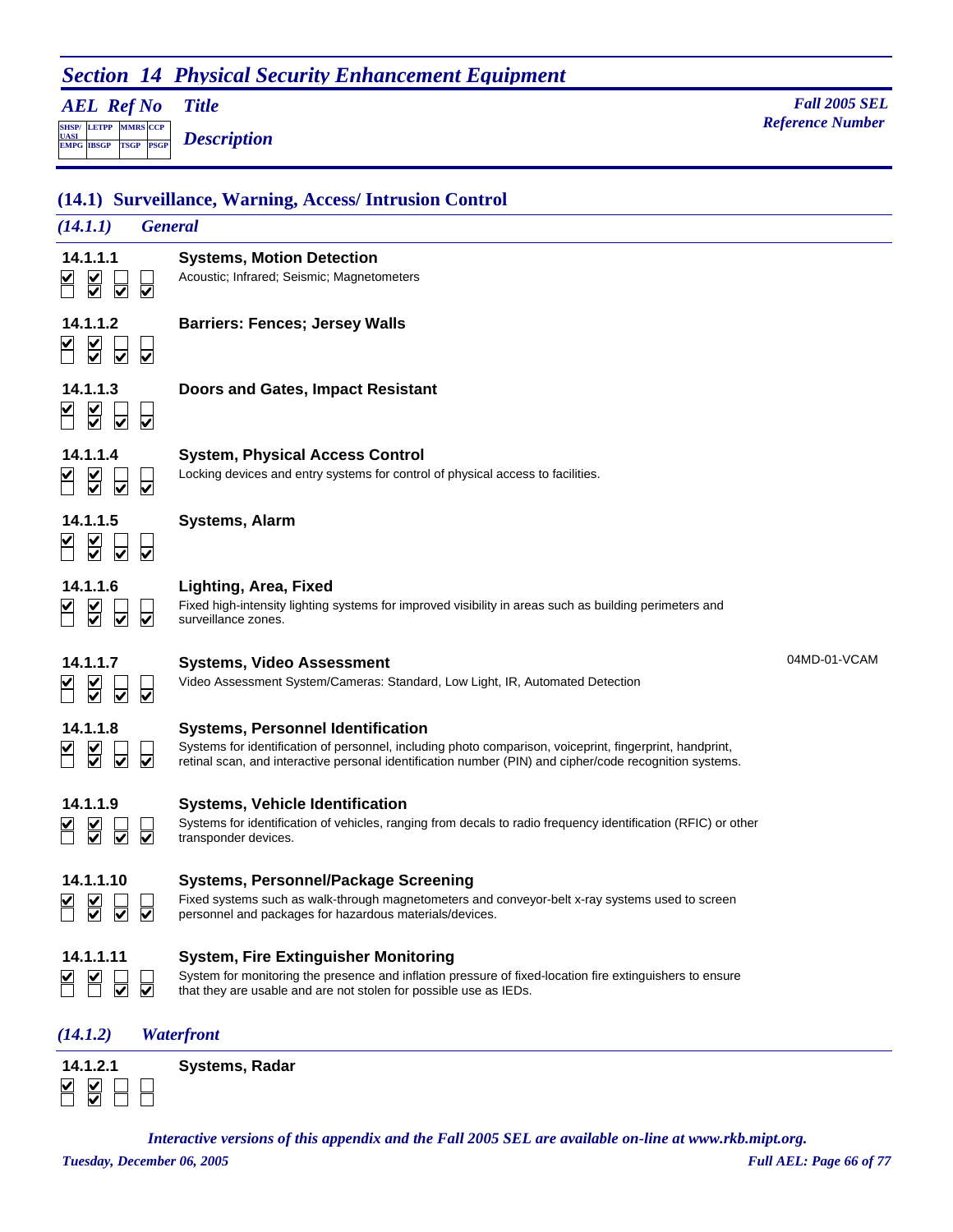# **Section 14 Physical Security Enhancement Equipment**

### *AEL Ref No*

**SHSP/ UASI LETPP PSGP CCP EMPG IBSGP TSGP** *Description*



#### **14.1.2.2 Systems, Sonar**

Certain sonar devices that will not damage the environment or require special permitting under the National Environmental Policy Act are eligible for funding. These devices are intended to support the detection of underwater improvised explosive devices (IED). The eligible types of sonar, and short descriptions of their capabilities, are provided below:

Imaging Sonar: A high-frequency sonar that produces video-like imagery using a narrow field of view. The sonar system can be pole-mounted over the side of a craft or hand carried by a diver.

Scanning Sonar: Consists of smaller sonar systems that can be mounted on tripods and lowered to the bottom of the waterway. Scanning sonar produces a panoramic view of the surrounding area and can cover up to 360 degrees.

Side Scan Sonar: Placed inside of a shell and towed behind a vessel. Side scan sonar produces striplike images from both sides of the device.

3-Dimensional Sonar: Produces 3-dimensional imagery of objects using an array receiver.



#### **14.1.2.3 Equipment, Hull Scanning**

| 14.1.2.4 |  |
|----------|--|
|          |  |

#### **14.1.2.4 Barriers, Vessel**

Deployable, modular systems for restricting the movement of vessels.

### **(14.2) Explosion Protection**



#### **14.2.1 Systems, Building, Blast/Shock/Impact Resistant**

Systems to mitigate damage from blasts, shocks, or impacts, such as column and surface wraps, breakage/shatter resistant glass, and window wraps.

| 14.2.2 |  |
|--------|--|
|        |  |

#### **14.2.2 Receptacles, Trash, Bomb-Resistant**

Bomb-resistant trash receptacles.

(NOTE: No standard currently exists for these products. Grantees are advised to carefully review vendor specifications and test results prior to purchase.)

### **(14.3) Support Equipment for Continuation of Critical Infrastructure Operations**



**14.3.1 Containers, Fuel Storage** Portable and transportable containers for various fuels, including gasoline, diesel, etc. 03OE-09-FUEL

### **14.3.2 Sensors and Alarms, Self-Monitoring**  $\overline{\mathbf{v}}$





#### **14.3.3 System, Information Technology Contingency Operations**

Back-up computer hardware, operating systems, and application software necessary to provide a working environment for contingency operations. May be a purchased remote service or a dedicated alternate operating site.

*Tuesday, December 06, 2005 Full AEL: Page 67 of 77 Interactive versions of this appendix and the Fall 2005 SEL are available on-line at www.rkb.mipt.org.*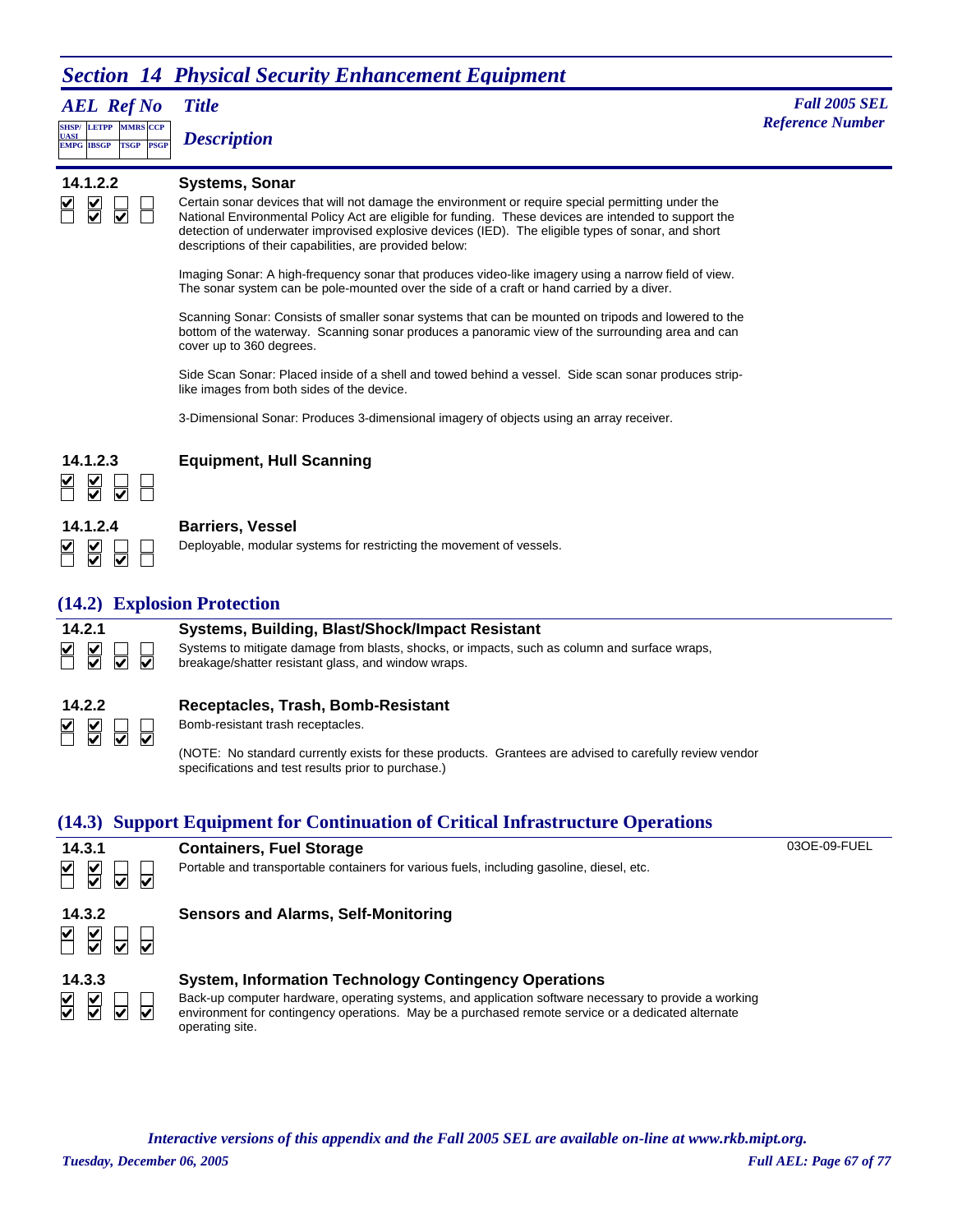### *Section 15 Inspection and Screening Systems*

### *AEL Ref No*

**SHSP/ UASI LETPP PSGP CCP EMPG IBSGP TSGP** *Description*

# *Title Fall 2005 SEL* **MARS** *Reference Number <b><i>Reference Number Reference Number Reference Number*

07RD-03-PMVP

07CD-01-PNAA

| 15.1 |  |  |
|------|--|--|
|      |  |  |

#### **15.1 Monitors, Portal**

Systems to scan vehicles/cargo for radioactive content. Various sizes for vehicles, packages (large and small) and pedestrians.

(SEE ODP BULLETIN 133 FOR SPECIAL GUIDANCE ON THESE ITEMS).

# $\frac{1}{2}$  $\leq$  $\overline{\mathbf{v}}$  $\overline{\mathsf{S}}$  $\leq$  $\overline{\mathbf{v}}$ **KANN**

#### **15.2 System, Mobile Search & Inspection; X-Ray**

### **15.3 System, Pulsed Neutron Activation, Non-Invasive**

Chemical detector utilizing pulsed neutrons. Non-destructive detection of CWAs in sealed containers.

### **15.4 Radar, Ground/Wall Penetrating**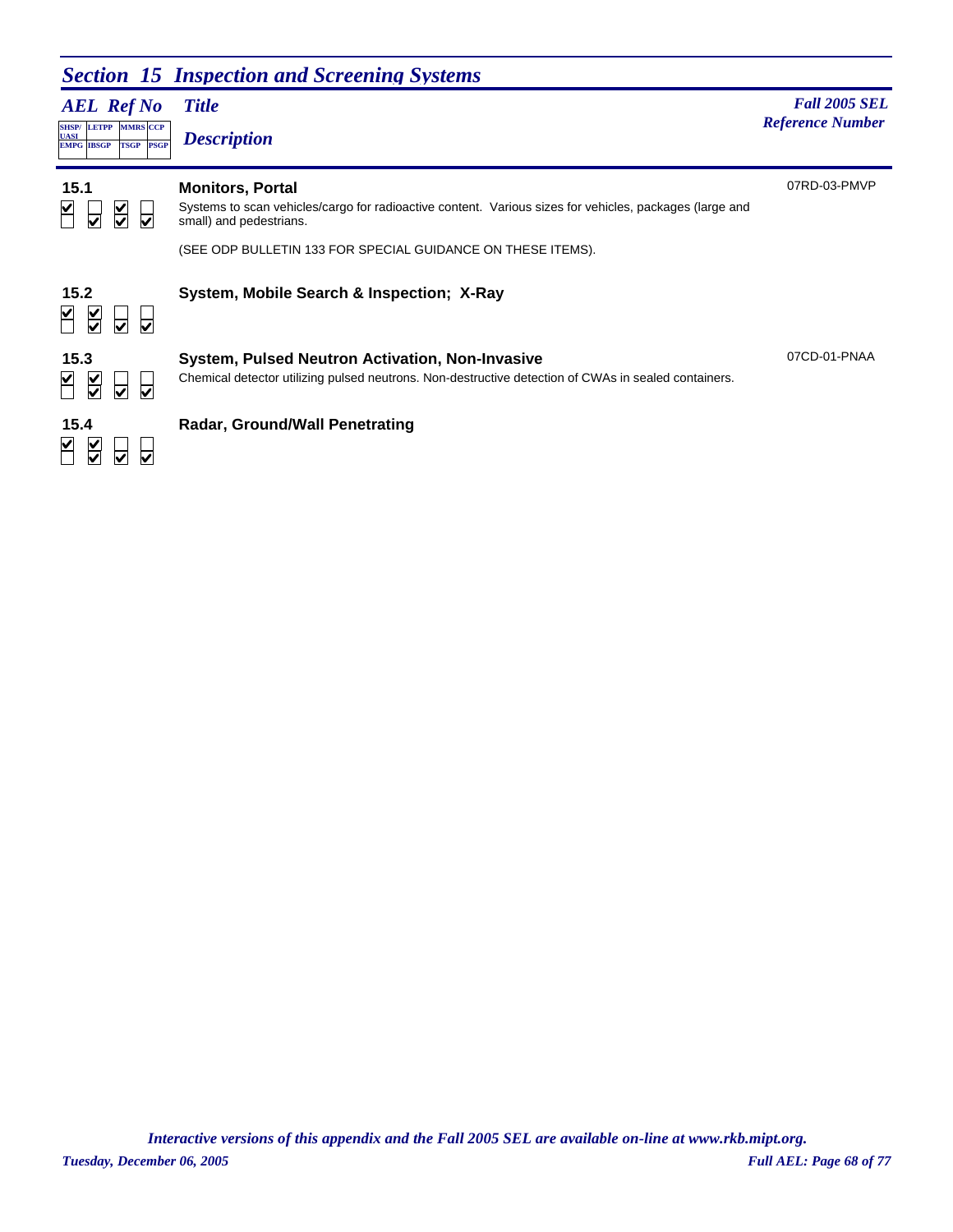# **Section 16 Agricultural Terrorism Prevention, Response and Mitigation**

| <b>AEL Ref No</b> Title                                                 | <b>Fall 2005 SEL</b>    |
|-------------------------------------------------------------------------|-------------------------|
| SHSP/LETPP MMRS CCP                                                     | <b>Reference Number</b> |
| $\frac{UASI}{EMPG}$ $\frac{UASI}{IBSGP}$ $\frac{V}{TSGP}$ $Description$ |                         |

| (16.1) Animal Restraint |  |
|-------------------------|--|
|                         |  |

| 16.1.1<br>K                     | <b>Probangs</b>                         |
|---------------------------------|-----------------------------------------|
| 16.1.2<br>¥                     | Leads, Nose                             |
| 16.1.3<br>$\blacktriangleright$ | Lariat                                  |
| 16.1.4<br>M                     | Snare, Hog                              |
| 16.1.5<br>M                     | <b>Chutes, Cattle and Hog, Portable</b> |
| 16.1.6<br>M                     | <b>Boards, Knee</b>                     |
| 16.1.7                          | Paddles, Hog                            |
| 16.1.8                          | <b>Prods, Electric</b>                  |
| 16.1.9                          | <b>Halters</b>                          |
| 16.1.10                         | Speculum, Swine Mouth                   |
| 16.1.11<br>☑                    | <b>Panels</b>                           |
| 16.1.12<br>K                    | Pens, Crates, Kennels, Portable         |
| 16.1.13                         | <b>Leashes</b>                          |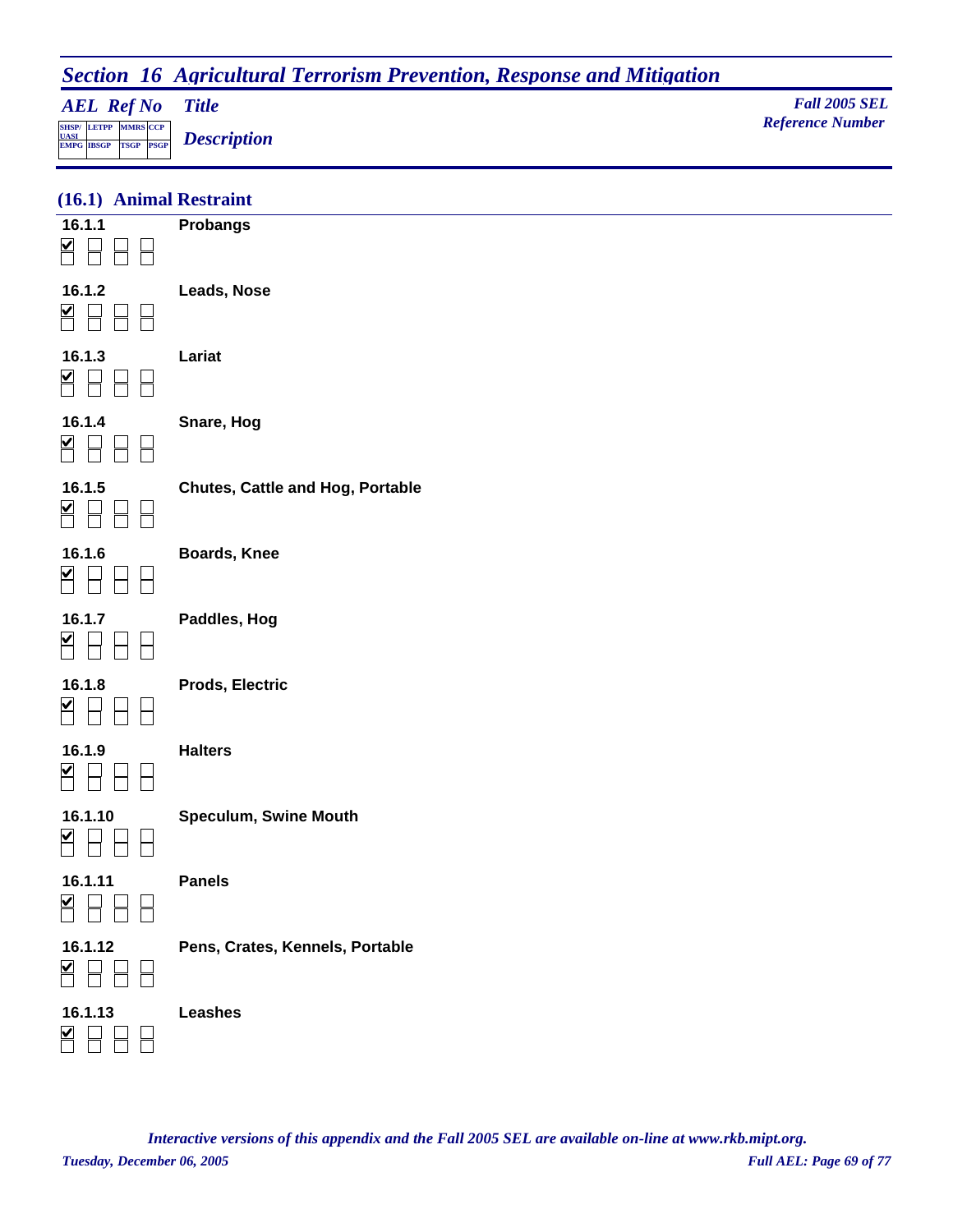| <b>AEL Ref No</b>                                                                             | <b>Title</b>                                                                                                                          | <b>Fall 2005 SEL</b><br><b>Reference Number</b> |
|-----------------------------------------------------------------------------------------------|---------------------------------------------------------------------------------------------------------------------------------------|-------------------------------------------------|
| <b>SHSP/ LETPP MMRS CCP</b><br><b>UASI</b><br><b>PSGP</b><br><b>EMPG IBSGP</b><br><b>TSGP</b> | <b>Description</b>                                                                                                                    |                                                 |
| (16.2)                                                                                        | <b>Diagnostic and Treatment Equipment</b>                                                                                             |                                                 |
| 16.2.1                                                                                        | <b>Container, Packing, Biohazard</b><br>Biohazard handling and packing containers/bags.                                               |                                                 |
| 16.2.2<br>M                                                                                   | <b>Supplies, Veterinary, Blood Sampling</b><br>Veterinary blood sampling supplies, including needles, syringes, blood tubes, etc.     |                                                 |
| 16.2.3                                                                                        | <b>Containers, Sharps</b>                                                                                                             |                                                 |
| 16.2.4                                                                                        | <b>Supplies, Animal Identification</b><br>Animal identification supplies such as back tags, marker crayons, waterproof tape and pens. |                                                 |
| 16.2.5                                                                                        | <b>Containers, Specimen</b>                                                                                                           |                                                 |
| 16.2.6                                                                                        | Packs, Ice<br>Ice packs for shipping and access to freezer.                                                                           |                                                 |
| 16.2.7                                                                                        | <b>Chisel</b>                                                                                                                         |                                                 |
| 16.2.8                                                                                        | Scalpels/Blades, Disposable, Veterinary                                                                                               |                                                 |
| 16.2.9<br>M<br>M                                                                              | <b>Shears/Scissors, Surgical, Veterinary</b>                                                                                          |                                                 |
| 16.2.10<br>M                                                                                  | <b>Pliers</b>                                                                                                                         |                                                 |
| 16.2.11<br>$\overline{\mathsf{H}}$                                                            | <b>Forceps</b>                                                                                                                        |                                                 |
|                                                                                               | (16.3) Cleaning, Disinfection, and Fumigation                                                                                         |                                                 |
| 16.3.1<br>$\blacktriangleright$<br>M                                                          | <b>Bleach</b>                                                                                                                         |                                                 |
| 16.3.2                                                                                        | <b>Potassium Bromide</b>                                                                                                              |                                                 |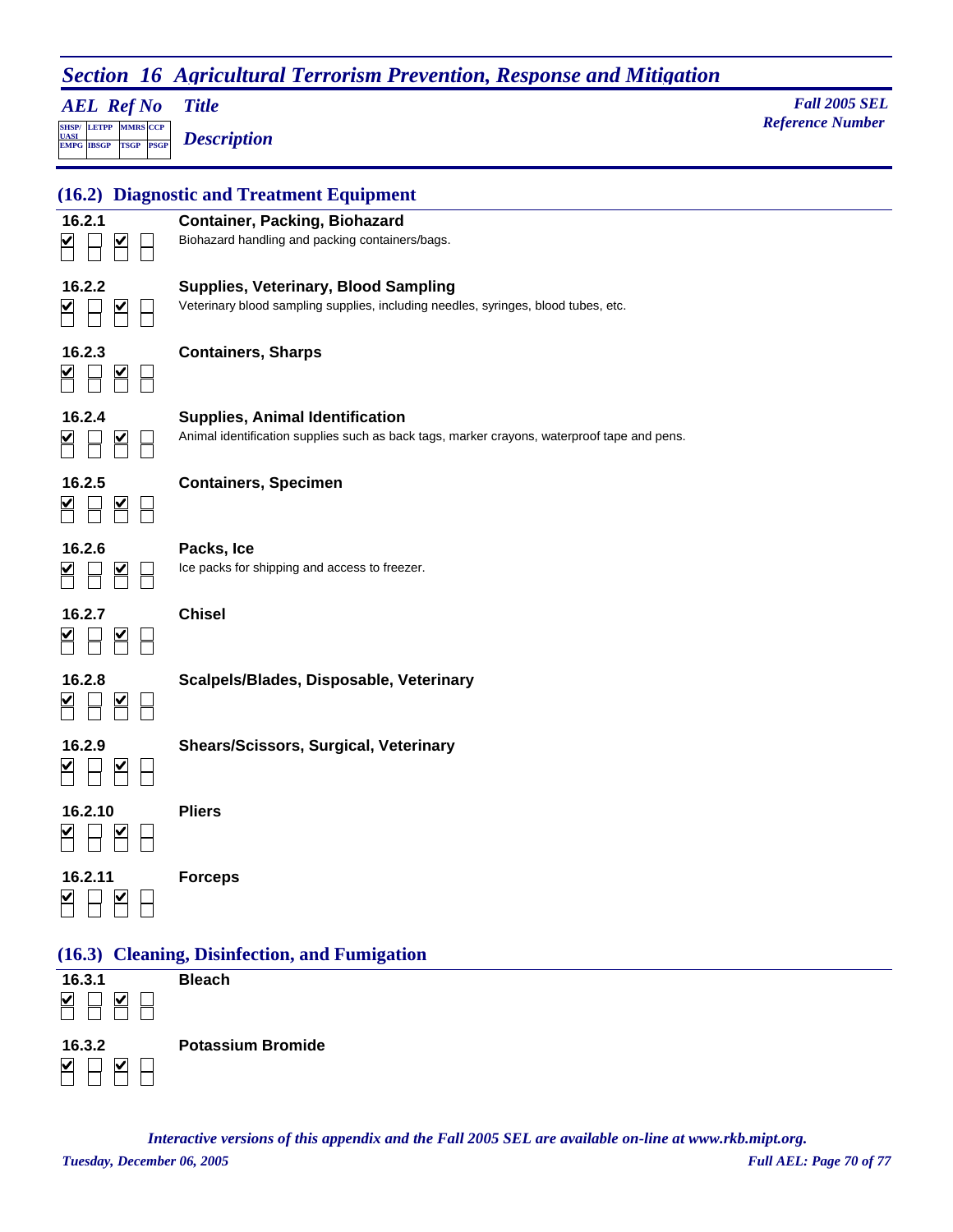# **Section 16 Agricultural Terrorism Prevention, Response and Mitigation**

|                                                                                                                       | --                                        |                                                 |
|-----------------------------------------------------------------------------------------------------------------------|-------------------------------------------|-------------------------------------------------|
| <b>AEL Ref No</b><br>LETPP MMRS CCP<br><b>SHSP/</b><br><b>UASI</b><br><b>PSGP</b><br><b>TSGP</b><br><b>EMPG IBSGP</b> | <b>Title</b><br><b>Description</b>        | <b>Fall 2005 SEL</b><br><b>Reference Number</b> |
| 16.3.3<br>M<br>V                                                                                                      | <b>Disinfectants, Surface and Topical</b> |                                                 |
| 16.3.4<br>V<br>M                                                                                                      | Soda Ash                                  |                                                 |
| 16.3.5<br>V<br>M                                                                                                      | Sodium Hydroxide and Vinegar              |                                                 |

#### **(16.4) Disposal Equipment and Supplies**



#### **(16.5) Burning and Incinerating Supplies**

| 16.5.1 |  |
|--------|--|
|        |  |

Clean fuel oil and other incineration materials.

|   | 16.5.2 |  |
|---|--------|--|
| ✓ |        |  |

**16.5.2 Incinerators, Portable**

**16.5.1 Materials, Incineration**

#### **(16.6) Depopulation**

 $\Box$ 

| 16.6.1 |  |
|--------|--|
|        |  |

**16.6.1 Guidelines, Euthanasia**

 $\sum$  $\Box$  $\Box$ 

**16.6.2 Solution, Euthanasia**

 $P$   $P$   $P$ 

**16.6.3 Pistol, Bolt, Captive** Captive bolt pistol (appropriate gauge)

| 16.6.4 |  |
|--------|--|
|        |  |

**16.6.4 Lining/Covering, Buried Waste**

#### **(16.7) General**



**16.7.1 Guidelines, Animal Handling**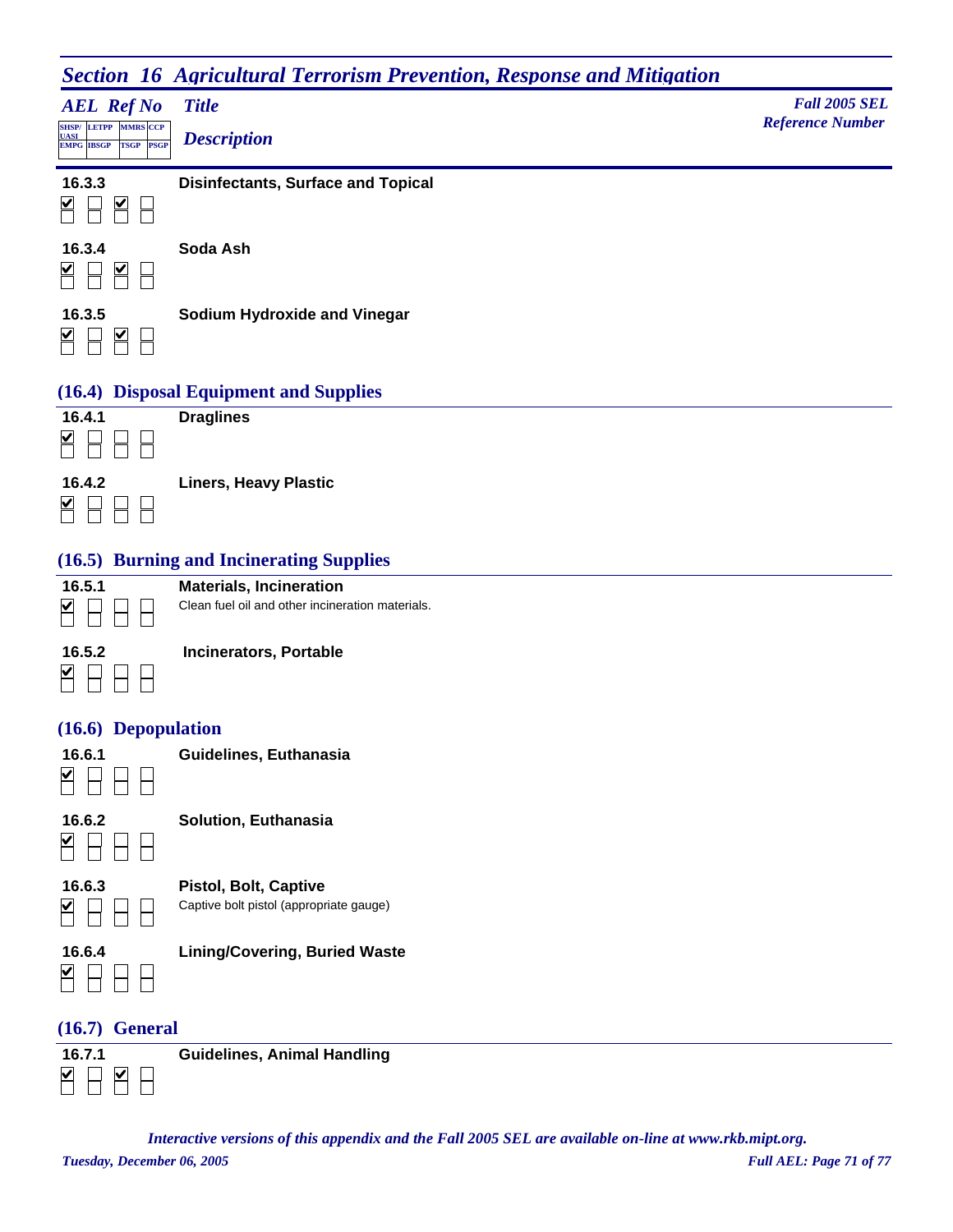# **Section 16 Agricultural Terrorism Prevention, Response and Mitigation**

*AEL Ref No* **SHSP/ UASI LETPP PSGP CCP EMPG IBSGP TSGP** *Description*

**MARS** *Reference Number <b><i>Reference Number Reference Number* 

*Title Fall 2005 SEL*



## **16.7.2 Forms, Quarantine, Veterinary**

**16.7.3 Storage, File**  $\overline{\mathsf{M}}$  $\blacktriangleright$  $\Box$ 

Plastic file boxes or filing cabinets for field use.



 $\sum$  $\Box$ 

 $\overline{\mathbf{S}}$ 

## **16.7.4 System, Animal Identification**

**16.7.5 Materials, Reference**

Reference materials for specific animal management in disasters/agro-terrorism.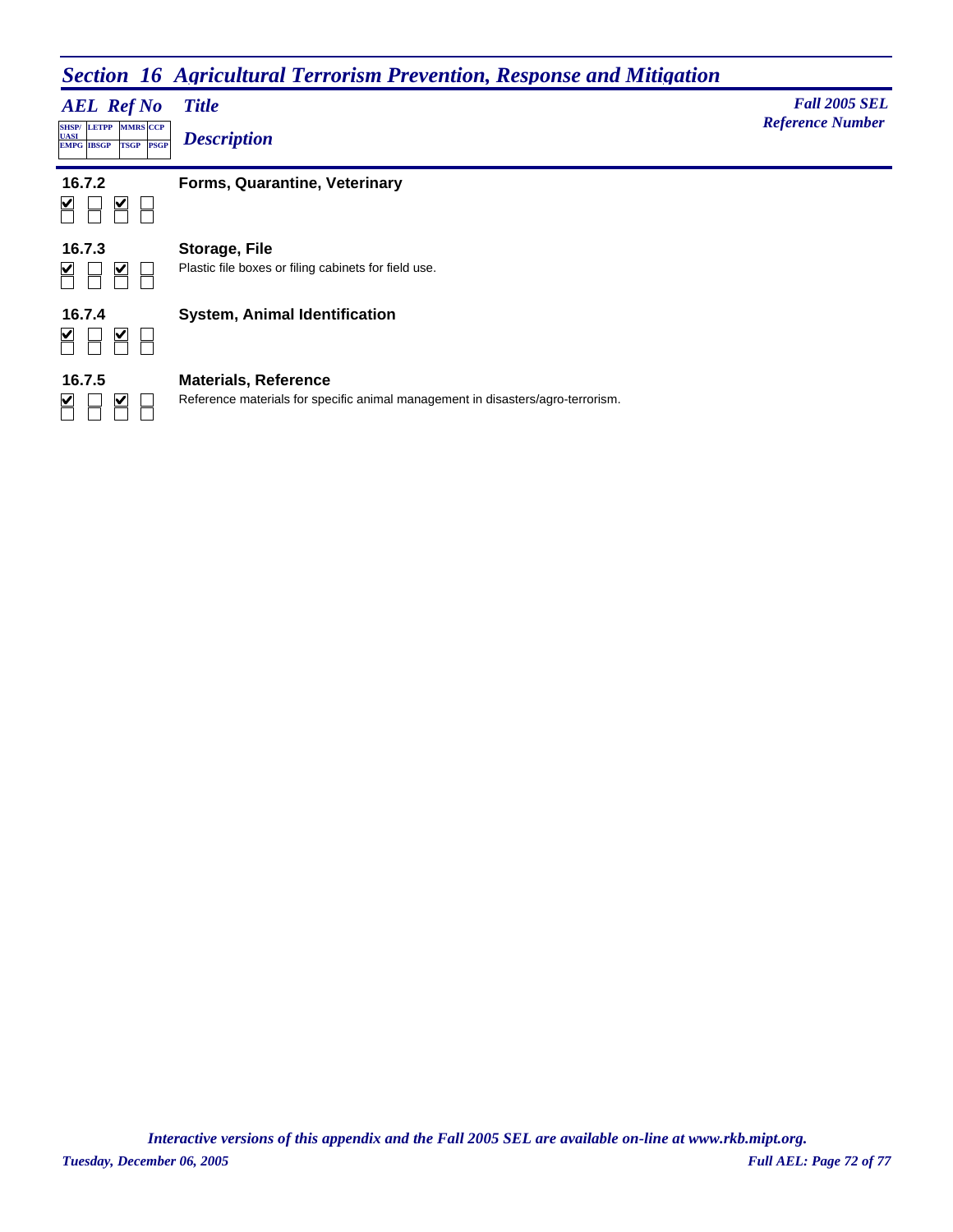# **Section 17 CBRNE Prevention and Response Watercraft**

*AEL Ref No*

**SHSP/ EMPG LETPP PSGP CCP EMPG IBSGP TSGP** *Description*

*Title Fall 2005 SEL Reference Number Reference Number* 

 $\frac{1}{2}$ 

#### **17.1 Watercraft, CBRNE Prevention and Response**

This category allows for the purchase of surface boats and vessels for homeland security purposes, including prevention and response. Allowable uses for CBRNE terrorism prevention and response watercraft include protection of ports, critical waterways and dams, reservoirs, and large lakes. To be eligible, these waterways must be identified as a critical asset to the state through a vulnerability assessment. In addition, the State Homeland Security Strategy or Urban Area Homeland Security Strategy must identify these waterways as critical assets requiring state and/or local prevention and response capabilities.

(NOTE: Allowable costs for this watercraft category include the purchase of surface boats and vessels, as well as customary and specialized navigational, communications, safety, and operational equipment necessary to enable such watercraft to support the homeland security mission. Licensing, registration fees, insurance and all ongoing operational expenses are the responsibility of the grantee or local units of government and are not allowable under these grant programs.

Prior to obligating funds in this equipment category for missions other port security, grantees must obtain a written waiver from G&T by consulting with their Preparedness Officer and providing a detailed justification for the request.)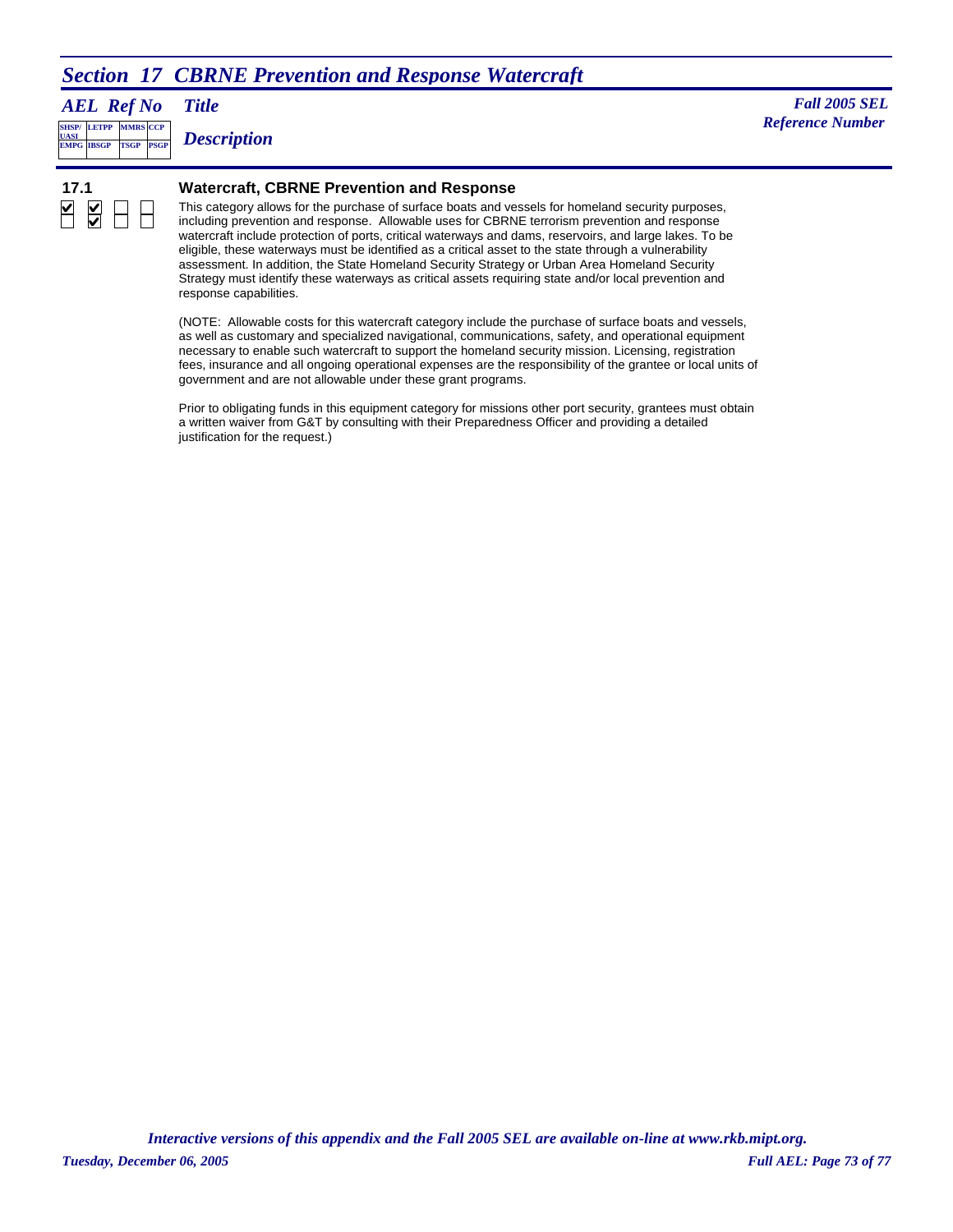# *Section 18 CBRNE Aviation Equipment*

*AEL Ref No*

**SHSP/ UASI LETPP PSGP CCP EMPG IBSGP TSGP** *Description*

*Title Fall 2005 SEL* **MMRS** *Reference Number* 

#### **18.1 Aviation Equipment, CBRNE**

This category allows for the purchase of special-purpose aviation equipment where: (a) such equipment will be utilized primarily for homeland security objectives and permissible program activities; (b) the local units of government certifies that it has an operating aviation unit; and (c) the costs for operation and maintenance of such equipment will be paid from non-grant funds. Aviation equipment is defined to include fixed-wing aircraft, helicopters, and air-safety containers for CBRNE terrorism prevention, response, mitigation and/or remediation. Allowable costs include the purchase of customary and specialized navigational, communications, safety, and operational equipment necessary for CBRNE prevention, response and/or recovery.

(NOTE: Prior to obligating funds for this category of equipment, grantees must obtain a waiver from Department of Homeland Security Secretary through G&T by first consulting with their DHS-G&T Preparedness Officer and providing a detailed justification for obligating funds in this category, and receiving approval to obligate funds. The detailed justification must address the following requests:

1. Please justify the need for the aircraft and how the requested platform best meets that need as compared to other options.

2. Please certify on signed letterhead that an existing aviation unit is operating and will continue to operate independent of the requested funding.

3. Please identify the applicable goals and objectives in your State/Urban Area Homeland Security Strategy that the requested aircraft addresses.

4. Please explain how the request aircraft fits into the State/Urban Area's integrated operational plans.

5. Please explain what types of terrorism incident response and prevention equipment with which the requested aircraft will be outfitted.

6. Please describe how this aircraft will be used operationally and which response assets will be deployed using the requested aircraft.

7. Please describe how this aircraft will be utilized on a regular, non-emergency basis.

Licensing, registration fees, insurance, and all ongoing operational expenses are the responsibility of the grantee or the local units of government and are not allowable under this grant. In addition, the purchases of general-purpose public safety aircraft such as, but not limited to, firefighting planes or police helicopters are not allowable. Furthermore, local units of government, including State agencies, must certify that they have an operating aviation unit and that no expenses will be charged against the grant award for the operation of such aviation unit. Also prohibited is aviation equipment acquisition that is inconsistent with the State's updated homeland security assessment and strategy.)

### **18.2 Equipment/Kits, Aircraft Mass Casualty Conversion**

03OE-06-AAIR



Equipment used to convert and use non-medical aircraft for patient transport.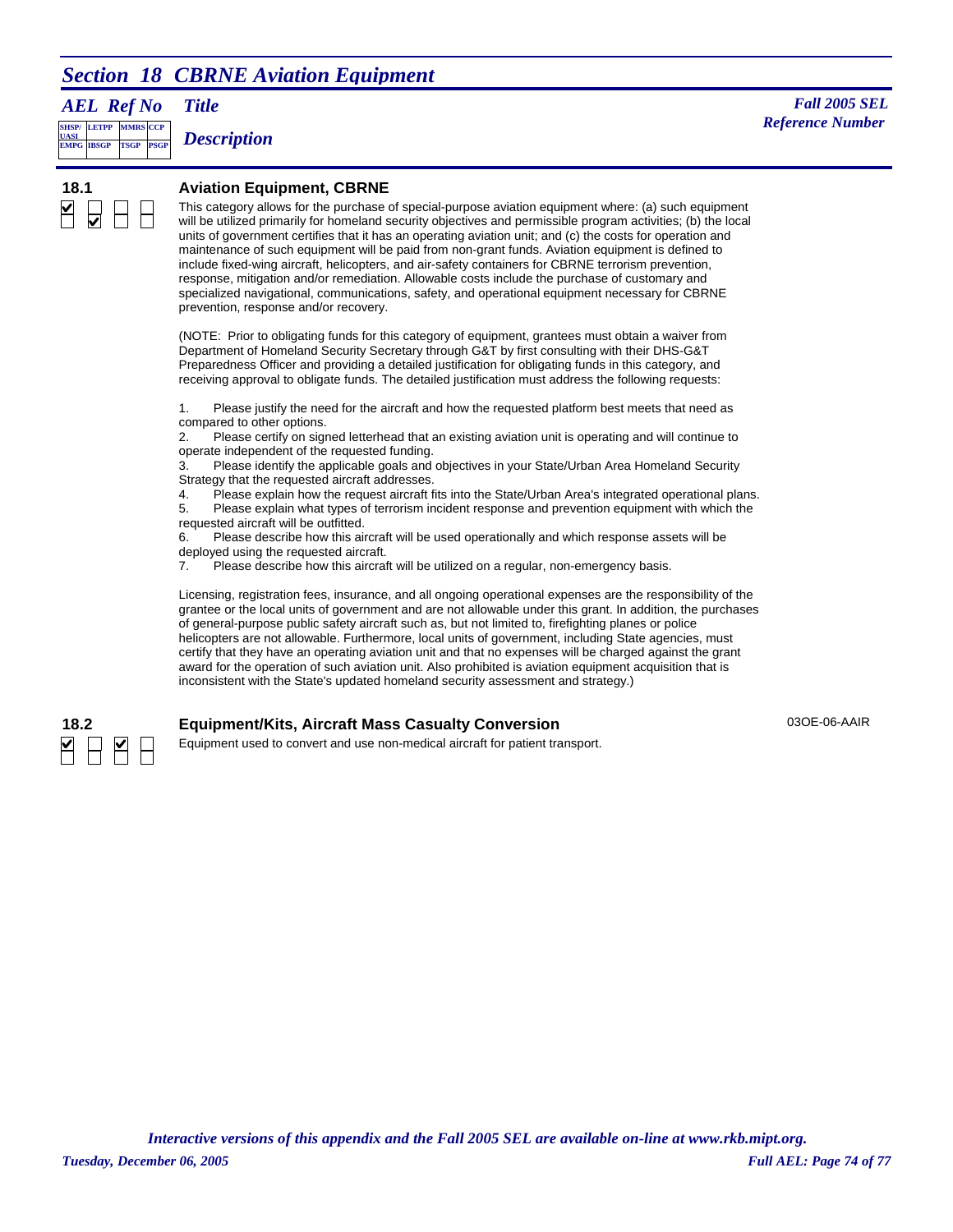# **Section 19 CBRNE Logistical Support Equipment**

*AEL Ref No*

**SHSP/ UASI LETPP PSGP CCP EMPG IBSGP TSGP** *Description*

*Title Fall 2005 SEL* **MARS** *Reference Number <b><i>Reference Number Reference Number* 

03OE-09-FANV

## **(19.1) Shelter Systems**

| 19.1.1<br>⊻<br>V<br>⊻               | <b>Systems, Shelter, Rapid Deployment</b><br>Rapidly deployable shelter systems, hardwall or softwall (command and control, triage, evidence<br>protection, etc.). | 03OE-09-SHEL |
|-------------------------------------|--------------------------------------------------------------------------------------------------------------------------------------------------------------------|--------------|
|                                     | (NOTE: This item does not include any fixed construction; only portable shelters are allowable.)                                                                   |              |
| 19.1.2<br>⊻<br>V                    | <b>System, Environmental Control</b><br>Environmental control system for shelters.                                                                                 | 03OE-09-SHEN |
| 19.1.3<br>⊻<br>V                    | <b>System, Collective Protective</b><br>Collective protective system for shelters.                                                                                 | 03OE-09-SHEP |
| (19.2)                              | <b>General</b>                                                                                                                                                     |              |
| 19.2.1<br>$\frac{1}{\sqrt{2}}$<br>V | <b>System, Water Purification</b><br>Portable system for producing potable water, with integrated pump; battery or AC powered.                                     | 03OE-09-H2OP |

| v i      |             | ו שיו                   |  |
|----------|-------------|-------------------------|--|
| $\Delta$ | 19.2.2<br>⊻ |                         |  |
|          |             | $\overline{\mathbf{S}}$ |  |

| 19.2.2<br>$\overline{\blacktriangledown}$        | <b>Containers, Storage</b><br>Storage containers                                                                                                                                                                                                                                                                                                                | 030E-08-CONT |
|--------------------------------------------------|-----------------------------------------------------------------------------------------------------------------------------------------------------------------------------------------------------------------------------------------------------------------------------------------------------------------------------------------------------------------|--------------|
| 19.2.3<br>$\overline{\mathsf{S}}$<br>V           | Freezer/Refrigerator<br>Freezer/refrigerator for use with pharmaceuticals, reagents, and other allowable items.                                                                                                                                                                                                                                                 | 030E-09-FRZR |
| 19.2.4<br>⊻<br>$\sum_{i=1}^{n}$<br>$\frac{1}{2}$ | <b>Compressors and Systems, Breathing Air</b><br>Air compressor or cascade system suitable for refilling Self-Contained Breathing Apparatus (SCBA) or<br>Self-Contained Underwater Breathing Apparatus (SCUBA) cylinders. Output must be compliant with<br>NFPA 1989, Standard on Breathing Air Quality for Fire and Emergency Services Respiratory Protection. | 03OE-09-COMP |
| 19.2.5<br>$\frac{\mathsf{v}}{\mathsf{v}}$        | System, Public Address, Handheld<br>Battery powered megaphone / public address system with corded microphone.                                                                                                                                                                                                                                                   | 03OE-03-MEGA |

 $\Box$ 

**19.2.6 Fans, Cooling/Heating/Ventilation** For personnel and decontamination tent use. Not for use in explosive environments.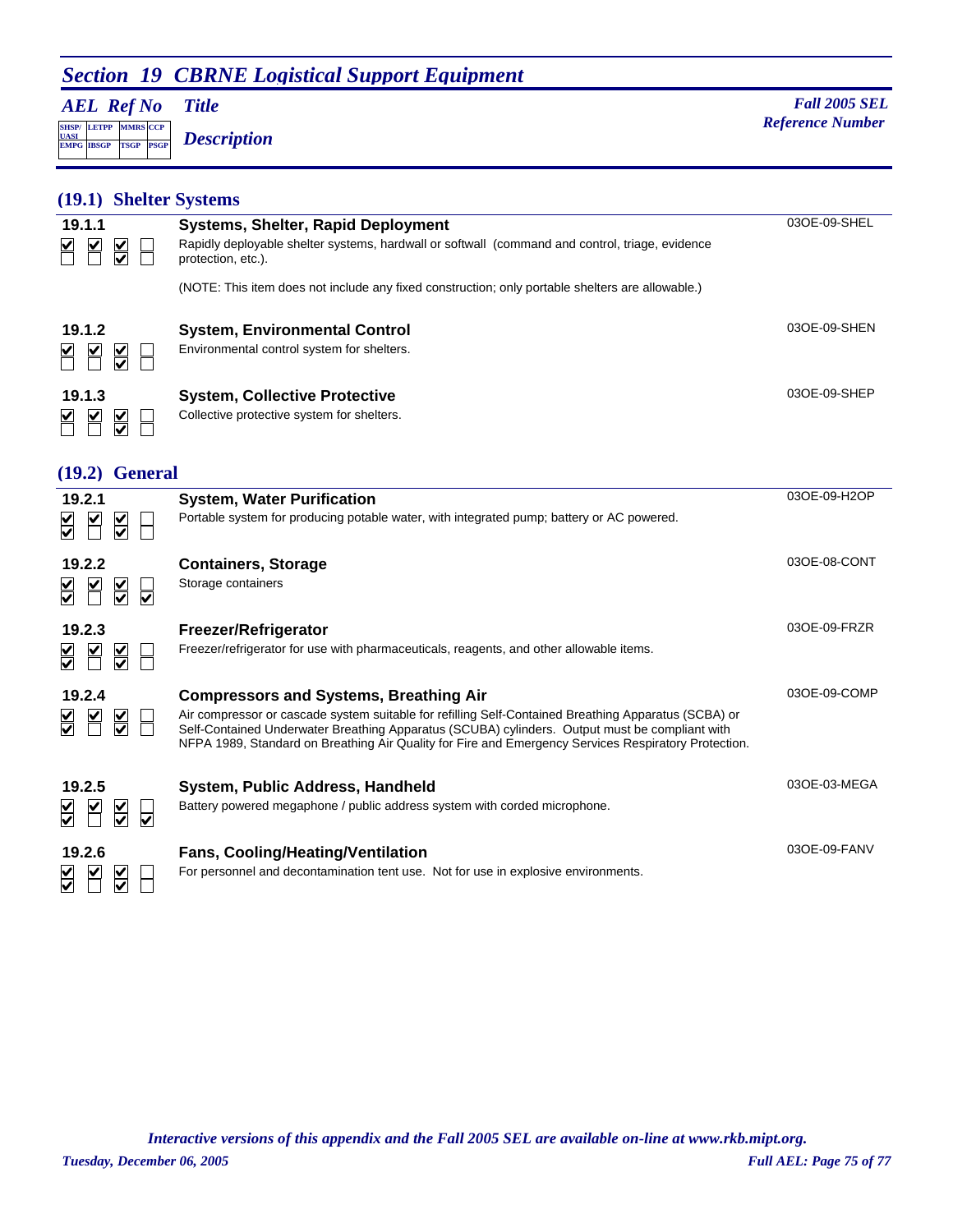## *Section 20 Intervention Equipment*

*AEL Ref No* **SHSP/ UASI LETPP PSGP CCP EMPG IBSGP TSGP** *Description*

## *Title Fall 2005 SEL Reference Number Reference Number*

02EX-00-EXEN

04AP-08-AFIS



## **20.1 Equipment, Tactical Entry**

Tactical/explosive entry equipment. Does not include explosive material or weapons.

# H

## **20.2 Multiple Integrated Laser Engagement System (MILES)**

The Multiple Integrated Laser Engagement System (MILES) is a training system that provides a realistic environment for responders involved in training exercises. MILES provides tactical intervention simulation for direct fire force-on-force training using eye safe laser "bullets". Each individual and vehicle in the training exercise has a detection system to sense hits and perform casualty assessment. Laser transmitters are attached to each individual and vehicle weapon system and accurately replicate actual ranges and lethality of the specific weapon systems.

# <u>Y Y</u>

#### **20.3 Equipment, Fingerprint Processing and Identification**

Equipment for fingerprint processing, including Automated Fingerprint Identification System (AFIS) interface equipment.